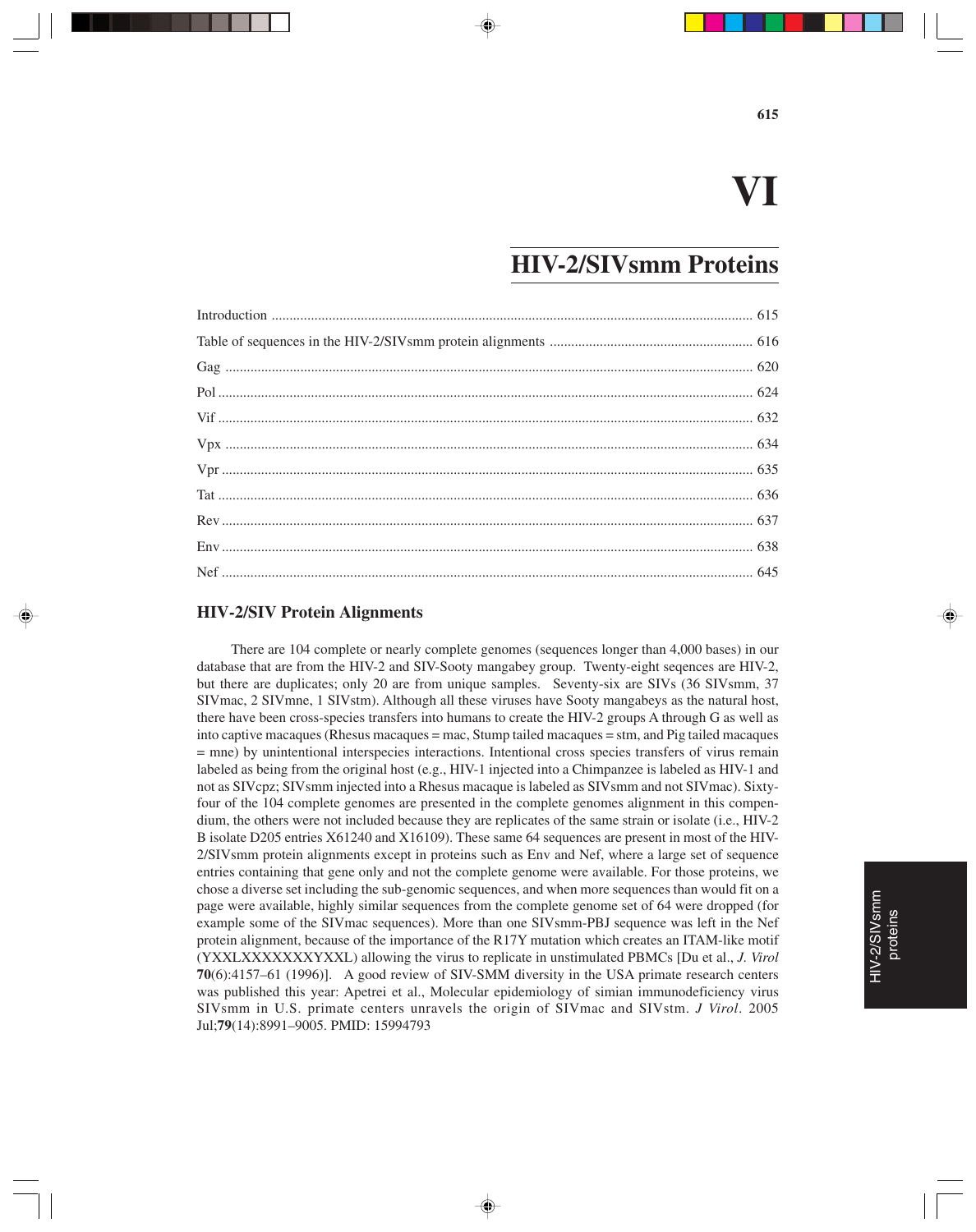|                                            |                     | Table 1: Table of sequences in the HIV-2 SIVsmm Protein Alignments |                |                                    |
|--------------------------------------------|---------------------|--------------------------------------------------------------------|----------------|------------------------------------|
| <b>Name</b>                                | Accession           | <b>Region</b>                                                      | <b>Author</b>  | Reference                          |
| H101_AE.US.91.PA                           | L33093              | POL                                                                | Gao, F         | J Virol 68(11):7433-47 (1994)      |
| H2A.CI.88.UC2                              | U38293              | ENV GAG NEF POL REV                                                | Barnett, SW    | Virology 222(1):257-61 (1996)      |
|                                            |                     | TAT VIF VPR VPX                                                    |                |                                    |
| H <sub>2</sub> A.CI.-.IC763124             | U76641              | <b>NEF</b>                                                         | Switzer, WM    | J Infect Dis 177(1):65-71 (1998)   |
| H2A.DE.91.HOM                              | U73757              | <b>NEF</b>                                                         | Fackler, OT    | Eur J Biochem 247(3):843-51 (1997) |
| H2A.DE.92.NEP                              | U73758              | <b>NEF</b>                                                         | Fackler, OT    | Eur J Biochem 247(3):843-51 (1997) |
| H2A.DE.-.BEN                               | M30502              | ENV GAG NEF POL REV                                                | Kirchhoff, F   | Virology 177(1):305-11 (1990)      |
|                                            |                     | TAT VIF VPR VPX                                                    |                |                                    |
| H2A.DE.-.PEI2                              | U22047              | GAG NEF POL REV TAT<br>VIF VPR VPX                                 | Talbott, R     | PNAS 90(9):4226-30 (1993)          |
| H2A.FR.-.96206                             | AF170048            | <b>ENV</b>                                                         | Damond, F      | Virology 280(1):19-30 (2001)       |
| H2A.FR.-.96226                             | AF170030            | <b>ENV</b>                                                         | Damond, F      | Virology 280(1):19-30 (2001)       |
| H2A.FR.-.96330                             | AF170047            | <b>ENV</b>                                                         | Damond, F      | Virology 280(1):19-30 (2001)       |
| H2A.GH.-.GH1                               | M30895              | ENV GAG NEF POL REV                                                | Hasegawa, A    | ARHR 5(6):593-604 (1989)           |
|                                            |                     | TAT VIF VPR VPX                                                    |                |                                    |
| H <sub>2</sub> A.GM.87.D <sub>194</sub>    | J04542              | <b>ENV GAG NEF POL REV</b><br>TAT VIF VPR VPX                      | Kuehnel, H     | PNAS 86(7):2383-7 (1989)           |
| H2A.GM.90.CBL24                            | U05353              | <b>ENV</b>                                                         | Breuer, J      | J Gen Virol 76:(2) 333–45 (1995)   |
| H2A.GM.-.CBL23                             | U05352              | <b>ENV</b>                                                         | Breuer, J      | J Gen Virol 76:(2) 333-45 (1995)   |
| H <sub>2</sub> A.GM.-.ISY                  | J04498              | ENV GAG NEF POL REV                                                | Franchini, G   | PNAS 86(7):2433-7 (1989)           |
|                                            |                     | TAT VIF VPR VPX                                                    |                |                                    |
| <b>H2A.GM.-.MCN13</b>                      | AY509259            | GAG POL REV TAT VIF<br><b>VPR VPX</b>                              | Schmitz, C     | J Virol 78(4):2006-2016 (2004)     |
| H2A.GW.86.FG                               | J03654              | ENV GAG POL REV TAT<br><b>VIF VPR VPX</b>                          | Zagury, JF     | PNAS 85(16):5941-5 (1988)          |
| H <sub>2</sub> A.GW.87.CAM <sub>2</sub> CG | D00835              | <b>ENV GAG NEF POL REV</b><br>TAT VIF VPR VPX                      | Tristem, M     | J Gen Virol 72:(3) 721–4 (1991)    |
| H2A.GW.-.ALI                               | AF082339            | ENV GAG NEF POL REV<br>TAT VIF VPR VPX                             | Azevedo-Per, J | Unpublished (1998)                 |
| H <sub>2</sub> A.GW.-.CAM <sub>1</sub>     | U05359              | <b>ENV</b>                                                         | Breuer, J      | J Gen Virol 76:(2) 333–45 (1995)   |
| H <sub>2</sub> A.GW.-.MDS                  | Z48731              | GAG NEF POL REV TAT<br>VIF VPR VPX                                 | Becker, M      | Unpublished (1995)                 |
| H <sub>2</sub> A.-.-.JAU <sub>2</sub>      | L <sub>2</sub> 8936 | VIF                                                                | Jacinto, A     | Unpublished (1994)                 |
| H2A.PT.-.1069                              | AJ344389            | <b>NEF</b>                                                         | Padua, E       | J Gen Virol 84:(5) 1287-99 (2003)  |
| H2A.PT.-.1147                              | AJ344390            | <b>NEF</b>                                                         | Padua, E       | J Gen Virol 84:(5) 1287-99 (2003)  |
| H2A.PT.-.1215                              | AJ344393            | <b>NEF</b>                                                         | Padua, E       | J Gen Virol 84:(5) 1287-99 (2003)  |
| H2A.PT.-.1227                              | AJ344391            | <b>NEF</b>                                                         | Padua, E       | J Gen Virol 84:(5) 1287-99 (2003)  |
| H <sub>2</sub> A.PT.-.1320                 | AJ344394            | <b>NEF</b>                                                         | Padua, E       | J Gen Virol 84:(5) 1287-99 (2003)  |
| H2A.PT.-.1378                              | AJ344414            | <b>NEF</b>                                                         | Padua, E       | J Gen Virol 84:(5) 1287-99 (2003)  |
|                                            |                     |                                                                    |                |                                    |
| H <sub>2</sub> A.PT.-.1428                 | AJ344408            | <b>NEF</b>                                                         | Padua, E       | J Gen Virol 84:(5) 1287-99 (2003)  |
| H <sub>2</sub> A.PT.-.1543                 | AJ344405            | <b>NEF</b>                                                         | Padua, E       | J Gen Virol 84:(5) 1287-99 (2003)  |
| H <sub>2</sub> A.PT.-.1544                 | AJ344407            | <b>NEF</b>                                                         | Padua, E       | J Gen Virol 84:(5) 1287-99 (2003)  |
| H <sub>2</sub> A.PT.-.1567                 | AJ344409            | <b>NEF</b>                                                         | Padua, E       | J Gen Virol 84:(5) 1287-99 (2003)  |
| H <sub>2</sub> A.PT.-.268                  | AJ344410            | <b>NEF</b>                                                         | Padua, E       | J Gen Virol 84:(5) 1287-99 (2003)  |
| H <sub>2</sub> A.PT.-.483                  | AJ344401            | <b>NEF</b>                                                         | Padua, E       | J Gen Virol 84:(5) 1287-99 (2003)  |
| H <sub>2</sub> A.PT.-.546                  | AJ344403            | <b>NEF</b>                                                         | Padua, E       | J Gen Virol 84:(5) 1287-99 (2003)  |
| H <sub>2</sub> A.PT.-.794                  | AJ344388            | <b>NEF</b>                                                         | Padua, E       | J Gen Virol 84:(5) 1287-99 (2003)  |
| H <sub>2</sub> A.PT.-.B <sub>1_1</sub>     | AJ344406            | <b>NEF</b>                                                         | Padua, E       | J Gen Virol 84:(5) 1287-99 (2003)  |
| H <sub>2</sub> A.PT.-.EP                   | AJ344387            | <b>NEF</b>                                                         | Padua, E       | J Gen Virol 84:(5) 1287-99 (2003)  |
| <b>H2A.PT.-.MP1</b>                        | AJ344385            | <b>NEF</b>                                                         | Padua, E       | J Gen Virol 84:(5) 1287-99 (2003)  |
| H <sub>2</sub> A.PT.-.MP <sub>2</sub>      | AJ344386            | <b>NEF</b>                                                         | Padua, E       | J Gen Virol 84:(5) 1287-99 (2003)  |
| H <sub>2</sub> A.SN.85.ROD                 | M15390              | ENV GAG NEF POL REV<br>TAT VIF VPR VPX                             | Clavel, F      | Nature 324(6098):691-5 (1986)      |
| H2A.SN.-.ST                                | M31113              | <b>ENV NEF</b>                                                     | Kumar, P       | J Virol 64(2):890-901 (1990)       |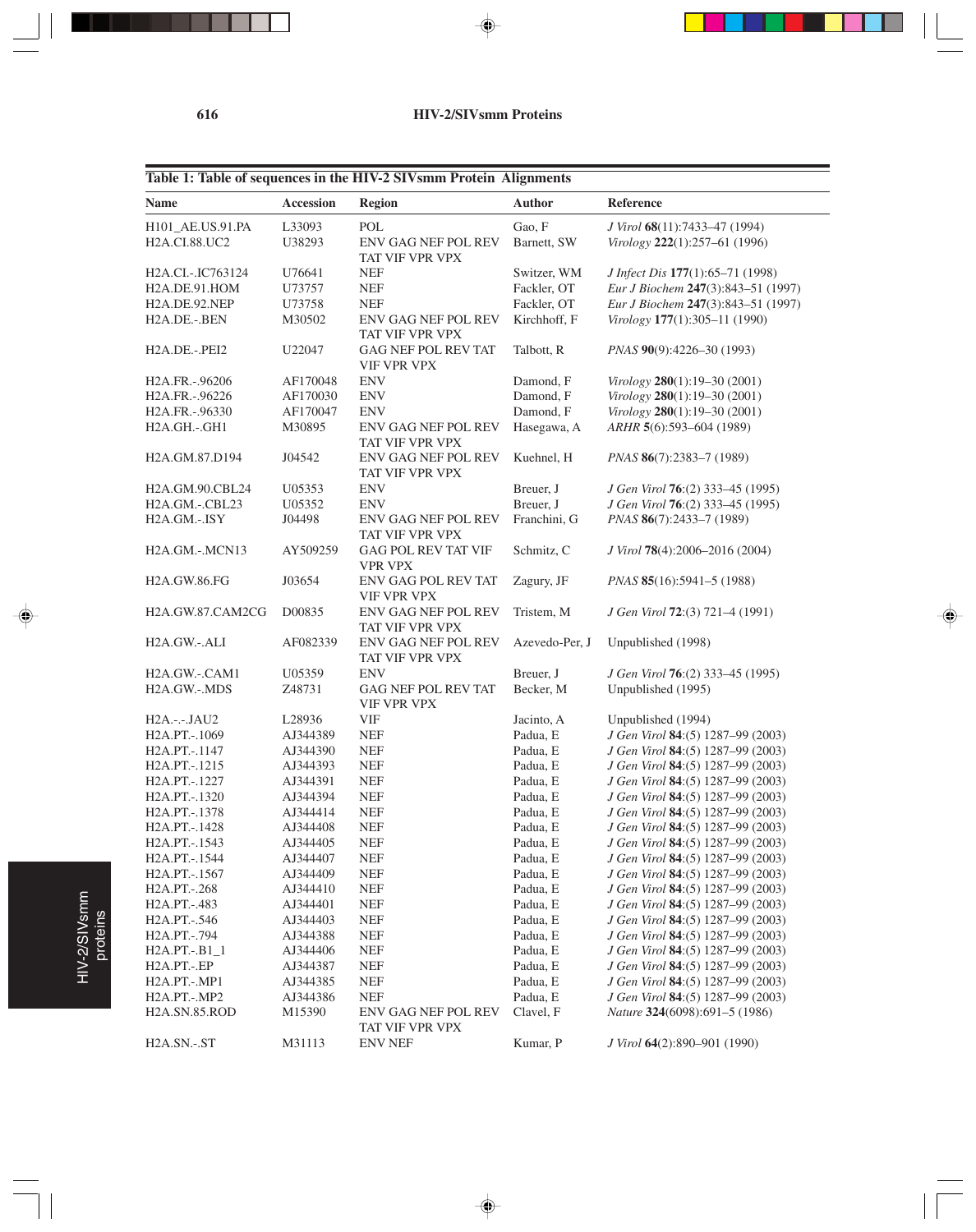| H <sub>2</sub> AB.CI.90.7312A           | L36874   | ENV GAG NEF POL REV<br>TAT VIF VPR VPX        | Gao, F         | Unpublished                       |
|-----------------------------------------|----------|-----------------------------------------------|----------------|-----------------------------------|
| H <sub>2</sub> B.CI.88.UC1              | L07625   | <b>ENV GAG NEF POL REV</b><br>TAT VIF VPR VPX | Castro, BA     | Virology 178(2):527-34 (1990)     |
| H <sub>2</sub> B.CI.-.EHO               | U27200   | <b>ENV GAG NEF POL REV</b><br>TAT VIF VPR VPX | Rey-Cuille, MA | Virology 202(1):471-6 (1994)      |
| H2B.CI.-.IC762993                       | U76639   | <b>NEF</b>                                    | Switzer, WM    | J Infect Dis 177(1):65-71 (1998)  |
| H <sub>2</sub> B.FR.-.96200             | AF170057 | <b>ENV</b>                                    | Damond, F      | Virology 280(1):19-30 (2001)      |
| H2B.FR.-.97227                          | AF170052 | <b>ENV</b>                                    | Damond, F      | Virology 280(1):19-30 (2001)      |
| H <sub>2</sub> B.GH.86.D <sub>205</sub> | X16109   | <b>ENV NEF</b>                                | Dietrich, U    | Nature 342(6252):948-50 (1989)    |
| H2B.GH.86.D205                          | X61240   | GAG POL REV TAT VIF<br><b>VPR VPX</b>         | Kreutz, R      | ARHR 8(9):1619-29 (1992)          |
| H <sub>2</sub> B.JP.01.KR020            | AB100245 | ENV GAG POL REV TAT<br><b>VIF VPR VPX</b>     | Kusagawa, S    | Unpublished                       |
| H <sub>2</sub> C.LR.-.2238              | M87138   | POL                                           | Gao, F         | Nature 358(6386):495-9 (1992)     |
| H2D.LR.90.FO784PA                       | M87110   | POL                                           | Gao, F         | Nature 358(6386):495-9 (1992)     |
| H2D.LR.90.FORTC2                        | M87111   | POL                                           | Gao, F         | Nature 358(6386):495-9 (1992)     |
| H <sub>2G.CI</sub> .-ABT96              | AF208027 | <b>ENV GAG NEF POL REV</b><br>TAT VIF VPR VPX | Brennan, CA    | ARHR 13(5):401-4 (1997)           |
| H2U.FR.96.12034                         | AY530889 | <b>ENV GAG NEF POL REV</b><br>TAT VIF VPR VPX | Damond, F      | ARHR 20(6):666-672 (2004)         |
| <b>MAC.US.-.17EC1</b>                   | AY033233 | NEF REV TAT VIF VPR<br><b>VPX</b>             | Anderson, MG   | Virology 195(2):616-26 (1993)     |
| MAC.US.-.17EFR                          | AY033146 | NEF REV TAT VIF VPR<br><b>VPX</b>             | Flaherty, MT   | J Virol 71(8):5790-8 (1997)       |
| MAC.US.-.1937                           | AY611495 | REV TAT VIF VPR VPX                           | O'Connor, DH   | J Virol 78(24):14012-14022 (2004) |
| MAC.US.-.2065                           | AY611493 | REV TAT VIF VPR VPX                           | O'Connor, DH   | J Virol 78(24):14012-14022 (2004) |
| <b>MAC.US.-.239</b>                     | M33262   | <b>ENV GAG NEF POL REV</b><br>TAT VIF VPR VPX | Kestler, H     | Science 248(4959):1109-12 (1990)  |
| MAC.US.-.251_1A11                       | M76764   | NEF REV TAT VIF VPR<br><b>VPX</b>             | Planelles, V   | ARHR 7(11):889-98 (1991)          |
| MAC.US.-.251_32H_PJ5 D01065             |          | NEF REV TAT VIF VPR<br><b>VPX</b>             | Rud, EW        | J Gen Virol 75:(3) 529-43 (1994)  |
| MAC.US.-.251_BK28                       | M19499   | <b>ENV GAG NEF POL REV</b><br>TAT VIF VPR VPX | Franchini, G   | Nature 328(6130):539-43 (1987)    |
| <b>MAC.US.-.270W</b>                    | AY290712 | <b>ENV</b>                                    | Buckley, KA    | Virology 312(2):470-80 (2003)     |
| <b>MAC.US.-.418</b>                     | AY302466 | <b>ENV</b>                                    | Mansfield, KG  | Unpublished                       |
| MAC.US.-.80035                          | AY611486 | REV TAT VIF VPR                               | O'Connor, DH   | J Virol 78(24):14012-14022 (2004) |
| MAC.US.-.81035                          | AY599200 | REV TAT VIF VPR VPX                           | O'Connor, DH   | J Virol 78(24):14012-14022 (2004) |
| MAC.US.-.85013                          | AY611490 | REV TAT VIF VPR VPX                           | O'Connor, DH   | J Virol 78(24):14012-14022 (2004) |
| MAC.US.-.92050                          | AY603959 | <b>GAG POL REV TAT VIF</b><br>VPR VPX         | O'Connor, DH   | J Virol 78(24):14012-14022 (2004) |
| MAC.US.-.92077                          | AY599201 | REV TAT VIF VPR VPX                           | O'Connor, DH   | J Virol 78(24):14012-14022 (2004) |
| MAC.US.-.93057                          | AY611492 | REV TAT VIF VPR VPX                           | O'Connor, DH   | J Virol 78(24):14012-14022 (2004) |
| MAC.US.-.93062                          | AY607704 | <b>REV VPR VPX</b>                            | O'Connor, DH   | J Virol 78(24):14012-14022 (2004) |
| MAC.US.-.95058                          | AY611494 | VIF VPR VPX                                   | O'Connor, DH   | J Virol 78(24):14012-14022 (2004) |
| MAC.US.-.95086                          | AY607703 | REV TAT VIF VPR VPX                           | O'Connor, DH   | J Virol 78(24):14012-14022 (2004) |
| MAC.US.-.95112                          | AY588946 | REV TAT VIF VPR VPX                           | O'Connor, DH   | J Virol 78(24):14012-14022 (2004) |
| MAC.US.-.96016                          | AY607701 | REV TAT VIF VPR VPX                           | O'Connor, DH   | J Virol 78(24):14012-14022 (2004) |
| MAC.US.-.96020                          | AY611488 | REV TAT VIF VPR VPX                           | O'Connor, DH   | J Virol 78(24):14012-14022 (2004) |
| MAC.US.-.96072                          | AY611491 | REV TAT VIF VPR VPX                           | O'Connor, DH   | J Virol 78(24):14012-14022 (2004) |
| MAC.US.-.96081                          | AY597209 | <b>REV TAT VIF VPX</b>                        | O'Connor, DH   | J Virol 78(24):14012-14022 (2004) |
| MAC.US.-.96093                          | AY611489 | REV TAT VIF VPR VPX                           | O'Connor, DH   | J Virol 78(24):14012-14022 (2004) |
| MAC.US.-.96114                          | AY588945 | REV TAT VIF VPR VPX                           | O'Connor, DH   | J Virol 78(24):14012-14022 (2004) |
| MAC.US.-.96123                          | AY611487 | REV TAT VIF VPR VPX                           | O'Connor, DH   | J Virol 78(24):14012-14022 (2004) |
| MAC.US.-.96135                          | AY607702 | TAT VPR VPX                                   | O'Connor, DH   | J Virol 78(24):14012-14022 (2004) |
| MAC.US.-.97009                          | AY599199 | <b>TAT VPR</b>                                | O'Connor, DH   | J Virol 78(24):14012-14022 (2004) |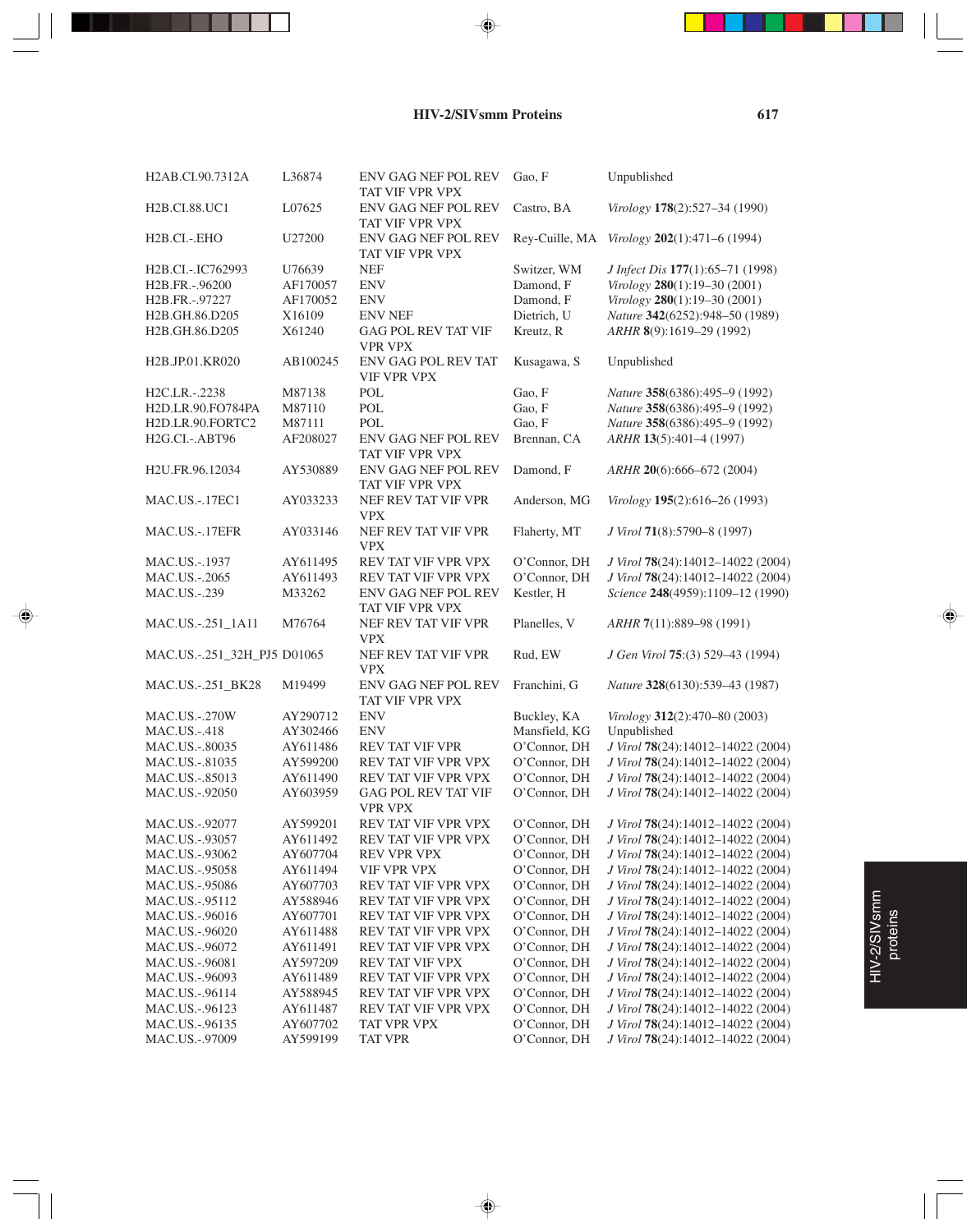| MAC.US.-.97074           | AY599198     | <b>VPR</b>                                        | O'Connor, DH | J Virol 78(24):14012-14022 (2004) |
|--------------------------|--------------|---------------------------------------------------|--------------|-----------------------------------|
| MAC.US.-.BK28_H824       | U86638       | ENV NEF REV TAT VIF<br><b>VPX</b>                 | Edmonson, P  | J Virol 72(1):405-14 (1998)       |
| MAC.US.-.BR5             | AY290711     | <b>ENV</b>                                        | Buckley, KA  | Virology 312(2):470-80 (2003)     |
| MAC.US.-.BR5             | AY290716     | <b>ENV</b>                                        | Buckley, KA  | Virology 312(2):470-80 (2003)     |
| MAC.US.-.MAC239-87082    | AY600249     | REV TAT VIF VPR VPX                               | O'Connor, DH | J Virol 78(24):14012-14022 (2004) |
| MAC.US.-.MM142           | M16403       | ENV GAG NEF POL REV Chakrabarti, L                |              | Nature 328(6130):543-7 (1987)     |
|                          |              | TAT VIF VPR VPX                                   |              |                                   |
| MAC.US.-.r80025          | AY576480     | <b>VPR</b>                                        | O'Connor, DH | J Virol 78(24):14012-14022 (2004) |
| MAC.US.-.r90131          | AY576481     | <b>REV VPR</b>                                    | O'Connor, DH | J Virol 78(24):14012-14022 (2004) |
| MAC.US.-.SMM142B         | BD131285     | ENV GAG POL REV TAT Alizon, M                     |              | Patent: JP 2002030099-A 2         |
|                          |              | <b>VIF VPR VPX</b>                                |              |                                   |
| MNE.US.82.MNE_8          | M32741       | ENV GAG NEF POL REV Kimata, JT<br>TAT VIF VPR VPX |              | J Virol 72(1):245-56 (1998)       |
| MNE.US.-.MNE027          | U79412       | ENV GAG NEF POL REV Kimata, JT<br>TAT VIF VPR VPX |              | J Virol 72(1):245–56 (1998)       |
|                          |              |                                                   |              |                                   |
| SMM.SL.92.SL92B          | AF334679     | ENV GAG NEF POL REV Chen, Z<br>TAT VIF VPR VPX    |              | J Virol 70(6):3617-27 (1996)      |
| SMM.US.02.YNPRC_FAL      | AY965402     | <b>ENV</b>                                        | Apetrei, C   | J Virol 79(14):8991-9005 (2005)   |
| SMM.US.02.YNPRC_FAL      | AY965498     | GAG                                               | Apetrei, C   | J Virol 79(14):8991-9005 (2005)   |
| SMM.US.02.YNPRC_FBL      | AY965395     | <b>ENV</b>                                        | Apetrei, C   | J Virol 79(14):8991-9005 (2005)   |
| SMM.US.02.YNPRC_FBL      | AY965462     | POL                                               | Apetrei, C   | J Virol 79(14):8991-9005 (2005)   |
| SMM.US.02.YNPRC_FCP      | AY965499     | GAG                                               | Apetrei, C   | J Virol 79(14):8991-9005 (2005)   |
| SMM.US.02.YNPRC_FIP      | AY965404     | <b>ENV</b>                                        | Apetrei, C   | J Virol 79(14):8991-9005 (2005)   |
| SMM.US.02.YNPRC_FIP      | AY965461     | POL                                               | Apetrei, C   | J Virol 79(14):8991-9005 (2005)   |
| SMM.US.02.YNPRC FKL      | AY965497     | GAG                                               | Apetrei, C   | J Virol 79(14):8991-9005 (2005)   |
| SMM.US.02.YNPRC_FUP      | AY965405     | <b>ENV</b>                                        | Apetrei, C   | J Virol 79(14):8991-9005 (2005)   |
| SMM.US.02.YNPRC_FUP      | AY965500     | GAG                                               | Apetrei, C   | J Virol 79(14):8991-9005 (2005)   |
| SMM.US.02.YNPRC_FVN      | AY965431     | <b>ENV</b>                                        | Apetrei, C   | J Virol 79(14):8991-9005 (2005)   |
| SMM.US.02.YNPRC_FVN      | AY965490     | GAG                                               | Apetrei, C   | J Virol 79(14):8991-9005 (2005)   |
| SMM.US.02.YNPRC_FWS      | AY965394     | <b>ENV</b>                                        | Apetrei, C   | J Virol 79(14):8991-9005 (2005)   |
| SMM.US.02.YNPRC_FWS      | AY965488     | GAG                                               | Apetrei, C   | J Virol 79(14):8991-9005 (2005)   |
| SMM.US.02.YNPRC_FYN      | AY965410     | <b>ENV</b>                                        | Apetrei, C   | J Virol 79(14):8991-9005 (2005)   |
| SMM.US.02.YNPRC_FYN      | AY965507     | GAG                                               | Apetrei, C   | J Virol 79(14):8991-9005 (2005)   |
| SMM.US.03.TNPRC_D215     | AY965445     | POL                                               | Apetrei, C   | J Virol 79(14):8991-9005 (2005)   |
| SMM.US.03.TNPRC_D215     | AY965511     | GAG                                               | Apetrei, C   | J Virol 79(14):8991-9005 (2005)   |
| SMM.US.03.TNPRC_G932     | AY965477     | POL                                               | Apetrei, C   | J Virol 79(14):8991-9005 (2005)   |
| SMM.US.03.TNPRC_M924     | AY965481     | GAG                                               | Apetrei, C   | J Virol 79(14):8991-9005 (2005)   |
| SMM.US.03.TNPRC_M934     | AY965491     | GAG                                               | Apetrei, C   | J Virol 79(14):8991-9005 (2005)   |
| SMM.US.77.CNPRC_CFU212   | AY965512     | GAG                                               | Apetrei, C   | J Virol 79(14):8991-9005 (2005)   |
| SMM.US.79.NIRC_6001_G930 | AY965463     | POL                                               | Apetrei, C   | J Virol 79(14):8991-9005 (2005)   |
| SMM.US.79.NIRC_6007_G932 | AY965415 ENV |                                                   | Apetrei, C   | J Virol 79(14):8991-9005 (2005)   |
| SMM.US.79.NIRC_6007_G932 | AY965466     | POL                                               | Apetrei, C   | J Virol 79(14):8991-9005 (2005)   |
| SMM.US.79.NIRC_CFU212    | AY965468     | POL                                               | Apetrei, C   | J Virol 79(14):8991-9005 (2005)   |
| SMM.US.79.NIRC_CFU233    | AY965422     | <b>ENV</b>                                        | Apetrei, C   | J Virol 79(14):8991-9005 (2005)   |
| SMM.US.79.NIRC_CFU233    | AY965473     | POL                                               | Apetrei, C   | J Virol 79(14):8991-9005 (2005)   |
| SMM.US.80.NIRC_6001_G930 | AY965413     | <b>ENV</b>                                        | Apetrei, C   | J Virol 79(14):8991-9005 (2005)   |
| SMM.US.81.NIRC_CFU233    | AY965515     | GAG                                               | Apetrei, C   | J Virol 79(14):8991-9005 (2005)   |
| SMM.US.81.TNPRC G930     | AY965434     | POL                                               | Apetrei, C   | J Virol 79(14):8991-9005 (2005)   |
| SMM.US.82.NIRC_6007_G932 | AY965467     | POL                                               | Apetrei, C   | J Virol 79(14):8991-9005 (2005)   |
| SMM.US.84.TNPRC_F104     | AY965475     | POL                                               | Apetrei, C   | J Virol 79(14):8991-9005 (2005)   |
| SMM.US.85.TNPRC_F102     | AY965370     | GAG                                               | Apetrei, C   | J Virol 79(14):8991-9005 (2005)   |
| SMM.US.85.TNPRC_F104     | AY965476     | POL                                               | Apetrei, C   | J Virol 79(14):8991-9005 (2005)   |
| SMM.US.86.NIRC_6001_G930 | AY965464     | POL                                               | Apetrei, C   | J Virol 79(14):8991-9005 (2005)   |
| SMM.US.86.NIRC_6002_G931 | AY965465     | POL                                               | Apetrei, C   | J Virol 79(14):8991-9005 (2005)   |
| SMM.US.86.NIRC_CFU212    | AY965513     | GAG                                               | Apetrei, C   | J Virol 79(14):8991-9005 (2005)   |
| SMM.US.86.NIRC_CFU226    | AY965471     | POL                                               | Apetrei, C   | J Virol 79(14):8991-9005 (2005)   |
| SMM.US.86.NIRC_CFU226    | AY965514     | GAG                                               | Apetrei, C   | J Virol 79(14):8991-9005 (2005)   |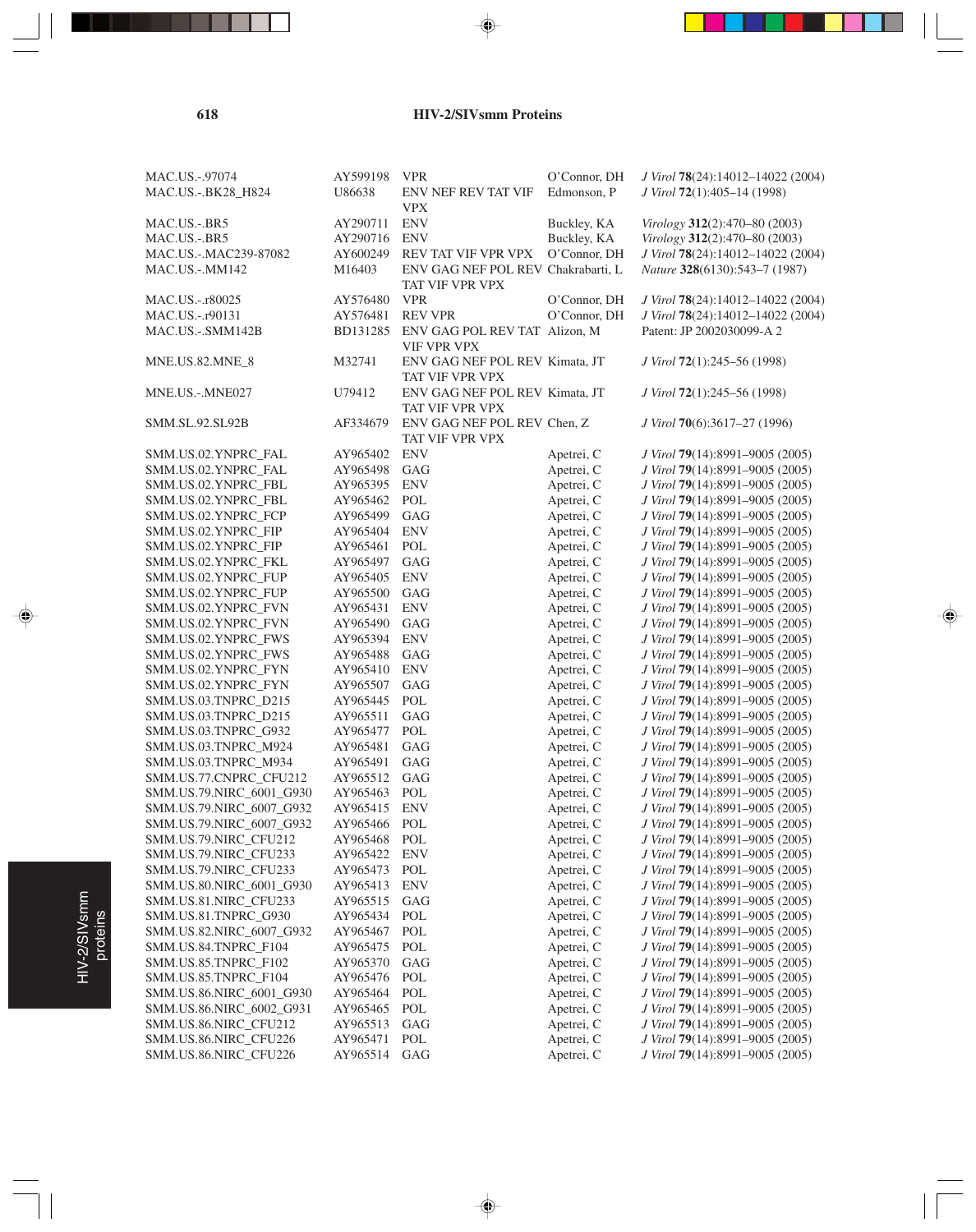| SMM.US.86.NIRC_CFU232  | AY965472 | POL                                                 | Apetrei, C  | J Virol 79(14):8991-9005 (2005) |
|------------------------|----------|-----------------------------------------------------|-------------|---------------------------------|
| SMM.US.86.NIRC_CFU233  | AY965474 | POL                                                 | Apetrei, C  | J Virol 79(14):8991-9005 (2005) |
| SMM.US.89.TNPRC_G930   | AY965509 | GAG                                                 | Apetrei, C  | J Virol 79(14):8991-9005 (2005) |
| SMM.US.90.TNPRC_F100   | AY965397 | <b>ENV</b>                                          | Apetrei, C  | J Virol 79(14):8991-9005 (2005) |
| SMM.US.90.TNPRC_F100   | AY965496 | GAG                                                 | Apetrei, C  | J Virol 79(14):8991-9005 (2005) |
| SMM.US.91.TNPRC_G931   | AY965435 | POL                                                 | Apetrei, C  | J Virol 79(14):8991-9005 (2005) |
| SMM.US.93.TNPRC_D178   | AY965505 | GAG                                                 | Apetrei, C  | J Virol 79(14):8991-9005 (2005) |
| SMM.US.93.TNPRC_E042   | AY965486 | GAG                                                 | Apetrei, C  | J Virol 79(14):8991-9005 (2005) |
| SMM.US.93.TNPRC_F102   | AY965412 | <b>ENV</b>                                          | Apetrei, C  | J Virol 79(14):8991-9005 (2005) |
| SMM.US.93.TNPRC_M920   | AY965357 | GAG                                                 | Apetrei, C  | J Virol 79(14):8991-9005 (2005) |
| SMM.US.94.TNPRC_G080   | AY965455 | POL                                                 | Apetrei, C  | J Virol 79(14):8991-9005 (2005) |
| SMM.US.94.TNPRC_M927   | AY965392 | <b>ENV</b>                                          | Apetrei, C  | J Virol 79(14):8991-9005 (2005) |
| SMM.US.94.TNPRC_M927   | AY965456 | POL                                                 | Apetrei, C  | J Virol 79(14):8991-9005 (2005) |
| SMM.US.95.TNPRC_D171   | AY965484 | GAG                                                 | Apetrei, C  | J Virol 79(14):8991-9005 (2005) |
| SMM.US.95.TNPRC_D175   | AY965377 | GAG                                                 | Apetrei, C  | J Virol 79(14):8991-9005 (2005) |
| SMM.US.95.TNPRC_D175   | AY965419 | <b>ENV</b>                                          | Apetrei, C  | J Virol 79(14):8991-9005 (2005) |
| SMM.US.95.TNPRC_D175   | AY965441 | POL                                                 | Apetrei, C  | J Virol 79(14):8991-9005 (2005) |
| SMM.US.95.TNPRC_D176   | AY965489 | GAG                                                 | Apetrei, C  | J Virol 79(14):8991-9005 (2005) |
| SMM.US.95.TNPRC_D177   | AY965443 | POL                                                 | Apetrei, C  | J Virol 79(14):8991-9005 (2005) |
| SMM.US.95.TNPRC_E045   | AY965506 | GAG                                                 | Apetrei, C  | J Virol 79(14):8991-9005 (2005) |
| SMM.US.95.TNPRC F102   | AY965453 | POL                                                 | Apetrei, C  | J Virol 79(14):8991-9005 (2005) |
| SMM.US.95.TNPRC_G932   | AY965436 | POL                                                 | Apetrei, C  | J Virol 79(14):8991-9005 (2005) |
| SMM.US.95.TNPRC_G932   | AY965508 | GAG                                                 | Apetrei, C  | J Virol 79(14):8991-9005 (2005) |
| SMM.US.95.TNPRC_M939   | AY965485 | GAG                                                 | Apetrei, C  | J Virol 79(14):8991-9005 (2005) |
| SMM.US.95.TNPRC_M942   | AY965501 | $\operatorname{GAG}$                                | Apetrei, C  | J Virol 79(14):8991-9005 (2005) |
| SMM.US.97.TNPRC_G080   | AY965363 | GAG                                                 | Apetrei, C  | J Virol 79(14):8991-9005 (2005) |
| SMM.US.97.TNPRC_G080   | AY965398 | <b>ENV</b>                                          | Apetrei, C  | J Virol 79(14):8991-9005 (2005) |
| <b>SMM.US.-.62K</b>    | U04989   | <b>VPR</b>                                          | Hirsch, VM  | J Virol 68(4):2649-61 (1994)    |
| SMM.US.-.BPZ_m12       | AY603050 | REV TAT VIF VPX                                     | Glenn, AA   | Virology 325(2):297-307 (2004)  |
| SMM.US.-.F236_H4       | X14307   | ENV GAG NEF POL REV Hirsch, VM                      |             | Nature 339(6223):389-92 (1989)  |
|                        |          | TAT VIF VPR VPX                                     |             |                                 |
| SMM.US.-.H445          | AY221509 | <b>ENV</b>                                          | Dehghani, H | J Virol 77(11):6405-18 (2003)   |
| SMM.US.-.H9            | M80194   | ENV GAG NEF POL REV Fultz, PN                       |             | PNAS 83(14):5286-90 (1986)      |
|                        |          | TAT VIF VPR VPX                                     |             |                                 |
| SMM.US.-.P209C15       | L20009   | <b>ENV</b>                                          | Hynes, NA   | ARHR 9(8):803-6 (1993)          |
| SMM.US.-.PBJ_143       | M80193   | GAG NEF POL REV TAT Fultz, PN<br><b>VIF VPR VPX</b> |             | PNAS 83(14):5286-90 (1986)      |
| SMM.US.-.PBJ_6P12      | L09211   | <b>ENV NEF</b>                                      | Fultz, PN   | PNAS 83(14):5286-90 (1986)      |
| SMM.US.-.PBJ_6P6       | L09212   | GAG NEF POL REV TAT Fultz, PN                       |             | PNAS 83(14):5286-90 (1986)      |
|                        |          | VIF VPR VPX                                         |             |                                 |
| SMM.US.-.PBJ_6P9       | L09213   | <b>NEF</b>                                          | Fultz, PN   | PNAS 83(14):5286-90 (1986)      |
| SMM.US.-.PBJ14_15      | L03295   | ENV GAG NEF POL REV Fultz, PN                       |             | PNAS 83(14):5286-90 (1986)      |
|                        |          | TAT VIF VPR VPX                                     |             |                                 |
| SMM.US.-.PBJA          | M31325   | GAG NEF POL REV TAT Fultz, PN<br><b>VIF VPR VPX</b> |             | PNAS 83(14):5286-90 (1986)      |
| SMM.US.-.PBJC          | L03296   | NEF REV TAT VIF VPX                                 | Fultz, PN   | PNAS 83(14):5286-90 (1986)      |
| SMM.US.-.PBJD          | L03297   | NEF REV TAT VIF VPX                                 | Fultz, PN   | PNAS 83(14):5286-90 (1986)      |
| SMM.US.-.PBJE          | L03298   | NEF REV TAT VIF VPX                                 | Fultz, PN   | PNAS 83(14):5286-90 (1986)      |
| SMM.US.-. PGM53        | AF077017 | ENV GAG NEF POL REV Novembre, FJ                    |             |                                 |
|                        |          | TAT VIF VPR VPX                                     |             | J Virol 72(11):8841-51 (1998)   |
| SMM.US.-.PT573         | AY221511 | <b>ENV</b>                                          | Dehghani, H | J Virol 77(11):6405-18 (2003)   |
| <b>SMM.US.-. PT583</b> | AY221512 | <b>ENV</b>                                          | Dehghani, H | J Virol 77(11):6405-18 (2003)   |
| SMM.US.-.SME543        | U72748   | ENV GAG NEF POL REV Hirsch, VM<br>TAT VIF VPR VPX   |             | J Virol 71(2):1608-20 (1997)    |
| SMM.US.-.SMP209        | L20008   | <b>ENV</b>                                          | Hynes, NA   | ARHR 9(8):803-6 (1993)          |
| STM.US.-.STM           | M83293   | ENV GAG NEF POL REV Novembre, FJ                    |             | Virology 186(2):783-7 (1992)    |
|                        |          | TAT VIF VPR VPX                                     |             |                                 |
|                        |          |                                                     |             |                                 |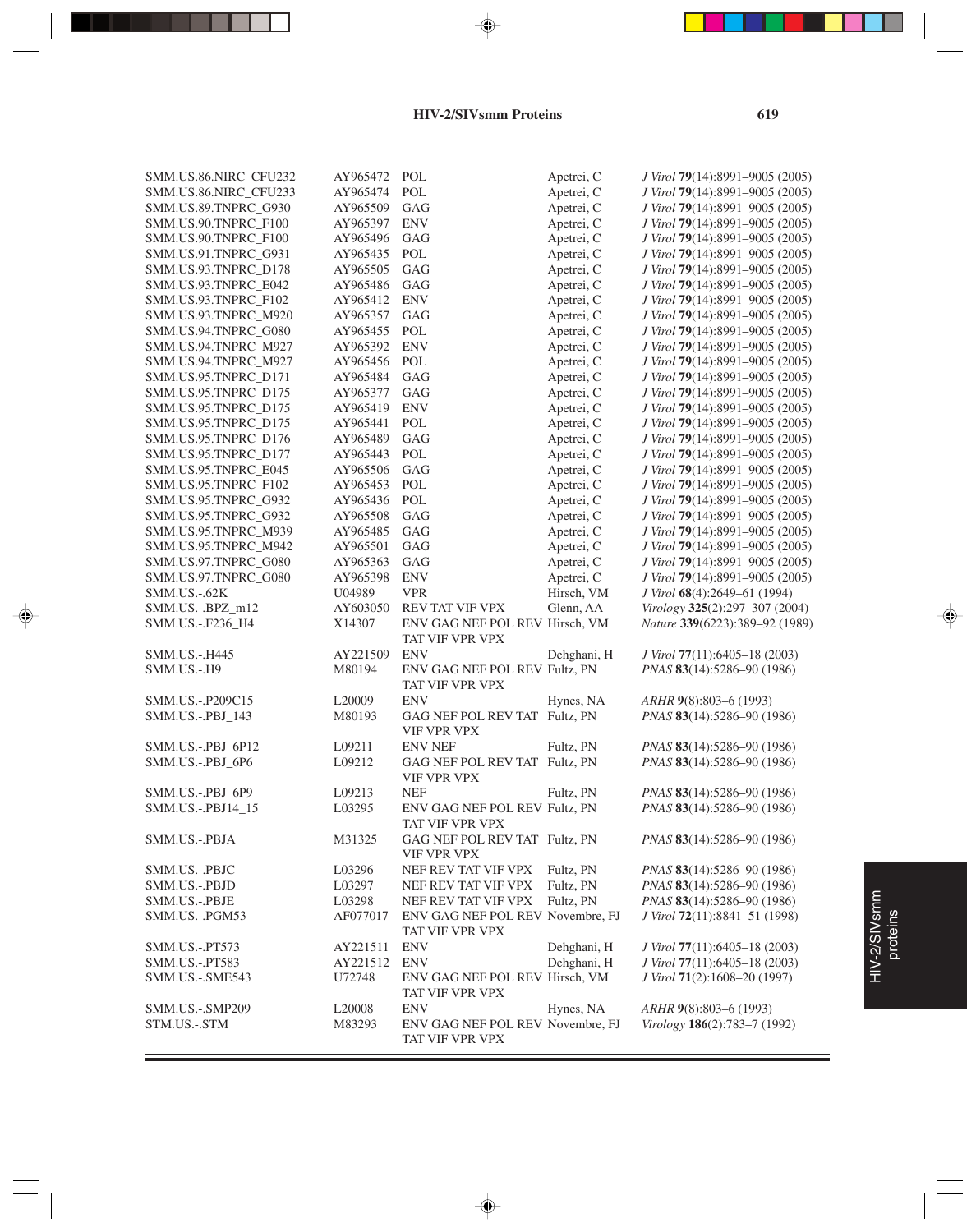| MAC.US.x.239                                                                                                                                                                                                                                                                                                                                                                          | / Gag pl7 Matrix<br>MGVRNSVLSGKKADELEKIRLRPNGKKKYML                                                                                                                                                                                                                                                                                                                                                   |                                                                                                                                                                                                                 |          |                   |                                      |                                                  |                                           | KHVVWAA. NELDRFGLAESLLENKEGCQKILSVLAPLVPTGSENLKSLYNTVCVIWCIHAEEKVKHTEEAKQIVQRHLVVETTETNEYNEKRFFAPSSG.RG |                                                            |                 |
|---------------------------------------------------------------------------------------------------------------------------------------------------------------------------------------------------------------------------------------------------------------------------------------------------------------------------------------------------------------------------------------|-------------------------------------------------------------------------------------------------------------------------------------------------------------------------------------------------------------------------------------------------------------------------------------------------------------------------------------------------------------------------------------------------------|-----------------------------------------------------------------------------------------------------------------------------------------------------------------------------------------------------------------|----------|-------------------|--------------------------------------|--------------------------------------------------|-------------------------------------------|---------------------------------------------------------------------------------------------------------|------------------------------------------------------------|-----------------|
|                                                                                                                                                                                                                                                                                                                                                                                       | $-$ A                                                                                                                                                                                                                                                                                                                                                                                                 | $\frac{c}{1}$                                                                                                                                                                                                   |          | C)<br>ż-<br>ķ     |                                      |                                                  | KL,                                       |                                                                                                         |                                                            |                 |
| H2A.CI.88.UC2<br>H2A.DE.x.BEN                                                                                                                                                                                                                                                                                                                                                         | $\mathbf{I}$<br>Ť                                                                                                                                                                                                                                                                                                                                                                                     | ひ<br>÷,<br>÷<br>$---V$                                                                                                                                                                                          |          | ×                 |                                      |                                                  | - KLA                                     | $A - K$<br>$A - K$<br>К<br>$\Delta$                                                                     | .<br>KR<br>АААААААААААА                                    |                 |
|                                                                                                                                                                                                                                                                                                                                                                                       |                                                                                                                                                                                                                                                                                                                                                                                                       | υ ω<br>$\overline{\phantom{a}}$<br>$\mathbf{I}$<br>$\mathbf{I}$                                                                                                                                                 |          | GK.               | $\Box$                               | 匤                                                | ひ<br>≏                                    | К<br>ω ω<br><b>ADK</b><br>$-AA$ -                                                                       |                                                            |                 |
|                                                                                                                                                                                                                                                                                                                                                                                       | $\mathbf{I}$<br>$\mathbf{I}$                                                                                                                                                                                                                                                                                                                                                                          | $\frac{1}{4}$<br>$\mathsf I$<br>$\blacksquare$<br>$\mathbf{I}$<br>$\,$ I<br>$\,$ I                                                                                                                              |          | $-K$              | $\mathbb H$                          | Ŀц                                               | -KL<br>≏                                  | $A - K$                                                                                                 |                                                            |                 |
|                                                                                                                                                                                                                                                                                                                                                                                       | $\mathbf{I}$<br>$\mathsf I$                                                                                                                                                                                                                                                                                                                                                                           | -11<br>$\overline{\phantom{a}}$<br>$\mathbf I$<br>$\frac{1}{4}$<br>$\overline{v}$                                                                                                                               |          | U)<br>m           | ×                                    | Ŀц,                                              | $-KLA$<br>$\Box$<br>$\Box$                | $-1$ $NT$                                                                                               |                                                            |                 |
|                                                                                                                                                                                                                                                                                                                                                                                       | $\mathbb{I}$                                                                                                                                                                                                                                                                                                                                                                                          | ひ<br>-<br>$\mathbf{I}$<br>$\mathbf{I}$<br>÷<br>$\mathbf{I}$<br>Ť                                                                                                                                                |          | U)                | 口回回の口<br>Н<br>叱                      | Ŀц,                                              | α<br>ひ<br>≏                               |                                                                                                         |                                                            |                 |
|                                                                                                                                                                                                                                                                                                                                                                                       | - 1<br>$\mathbf I$                                                                                                                                                                                                                                                                                                                                                                                    | ひひひ<br>-<br>$\mathbf{I}$<br>- 1<br>- 1                                                                                                                                                                          |          | C)                | Н                                    | Ŀц,                                              | ひ<br>$\Box$                               | 44444<br>4444<br>$-14444$                                                                               | <b>KKKKK</b>                                               | mmmm            |
|                                                                                                                                                                                                                                                                                                                                                                                       | $\mathsf I$<br>$-R$                                                                                                                                                                                                                                                                                                                                                                                   | 扫土<br>÷<br>÷<br>$\geq$                                                                                                                                                                                          |          | U)                | $\Box$<br>$---K$<br>$\approx \alpha$ | Ŀц                                               | $R - AL$<br>≏                             | $A-K$                                                                                                   |                                                            |                 |
|                                                                                                                                                                                                                                                                                                                                                                                       | ÷.<br>$\frac{1}{\sqrt{2}}$                                                                                                                                                                                                                                                                                                                                                                            | ÷<br>$\frac{1}{2}$<br>$\mathbbm{R}$<br>Ŧ                                                                                                                                                                        |          | U.                | 凹<br>$\Box$<br>×<br>⊢                | 匞<br>Ŀц<br>Ŀц,                                   | Ü<br>$\Box$                               | ω<br>$\tilde{a}$<br>$E - A - K$<br>$- -A - K$<br>$AA - I$                                               | $\circ$<br>뛰                                               |                 |
| $\begin{array}{l} \bf H2A, \bf B1Z, \bf H3Z, \bf H2Z \\ \bf H2A, \bf GH, \bf X, \bf GH, \bf Y, \bf GH \\ \bf H2A, \bf GM, \bf X, \bf I3Y \\ \bf H2A, \bf GM, \bf X, \bf I3Y \\ \bf H2A, \bf GM, \bf X, \bf H2Y \\ \bf H2A, \bf GM, \bf X, \bf M2Y \\ \bf H2A, \bf GM, \bf B', \bf CAMZ \\ \bf H2A, \bf GM, \bf Y, \bf A1Z \\ \bf H2A, \bf GM, \bf Y, \bf H2Z \\ \bf H2A, \bf GM, \bf$ | $\mathbf I$<br>$\,$ I<br>I.<br>$\mathbf I$<br>J.<br>J.<br>$\mathbf{I}$<br>$\mathbf{I}$<br>$\mathbb{I}$<br>$\blacksquare$<br>$\mathbf I$<br>$\begin{array}{cccc}\n & R & R \\  & R & R \\  & R & R \\  & R & R\n \end{array}$                                                                                                                                                                          | <b>ひ ひ ひ</b><br>Ħ<br>$\frac{1}{4}$<br>α<br>Ť<br>t                                                                                                                                                               |          | m                 | $M - G$<br>Н                         | 国                                                | -KFAR<br>$- R$<br>ひ<br>≏<br>≏             | $-4$<br>Ą                                                                                               | ≍<br>뛰<br>J.                                               | www             |
| H2AB.CI.90.7312A                                                                                                                                                                                                                                                                                                                                                                      | -<br>$\,$ $\,$<br>부<br>-<br>$-(-A - G -$                                                                                                                                                                                                                                                                                                                                                              | -<br>$\blacksquare$<br>ひ<br>÷<br>$\frac{1}{4}$<br>$\geq$                                                                                                                                                        |          | m<br>z            | ≅                                    | 匤                                                | $-KLA-S$                                  | $-KT-TADK$<br>$\overline{a}$                                                                            |                                                            |                 |
|                                                                                                                                                                                                                                                                                                                                                                                       |                                                                                                                                                                                                                                                                                                                                                                                                       |                                                                                                                                                                                                                 |          |                   |                                      |                                                  |                                           |                                                                                                         |                                                            |                 |
|                                                                                                                                                                                                                                                                                                                                                                                       | $\overline{\phantom{0}}$<br>$\blacksquare$<br>nee<br>Titl<br>$\frac{1}{4}$<br>л.<br>Ť                                                                                                                                                                                                                                                                                                                 | $-8 - C$<br><b>ひ ウ</b><br>÷<br>$\frac{1}{4}$<br>555<br>$\blacksquare$                                                                                                                                           |          | ωω<br>ט<br>R<br>囸 | ひ<br>RK                              |                                                  | $K - A$<br>$K - A$                        | $: -A---$<br>$:- AM - K$<br><b>AAD</b>                                                                  | ひ<br>$\mathbb{R}$<br>$\mathsf{p}_4$ $\mathsf{p}_4$         |                 |
|                                                                                                                                                                                                                                                                                                                                                                                       | -<br>$\mathbf{1}$<br>$\frac{1}{1}$<br>Ť                                                                                                                                                                                                                                                                                                                                                               | ٠<br>$\mathsf I$<br>I.<br>$\mathbf{I}$<br>$\mathsf I$<br>ひ<br>f,<br>$\frac{1}{4}$                                                                                                                               |          | C)                | α                                    | Ļ<br>부<br>$\mathbb{L}_1$<br>Ŀц<br><b>I</b><br>Ŀц | $K - A$                                   | $-$ SK-<br>. - NK<br>$-4$<br>AAD<br>AAD                                                                 | ひ<br>$\Omega$                                              |                 |
| $\circ$<br>H2B.CI.88.UC1<br>H2B.CI.X.EHO<br>H2B.GH.86.D205<br>H2B.JP.01.KR020                                                                                                                                                                                                                                                                                                         | $\,$ $\,$<br>부<br>Ť<br>Í                                                                                                                                                                                                                                                                                                                                                                              | $\frac{1}{2}$<br>$\mathbf{I}$<br>$\mathsf I$<br>ひ<br>÷<br>$\overline{\phantom{0}}$<br>$\sim 1-1$                                                                                                                |          | C)                | 凹<br>Ξ                               | Ē                                                | $K - A - S$<br>'n,<br>$\Box$<br>⊳         | $KA - A$<br><b>AAN</b>                                                                                  | $\mathbf{\Omega}$                                          | $\mathbf{\sim}$ |
| H2G.CI.x.ABT96                                                                                                                                                                                                                                                                                                                                                                        | ٠<br>$\mathbb{I}$<br>٠<br>$- A - S$                                                                                                                                                                                                                                                                                                                                                                   | $\mathbf{I}$<br>$\mathbf{I}$<br>$\mathsf I$<br>ひ<br>$\mathbf{I}$<br>$\frac{1}{2}$<br>$\mathsf{I}$                                                                                                               |          | C                 |                                      | ᆸ                                                | ⋗<br>$\circ$                              | Н<br>$-KV - A$                                                                                          | $\mathbf{\Omega}$                                          |                 |
| H2U. FR. 96.12034                                                                                                                                                                                                                                                                                                                                                                     | $\mathbf{I}$<br>$\,$ $\,$<br>$-1$<br>$\begin{array}{c} \rule{0.2cm}{0.15mm} \rule{0.2cm}{0.15mm} \rule{0.2cm}{0.15mm} \rule{0.2cm}{0.15mm} \rule{0.2cm}{0.15mm} \rule{0.2cm}{0.15mm} \rule{0.2cm}{0.15mm} \rule{0.2cm}{0.15mm} \rule{0.2cm}{0.15mm} \rule{0.2cm}{0.15mm} \rule{0.2cm}{0.15mm} \rule{0.2cm}{0.15mm} \rule{0.2cm}{0.15mm} \rule{0.2cm}{0.15mm} \rule{0.2cm}{0.15mm} \rule{$<br>$-4 - 8$ | $\frac{1}{2}$<br>$-1$                                                                                                                                                                                           |          |                   |                                      |                                                  |                                           | $\times$<br>$-4$<br>$A-K$<br>囟                                                                          | д<br>J,                                                    |                 |
|                                                                                                                                                                                                                                                                                                                                                                                       | ŧ                                                                                                                                                                                                                                                                                                                                                                                                     |                                                                                                                                                                                                                 |          |                   |                                      |                                                  |                                           |                                                                                                         |                                                            |                 |
|                                                                                                                                                                                                                                                                                                                                                                                       | $\mathbf I$<br>ł<br>$\mathbf I$<br>$\mathbf{I}$<br>f,<br>Ť                                                                                                                                                                                                                                                                                                                                            | Ť<br>ł<br>$\frac{1}{\sqrt{2}}$<br>$\frac{1}{4}$<br>$\mathbf{I}$                                                                                                                                                 |          |                   |                                      |                                                  |                                           |                                                                                                         |                                                            |                 |
|                                                                                                                                                                                                                                                                                                                                                                                       | $\overline{\phantom{a}}$<br>$\frac{1}{4}$<br>$\blacksquare$<br>-<br>÷<br>-                                                                                                                                                                                                                                                                                                                            | $- - R - -$<br>-<br>$\mathbf{I}$<br>ひ<br>$\mathbf{I}$<br>$\mathbf{I}$                                                                                                                                           |          |                   |                                      |                                                  |                                           | K,<br>Σ                                                                                                 | 四                                                          |                 |
| MAC.US.x.251_BK28<br>MAC.US.x.92050<br>MAC.US.x.MM142<br>MAC.US.x.SMM142B                                                                                                                                                                                                                                                                                                             | f,<br>Ť<br>$\begin{array}{c}\nA \times A \\ 1 \times A \\ 1 \times A\n\end{array}$                                                                                                                                                                                                                                                                                                                    | ł<br>I.<br>$\mathfrak l$<br>ひ<br>٠<br>f,                                                                                                                                                                        |          |                   |                                      |                                                  |                                           | Σ                                                                                                       |                                                            |                 |
| MNE. US. 82. MNE                                                                                                                                                                                                                                                                                                                                                                      | $-4$                                                                                                                                                                                                                                                                                                                                                                                                  | $\mathbf{I}$<br>a                                                                                                                                                                                               |          |                   |                                      |                                                  |                                           |                                                                                                         |                                                            |                 |
| $\infty$ $\sim$<br>MNE.US.x.MNE02                                                                                                                                                                                                                                                                                                                                                     | ł.<br>Ť<br>$\mathbb{L}$<br>$-{\bf A}$                                                                                                                                                                                                                                                                                                                                                                 | $\frac{1}{2}$<br>$\mathbf{I}$<br>$\mathsf I$<br>$\mathbb{I}$<br>ひ<br>Ť                                                                                                                                          |          |                   |                                      |                                                  |                                           |                                                                                                         | 箆                                                          |                 |
|                                                                                                                                                                                                                                                                                                                                                                                       |                                                                                                                                                                                                                                                                                                                                                                                                       |                                                                                                                                                                                                                 |          |                   |                                      |                                                  |                                           |                                                                                                         |                                                            |                 |
| FAL<br>SMM. SL. 92. SL92B<br>SMM. US. 02. YNPRC                                                                                                                                                                                                                                                                                                                                       | $\mathbb{F}$<br>$\,$ $\,$<br>$\mathbf{I}$                                                                                                                                                                                                                                                                                                                                                             | $G - R - - - -$<br>٠<br>$\mathsf{I}$<br>÷,<br>$\blacksquare$<br>$\blacksquare$<br>$\geq$<br>T,<br>Ħ                                                                                                             | $-11$    |                   | $-4$                                 | -FS                                              | 1<br>- KT<br>⊳<br>Ŗ<br>$-\mathbb{N}$<br>⋗ | $A - KL - AO$<br><b>ADN</b><br>CΟ<br>J.<br>U)                                                           |                                                            |                 |
|                                                                                                                                                                                                                                                                                                                                                                                       | $\frac{1}{1}$<br>ł.<br>$\mathsf I$                                                                                                                                                                                                                                                                                                                                                                    | $\ddot{\phi}$<br>$\mathbf{I}$<br>$\mathbf{I}$                                                                                                                                                                   |          | ω                 |                                      |                                                  | q                                         | Nd-                                                                                                     | J,<br>$\Omega$                                             |                 |
| SMM.US.02.YNPRC_FCP<br>SMM.US.02.YNPRC_FKL                                                                                                                                                                                                                                                                                                                                            |                                                                                                                                                                                                                                                                                                                                                                                                       | ł<br>$\mathbf I$<br>$-\nabla$<br>$\Gamma = 1$                                                                                                                                                                   | $\Delta$ |                   | <b>KK</b>                            |                                                  | 凹<br>$\geq$<br>œ                          | <b>ANN</b>                                                                                              | α<br>$\mathbf{a}$                                          |                 |
|                                                                                                                                                                                                                                                                                                                                                                                       | $\blacksquare$<br>$\frac{1}{4}$                                                                                                                                                                                                                                                                                                                                                                       | I<br>1<br>$\mathsf I$<br>T.                                                                                                                                                                                     |          | C)                |                                      |                                                  |                                           | DNI                                                                                                     | α<br>$\mathbf{p}$                                          |                 |
|                                                                                                                                                                                                                                                                                                                                                                                       | ÷                                                                                                                                                                                                                                                                                                                                                                                                     | $- - - - - - 1F$<br>ひ<br>$\mathbf{I}$<br>$\mathsf{I}$<br>I.<br>×.                                                                                                                                               |          |                   | $\alpha$                             |                                                  |                                           | К<br>ADK.                                                                                               | α<br>$A$ $A$ $A$ $A$                                       |                 |
|                                                                                                                                                                                                                                                                                                                                                                                       | $\mathbf{I}$<br>$\frac{1}{1}$                                                                                                                                                                                                                                                                                                                                                                         | $S - - -R - - F$<br>÷<br>$\frac{1}{4}$<br>$\overline{\phantom{0}}$                                                                                                                                              |          |                   | Ţ<br>$\mathbbm{R}$                   |                                                  | $-K$<br>Н                                 | adk                                                                                                     | α                                                          |                 |
|                                                                                                                                                                                                                                                                                                                                                                                       | ÷<br>$\overline{\phantom{a}}$                                                                                                                                                                                                                                                                                                                                                                         | -1<br>$\mathbf I$<br>$-$ R $-$<br>$\mathsf I$<br>$\ddot{\circ}$<br>$\blacksquare$<br>- 1<br>$\,$ $\,$<br>$\,$<br>$\,$ l<br>$\blacksquare$<br>$\tilde{\gamma}$<br>П<br>$\blacksquare$                            |          |                   | Ţ                                    |                                                  |                                           |                                                                                                         | K.                                                         |                 |
|                                                                                                                                                                                                                                                                                                                                                                                       | ٠<br>$\mathbf I$<br>$\frac{1}{1}$<br>$\frac{1}{1}$<br>$\mathsf I$                                                                                                                                                                                                                                                                                                                                     | $\begin{array}{c} \begin{array}{c} \text{1} \\ \text{2} \\ \text{3} \\ \text{4} \end{array} \end{array}$<br>$\sf I$<br>ı<br>1<br>w<br>$\mathbb{I}$<br>$\mathbf I$<br>$\stackrel{\cdot}{\times}$<br>$\mathbf{I}$ |          |                   | <b>KK</b>                            |                                                  | -K                                        | Н<br><b>ADK</b><br>$E-AG$                                                                               | Σ<br>R<br>$\mathbf{a}$                                     |                 |
|                                                                                                                                                                                                                                                                                                                                                                                       |                                                                                                                                                                                                                                                                                                                                                                                                       | $\frac{1}{4}$<br>$\mathsf{I}$                                                                                                                                                                                   |          |                   |                                      |                                                  |                                           | <b>ADN</b><br>C)                                                                                        | $\alpha$                                                   |                 |
|                                                                                                                                                                                                                                                                                                                                                                                       | f,<br>$\blacksquare$<br>$\frac{1}{4}$<br>j.                                                                                                                                                                                                                                                                                                                                                           | $\frac{1}{2}$<br>ひ<br>$\frac{1}{4}$<br>$\frac{1}{4}$<br>$\overline{V}$<br>$\blacksquare$                                                                                                                        |          |                   |                                      |                                                  |                                           | w                                                                                                       | ≍<br>Σ<br>Д                                                |                 |
|                                                                                                                                                                                                                                                                                                                                                                                       |                                                                                                                                                                                                                                                                                                                                                                                                       | $\,$ I<br>$\frac{1}{4}$<br>⋗                                                                                                                                                                                    |          |                   |                                      |                                                  |                                           | C)<br>ADP<br>$-4.$                                                                                      | ×<br>Σ                                                     |                 |
|                                                                                                                                                                                                                                                                                                                                                                                       | $-1$ + $-1$ + $-1$ + $-1$ + $-1$ + $-1$ + $-1$ + $-1$ + $-1$ + $-1$ + $-1$ + $-1$ + $-1$ + $-1$ + $-1$ + $-1$ + $-1$ + $-1$ + $-1$ + $-1$ + $-1$ + $-1$ + $-1$ + $-1$ + $-1$ + $-1$ + $-1$ + $-1$ + $-1$ + $-1$ + $-1$ + $-1$                                                                                                                                                                         |                                                                                                                                                                                                                 |          |                   | œ                                    |                                                  |                                           |                                                                                                         | 吖.<br>4                                                    |                 |
|                                                                                                                                                                                                                                                                                                                                                                                       | $-24 - 3$<br>$-24 - 4 - 5$<br>$-24 - 4 - 5$<br>$-24 - 3 + 5$<br>$-24 - 4 - 1 + 5$                                                                                                                                                                                                                                                                                                                     | ٦,                                                                                                                                                                                                              |          |                   |                                      |                                                  |                                           | თ თ<br><b>ADP</b>                                                                                       | $\mathbb{R} \times$<br>Σ                                   |                 |
|                                                                                                                                                                                                                                                                                                                                                                                       | j.                                                                                                                                                                                                                                                                                                                                                                                                    | $\tilde{a}$<br>$\mathbf I$                                                                                                                                                                                      |          |                   | $R - I$                              |                                                  |                                           | ADP<br>$- A -$                                                                                          | ż<br>$\mathbf{a}$                                          |                 |
|                                                                                                                                                                                                                                                                                                                                                                                       | $\,$ I<br>$\frac{1}{4}$<br>$\frac{1}{4}$                                                                                                                                                                                                                                                                                                                                                              | $---R$<br>$\mathbf{I}$<br>$\mathbf{I}$<br>$\frac{1}{1}$<br>$\tilde{\gamma}$                                                                                                                                     |          |                   | ω                                    | 匞                                                | ř                                         |                                                                                                         | $\alpha$<br>$\alpha$<br>മ                                  |                 |
|                                                                                                                                                                                                                                                                                                                                                                                       | ٠<br>$\frac{1}{4}$<br>$\blacksquare$<br>$\mathbf{I}$<br>$\frac{1}{2}$<br>÷                                                                                                                                                                                                                                                                                                                            | $\mathsf I$<br>$\blacksquare$<br>Ŷ.<br>$- - R -$<br>$\mathsf I$<br>$\mathsf I$<br>$\mathbf{I}$<br>$\mathbf{I}$<br>$\mathbf{1}$<br>÷<br>$\frac{1}{4}$<br>$\tilde{\gamma}$<br>$\,$ 1                              |          |                   | $\circ$<br>œ                         |                                                  | œ                                         | ā                                                                                                       | ≃<br>K.<br>$\triangle$ $\triangle$ $\triangle$ $\triangle$ |                 |
|                                                                                                                                                                                                                                                                                                                                                                                       |                                                                                                                                                                                                                                                                                                                                                                                                       | $\sf I$<br>$- - S - - - R$<br>$\frac{1}{4}$                                                                                                                                                                     |          |                   |                                      |                                                  |                                           | ADK--A                                                                                                  | œ                                                          |                 |
|                                                                                                                                                                                                                                                                                                                                                                                       |                                                                                                                                                                                                                                                                                                                                                                                                       |                                                                                                                                                                                                                 |          |                   |                                      |                                                  |                                           | <b>ADK</b>                                                                                              | $\alpha$                                                   | $\circ$         |
|                                                                                                                                                                                                                                                                                                                                                                                       | $\begin{array}{c} \vdots \\ -1 \end{array}$                                                                                                                                                                                                                                                                                                                                                           |                                                                                                                                                                                                                 |          |                   | .IA                                  |                                                  |                                           | ADK--A                                                                                                  | $\alpha$<br>$\mathbf{a}$                                   |                 |
|                                                                                                                                                                                                                                                                                                                                                                                       |                                                                                                                                                                                                                                                                                                                                                                                                       |                                                                                                                                                                                                                 |          |                   | α                                    |                                                  | O                                         | -A<br>$AD -$                                                                                            | œ<br>$\mathbf{a}$                                          | 0               |
|                                                                                                                                                                                                                                                                                                                                                                                       |                                                                                                                                                                                                                                                                                                                                                                                                       |                                                                                                                                                                                                                 |          |                   | $\alpha$                             |                                                  |                                           | ADK--                                                                                                   | д                                                          |                 |
|                                                                                                                                                                                                                                                                                                                                                                                       | Ì<br>$\frac{1}{1}$<br>$\frac{1}{1}$<br>Ĵ<br>$-24-5-$<br>$-4-8-$<br>$-4-7-$                                                                                                                                                                                                                                                                                                                            | $\mathbf{I}$<br>$---V---$<br>$\blacksquare$<br>$\frac{1}{2}$<br>$\mathbf{1}$                                                                                                                                    |          |                   | 7<br>$\mathbb{R}^2$                  |                                                  | œ<br>R                                    | <b>NOW</b><br>$A - A$                                                                                   | $\mathbf{a}$                                               |                 |
|                                                                                                                                                                                                                                                                                                                                                                                       | 1                                                                                                                                                                                                                                                                                                                                                                                                     | Ĵ,<br>$-R$<br>٠<br>$\mathbf{I}$<br>$\mathbf{I}$                                                                                                                                                                 |          |                   |                                      |                                                  |                                           | ADK                                                                                                     | $\alpha$                                                   |                 |
|                                                                                                                                                                                                                                                                                                                                                                                       | t<br>$- A - S$                                                                                                                                                                                                                                                                                                                                                                                        | ٠<br>$- - R - -$<br>$\mathbf{I}$<br>$\mathbf I$<br>$\frac{1}{4}$<br>$\overline{v}$<br>$\mathfrak l$                                                                                                             |          |                   |                                      |                                                  |                                           | R                                                                                                       | $\mathbf{u}$                                               |                 |
|                                                                                                                                                                                                                                                                                                                                                                                       |                                                                                                                                                                                                                                                                                                                                                                                                       | $\ldots$ $X - F$ .<br>Ħ<br>$\cdots$                                                                                                                                                                             |          |                   | œ                                    |                                                  |                                           | NG.                                                                                                     | $\alpha$                                                   |                 |
|                                                                                                                                                                                                                                                                                                                                                                                       | $\cdot$ $\overline{A}$ .                                                                                                                                                                                                                                                                                                                                                                              | $\blacksquare$                                                                                                                                                                                                  |          |                   |                                      |                                                  |                                           | К<br>ADR.                                                                                               | $\triangle$ $\triangle$ $\triangle$                        |                 |
| SMM.US.x.H9                                                                                                                                                                                                                                                                                                                                                                           | $\frac{1}{1}$<br>t<br>٠                                                                                                                                                                                                                                                                                                                                                                               | じー<br>$\,$ I<br>$\mathbf{I}$                                                                                                                                                                                    |          |                   |                                      | $R - I$                                          |                                           | ADK-                                                                                                    |                                                            |                 |
| LN,                                                                                                                                                                                                                                                                                                                                                                                   | ÷,<br>$\frac{1}{1}$<br>$-4$<br>$-4$                                                                                                                                                                                                                                                                                                                                                                   | $R - K$<br>$- - - - R - Q$<br>Ť<br>$-1$                                                                                                                                                                         |          |                   |                                      |                                                  |                                           | $\frac{1}{1}$<br><b>ADK</b><br><b>ADK</b>                                                               | д                                                          |                 |
|                                                                                                                                                                                                                                                                                                                                                                                       | п                                                                                                                                                                                                                                                                                                                                                                                                     | ٠<br>$\,$ $\,$<br>- ო<br>- - -                                                                                                                                                                                  |          |                   |                                      | $R - L$                                          |                                           | ADK.                                                                                                    |                                                            |                 |
| SMM.US.x.PBJ14_15<br>SMM.US.x.PBJA -<br>SMM.US.x.PBJ_143<br>SMM.US.x.PBJ_6P6                                                                                                                                                                                                                                                                                                          | R                                                                                                                                                                                                                                                                                                                                                                                                     | $---R-K$<br>ひ<br>-<br>J.                                                                                                                                                                                        |          |                   |                                      |                                                  |                                           | <b>ADK</b>                                                                                              | $A$ $A$ $A$ $A$                                            |                 |
| SMM.US.x.PGM5                                                                                                                                                                                                                                                                                                                                                                         | $-4$                                                                                                                                                                                                                                                                                                                                                                                                  |                                                                                                                                                                                                                 |          |                   |                                      |                                                  |                                           | <b>ADK</b>                                                                                              |                                                            |                 |
| $\infty$<br>SMM. US. x. SME54                                                                                                                                                                                                                                                                                                                                                         | 中!<br>$\mathbf{I}$<br>$-{\bf A}$                                                                                                                                                                                                                                                                                                                                                                      | $\blacksquare$<br>$\frac{1}{2}$                                                                                                                                                                                 |          | ≏                 |                                      |                                                  |                                           | <b>ADK</b>                                                                                              | $\mathbf{a}$                                               |                 |
| STM.US.x.STM                                                                                                                                                                                                                                                                                                                                                                          | $- A - S$                                                                                                                                                                                                                                                                                                                                                                                             | $\frac{1}{\zeta}$<br>$-V -$                                                                                                                                                                                     |          | U                 | Ë                                    |                                                  |                                           | <b>ANK</b>                                                                                              |                                                            |                 |

#### HIV-2/SIVsmm protein alignment: GAG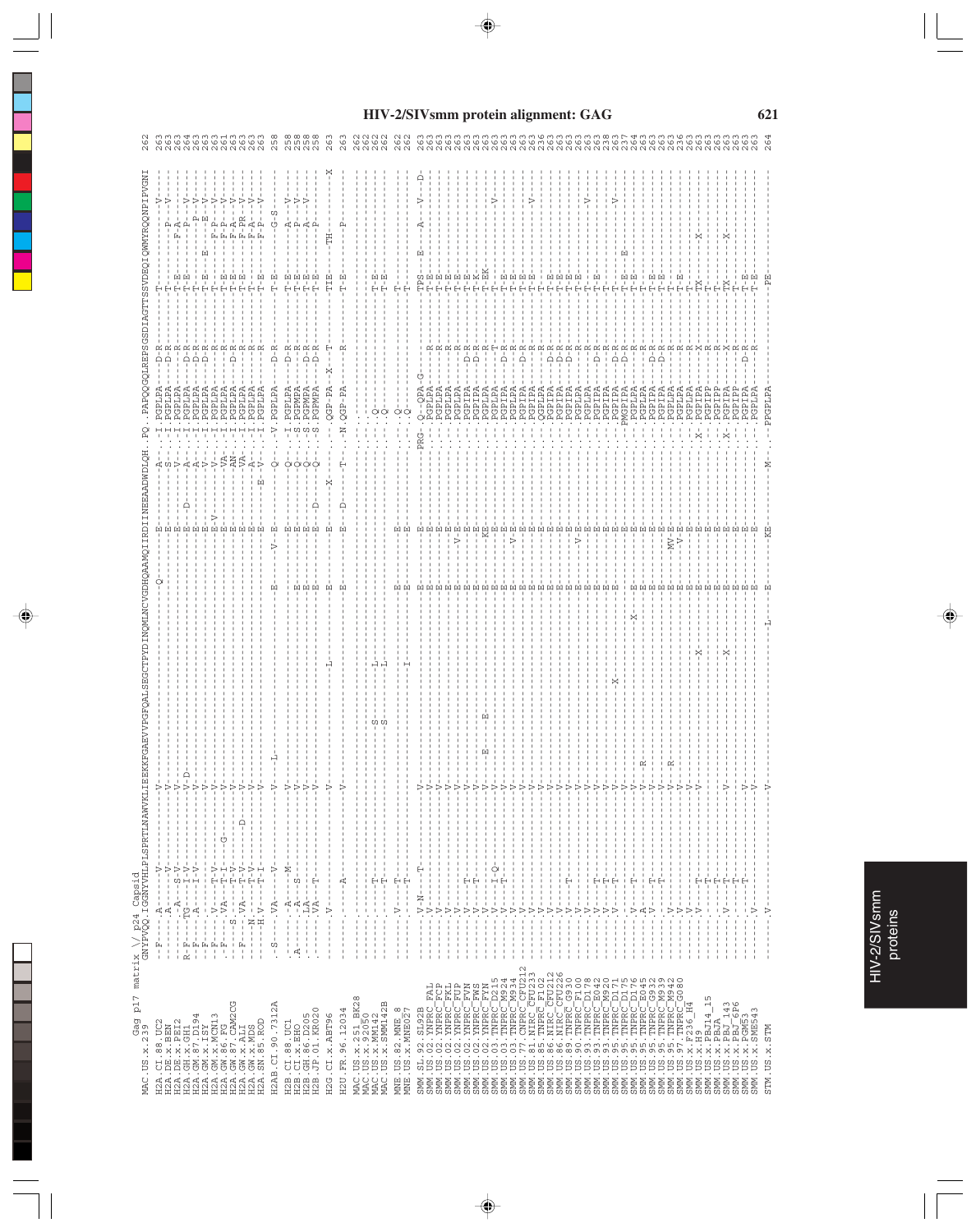| 7 | Ċ<br>n |
|---|--------|
| ţ | à      |
|   |        |
|   |        |
|   |        |

| $X-X$ - X<br>$-X-$<br>$V - R$<br>$A - R$<br>TGSLVAAOFRGAAKGOGN-PI-R<br>K.AG-RGTVT<br>$- -R - VR$<br>$\rm{AF}$ –<br>- - - K. AGKRGTVT<br>- - P - . AGKR . TVT<br>7 - - K. AGKRGTVT<br>-. AGKRGAVI<br>$-1$ $\overline{AB}$ .<br>$\begin{array}{l} \mathbf{R}.\; \mathbf{T} = \; \\ \mathbf{R}.\; \mathbf{T} = \; \\ \mathbf{R}.\; \mathbf{T} = \; \end{array}$<br>$KR.A-KR.T-$<br>К<br>-KT-GKRST<br>Ŕ.<br>i.<br>$Q - R$<br><u>ဝုံ</u> တွဲဝုံလွှင်<br>$\frac{1}{2}$<br>K<br>KK<br>Χ<br>×<br>k-<br>⊳<br>⊳<br>$\geq$<br>$-X-V$<br>$\triangleright$<br>⋗<br>$\begin{array}{cccccc} & T & -A & - & \\ -T & -S & T N & \\ -T & -A & - & \\ -T & -P & -L & \\ \end{array}$<br>급<br>TQG-I<br>TQG-I<br>$N-TAT$<br>$R-DQI$<br>.<br>GO:<br>$\frac{1}{\mathbf{C}}$<br>日日み日み<br>$\mathbb{T}$ - $\mathbb{A}$<br>Σ-<br>$-4$<br>$VM - -A$<br>$-MG - P$<br>$-NTT - A$<br>$-NTT - A$<br>$VIG-A$<br>ΑA<br>$\begin{array}{c} \mathbb{Z} \rightarrow \mathbb{Z} \rightarrow \mathbb{Z} \rightarrow \mathbb{Z} \rightarrow \mathbb{Z} \rightarrow \mathbb{Z} \rightarrow \mathbb{Z} \rightarrow \mathbb{Z} \rightarrow \mathbb{Z} \rightarrow \mathbb{Z} \rightarrow \mathbb{Z} \rightarrow \mathbb{Z} \rightarrow \mathbb{Z} \rightarrow \mathbb{Z} \rightarrow \mathbb{Z} \rightarrow \mathbb{Z} \rightarrow \mathbb{Z} \rightarrow \mathbb{Z} \rightarrow \mathbb{Z} \rightarrow \mathbb{Z} \rightarrow \mathbb{Z} \rightarrow \mathbb{Z} \rightarrow \mathbb{Z} \rightarrow \mathbb{Z} \rightarrow \mathbb{Z} \rightarrow \mathbb{Z} \rightarrow \mathbb{Z$<br>医·<br>「<br>$\circ$<br>$\bigcap_{\alpha=1}^{\infty}\bigcap_{\alpha=1}^{\infty}\bigcap_{\alpha=1}^{\infty}$<br>≏<br>×<br>C)<br>×<br>H H<br>Ķ<br>嵩<br>ΣΣΣ<br>Σ<br>ΣΣ<br>Σ<br>Σ<br>Σ<br>Σ<br>Σ<br>Σ<br>Σ<br>Σ<br>Σ<br>Σ<br>Σ<br>нн<br>Σ<br>Σ<br>$\begin{array}{c} \n 1 \\  \n 2 \\  \n 3 \\  \n 4 \\  \n 5 \\  \n 6 \\  \n 7 \\  \n 8 \\  \n 9 \\  \n 1 \\  \n 1 \\  \n 1 \\  \n 2 \\  \n 3 \\  \n 4 \\  \n 5 \\  \n 7 \\  \n 8 \\  \n 9 \\  \n 1 \\  \n 1 \\  \n 2 \\  \n 3 \\  \n 4 \\  \n 5 \\  \n 7 \\  \n 8 \\  \n 9 \\  \n 1 \\  \n 1 \\  \n 2 \\  \n 3 \\  \n 4 \\  \n 5 \\  \n 7 \\  \n 8 \\  \n 9 \\  \n 1 \\  \n 1 \\  \n 1 \\  \n 2 \\  \n 3 \\  \n $<br>Σ<br>Σ<br>C)<br>⊳<br>⊳<br>⊳<br><b>[ii]</b><br>C)<br>RA<br>$A + I + I$<br>×-<br>$\Delta$ $\Delta$ $\Delta$<br>$\triangle$ $\triangle$ $\triangle$ $\triangle$<br>$\triangle$ $\triangle$ $\triangle$ $\triangle$<br>Д<br>$\mathbf{a}$<br>$\Delta$<br>$\mathsf{p}_1$<br>$\Omega$<br>മ<br>മ<br>൧<br>н<br>മ<br>C)<br>m<br>ささささ<br>z<br>$- - - - - -$<br>S<br>i<br>$\overline{\phantom{a}}$<br>$-5$<br>$\frac{1}{2}$<br>$\begin{array}{c} 1 \\ 1 \\ 1 \\ 1 \end{array}$<br>$\mathbf{L}=-\mathbf{L}=-\mathbf{L}$<br>$-1$<br>$- -$ S<br>$\frac{1}{1}$<br>$\begin{array}{c} 1 & 0 \\ 0 & 1 \end{array}$<br>$\frac{1}{2}$<br>Ŧ<br>$\begin{array}{c} \n\cdot & \cdot & \cdot \\ \n\cdot & \cdot & \cdot \\ \n\cdot & \cdot & \cdot \n\end{array}$<br>$\begin{array}{c} 1 \\ 1 \\ 1 \\ 1 \end{array}$<br>$- - R - -$<br>f,<br>$\begin{array}{c} \begin{array}{c} \text{1} \\ \text{2} \\ \text{3} \\ \text{4} \end{array} \end{array}$<br>$- - 2I - 2I - 2I - 2I$<br>$\sf I$<br>$\begin{array}{c} 1 \\ 1 \\ 1 \\ 1 \end{array}$<br>$\frac{1}{1}$<br>$\frac{1}{1}$<br>$\frac{1}{4}$<br>$\frac{1}{1}$<br>$\overline{\phantom{a}}$<br>J,<br>$\mathbf{I}$<br>$\mathbf{I}$<br>$\frac{1}{1}$<br>İ<br>$\frac{1}{1}$<br>$\mathbf{I}$<br>$\,$ I<br>1<br>$\frac{1}{1}$<br>J.<br>$\overline{\phantom{a}}$<br>ł<br>-<br>$-1 = -1 - -1 - 1$<br>Ť<br>$\mathbf{I}$<br>Ì<br>$\frac{1}{1}$<br>$-1-\Gamma-1$<br>$\frac{1}{4}$<br>Ţ<br>$\mathsf I$<br>$\blacksquare$<br>$-IR$<br>HH<br>   <br>$\frac{1}{4}$<br>$\frac{1}{1}$<br>$\frac{1}{4}$<br>$\frac{1}{1}$<br>÷,<br>$\ddot{a}$<br>$-1$<br>$\frac{1}{1}$<br>Ţ<br><b>□ - - - - - - - - - - - - - -</b> -<br>.<br>$\frac{1}{2}$<br>$-1$<br>ţ<br>$\frac{1}{1}$<br>Ļ<br>$\mathbf{I}$<br>$\frac{1}{4}$<br>٠<br>$\frac{1}{1}$<br>$\frac{1}{1}$<br>ł<br>$\frac{1}{1}$<br>$-5 - - - -$<br>$\frac{1}{1}$<br>$\frac{1}{2}$<br>$\frac{1}{1}$<br>- - M - - - - - - - -<br>$\frac{1}{2}$<br>$\frac{1}{4}$<br>$\frac{1}{4}$<br>$-1$ - $-1$ - $-1$ - $-1$<br>$\frac{1}{1}$<br>- - M - - - - - - - -<br>$\frac{1}{1}$<br>$- - - - - - - - - -$<br>$\mathbf{I}$<br>$\,$ I<br>$\mathbf{I}$<br>$\mathbf{I}$<br>$\mathsf I$<br>$\frac{1}{2}$<br>ţ<br><b>+++++++++++++</b><br>$\mathfrak l$<br>$\,$ $\,$<br>$\mathbf{I}$<br>$\begin{array}{c} \n 1 \\  1 \\  1\n \end{array}$<br>ł<br>.<br>1<br>Ì<br>$\begin{array}{c} \begin{array}{c} \text{1} \\ \text{2} \\ \text{3} \\ \text{4} \end{array} \end{array}$<br>$\begin{array}{c} \begin{array}{c} \bullet \\ \bullet \\ \bullet \end{array} \\ \begin{array}{c} \bullet \\ \bullet \\ \bullet \end{array} \end{array}$<br>Ì<br>$\mathbf{I}$<br>J.<br>$---X---$<br>$\mathbf{I}$<br>$\frac{1}{1}$<br>$\frac{1}{1}$<br>$\frac{1}{1}$<br>$\frac{1}{1}$<br>$\frac{1}{1}$<br>$\frac{1}{1}$<br>Ť<br>ţ<br>f,<br>İ<br>$\,$ $\,$<br>ł<br>$\frac{1}{4}$<br>$- -X - - -$<br>ţ<br>$\frac{1}{1}$<br>$\frac{1}{4}$<br>i.<br>$\frac{1}{4}$<br>$\frac{1}{4}$<br>ł.<br>f,<br>$\frac{1}{4}$<br>$-1 - 1 - 1 -$<br>$\overline{\phantom{a}}$<br>$\frac{1}{1}$<br>$\begin{array}{c} \vspace{0.5mm} \rule{0.5mm}{0.5mm} \end{array}$<br>f,<br>$-1 - 1 -$<br>÷<br>$\overline{\phantom{a}}$<br>J.<br>$\overline{1}$<br>Ţ<br>f,<br>$\frac{1}{1}$<br>$\frac{1}{1}$<br>$\frac{1}{1}$<br>$\frac{1}{1}$<br>÷,<br>f,<br>$\frac{1}{4}$<br>$\frac{1}{1}$<br>$\frac{1}{1}$<br>$\frac{1}{1}$<br>$\frac{1}{1}$<br>ı<br>$\frac{1}{1}$<br>$\,$ I<br>I<br>J<br>ţ<br>ţ<br>t<br>Í<br>$\frac{1}{1}$<br>J.<br>J.<br>J.<br>$\mathbf{I}$<br>J.<br>$\mathbf{I}$<br>п<br>$\overline{\phantom{a}}$<br>J.<br>J.<br>J.<br>J.<br>$-X--$<br>J.<br>$-X--$<br>$\mathfrak l$<br>I,<br>1<br>1<br>٠<br>ı<br>J,<br>J,<br>J,<br>ı<br>1<br>٠<br>1<br>J<br>FAL<br>SMM.US.02.YNPRC_FCP<br>SMM.US.02.YNPRC_FKL<br>SMM.US.02.YNPRC_FUP<br>MAC.US.x.251_BK28<br>MAC.US.x.92050<br>MAC.US.x.MM142<br>H2A.GW.86.FG<br>H2A.GW.87.CAM2CG<br>H2A.GW.x.ALI<br>H2A.GW.x.MDS<br>H2A.SN.85.ROD<br>MAC.US.x.SMM142B<br>H2AB.CI.90.7312A<br>SMM.US.x.PBJ_143<br>SMM.US.x.PBJ_6P6<br>SMM.US.02. YNPRC<br>SMM. SL. 92. SL92B<br>$\circ$<br>H2U. FR. 96.12034<br>$\infty$ r<br>SMM.US.x.SME543<br>$\begin{array}{l} \tt H2B.CI.88.UC1\\ \tt H2B.CI.x.BHO\\ \tt H2B.GH.86.D205\\ \tt H2B.GH.86.D205\\ \tt H2B.JP.OI.KR020\\ \end{array}$<br>H2G.CI.x.ABT96<br>MNE. US. x. MNE02<br>H2A.GH.x.GH1<br>H2A.GM.87.D194<br>H2A.GM.x.ISY<br>H2A.GM.x.MCN13<br>SMM.US.x.PGM53<br>MNE.US.82.MNE<br>H2A.DE.X.PEI2 | .88.UC2<br>$_{\rm U}^{\rm H}$<br>$H2A$ . | $\frac{5}{1}$<br>$-V -$<br>J.<br>$\mathbf{I}$<br>$\vdash$                                                                                                                       | SYVDRFYKSLRAEQTDAAVKNWMTQTLLIQNANFDCKLVLKGLGVNFTLEEMLTACQGVGGFOQKARLMAEALKEALAFVFI<br>SYVDRFYKSLRAEQTDAAVKNWMTQTLLIQNANFDCKLVLKGLGVNFTLEEMLTACQGVGGFOQKARLMAEALKEALAFVFI<br>д |   |                         |
|-------------------------------------------------------------------------------------------------------------------------------------------------------------------------------------------------------------------------------------------------------------------------------------------------------------------------------------------------------------------------------------------------------------------------------------------------------------------------------------------------------------------------------------------------------------------------------------------------------------------------------------------------------------------------------------------------------------------------------------------------------------------------------------------------------------------------------------------------------------------------------------------------------------------------------------------------------------------------------------------------------------------------------------------------------------------------------------------------------------------------------------------------------------------------------------------------------------------------------------------------------------------------------------------------------------------------------------------------------------------------------------------------------------------------------------------------------------------------------------------------------------------------------------------------------------------------------------------------------------------------------------------------------------------------------------------------------------------------------------------------------------------------------------------------------------------------------------------------------------------------------------------------------------------------------------------------------------------------------------------------------------------------------------------------------------------------------------------------------------------------------------------------------------------------------------------------------------------------------------------------------------------------------------------------------------------------------------------------------------------------------------------------------------------------------------------------------------------------------------------------------------------------------------------------------------------------------------------------------------------------------------------------------------------------------------------------------------------------------------------------------------------------------------------------------------------------------------------------------------------------------------------------------------------------------------------------------------------------------------------------------------------------------------------------------------------------------------------------------------------------------------------------------------------------------------------------------------------------------------------------------------------------------------------------------------------------------------------------------------------------------------------------------------------------------------------------------------------------------------------------------------------------------------------------------------------------------------------------------------------------------------------------------------------------------------------------------------------------------------------------------------------------------------------------------------------------------------------------------------------------------------------------------------------------------------------------------------------------------------------------------------------------------------------------------------------------------------------------------------------------------------------------------------------------------------------------------------------------------------------------------------------------------------------------------------------------------------------------------------------------------------------------------------------------------------------------------------------------------------------------------------------------------------------------------------------------------------------------------------------------------------------------------------------------------------------------------------------------------------------------------------------------------------------------------------------------------------------------------------------------------------------------------------------------------------------------------------------------------------------------------------------------------------------------------------------------------------------------------------------------------------------------------------------------------------------------------------------------------------------------------------------------------------------------------------------------------------------------------------------------------------------------------------------------------------------------------------------------------------------------------------------------------------------------------------------------------------------------------------------------------------------------------------------------------------------------------------------------------------------------------------------------------------------------------------------------------------------------------------------------------------------------------------------------------------------------------------------------------------------------------------------------------------------------------------------------------------------------------------------------------------------------------------------------------------------------------------------------------------------------------------------------------------------------------------------------------------------------------------------------------------------------------------------------------------------------------------------------------------------------------------------------------------------------------------------------------------|------------------------------------------|---------------------------------------------------------------------------------------------------------------------------------------------------------------------------------|-------------------------------------------------------------------------------------------------------------------------------------------------------------------------------|---|-------------------------|
|                                                                                                                                                                                                                                                                                                                                                                                                                                                                                                                                                                                                                                                                                                                                                                                                                                                                                                                                                                                                                                                                                                                                                                                                                                                                                                                                                                                                                                                                                                                                                                                                                                                                                                                                                                                                                                                                                                                                                                                                                                                                                                                                                                                                                                                                                                                                                                                                                                                                                                                                                                                                                                                                                                                                                                                                                                                                                                                                                                                                                                                                                                                                                                                                                                                                                                                                                                                                                                                                                                                                                                                                                                                                                                                                                                                                                                                                                                                                                                                                                                                                                                                                                                                                                                                                                                                                                                                                                                                                                                                                                                                                                                                                                                                                                                                                                                                                                                                                                                                                                                                                                                                                                                                                                                                                                                                                                                                                                                                                                                                                                                                                                                                                                                                                                                                                                                                                                                                                                                                                                                                                                                                                                                                                                                                                                                                                                                                                                                                                                                                                                                                     | H2A.DE. x. BEN                           | $\mathbf{I}$<br>$\mathsf I$<br>$\mathbf{I}$<br>$\mathbf{I}$<br>$\frac{1}{4}$<br>$\frac{1}{2}$<br>t.<br>$---24 - -1 = -1$<br>$\frac{1}{1}$<br>$\mathbf{H}$<br>Ť.<br>$\mathbf{I}$ |                                                                                                                                                                               | Σ | $-A-R$<br>$-MG-$        |
|                                                                                                                                                                                                                                                                                                                                                                                                                                                                                                                                                                                                                                                                                                                                                                                                                                                                                                                                                                                                                                                                                                                                                                                                                                                                                                                                                                                                                                                                                                                                                                                                                                                                                                                                                                                                                                                                                                                                                                                                                                                                                                                                                                                                                                                                                                                                                                                                                                                                                                                                                                                                                                                                                                                                                                                                                                                                                                                                                                                                                                                                                                                                                                                                                                                                                                                                                                                                                                                                                                                                                                                                                                                                                                                                                                                                                                                                                                                                                                                                                                                                                                                                                                                                                                                                                                                                                                                                                                                                                                                                                                                                                                                                                                                                                                                                                                                                                                                                                                                                                                                                                                                                                                                                                                                                                                                                                                                                                                                                                                                                                                                                                                                                                                                                                                                                                                                                                                                                                                                                                                                                                                                                                                                                                                                                                                                                                                                                                                                                                                                                                                                     |                                          |                                                                                                                                                                                 |                                                                                                                                                                               |   |                         |
|                                                                                                                                                                                                                                                                                                                                                                                                                                                                                                                                                                                                                                                                                                                                                                                                                                                                                                                                                                                                                                                                                                                                                                                                                                                                                                                                                                                                                                                                                                                                                                                                                                                                                                                                                                                                                                                                                                                                                                                                                                                                                                                                                                                                                                                                                                                                                                                                                                                                                                                                                                                                                                                                                                                                                                                                                                                                                                                                                                                                                                                                                                                                                                                                                                                                                                                                                                                                                                                                                                                                                                                                                                                                                                                                                                                                                                                                                                                                                                                                                                                                                                                                                                                                                                                                                                                                                                                                                                                                                                                                                                                                                                                                                                                                                                                                                                                                                                                                                                                                                                                                                                                                                                                                                                                                                                                                                                                                                                                                                                                                                                                                                                                                                                                                                                                                                                                                                                                                                                                                                                                                                                                                                                                                                                                                                                                                                                                                                                                                                                                                                                                     |                                          |                                                                                                                                                                                 |                                                                                                                                                                               |   |                         |
|                                                                                                                                                                                                                                                                                                                                                                                                                                                                                                                                                                                                                                                                                                                                                                                                                                                                                                                                                                                                                                                                                                                                                                                                                                                                                                                                                                                                                                                                                                                                                                                                                                                                                                                                                                                                                                                                                                                                                                                                                                                                                                                                                                                                                                                                                                                                                                                                                                                                                                                                                                                                                                                                                                                                                                                                                                                                                                                                                                                                                                                                                                                                                                                                                                                                                                                                                                                                                                                                                                                                                                                                                                                                                                                                                                                                                                                                                                                                                                                                                                                                                                                                                                                                                                                                                                                                                                                                                                                                                                                                                                                                                                                                                                                                                                                                                                                                                                                                                                                                                                                                                                                                                                                                                                                                                                                                                                                                                                                                                                                                                                                                                                                                                                                                                                                                                                                                                                                                                                                                                                                                                                                                                                                                                                                                                                                                                                                                                                                                                                                                                                                     |                                          |                                                                                                                                                                                 |                                                                                                                                                                               |   |                         |
|                                                                                                                                                                                                                                                                                                                                                                                                                                                                                                                                                                                                                                                                                                                                                                                                                                                                                                                                                                                                                                                                                                                                                                                                                                                                                                                                                                                                                                                                                                                                                                                                                                                                                                                                                                                                                                                                                                                                                                                                                                                                                                                                                                                                                                                                                                                                                                                                                                                                                                                                                                                                                                                                                                                                                                                                                                                                                                                                                                                                                                                                                                                                                                                                                                                                                                                                                                                                                                                                                                                                                                                                                                                                                                                                                                                                                                                                                                                                                                                                                                                                                                                                                                                                                                                                                                                                                                                                                                                                                                                                                                                                                                                                                                                                                                                                                                                                                                                                                                                                                                                                                                                                                                                                                                                                                                                                                                                                                                                                                                                                                                                                                                                                                                                                                                                                                                                                                                                                                                                                                                                                                                                                                                                                                                                                                                                                                                                                                                                                                                                                                                                     |                                          |                                                                                                                                                                                 |                                                                                                                                                                               |   |                         |
|                                                                                                                                                                                                                                                                                                                                                                                                                                                                                                                                                                                                                                                                                                                                                                                                                                                                                                                                                                                                                                                                                                                                                                                                                                                                                                                                                                                                                                                                                                                                                                                                                                                                                                                                                                                                                                                                                                                                                                                                                                                                                                                                                                                                                                                                                                                                                                                                                                                                                                                                                                                                                                                                                                                                                                                                                                                                                                                                                                                                                                                                                                                                                                                                                                                                                                                                                                                                                                                                                                                                                                                                                                                                                                                                                                                                                                                                                                                                                                                                                                                                                                                                                                                                                                                                                                                                                                                                                                                                                                                                                                                                                                                                                                                                                                                                                                                                                                                                                                                                                                                                                                                                                                                                                                                                                                                                                                                                                                                                                                                                                                                                                                                                                                                                                                                                                                                                                                                                                                                                                                                                                                                                                                                                                                                                                                                                                                                                                                                                                                                                                                                     |                                          |                                                                                                                                                                                 |                                                                                                                                                                               |   |                         |
|                                                                                                                                                                                                                                                                                                                                                                                                                                                                                                                                                                                                                                                                                                                                                                                                                                                                                                                                                                                                                                                                                                                                                                                                                                                                                                                                                                                                                                                                                                                                                                                                                                                                                                                                                                                                                                                                                                                                                                                                                                                                                                                                                                                                                                                                                                                                                                                                                                                                                                                                                                                                                                                                                                                                                                                                                                                                                                                                                                                                                                                                                                                                                                                                                                                                                                                                                                                                                                                                                                                                                                                                                                                                                                                                                                                                                                                                                                                                                                                                                                                                                                                                                                                                                                                                                                                                                                                                                                                                                                                                                                                                                                                                                                                                                                                                                                                                                                                                                                                                                                                                                                                                                                                                                                                                                                                                                                                                                                                                                                                                                                                                                                                                                                                                                                                                                                                                                                                                                                                                                                                                                                                                                                                                                                                                                                                                                                                                                                                                                                                                                                                     |                                          |                                                                                                                                                                                 |                                                                                                                                                                               |   |                         |
|                                                                                                                                                                                                                                                                                                                                                                                                                                                                                                                                                                                                                                                                                                                                                                                                                                                                                                                                                                                                                                                                                                                                                                                                                                                                                                                                                                                                                                                                                                                                                                                                                                                                                                                                                                                                                                                                                                                                                                                                                                                                                                                                                                                                                                                                                                                                                                                                                                                                                                                                                                                                                                                                                                                                                                                                                                                                                                                                                                                                                                                                                                                                                                                                                                                                                                                                                                                                                                                                                                                                                                                                                                                                                                                                                                                                                                                                                                                                                                                                                                                                                                                                                                                                                                                                                                                                                                                                                                                                                                                                                                                                                                                                                                                                                                                                                                                                                                                                                                                                                                                                                                                                                                                                                                                                                                                                                                                                                                                                                                                                                                                                                                                                                                                                                                                                                                                                                                                                                                                                                                                                                                                                                                                                                                                                                                                                                                                                                                                                                                                                                                                     |                                          |                                                                                                                                                                                 |                                                                                                                                                                               |   |                         |
|                                                                                                                                                                                                                                                                                                                                                                                                                                                                                                                                                                                                                                                                                                                                                                                                                                                                                                                                                                                                                                                                                                                                                                                                                                                                                                                                                                                                                                                                                                                                                                                                                                                                                                                                                                                                                                                                                                                                                                                                                                                                                                                                                                                                                                                                                                                                                                                                                                                                                                                                                                                                                                                                                                                                                                                                                                                                                                                                                                                                                                                                                                                                                                                                                                                                                                                                                                                                                                                                                                                                                                                                                                                                                                                                                                                                                                                                                                                                                                                                                                                                                                                                                                                                                                                                                                                                                                                                                                                                                                                                                                                                                                                                                                                                                                                                                                                                                                                                                                                                                                                                                                                                                                                                                                                                                                                                                                                                                                                                                                                                                                                                                                                                                                                                                                                                                                                                                                                                                                                                                                                                                                                                                                                                                                                                                                                                                                                                                                                                                                                                                                                     |                                          |                                                                                                                                                                                 |                                                                                                                                                                               |   |                         |
|                                                                                                                                                                                                                                                                                                                                                                                                                                                                                                                                                                                                                                                                                                                                                                                                                                                                                                                                                                                                                                                                                                                                                                                                                                                                                                                                                                                                                                                                                                                                                                                                                                                                                                                                                                                                                                                                                                                                                                                                                                                                                                                                                                                                                                                                                                                                                                                                                                                                                                                                                                                                                                                                                                                                                                                                                                                                                                                                                                                                                                                                                                                                                                                                                                                                                                                                                                                                                                                                                                                                                                                                                                                                                                                                                                                                                                                                                                                                                                                                                                                                                                                                                                                                                                                                                                                                                                                                                                                                                                                                                                                                                                                                                                                                                                                                                                                                                                                                                                                                                                                                                                                                                                                                                                                                                                                                                                                                                                                                                                                                                                                                                                                                                                                                                                                                                                                                                                                                                                                                                                                                                                                                                                                                                                                                                                                                                                                                                                                                                                                                                                                     |                                          |                                                                                                                                                                                 |                                                                                                                                                                               |   |                         |
|                                                                                                                                                                                                                                                                                                                                                                                                                                                                                                                                                                                                                                                                                                                                                                                                                                                                                                                                                                                                                                                                                                                                                                                                                                                                                                                                                                                                                                                                                                                                                                                                                                                                                                                                                                                                                                                                                                                                                                                                                                                                                                                                                                                                                                                                                                                                                                                                                                                                                                                                                                                                                                                                                                                                                                                                                                                                                                                                                                                                                                                                                                                                                                                                                                                                                                                                                                                                                                                                                                                                                                                                                                                                                                                                                                                                                                                                                                                                                                                                                                                                                                                                                                                                                                                                                                                                                                                                                                                                                                                                                                                                                                                                                                                                                                                                                                                                                                                                                                                                                                                                                                                                                                                                                                                                                                                                                                                                                                                                                                                                                                                                                                                                                                                                                                                                                                                                                                                                                                                                                                                                                                                                                                                                                                                                                                                                                                                                                                                                                                                                                                                     |                                          |                                                                                                                                                                                 |                                                                                                                                                                               |   |                         |
|                                                                                                                                                                                                                                                                                                                                                                                                                                                                                                                                                                                                                                                                                                                                                                                                                                                                                                                                                                                                                                                                                                                                                                                                                                                                                                                                                                                                                                                                                                                                                                                                                                                                                                                                                                                                                                                                                                                                                                                                                                                                                                                                                                                                                                                                                                                                                                                                                                                                                                                                                                                                                                                                                                                                                                                                                                                                                                                                                                                                                                                                                                                                                                                                                                                                                                                                                                                                                                                                                                                                                                                                                                                                                                                                                                                                                                                                                                                                                                                                                                                                                                                                                                                                                                                                                                                                                                                                                                                                                                                                                                                                                                                                                                                                                                                                                                                                                                                                                                                                                                                                                                                                                                                                                                                                                                                                                                                                                                                                                                                                                                                                                                                                                                                                                                                                                                                                                                                                                                                                                                                                                                                                                                                                                                                                                                                                                                                                                                                                                                                                                                                     |                                          |                                                                                                                                                                                 |                                                                                                                                                                               |   |                         |
|                                                                                                                                                                                                                                                                                                                                                                                                                                                                                                                                                                                                                                                                                                                                                                                                                                                                                                                                                                                                                                                                                                                                                                                                                                                                                                                                                                                                                                                                                                                                                                                                                                                                                                                                                                                                                                                                                                                                                                                                                                                                                                                                                                                                                                                                                                                                                                                                                                                                                                                                                                                                                                                                                                                                                                                                                                                                                                                                                                                                                                                                                                                                                                                                                                                                                                                                                                                                                                                                                                                                                                                                                                                                                                                                                                                                                                                                                                                                                                                                                                                                                                                                                                                                                                                                                                                                                                                                                                                                                                                                                                                                                                                                                                                                                                                                                                                                                                                                                                                                                                                                                                                                                                                                                                                                                                                                                                                                                                                                                                                                                                                                                                                                                                                                                                                                                                                                                                                                                                                                                                                                                                                                                                                                                                                                                                                                                                                                                                                                                                                                                                                     |                                          |                                                                                                                                                                                 |                                                                                                                                                                               |   |                         |
|                                                                                                                                                                                                                                                                                                                                                                                                                                                                                                                                                                                                                                                                                                                                                                                                                                                                                                                                                                                                                                                                                                                                                                                                                                                                                                                                                                                                                                                                                                                                                                                                                                                                                                                                                                                                                                                                                                                                                                                                                                                                                                                                                                                                                                                                                                                                                                                                                                                                                                                                                                                                                                                                                                                                                                                                                                                                                                                                                                                                                                                                                                                                                                                                                                                                                                                                                                                                                                                                                                                                                                                                                                                                                                                                                                                                                                                                                                                                                                                                                                                                                                                                                                                                                                                                                                                                                                                                                                                                                                                                                                                                                                                                                                                                                                                                                                                                                                                                                                                                                                                                                                                                                                                                                                                                                                                                                                                                                                                                                                                                                                                                                                                                                                                                                                                                                                                                                                                                                                                                                                                                                                                                                                                                                                                                                                                                                                                                                                                                                                                                                                                     |                                          |                                                                                                                                                                                 |                                                                                                                                                                               |   |                         |
|                                                                                                                                                                                                                                                                                                                                                                                                                                                                                                                                                                                                                                                                                                                                                                                                                                                                                                                                                                                                                                                                                                                                                                                                                                                                                                                                                                                                                                                                                                                                                                                                                                                                                                                                                                                                                                                                                                                                                                                                                                                                                                                                                                                                                                                                                                                                                                                                                                                                                                                                                                                                                                                                                                                                                                                                                                                                                                                                                                                                                                                                                                                                                                                                                                                                                                                                                                                                                                                                                                                                                                                                                                                                                                                                                                                                                                                                                                                                                                                                                                                                                                                                                                                                                                                                                                                                                                                                                                                                                                                                                                                                                                                                                                                                                                                                                                                                                                                                                                                                                                                                                                                                                                                                                                                                                                                                                                                                                                                                                                                                                                                                                                                                                                                                                                                                                                                                                                                                                                                                                                                                                                                                                                                                                                                                                                                                                                                                                                                                                                                                                                                     |                                          |                                                                                                                                                                                 |                                                                                                                                                                               |   |                         |
|                                                                                                                                                                                                                                                                                                                                                                                                                                                                                                                                                                                                                                                                                                                                                                                                                                                                                                                                                                                                                                                                                                                                                                                                                                                                                                                                                                                                                                                                                                                                                                                                                                                                                                                                                                                                                                                                                                                                                                                                                                                                                                                                                                                                                                                                                                                                                                                                                                                                                                                                                                                                                                                                                                                                                                                                                                                                                                                                                                                                                                                                                                                                                                                                                                                                                                                                                                                                                                                                                                                                                                                                                                                                                                                                                                                                                                                                                                                                                                                                                                                                                                                                                                                                                                                                                                                                                                                                                                                                                                                                                                                                                                                                                                                                                                                                                                                                                                                                                                                                                                                                                                                                                                                                                                                                                                                                                                                                                                                                                                                                                                                                                                                                                                                                                                                                                                                                                                                                                                                                                                                                                                                                                                                                                                                                                                                                                                                                                                                                                                                                                                                     |                                          |                                                                                                                                                                                 |                                                                                                                                                                               |   |                         |
|                                                                                                                                                                                                                                                                                                                                                                                                                                                                                                                                                                                                                                                                                                                                                                                                                                                                                                                                                                                                                                                                                                                                                                                                                                                                                                                                                                                                                                                                                                                                                                                                                                                                                                                                                                                                                                                                                                                                                                                                                                                                                                                                                                                                                                                                                                                                                                                                                                                                                                                                                                                                                                                                                                                                                                                                                                                                                                                                                                                                                                                                                                                                                                                                                                                                                                                                                                                                                                                                                                                                                                                                                                                                                                                                                                                                                                                                                                                                                                                                                                                                                                                                                                                                                                                                                                                                                                                                                                                                                                                                                                                                                                                                                                                                                                                                                                                                                                                                                                                                                                                                                                                                                                                                                                                                                                                                                                                                                                                                                                                                                                                                                                                                                                                                                                                                                                                                                                                                                                                                                                                                                                                                                                                                                                                                                                                                                                                                                                                                                                                                                                                     |                                          |                                                                                                                                                                                 |                                                                                                                                                                               |   |                         |
|                                                                                                                                                                                                                                                                                                                                                                                                                                                                                                                                                                                                                                                                                                                                                                                                                                                                                                                                                                                                                                                                                                                                                                                                                                                                                                                                                                                                                                                                                                                                                                                                                                                                                                                                                                                                                                                                                                                                                                                                                                                                                                                                                                                                                                                                                                                                                                                                                                                                                                                                                                                                                                                                                                                                                                                                                                                                                                                                                                                                                                                                                                                                                                                                                                                                                                                                                                                                                                                                                                                                                                                                                                                                                                                                                                                                                                                                                                                                                                                                                                                                                                                                                                                                                                                                                                                                                                                                                                                                                                                                                                                                                                                                                                                                                                                                                                                                                                                                                                                                                                                                                                                                                                                                                                                                                                                                                                                                                                                                                                                                                                                                                                                                                                                                                                                                                                                                                                                                                                                                                                                                                                                                                                                                                                                                                                                                                                                                                                                                                                                                                                                     |                                          |                                                                                                                                                                                 |                                                                                                                                                                               |   |                         |
|                                                                                                                                                                                                                                                                                                                                                                                                                                                                                                                                                                                                                                                                                                                                                                                                                                                                                                                                                                                                                                                                                                                                                                                                                                                                                                                                                                                                                                                                                                                                                                                                                                                                                                                                                                                                                                                                                                                                                                                                                                                                                                                                                                                                                                                                                                                                                                                                                                                                                                                                                                                                                                                                                                                                                                                                                                                                                                                                                                                                                                                                                                                                                                                                                                                                                                                                                                                                                                                                                                                                                                                                                                                                                                                                                                                                                                                                                                                                                                                                                                                                                                                                                                                                                                                                                                                                                                                                                                                                                                                                                                                                                                                                                                                                                                                                                                                                                                                                                                                                                                                                                                                                                                                                                                                                                                                                                                                                                                                                                                                                                                                                                                                                                                                                                                                                                                                                                                                                                                                                                                                                                                                                                                                                                                                                                                                                                                                                                                                                                                                                                                                     |                                          |                                                                                                                                                                                 |                                                                                                                                                                               |   |                         |
|                                                                                                                                                                                                                                                                                                                                                                                                                                                                                                                                                                                                                                                                                                                                                                                                                                                                                                                                                                                                                                                                                                                                                                                                                                                                                                                                                                                                                                                                                                                                                                                                                                                                                                                                                                                                                                                                                                                                                                                                                                                                                                                                                                                                                                                                                                                                                                                                                                                                                                                                                                                                                                                                                                                                                                                                                                                                                                                                                                                                                                                                                                                                                                                                                                                                                                                                                                                                                                                                                                                                                                                                                                                                                                                                                                                                                                                                                                                                                                                                                                                                                                                                                                                                                                                                                                                                                                                                                                                                                                                                                                                                                                                                                                                                                                                                                                                                                                                                                                                                                                                                                                                                                                                                                                                                                                                                                                                                                                                                                                                                                                                                                                                                                                                                                                                                                                                                                                                                                                                                                                                                                                                                                                                                                                                                                                                                                                                                                                                                                                                                                                                     |                                          |                                                                                                                                                                                 |                                                                                                                                                                               |   |                         |
|                                                                                                                                                                                                                                                                                                                                                                                                                                                                                                                                                                                                                                                                                                                                                                                                                                                                                                                                                                                                                                                                                                                                                                                                                                                                                                                                                                                                                                                                                                                                                                                                                                                                                                                                                                                                                                                                                                                                                                                                                                                                                                                                                                                                                                                                                                                                                                                                                                                                                                                                                                                                                                                                                                                                                                                                                                                                                                                                                                                                                                                                                                                                                                                                                                                                                                                                                                                                                                                                                                                                                                                                                                                                                                                                                                                                                                                                                                                                                                                                                                                                                                                                                                                                                                                                                                                                                                                                                                                                                                                                                                                                                                                                                                                                                                                                                                                                                                                                                                                                                                                                                                                                                                                                                                                                                                                                                                                                                                                                                                                                                                                                                                                                                                                                                                                                                                                                                                                                                                                                                                                                                                                                                                                                                                                                                                                                                                                                                                                                                                                                                                                     |                                          |                                                                                                                                                                                 |                                                                                                                                                                               |   |                         |
|                                                                                                                                                                                                                                                                                                                                                                                                                                                                                                                                                                                                                                                                                                                                                                                                                                                                                                                                                                                                                                                                                                                                                                                                                                                                                                                                                                                                                                                                                                                                                                                                                                                                                                                                                                                                                                                                                                                                                                                                                                                                                                                                                                                                                                                                                                                                                                                                                                                                                                                                                                                                                                                                                                                                                                                                                                                                                                                                                                                                                                                                                                                                                                                                                                                                                                                                                                                                                                                                                                                                                                                                                                                                                                                                                                                                                                                                                                                                                                                                                                                                                                                                                                                                                                                                                                                                                                                                                                                                                                                                                                                                                                                                                                                                                                                                                                                                                                                                                                                                                                                                                                                                                                                                                                                                                                                                                                                                                                                                                                                                                                                                                                                                                                                                                                                                                                                                                                                                                                                                                                                                                                                                                                                                                                                                                                                                                                                                                                                                                                                                                                                     |                                          |                                                                                                                                                                                 |                                                                                                                                                                               |   |                         |
|                                                                                                                                                                                                                                                                                                                                                                                                                                                                                                                                                                                                                                                                                                                                                                                                                                                                                                                                                                                                                                                                                                                                                                                                                                                                                                                                                                                                                                                                                                                                                                                                                                                                                                                                                                                                                                                                                                                                                                                                                                                                                                                                                                                                                                                                                                                                                                                                                                                                                                                                                                                                                                                                                                                                                                                                                                                                                                                                                                                                                                                                                                                                                                                                                                                                                                                                                                                                                                                                                                                                                                                                                                                                                                                                                                                                                                                                                                                                                                                                                                                                                                                                                                                                                                                                                                                                                                                                                                                                                                                                                                                                                                                                                                                                                                                                                                                                                                                                                                                                                                                                                                                                                                                                                                                                                                                                                                                                                                                                                                                                                                                                                                                                                                                                                                                                                                                                                                                                                                                                                                                                                                                                                                                                                                                                                                                                                                                                                                                                                                                                                                                     |                                          |                                                                                                                                                                                 |                                                                                                                                                                               |   |                         |
|                                                                                                                                                                                                                                                                                                                                                                                                                                                                                                                                                                                                                                                                                                                                                                                                                                                                                                                                                                                                                                                                                                                                                                                                                                                                                                                                                                                                                                                                                                                                                                                                                                                                                                                                                                                                                                                                                                                                                                                                                                                                                                                                                                                                                                                                                                                                                                                                                                                                                                                                                                                                                                                                                                                                                                                                                                                                                                                                                                                                                                                                                                                                                                                                                                                                                                                                                                                                                                                                                                                                                                                                                                                                                                                                                                                                                                                                                                                                                                                                                                                                                                                                                                                                                                                                                                                                                                                                                                                                                                                                                                                                                                                                                                                                                                                                                                                                                                                                                                                                                                                                                                                                                                                                                                                                                                                                                                                                                                                                                                                                                                                                                                                                                                                                                                                                                                                                                                                                                                                                                                                                                                                                                                                                                                                                                                                                                                                                                                                                                                                                                                                     |                                          |                                                                                                                                                                                 |                                                                                                                                                                               |   |                         |
|                                                                                                                                                                                                                                                                                                                                                                                                                                                                                                                                                                                                                                                                                                                                                                                                                                                                                                                                                                                                                                                                                                                                                                                                                                                                                                                                                                                                                                                                                                                                                                                                                                                                                                                                                                                                                                                                                                                                                                                                                                                                                                                                                                                                                                                                                                                                                                                                                                                                                                                                                                                                                                                                                                                                                                                                                                                                                                                                                                                                                                                                                                                                                                                                                                                                                                                                                                                                                                                                                                                                                                                                                                                                                                                                                                                                                                                                                                                                                                                                                                                                                                                                                                                                                                                                                                                                                                                                                                                                                                                                                                                                                                                                                                                                                                                                                                                                                                                                                                                                                                                                                                                                                                                                                                                                                                                                                                                                                                                                                                                                                                                                                                                                                                                                                                                                                                                                                                                                                                                                                                                                                                                                                                                                                                                                                                                                                                                                                                                                                                                                                                                     |                                          |                                                                                                                                                                                 |                                                                                                                                                                               |   |                         |
|                                                                                                                                                                                                                                                                                                                                                                                                                                                                                                                                                                                                                                                                                                                                                                                                                                                                                                                                                                                                                                                                                                                                                                                                                                                                                                                                                                                                                                                                                                                                                                                                                                                                                                                                                                                                                                                                                                                                                                                                                                                                                                                                                                                                                                                                                                                                                                                                                                                                                                                                                                                                                                                                                                                                                                                                                                                                                                                                                                                                                                                                                                                                                                                                                                                                                                                                                                                                                                                                                                                                                                                                                                                                                                                                                                                                                                                                                                                                                                                                                                                                                                                                                                                                                                                                                                                                                                                                                                                                                                                                                                                                                                                                                                                                                                                                                                                                                                                                                                                                                                                                                                                                                                                                                                                                                                                                                                                                                                                                                                                                                                                                                                                                                                                                                                                                                                                                                                                                                                                                                                                                                                                                                                                                                                                                                                                                                                                                                                                                                                                                                                                     |                                          |                                                                                                                                                                                 |                                                                                                                                                                               |   |                         |
|                                                                                                                                                                                                                                                                                                                                                                                                                                                                                                                                                                                                                                                                                                                                                                                                                                                                                                                                                                                                                                                                                                                                                                                                                                                                                                                                                                                                                                                                                                                                                                                                                                                                                                                                                                                                                                                                                                                                                                                                                                                                                                                                                                                                                                                                                                                                                                                                                                                                                                                                                                                                                                                                                                                                                                                                                                                                                                                                                                                                                                                                                                                                                                                                                                                                                                                                                                                                                                                                                                                                                                                                                                                                                                                                                                                                                                                                                                                                                                                                                                                                                                                                                                                                                                                                                                                                                                                                                                                                                                                                                                                                                                                                                                                                                                                                                                                                                                                                                                                                                                                                                                                                                                                                                                                                                                                                                                                                                                                                                                                                                                                                                                                                                                                                                                                                                                                                                                                                                                                                                                                                                                                                                                                                                                                                                                                                                                                                                                                                                                                                                                                     |                                          |                                                                                                                                                                                 |                                                                                                                                                                               |   |                         |
|                                                                                                                                                                                                                                                                                                                                                                                                                                                                                                                                                                                                                                                                                                                                                                                                                                                                                                                                                                                                                                                                                                                                                                                                                                                                                                                                                                                                                                                                                                                                                                                                                                                                                                                                                                                                                                                                                                                                                                                                                                                                                                                                                                                                                                                                                                                                                                                                                                                                                                                                                                                                                                                                                                                                                                                                                                                                                                                                                                                                                                                                                                                                                                                                                                                                                                                                                                                                                                                                                                                                                                                                                                                                                                                                                                                                                                                                                                                                                                                                                                                                                                                                                                                                                                                                                                                                                                                                                                                                                                                                                                                                                                                                                                                                                                                                                                                                                                                                                                                                                                                                                                                                                                                                                                                                                                                                                                                                                                                                                                                                                                                                                                                                                                                                                                                                                                                                                                                                                                                                                                                                                                                                                                                                                                                                                                                                                                                                                                                                                                                                                                                     |                                          |                                                                                                                                                                                 |                                                                                                                                                                               |   |                         |
|                                                                                                                                                                                                                                                                                                                                                                                                                                                                                                                                                                                                                                                                                                                                                                                                                                                                                                                                                                                                                                                                                                                                                                                                                                                                                                                                                                                                                                                                                                                                                                                                                                                                                                                                                                                                                                                                                                                                                                                                                                                                                                                                                                                                                                                                                                                                                                                                                                                                                                                                                                                                                                                                                                                                                                                                                                                                                                                                                                                                                                                                                                                                                                                                                                                                                                                                                                                                                                                                                                                                                                                                                                                                                                                                                                                                                                                                                                                                                                                                                                                                                                                                                                                                                                                                                                                                                                                                                                                                                                                                                                                                                                                                                                                                                                                                                                                                                                                                                                                                                                                                                                                                                                                                                                                                                                                                                                                                                                                                                                                                                                                                                                                                                                                                                                                                                                                                                                                                                                                                                                                                                                                                                                                                                                                                                                                                                                                                                                                                                                                                                                                     |                                          |                                                                                                                                                                                 |                                                                                                                                                                               |   |                         |
|                                                                                                                                                                                                                                                                                                                                                                                                                                                                                                                                                                                                                                                                                                                                                                                                                                                                                                                                                                                                                                                                                                                                                                                                                                                                                                                                                                                                                                                                                                                                                                                                                                                                                                                                                                                                                                                                                                                                                                                                                                                                                                                                                                                                                                                                                                                                                                                                                                                                                                                                                                                                                                                                                                                                                                                                                                                                                                                                                                                                                                                                                                                                                                                                                                                                                                                                                                                                                                                                                                                                                                                                                                                                                                                                                                                                                                                                                                                                                                                                                                                                                                                                                                                                                                                                                                                                                                                                                                                                                                                                                                                                                                                                                                                                                                                                                                                                                                                                                                                                                                                                                                                                                                                                                                                                                                                                                                                                                                                                                                                                                                                                                                                                                                                                                                                                                                                                                                                                                                                                                                                                                                                                                                                                                                                                                                                                                                                                                                                                                                                                                                                     |                                          |                                                                                                                                                                                 |                                                                                                                                                                               |   |                         |
|                                                                                                                                                                                                                                                                                                                                                                                                                                                                                                                                                                                                                                                                                                                                                                                                                                                                                                                                                                                                                                                                                                                                                                                                                                                                                                                                                                                                                                                                                                                                                                                                                                                                                                                                                                                                                                                                                                                                                                                                                                                                                                                                                                                                                                                                                                                                                                                                                                                                                                                                                                                                                                                                                                                                                                                                                                                                                                                                                                                                                                                                                                                                                                                                                                                                                                                                                                                                                                                                                                                                                                                                                                                                                                                                                                                                                                                                                                                                                                                                                                                                                                                                                                                                                                                                                                                                                                                                                                                                                                                                                                                                                                                                                                                                                                                                                                                                                                                                                                                                                                                                                                                                                                                                                                                                                                                                                                                                                                                                                                                                                                                                                                                                                                                                                                                                                                                                                                                                                                                                                                                                                                                                                                                                                                                                                                                                                                                                                                                                                                                                                                                     |                                          |                                                                                                                                                                                 |                                                                                                                                                                               |   |                         |
|                                                                                                                                                                                                                                                                                                                                                                                                                                                                                                                                                                                                                                                                                                                                                                                                                                                                                                                                                                                                                                                                                                                                                                                                                                                                                                                                                                                                                                                                                                                                                                                                                                                                                                                                                                                                                                                                                                                                                                                                                                                                                                                                                                                                                                                                                                                                                                                                                                                                                                                                                                                                                                                                                                                                                                                                                                                                                                                                                                                                                                                                                                                                                                                                                                                                                                                                                                                                                                                                                                                                                                                                                                                                                                                                                                                                                                                                                                                                                                                                                                                                                                                                                                                                                                                                                                                                                                                                                                                                                                                                                                                                                                                                                                                                                                                                                                                                                                                                                                                                                                                                                                                                                                                                                                                                                                                                                                                                                                                                                                                                                                                                                                                                                                                                                                                                                                                                                                                                                                                                                                                                                                                                                                                                                                                                                                                                                                                                                                                                                                                                                                                     |                                          |                                                                                                                                                                                 |                                                                                                                                                                               |   |                         |
|                                                                                                                                                                                                                                                                                                                                                                                                                                                                                                                                                                                                                                                                                                                                                                                                                                                                                                                                                                                                                                                                                                                                                                                                                                                                                                                                                                                                                                                                                                                                                                                                                                                                                                                                                                                                                                                                                                                                                                                                                                                                                                                                                                                                                                                                                                                                                                                                                                                                                                                                                                                                                                                                                                                                                                                                                                                                                                                                                                                                                                                                                                                                                                                                                                                                                                                                                                                                                                                                                                                                                                                                                                                                                                                                                                                                                                                                                                                                                                                                                                                                                                                                                                                                                                                                                                                                                                                                                                                                                                                                                                                                                                                                                                                                                                                                                                                                                                                                                                                                                                                                                                                                                                                                                                                                                                                                                                                                                                                                                                                                                                                                                                                                                                                                                                                                                                                                                                                                                                                                                                                                                                                                                                                                                                                                                                                                                                                                                                                                                                                                                                                     |                                          |                                                                                                                                                                                 |                                                                                                                                                                               |   |                         |
|                                                                                                                                                                                                                                                                                                                                                                                                                                                                                                                                                                                                                                                                                                                                                                                                                                                                                                                                                                                                                                                                                                                                                                                                                                                                                                                                                                                                                                                                                                                                                                                                                                                                                                                                                                                                                                                                                                                                                                                                                                                                                                                                                                                                                                                                                                                                                                                                                                                                                                                                                                                                                                                                                                                                                                                                                                                                                                                                                                                                                                                                                                                                                                                                                                                                                                                                                                                                                                                                                                                                                                                                                                                                                                                                                                                                                                                                                                                                                                                                                                                                                                                                                                                                                                                                                                                                                                                                                                                                                                                                                                                                                                                                                                                                                                                                                                                                                                                                                                                                                                                                                                                                                                                                                                                                                                                                                                                                                                                                                                                                                                                                                                                                                                                                                                                                                                                                                                                                                                                                                                                                                                                                                                                                                                                                                                                                                                                                                                                                                                                                                                                     |                                          |                                                                                                                                                                                 |                                                                                                                                                                               |   |                         |
|                                                                                                                                                                                                                                                                                                                                                                                                                                                                                                                                                                                                                                                                                                                                                                                                                                                                                                                                                                                                                                                                                                                                                                                                                                                                                                                                                                                                                                                                                                                                                                                                                                                                                                                                                                                                                                                                                                                                                                                                                                                                                                                                                                                                                                                                                                                                                                                                                                                                                                                                                                                                                                                                                                                                                                                                                                                                                                                                                                                                                                                                                                                                                                                                                                                                                                                                                                                                                                                                                                                                                                                                                                                                                                                                                                                                                                                                                                                                                                                                                                                                                                                                                                                                                                                                                                                                                                                                                                                                                                                                                                                                                                                                                                                                                                                                                                                                                                                                                                                                                                                                                                                                                                                                                                                                                                                                                                                                                                                                                                                                                                                                                                                                                                                                                                                                                                                                                                                                                                                                                                                                                                                                                                                                                                                                                                                                                                                                                                                                                                                                                                                     |                                          |                                                                                                                                                                                 |                                                                                                                                                                               |   |                         |
|                                                                                                                                                                                                                                                                                                                                                                                                                                                                                                                                                                                                                                                                                                                                                                                                                                                                                                                                                                                                                                                                                                                                                                                                                                                                                                                                                                                                                                                                                                                                                                                                                                                                                                                                                                                                                                                                                                                                                                                                                                                                                                                                                                                                                                                                                                                                                                                                                                                                                                                                                                                                                                                                                                                                                                                                                                                                                                                                                                                                                                                                                                                                                                                                                                                                                                                                                                                                                                                                                                                                                                                                                                                                                                                                                                                                                                                                                                                                                                                                                                                                                                                                                                                                                                                                                                                                                                                                                                                                                                                                                                                                                                                                                                                                                                                                                                                                                                                                                                                                                                                                                                                                                                                                                                                                                                                                                                                                                                                                                                                                                                                                                                                                                                                                                                                                                                                                                                                                                                                                                                                                                                                                                                                                                                                                                                                                                                                                                                                                                                                                                                                     |                                          |                                                                                                                                                                                 |                                                                                                                                                                               |   |                         |
|                                                                                                                                                                                                                                                                                                                                                                                                                                                                                                                                                                                                                                                                                                                                                                                                                                                                                                                                                                                                                                                                                                                                                                                                                                                                                                                                                                                                                                                                                                                                                                                                                                                                                                                                                                                                                                                                                                                                                                                                                                                                                                                                                                                                                                                                                                                                                                                                                                                                                                                                                                                                                                                                                                                                                                                                                                                                                                                                                                                                                                                                                                                                                                                                                                                                                                                                                                                                                                                                                                                                                                                                                                                                                                                                                                                                                                                                                                                                                                                                                                                                                                                                                                                                                                                                                                                                                                                                                                                                                                                                                                                                                                                                                                                                                                                                                                                                                                                                                                                                                                                                                                                                                                                                                                                                                                                                                                                                                                                                                                                                                                                                                                                                                                                                                                                                                                                                                                                                                                                                                                                                                                                                                                                                                                                                                                                                                                                                                                                                                                                                                                                     |                                          |                                                                                                                                                                                 |                                                                                                                                                                               |   |                         |
|                                                                                                                                                                                                                                                                                                                                                                                                                                                                                                                                                                                                                                                                                                                                                                                                                                                                                                                                                                                                                                                                                                                                                                                                                                                                                                                                                                                                                                                                                                                                                                                                                                                                                                                                                                                                                                                                                                                                                                                                                                                                                                                                                                                                                                                                                                                                                                                                                                                                                                                                                                                                                                                                                                                                                                                                                                                                                                                                                                                                                                                                                                                                                                                                                                                                                                                                                                                                                                                                                                                                                                                                                                                                                                                                                                                                                                                                                                                                                                                                                                                                                                                                                                                                                                                                                                                                                                                                                                                                                                                                                                                                                                                                                                                                                                                                                                                                                                                                                                                                                                                                                                                                                                                                                                                                                                                                                                                                                                                                                                                                                                                                                                                                                                                                                                                                                                                                                                                                                                                                                                                                                                                                                                                                                                                                                                                                                                                                                                                                                                                                                                                     |                                          |                                                                                                                                                                                 |                                                                                                                                                                               |   |                         |
|                                                                                                                                                                                                                                                                                                                                                                                                                                                                                                                                                                                                                                                                                                                                                                                                                                                                                                                                                                                                                                                                                                                                                                                                                                                                                                                                                                                                                                                                                                                                                                                                                                                                                                                                                                                                                                                                                                                                                                                                                                                                                                                                                                                                                                                                                                                                                                                                                                                                                                                                                                                                                                                                                                                                                                                                                                                                                                                                                                                                                                                                                                                                                                                                                                                                                                                                                                                                                                                                                                                                                                                                                                                                                                                                                                                                                                                                                                                                                                                                                                                                                                                                                                                                                                                                                                                                                                                                                                                                                                                                                                                                                                                                                                                                                                                                                                                                                                                                                                                                                                                                                                                                                                                                                                                                                                                                                                                                                                                                                                                                                                                                                                                                                                                                                                                                                                                                                                                                                                                                                                                                                                                                                                                                                                                                                                                                                                                                                                                                                                                                                                                     |                                          |                                                                                                                                                                                 |                                                                                                                                                                               |   |                         |
|                                                                                                                                                                                                                                                                                                                                                                                                                                                                                                                                                                                                                                                                                                                                                                                                                                                                                                                                                                                                                                                                                                                                                                                                                                                                                                                                                                                                                                                                                                                                                                                                                                                                                                                                                                                                                                                                                                                                                                                                                                                                                                                                                                                                                                                                                                                                                                                                                                                                                                                                                                                                                                                                                                                                                                                                                                                                                                                                                                                                                                                                                                                                                                                                                                                                                                                                                                                                                                                                                                                                                                                                                                                                                                                                                                                                                                                                                                                                                                                                                                                                                                                                                                                                                                                                                                                                                                                                                                                                                                                                                                                                                                                                                                                                                                                                                                                                                                                                                                                                                                                                                                                                                                                                                                                                                                                                                                                                                                                                                                                                                                                                                                                                                                                                                                                                                                                                                                                                                                                                                                                                                                                                                                                                                                                                                                                                                                                                                                                                                                                                                                                     |                                          |                                                                                                                                                                                 |                                                                                                                                                                               |   |                         |
|                                                                                                                                                                                                                                                                                                                                                                                                                                                                                                                                                                                                                                                                                                                                                                                                                                                                                                                                                                                                                                                                                                                                                                                                                                                                                                                                                                                                                                                                                                                                                                                                                                                                                                                                                                                                                                                                                                                                                                                                                                                                                                                                                                                                                                                                                                                                                                                                                                                                                                                                                                                                                                                                                                                                                                                                                                                                                                                                                                                                                                                                                                                                                                                                                                                                                                                                                                                                                                                                                                                                                                                                                                                                                                                                                                                                                                                                                                                                                                                                                                                                                                                                                                                                                                                                                                                                                                                                                                                                                                                                                                                                                                                                                                                                                                                                                                                                                                                                                                                                                                                                                                                                                                                                                                                                                                                                                                                                                                                                                                                                                                                                                                                                                                                                                                                                                                                                                                                                                                                                                                                                                                                                                                                                                                                                                                                                                                                                                                                                                                                                                                                     |                                          |                                                                                                                                                                                 |                                                                                                                                                                               |   |                         |
|                                                                                                                                                                                                                                                                                                                                                                                                                                                                                                                                                                                                                                                                                                                                                                                                                                                                                                                                                                                                                                                                                                                                                                                                                                                                                                                                                                                                                                                                                                                                                                                                                                                                                                                                                                                                                                                                                                                                                                                                                                                                                                                                                                                                                                                                                                                                                                                                                                                                                                                                                                                                                                                                                                                                                                                                                                                                                                                                                                                                                                                                                                                                                                                                                                                                                                                                                                                                                                                                                                                                                                                                                                                                                                                                                                                                                                                                                                                                                                                                                                                                                                                                                                                                                                                                                                                                                                                                                                                                                                                                                                                                                                                                                                                                                                                                                                                                                                                                                                                                                                                                                                                                                                                                                                                                                                                                                                                                                                                                                                                                                                                                                                                                                                                                                                                                                                                                                                                                                                                                                                                                                                                                                                                                                                                                                                                                                                                                                                                                                                                                                                                     |                                          |                                                                                                                                                                                 |                                                                                                                                                                               |   |                         |
|                                                                                                                                                                                                                                                                                                                                                                                                                                                                                                                                                                                                                                                                                                                                                                                                                                                                                                                                                                                                                                                                                                                                                                                                                                                                                                                                                                                                                                                                                                                                                                                                                                                                                                                                                                                                                                                                                                                                                                                                                                                                                                                                                                                                                                                                                                                                                                                                                                                                                                                                                                                                                                                                                                                                                                                                                                                                                                                                                                                                                                                                                                                                                                                                                                                                                                                                                                                                                                                                                                                                                                                                                                                                                                                                                                                                                                                                                                                                                                                                                                                                                                                                                                                                                                                                                                                                                                                                                                                                                                                                                                                                                                                                                                                                                                                                                                                                                                                                                                                                                                                                                                                                                                                                                                                                                                                                                                                                                                                                                                                                                                                                                                                                                                                                                                                                                                                                                                                                                                                                                                                                                                                                                                                                                                                                                                                                                                                                                                                                                                                                                                                     |                                          |                                                                                                                                                                                 |                                                                                                                                                                               |   |                         |
|                                                                                                                                                                                                                                                                                                                                                                                                                                                                                                                                                                                                                                                                                                                                                                                                                                                                                                                                                                                                                                                                                                                                                                                                                                                                                                                                                                                                                                                                                                                                                                                                                                                                                                                                                                                                                                                                                                                                                                                                                                                                                                                                                                                                                                                                                                                                                                                                                                                                                                                                                                                                                                                                                                                                                                                                                                                                                                                                                                                                                                                                                                                                                                                                                                                                                                                                                                                                                                                                                                                                                                                                                                                                                                                                                                                                                                                                                                                                                                                                                                                                                                                                                                                                                                                                                                                                                                                                                                                                                                                                                                                                                                                                                                                                                                                                                                                                                                                                                                                                                                                                                                                                                                                                                                                                                                                                                                                                                                                                                                                                                                                                                                                                                                                                                                                                                                                                                                                                                                                                                                                                                                                                                                                                                                                                                                                                                                                                                                                                                                                                                                                     |                                          |                                                                                                                                                                                 |                                                                                                                                                                               |   |                         |
|                                                                                                                                                                                                                                                                                                                                                                                                                                                                                                                                                                                                                                                                                                                                                                                                                                                                                                                                                                                                                                                                                                                                                                                                                                                                                                                                                                                                                                                                                                                                                                                                                                                                                                                                                                                                                                                                                                                                                                                                                                                                                                                                                                                                                                                                                                                                                                                                                                                                                                                                                                                                                                                                                                                                                                                                                                                                                                                                                                                                                                                                                                                                                                                                                                                                                                                                                                                                                                                                                                                                                                                                                                                                                                                                                                                                                                                                                                                                                                                                                                                                                                                                                                                                                                                                                                                                                                                                                                                                                                                                                                                                                                                                                                                                                                                                                                                                                                                                                                                                                                                                                                                                                                                                                                                                                                                                                                                                                                                                                                                                                                                                                                                                                                                                                                                                                                                                                                                                                                                                                                                                                                                                                                                                                                                                                                                                                                                                                                                                                                                                                                                     |                                          |                                                                                                                                                                                 |                                                                                                                                                                               |   |                         |
|                                                                                                                                                                                                                                                                                                                                                                                                                                                                                                                                                                                                                                                                                                                                                                                                                                                                                                                                                                                                                                                                                                                                                                                                                                                                                                                                                                                                                                                                                                                                                                                                                                                                                                                                                                                                                                                                                                                                                                                                                                                                                                                                                                                                                                                                                                                                                                                                                                                                                                                                                                                                                                                                                                                                                                                                                                                                                                                                                                                                                                                                                                                                                                                                                                                                                                                                                                                                                                                                                                                                                                                                                                                                                                                                                                                                                                                                                                                                                                                                                                                                                                                                                                                                                                                                                                                                                                                                                                                                                                                                                                                                                                                                                                                                                                                                                                                                                                                                                                                                                                                                                                                                                                                                                                                                                                                                                                                                                                                                                                                                                                                                                                                                                                                                                                                                                                                                                                                                                                                                                                                                                                                                                                                                                                                                                                                                                                                                                                                                                                                                                                                     |                                          |                                                                                                                                                                                 |                                                                                                                                                                               |   |                         |
|                                                                                                                                                                                                                                                                                                                                                                                                                                                                                                                                                                                                                                                                                                                                                                                                                                                                                                                                                                                                                                                                                                                                                                                                                                                                                                                                                                                                                                                                                                                                                                                                                                                                                                                                                                                                                                                                                                                                                                                                                                                                                                                                                                                                                                                                                                                                                                                                                                                                                                                                                                                                                                                                                                                                                                                                                                                                                                                                                                                                                                                                                                                                                                                                                                                                                                                                                                                                                                                                                                                                                                                                                                                                                                                                                                                                                                                                                                                                                                                                                                                                                                                                                                                                                                                                                                                                                                                                                                                                                                                                                                                                                                                                                                                                                                                                                                                                                                                                                                                                                                                                                                                                                                                                                                                                                                                                                                                                                                                                                                                                                                                                                                                                                                                                                                                                                                                                                                                                                                                                                                                                                                                                                                                                                                                                                                                                                                                                                                                                                                                                                                                     |                                          |                                                                                                                                                                                 |                                                                                                                                                                               |   |                         |
|                                                                                                                                                                                                                                                                                                                                                                                                                                                                                                                                                                                                                                                                                                                                                                                                                                                                                                                                                                                                                                                                                                                                                                                                                                                                                                                                                                                                                                                                                                                                                                                                                                                                                                                                                                                                                                                                                                                                                                                                                                                                                                                                                                                                                                                                                                                                                                                                                                                                                                                                                                                                                                                                                                                                                                                                                                                                                                                                                                                                                                                                                                                                                                                                                                                                                                                                                                                                                                                                                                                                                                                                                                                                                                                                                                                                                                                                                                                                                                                                                                                                                                                                                                                                                                                                                                                                                                                                                                                                                                                                                                                                                                                                                                                                                                                                                                                                                                                                                                                                                                                                                                                                                                                                                                                                                                                                                                                                                                                                                                                                                                                                                                                                                                                                                                                                                                                                                                                                                                                                                                                                                                                                                                                                                                                                                                                                                                                                                                                                                                                                                                                     |                                          |                                                                                                                                                                                 |                                                                                                                                                                               |   |                         |
|                                                                                                                                                                                                                                                                                                                                                                                                                                                                                                                                                                                                                                                                                                                                                                                                                                                                                                                                                                                                                                                                                                                                                                                                                                                                                                                                                                                                                                                                                                                                                                                                                                                                                                                                                                                                                                                                                                                                                                                                                                                                                                                                                                                                                                                                                                                                                                                                                                                                                                                                                                                                                                                                                                                                                                                                                                                                                                                                                                                                                                                                                                                                                                                                                                                                                                                                                                                                                                                                                                                                                                                                                                                                                                                                                                                                                                                                                                                                                                                                                                                                                                                                                                                                                                                                                                                                                                                                                                                                                                                                                                                                                                                                                                                                                                                                                                                                                                                                                                                                                                                                                                                                                                                                                                                                                                                                                                                                                                                                                                                                                                                                                                                                                                                                                                                                                                                                                                                                                                                                                                                                                                                                                                                                                                                                                                                                                                                                                                                                                                                                                                                     |                                          |                                                                                                                                                                                 |                                                                                                                                                                               |   |                         |
|                                                                                                                                                                                                                                                                                                                                                                                                                                                                                                                                                                                                                                                                                                                                                                                                                                                                                                                                                                                                                                                                                                                                                                                                                                                                                                                                                                                                                                                                                                                                                                                                                                                                                                                                                                                                                                                                                                                                                                                                                                                                                                                                                                                                                                                                                                                                                                                                                                                                                                                                                                                                                                                                                                                                                                                                                                                                                                                                                                                                                                                                                                                                                                                                                                                                                                                                                                                                                                                                                                                                                                                                                                                                                                                                                                                                                                                                                                                                                                                                                                                                                                                                                                                                                                                                                                                                                                                                                                                                                                                                                                                                                                                                                                                                                                                                                                                                                                                                                                                                                                                                                                                                                                                                                                                                                                                                                                                                                                                                                                                                                                                                                                                                                                                                                                                                                                                                                                                                                                                                                                                                                                                                                                                                                                                                                                                                                                                                                                                                                                                                                                                     |                                          |                                                                                                                                                                                 |                                                                                                                                                                               |   |                         |
|                                                                                                                                                                                                                                                                                                                                                                                                                                                                                                                                                                                                                                                                                                                                                                                                                                                                                                                                                                                                                                                                                                                                                                                                                                                                                                                                                                                                                                                                                                                                                                                                                                                                                                                                                                                                                                                                                                                                                                                                                                                                                                                                                                                                                                                                                                                                                                                                                                                                                                                                                                                                                                                                                                                                                                                                                                                                                                                                                                                                                                                                                                                                                                                                                                                                                                                                                                                                                                                                                                                                                                                                                                                                                                                                                                                                                                                                                                                                                                                                                                                                                                                                                                                                                                                                                                                                                                                                                                                                                                                                                                                                                                                                                                                                                                                                                                                                                                                                                                                                                                                                                                                                                                                                                                                                                                                                                                                                                                                                                                                                                                                                                                                                                                                                                                                                                                                                                                                                                                                                                                                                                                                                                                                                                                                                                                                                                                                                                                                                                                                                                                                     |                                          |                                                                                                                                                                                 |                                                                                                                                                                               |   |                         |
|                                                                                                                                                                                                                                                                                                                                                                                                                                                                                                                                                                                                                                                                                                                                                                                                                                                                                                                                                                                                                                                                                                                                                                                                                                                                                                                                                                                                                                                                                                                                                                                                                                                                                                                                                                                                                                                                                                                                                                                                                                                                                                                                                                                                                                                                                                                                                                                                                                                                                                                                                                                                                                                                                                                                                                                                                                                                                                                                                                                                                                                                                                                                                                                                                                                                                                                                                                                                                                                                                                                                                                                                                                                                                                                                                                                                                                                                                                                                                                                                                                                                                                                                                                                                                                                                                                                                                                                                                                                                                                                                                                                                                                                                                                                                                                                                                                                                                                                                                                                                                                                                                                                                                                                                                                                                                                                                                                                                                                                                                                                                                                                                                                                                                                                                                                                                                                                                                                                                                                                                                                                                                                                                                                                                                                                                                                                                                                                                                                                                                                                                                                                     |                                          |                                                                                                                                                                                 |                                                                                                                                                                               |   |                         |
|                                                                                                                                                                                                                                                                                                                                                                                                                                                                                                                                                                                                                                                                                                                                                                                                                                                                                                                                                                                                                                                                                                                                                                                                                                                                                                                                                                                                                                                                                                                                                                                                                                                                                                                                                                                                                                                                                                                                                                                                                                                                                                                                                                                                                                                                                                                                                                                                                                                                                                                                                                                                                                                                                                                                                                                                                                                                                                                                                                                                                                                                                                                                                                                                                                                                                                                                                                                                                                                                                                                                                                                                                                                                                                                                                                                                                                                                                                                                                                                                                                                                                                                                                                                                                                                                                                                                                                                                                                                                                                                                                                                                                                                                                                                                                                                                                                                                                                                                                                                                                                                                                                                                                                                                                                                                                                                                                                                                                                                                                                                                                                                                                                                                                                                                                                                                                                                                                                                                                                                                                                                                                                                                                                                                                                                                                                                                                                                                                                                                                                                                                                                     |                                          |                                                                                                                                                                                 |                                                                                                                                                                               |   |                         |
|                                                                                                                                                                                                                                                                                                                                                                                                                                                                                                                                                                                                                                                                                                                                                                                                                                                                                                                                                                                                                                                                                                                                                                                                                                                                                                                                                                                                                                                                                                                                                                                                                                                                                                                                                                                                                                                                                                                                                                                                                                                                                                                                                                                                                                                                                                                                                                                                                                                                                                                                                                                                                                                                                                                                                                                                                                                                                                                                                                                                                                                                                                                                                                                                                                                                                                                                                                                                                                                                                                                                                                                                                                                                                                                                                                                                                                                                                                                                                                                                                                                                                                                                                                                                                                                                                                                                                                                                                                                                                                                                                                                                                                                                                                                                                                                                                                                                                                                                                                                                                                                                                                                                                                                                                                                                                                                                                                                                                                                                                                                                                                                                                                                                                                                                                                                                                                                                                                                                                                                                                                                                                                                                                                                                                                                                                                                                                                                                                                                                                                                                                                                     |                                          |                                                                                                                                                                                 |                                                                                                                                                                               |   |                         |
|                                                                                                                                                                                                                                                                                                                                                                                                                                                                                                                                                                                                                                                                                                                                                                                                                                                                                                                                                                                                                                                                                                                                                                                                                                                                                                                                                                                                                                                                                                                                                                                                                                                                                                                                                                                                                                                                                                                                                                                                                                                                                                                                                                                                                                                                                                                                                                                                                                                                                                                                                                                                                                                                                                                                                                                                                                                                                                                                                                                                                                                                                                                                                                                                                                                                                                                                                                                                                                                                                                                                                                                                                                                                                                                                                                                                                                                                                                                                                                                                                                                                                                                                                                                                                                                                                                                                                                                                                                                                                                                                                                                                                                                                                                                                                                                                                                                                                                                                                                                                                                                                                                                                                                                                                                                                                                                                                                                                                                                                                                                                                                                                                                                                                                                                                                                                                                                                                                                                                                                                                                                                                                                                                                                                                                                                                                                                                                                                                                                                                                                                                                                     |                                          |                                                                                                                                                                                 |                                                                                                                                                                               |   |                         |
|                                                                                                                                                                                                                                                                                                                                                                                                                                                                                                                                                                                                                                                                                                                                                                                                                                                                                                                                                                                                                                                                                                                                                                                                                                                                                                                                                                                                                                                                                                                                                                                                                                                                                                                                                                                                                                                                                                                                                                                                                                                                                                                                                                                                                                                                                                                                                                                                                                                                                                                                                                                                                                                                                                                                                                                                                                                                                                                                                                                                                                                                                                                                                                                                                                                                                                                                                                                                                                                                                                                                                                                                                                                                                                                                                                                                                                                                                                                                                                                                                                                                                                                                                                                                                                                                                                                                                                                                                                                                                                                                                                                                                                                                                                                                                                                                                                                                                                                                                                                                                                                                                                                                                                                                                                                                                                                                                                                                                                                                                                                                                                                                                                                                                                                                                                                                                                                                                                                                                                                                                                                                                                                                                                                                                                                                                                                                                                                                                                                                                                                                                                                     |                                          |                                                                                                                                                                                 |                                                                                                                                                                               |   |                         |
|                                                                                                                                                                                                                                                                                                                                                                                                                                                                                                                                                                                                                                                                                                                                                                                                                                                                                                                                                                                                                                                                                                                                                                                                                                                                                                                                                                                                                                                                                                                                                                                                                                                                                                                                                                                                                                                                                                                                                                                                                                                                                                                                                                                                                                                                                                                                                                                                                                                                                                                                                                                                                                                                                                                                                                                                                                                                                                                                                                                                                                                                                                                                                                                                                                                                                                                                                                                                                                                                                                                                                                                                                                                                                                                                                                                                                                                                                                                                                                                                                                                                                                                                                                                                                                                                                                                                                                                                                                                                                                                                                                                                                                                                                                                                                                                                                                                                                                                                                                                                                                                                                                                                                                                                                                                                                                                                                                                                                                                                                                                                                                                                                                                                                                                                                                                                                                                                                                                                                                                                                                                                                                                                                                                                                                                                                                                                                                                                                                                                                                                                                                                     |                                          |                                                                                                                                                                                 |                                                                                                                                                                               |   |                         |
|                                                                                                                                                                                                                                                                                                                                                                                                                                                                                                                                                                                                                                                                                                                                                                                                                                                                                                                                                                                                                                                                                                                                                                                                                                                                                                                                                                                                                                                                                                                                                                                                                                                                                                                                                                                                                                                                                                                                                                                                                                                                                                                                                                                                                                                                                                                                                                                                                                                                                                                                                                                                                                                                                                                                                                                                                                                                                                                                                                                                                                                                                                                                                                                                                                                                                                                                                                                                                                                                                                                                                                                                                                                                                                                                                                                                                                                                                                                                                                                                                                                                                                                                                                                                                                                                                                                                                                                                                                                                                                                                                                                                                                                                                                                                                                                                                                                                                                                                                                                                                                                                                                                                                                                                                                                                                                                                                                                                                                                                                                                                                                                                                                                                                                                                                                                                                                                                                                                                                                                                                                                                                                                                                                                                                                                                                                                                                                                                                                                                                                                                                                                     |                                          |                                                                                                                                                                                 |                                                                                                                                                                               |   |                         |
|                                                                                                                                                                                                                                                                                                                                                                                                                                                                                                                                                                                                                                                                                                                                                                                                                                                                                                                                                                                                                                                                                                                                                                                                                                                                                                                                                                                                                                                                                                                                                                                                                                                                                                                                                                                                                                                                                                                                                                                                                                                                                                                                                                                                                                                                                                                                                                                                                                                                                                                                                                                                                                                                                                                                                                                                                                                                                                                                                                                                                                                                                                                                                                                                                                                                                                                                                                                                                                                                                                                                                                                                                                                                                                                                                                                                                                                                                                                                                                                                                                                                                                                                                                                                                                                                                                                                                                                                                                                                                                                                                                                                                                                                                                                                                                                                                                                                                                                                                                                                                                                                                                                                                                                                                                                                                                                                                                                                                                                                                                                                                                                                                                                                                                                                                                                                                                                                                                                                                                                                                                                                                                                                                                                                                                                                                                                                                                                                                                                                                                                                                                                     |                                          |                                                                                                                                                                                 |                                                                                                                                                                               |   |                         |
|                                                                                                                                                                                                                                                                                                                                                                                                                                                                                                                                                                                                                                                                                                                                                                                                                                                                                                                                                                                                                                                                                                                                                                                                                                                                                                                                                                                                                                                                                                                                                                                                                                                                                                                                                                                                                                                                                                                                                                                                                                                                                                                                                                                                                                                                                                                                                                                                                                                                                                                                                                                                                                                                                                                                                                                                                                                                                                                                                                                                                                                                                                                                                                                                                                                                                                                                                                                                                                                                                                                                                                                                                                                                                                                                                                                                                                                                                                                                                                                                                                                                                                                                                                                                                                                                                                                                                                                                                                                                                                                                                                                                                                                                                                                                                                                                                                                                                                                                                                                                                                                                                                                                                                                                                                                                                                                                                                                                                                                                                                                                                                                                                                                                                                                                                                                                                                                                                                                                                                                                                                                                                                                                                                                                                                                                                                                                                                                                                                                                                                                                                                                     |                                          |                                                                                                                                                                                 |                                                                                                                                                                               |   |                         |
|                                                                                                                                                                                                                                                                                                                                                                                                                                                                                                                                                                                                                                                                                                                                                                                                                                                                                                                                                                                                                                                                                                                                                                                                                                                                                                                                                                                                                                                                                                                                                                                                                                                                                                                                                                                                                                                                                                                                                                                                                                                                                                                                                                                                                                                                                                                                                                                                                                                                                                                                                                                                                                                                                                                                                                                                                                                                                                                                                                                                                                                                                                                                                                                                                                                                                                                                                                                                                                                                                                                                                                                                                                                                                                                                                                                                                                                                                                                                                                                                                                                                                                                                                                                                                                                                                                                                                                                                                                                                                                                                                                                                                                                                                                                                                                                                                                                                                                                                                                                                                                                                                                                                                                                                                                                                                                                                                                                                                                                                                                                                                                                                                                                                                                                                                                                                                                                                                                                                                                                                                                                                                                                                                                                                                                                                                                                                                                                                                                                                                                                                                                                     |                                          |                                                                                                                                                                                 |                                                                                                                                                                               |   |                         |
|                                                                                                                                                                                                                                                                                                                                                                                                                                                                                                                                                                                                                                                                                                                                                                                                                                                                                                                                                                                                                                                                                                                                                                                                                                                                                                                                                                                                                                                                                                                                                                                                                                                                                                                                                                                                                                                                                                                                                                                                                                                                                                                                                                                                                                                                                                                                                                                                                                                                                                                                                                                                                                                                                                                                                                                                                                                                                                                                                                                                                                                                                                                                                                                                                                                                                                                                                                                                                                                                                                                                                                                                                                                                                                                                                                                                                                                                                                                                                                                                                                                                                                                                                                                                                                                                                                                                                                                                                                                                                                                                                                                                                                                                                                                                                                                                                                                                                                                                                                                                                                                                                                                                                                                                                                                                                                                                                                                                                                                                                                                                                                                                                                                                                                                                                                                                                                                                                                                                                                                                                                                                                                                                                                                                                                                                                                                                                                                                                                                                                                                                                                                     |                                          |                                                                                                                                                                                 |                                                                                                                                                                               |   |                         |
|                                                                                                                                                                                                                                                                                                                                                                                                                                                                                                                                                                                                                                                                                                                                                                                                                                                                                                                                                                                                                                                                                                                                                                                                                                                                                                                                                                                                                                                                                                                                                                                                                                                                                                                                                                                                                                                                                                                                                                                                                                                                                                                                                                                                                                                                                                                                                                                                                                                                                                                                                                                                                                                                                                                                                                                                                                                                                                                                                                                                                                                                                                                                                                                                                                                                                                                                                                                                                                                                                                                                                                                                                                                                                                                                                                                                                                                                                                                                                                                                                                                                                                                                                                                                                                                                                                                                                                                                                                                                                                                                                                                                                                                                                                                                                                                                                                                                                                                                                                                                                                                                                                                                                                                                                                                                                                                                                                                                                                                                                                                                                                                                                                                                                                                                                                                                                                                                                                                                                                                                                                                                                                                                                                                                                                                                                                                                                                                                                                                                                                                                                                                     |                                          |                                                                                                                                                                                 |                                                                                                                                                                               |   |                         |
|                                                                                                                                                                                                                                                                                                                                                                                                                                                                                                                                                                                                                                                                                                                                                                                                                                                                                                                                                                                                                                                                                                                                                                                                                                                                                                                                                                                                                                                                                                                                                                                                                                                                                                                                                                                                                                                                                                                                                                                                                                                                                                                                                                                                                                                                                                                                                                                                                                                                                                                                                                                                                                                                                                                                                                                                                                                                                                                                                                                                                                                                                                                                                                                                                                                                                                                                                                                                                                                                                                                                                                                                                                                                                                                                                                                                                                                                                                                                                                                                                                                                                                                                                                                                                                                                                                                                                                                                                                                                                                                                                                                                                                                                                                                                                                                                                                                                                                                                                                                                                                                                                                                                                                                                                                                                                                                                                                                                                                                                                                                                                                                                                                                                                                                                                                                                                                                                                                                                                                                                                                                                                                                                                                                                                                                                                                                                                                                                                                                                                                                                                                                     |                                          |                                                                                                                                                                                 |                                                                                                                                                                               |   |                         |
|                                                                                                                                                                                                                                                                                                                                                                                                                                                                                                                                                                                                                                                                                                                                                                                                                                                                                                                                                                                                                                                                                                                                                                                                                                                                                                                                                                                                                                                                                                                                                                                                                                                                                                                                                                                                                                                                                                                                                                                                                                                                                                                                                                                                                                                                                                                                                                                                                                                                                                                                                                                                                                                                                                                                                                                                                                                                                                                                                                                                                                                                                                                                                                                                                                                                                                                                                                                                                                                                                                                                                                                                                                                                                                                                                                                                                                                                                                                                                                                                                                                                                                                                                                                                                                                                                                                                                                                                                                                                                                                                                                                                                                                                                                                                                                                                                                                                                                                                                                                                                                                                                                                                                                                                                                                                                                                                                                                                                                                                                                                                                                                                                                                                                                                                                                                                                                                                                                                                                                                                                                                                                                                                                                                                                                                                                                                                                                                                                                                                                                                                                                                     |                                          |                                                                                                                                                                                 |                                                                                                                                                                               |   |                         |
|                                                                                                                                                                                                                                                                                                                                                                                                                                                                                                                                                                                                                                                                                                                                                                                                                                                                                                                                                                                                                                                                                                                                                                                                                                                                                                                                                                                                                                                                                                                                                                                                                                                                                                                                                                                                                                                                                                                                                                                                                                                                                                                                                                                                                                                                                                                                                                                                                                                                                                                                                                                                                                                                                                                                                                                                                                                                                                                                                                                                                                                                                                                                                                                                                                                                                                                                                                                                                                                                                                                                                                                                                                                                                                                                                                                                                                                                                                                                                                                                                                                                                                                                                                                                                                                                                                                                                                                                                                                                                                                                                                                                                                                                                                                                                                                                                                                                                                                                                                                                                                                                                                                                                                                                                                                                                                                                                                                                                                                                                                                                                                                                                                                                                                                                                                                                                                                                                                                                                                                                                                                                                                                                                                                                                                                                                                                                                                                                                                                                                                                                                                                     |                                          |                                                                                                                                                                                 |                                                                                                                                                                               |   |                         |
|                                                                                                                                                                                                                                                                                                                                                                                                                                                                                                                                                                                                                                                                                                                                                                                                                                                                                                                                                                                                                                                                                                                                                                                                                                                                                                                                                                                                                                                                                                                                                                                                                                                                                                                                                                                                                                                                                                                                                                                                                                                                                                                                                                                                                                                                                                                                                                                                                                                                                                                                                                                                                                                                                                                                                                                                                                                                                                                                                                                                                                                                                                                                                                                                                                                                                                                                                                                                                                                                                                                                                                                                                                                                                                                                                                                                                                                                                                                                                                                                                                                                                                                                                                                                                                                                                                                                                                                                                                                                                                                                                                                                                                                                                                                                                                                                                                                                                                                                                                                                                                                                                                                                                                                                                                                                                                                                                                                                                                                                                                                                                                                                                                                                                                                                                                                                                                                                                                                                                                                                                                                                                                                                                                                                                                                                                                                                                                                                                                                                                                                                                                                     |                                          |                                                                                                                                                                                 |                                                                                                                                                                               |   |                         |
|                                                                                                                                                                                                                                                                                                                                                                                                                                                                                                                                                                                                                                                                                                                                                                                                                                                                                                                                                                                                                                                                                                                                                                                                                                                                                                                                                                                                                                                                                                                                                                                                                                                                                                                                                                                                                                                                                                                                                                                                                                                                                                                                                                                                                                                                                                                                                                                                                                                                                                                                                                                                                                                                                                                                                                                                                                                                                                                                                                                                                                                                                                                                                                                                                                                                                                                                                                                                                                                                                                                                                                                                                                                                                                                                                                                                                                                                                                                                                                                                                                                                                                                                                                                                                                                                                                                                                                                                                                                                                                                                                                                                                                                                                                                                                                                                                                                                                                                                                                                                                                                                                                                                                                                                                                                                                                                                                                                                                                                                                                                                                                                                                                                                                                                                                                                                                                                                                                                                                                                                                                                                                                                                                                                                                                                                                                                                                                                                                                                                                                                                                                                     |                                          |                                                                                                                                                                                 |                                                                                                                                                                               |   |                         |
|                                                                                                                                                                                                                                                                                                                                                                                                                                                                                                                                                                                                                                                                                                                                                                                                                                                                                                                                                                                                                                                                                                                                                                                                                                                                                                                                                                                                                                                                                                                                                                                                                                                                                                                                                                                                                                                                                                                                                                                                                                                                                                                                                                                                                                                                                                                                                                                                                                                                                                                                                                                                                                                                                                                                                                                                                                                                                                                                                                                                                                                                                                                                                                                                                                                                                                                                                                                                                                                                                                                                                                                                                                                                                                                                                                                                                                                                                                                                                                                                                                                                                                                                                                                                                                                                                                                                                                                                                                                                                                                                                                                                                                                                                                                                                                                                                                                                                                                                                                                                                                                                                                                                                                                                                                                                                                                                                                                                                                                                                                                                                                                                                                                                                                                                                                                                                                                                                                                                                                                                                                                                                                                                                                                                                                                                                                                                                                                                                                                                                                                                                                                     |                                          |                                                                                                                                                                                 |                                                                                                                                                                               |   |                         |
|                                                                                                                                                                                                                                                                                                                                                                                                                                                                                                                                                                                                                                                                                                                                                                                                                                                                                                                                                                                                                                                                                                                                                                                                                                                                                                                                                                                                                                                                                                                                                                                                                                                                                                                                                                                                                                                                                                                                                                                                                                                                                                                                                                                                                                                                                                                                                                                                                                                                                                                                                                                                                                                                                                                                                                                                                                                                                                                                                                                                                                                                                                                                                                                                                                                                                                                                                                                                                                                                                                                                                                                                                                                                                                                                                                                                                                                                                                                                                                                                                                                                                                                                                                                                                                                                                                                                                                                                                                                                                                                                                                                                                                                                                                                                                                                                                                                                                                                                                                                                                                                                                                                                                                                                                                                                                                                                                                                                                                                                                                                                                                                                                                                                                                                                                                                                                                                                                                                                                                                                                                                                                                                                                                                                                                                                                                                                                                                                                                                                                                                                                                                     |                                          |                                                                                                                                                                                 |                                                                                                                                                                               |   |                         |
|                                                                                                                                                                                                                                                                                                                                                                                                                                                                                                                                                                                                                                                                                                                                                                                                                                                                                                                                                                                                                                                                                                                                                                                                                                                                                                                                                                                                                                                                                                                                                                                                                                                                                                                                                                                                                                                                                                                                                                                                                                                                                                                                                                                                                                                                                                                                                                                                                                                                                                                                                                                                                                                                                                                                                                                                                                                                                                                                                                                                                                                                                                                                                                                                                                                                                                                                                                                                                                                                                                                                                                                                                                                                                                                                                                                                                                                                                                                                                                                                                                                                                                                                                                                                                                                                                                                                                                                                                                                                                                                                                                                                                                                                                                                                                                                                                                                                                                                                                                                                                                                                                                                                                                                                                                                                                                                                                                                                                                                                                                                                                                                                                                                                                                                                                                                                                                                                                                                                                                                                                                                                                                                                                                                                                                                                                                                                                                                                                                                                                                                                                                                     |                                          |                                                                                                                                                                                 |                                                                                                                                                                               |   |                         |
|                                                                                                                                                                                                                                                                                                                                                                                                                                                                                                                                                                                                                                                                                                                                                                                                                                                                                                                                                                                                                                                                                                                                                                                                                                                                                                                                                                                                                                                                                                                                                                                                                                                                                                                                                                                                                                                                                                                                                                                                                                                                                                                                                                                                                                                                                                                                                                                                                                                                                                                                                                                                                                                                                                                                                                                                                                                                                                                                                                                                                                                                                                                                                                                                                                                                                                                                                                                                                                                                                                                                                                                                                                                                                                                                                                                                                                                                                                                                                                                                                                                                                                                                                                                                                                                                                                                                                                                                                                                                                                                                                                                                                                                                                                                                                                                                                                                                                                                                                                                                                                                                                                                                                                                                                                                                                                                                                                                                                                                                                                                                                                                                                                                                                                                                                                                                                                                                                                                                                                                                                                                                                                                                                                                                                                                                                                                                                                                                                                                                                                                                                                                     |                                          |                                                                                                                                                                                 |                                                                                                                                                                               |   |                         |
|                                                                                                                                                                                                                                                                                                                                                                                                                                                                                                                                                                                                                                                                                                                                                                                                                                                                                                                                                                                                                                                                                                                                                                                                                                                                                                                                                                                                                                                                                                                                                                                                                                                                                                                                                                                                                                                                                                                                                                                                                                                                                                                                                                                                                                                                                                                                                                                                                                                                                                                                                                                                                                                                                                                                                                                                                                                                                                                                                                                                                                                                                                                                                                                                                                                                                                                                                                                                                                                                                                                                                                                                                                                                                                                                                                                                                                                                                                                                                                                                                                                                                                                                                                                                                                                                                                                                                                                                                                                                                                                                                                                                                                                                                                                                                                                                                                                                                                                                                                                                                                                                                                                                                                                                                                                                                                                                                                                                                                                                                                                                                                                                                                                                                                                                                                                                                                                                                                                                                                                                                                                                                                                                                                                                                                                                                                                                                                                                                                                                                                                                                                                     |                                          |                                                                                                                                                                                 |                                                                                                                                                                               |   |                         |
|                                                                                                                                                                                                                                                                                                                                                                                                                                                                                                                                                                                                                                                                                                                                                                                                                                                                                                                                                                                                                                                                                                                                                                                                                                                                                                                                                                                                                                                                                                                                                                                                                                                                                                                                                                                                                                                                                                                                                                                                                                                                                                                                                                                                                                                                                                                                                                                                                                                                                                                                                                                                                                                                                                                                                                                                                                                                                                                                                                                                                                                                                                                                                                                                                                                                                                                                                                                                                                                                                                                                                                                                                                                                                                                                                                                                                                                                                                                                                                                                                                                                                                                                                                                                                                                                                                                                                                                                                                                                                                                                                                                                                                                                                                                                                                                                                                                                                                                                                                                                                                                                                                                                                                                                                                                                                                                                                                                                                                                                                                                                                                                                                                                                                                                                                                                                                                                                                                                                                                                                                                                                                                                                                                                                                                                                                                                                                                                                                                                                                                                                                                                     |                                          |                                                                                                                                                                                 |                                                                                                                                                                               |   |                         |
|                                                                                                                                                                                                                                                                                                                                                                                                                                                                                                                                                                                                                                                                                                                                                                                                                                                                                                                                                                                                                                                                                                                                                                                                                                                                                                                                                                                                                                                                                                                                                                                                                                                                                                                                                                                                                                                                                                                                                                                                                                                                                                                                                                                                                                                                                                                                                                                                                                                                                                                                                                                                                                                                                                                                                                                                                                                                                                                                                                                                                                                                                                                                                                                                                                                                                                                                                                                                                                                                                                                                                                                                                                                                                                                                                                                                                                                                                                                                                                                                                                                                                                                                                                                                                                                                                                                                                                                                                                                                                                                                                                                                                                                                                                                                                                                                                                                                                                                                                                                                                                                                                                                                                                                                                                                                                                                                                                                                                                                                                                                                                                                                                                                                                                                                                                                                                                                                                                                                                                                                                                                                                                                                                                                                                                                                                                                                                                                                                                                                                                                                                                                     |                                          |                                                                                                                                                                                 |                                                                                                                                                                               |   |                         |
|                                                                                                                                                                                                                                                                                                                                                                                                                                                                                                                                                                                                                                                                                                                                                                                                                                                                                                                                                                                                                                                                                                                                                                                                                                                                                                                                                                                                                                                                                                                                                                                                                                                                                                                                                                                                                                                                                                                                                                                                                                                                                                                                                                                                                                                                                                                                                                                                                                                                                                                                                                                                                                                                                                                                                                                                                                                                                                                                                                                                                                                                                                                                                                                                                                                                                                                                                                                                                                                                                                                                                                                                                                                                                                                                                                                                                                                                                                                                                                                                                                                                                                                                                                                                                                                                                                                                                                                                                                                                                                                                                                                                                                                                                                                                                                                                                                                                                                                                                                                                                                                                                                                                                                                                                                                                                                                                                                                                                                                                                                                                                                                                                                                                                                                                                                                                                                                                                                                                                                                                                                                                                                                                                                                                                                                                                                                                                                                                                                                                                                                                                                                     |                                          |                                                                                                                                                                                 |                                                                                                                                                                               |   |                         |
|                                                                                                                                                                                                                                                                                                                                                                                                                                                                                                                                                                                                                                                                                                                                                                                                                                                                                                                                                                                                                                                                                                                                                                                                                                                                                                                                                                                                                                                                                                                                                                                                                                                                                                                                                                                                                                                                                                                                                                                                                                                                                                                                                                                                                                                                                                                                                                                                                                                                                                                                                                                                                                                                                                                                                                                                                                                                                                                                                                                                                                                                                                                                                                                                                                                                                                                                                                                                                                                                                                                                                                                                                                                                                                                                                                                                                                                                                                                                                                                                                                                                                                                                                                                                                                                                                                                                                                                                                                                                                                                                                                                                                                                                                                                                                                                                                                                                                                                                                                                                                                                                                                                                                                                                                                                                                                                                                                                                                                                                                                                                                                                                                                                                                                                                                                                                                                                                                                                                                                                                                                                                                                                                                                                                                                                                                                                                                                                                                                                                                                                                                                                     |                                          |                                                                                                                                                                                 |                                                                                                                                                                               |   |                         |
|                                                                                                                                                                                                                                                                                                                                                                                                                                                                                                                                                                                                                                                                                                                                                                                                                                                                                                                                                                                                                                                                                                                                                                                                                                                                                                                                                                                                                                                                                                                                                                                                                                                                                                                                                                                                                                                                                                                                                                                                                                                                                                                                                                                                                                                                                                                                                                                                                                                                                                                                                                                                                                                                                                                                                                                                                                                                                                                                                                                                                                                                                                                                                                                                                                                                                                                                                                                                                                                                                                                                                                                                                                                                                                                                                                                                                                                                                                                                                                                                                                                                                                                                                                                                                                                                                                                                                                                                                                                                                                                                                                                                                                                                                                                                                                                                                                                                                                                                                                                                                                                                                                                                                                                                                                                                                                                                                                                                                                                                                                                                                                                                                                                                                                                                                                                                                                                                                                                                                                                                                                                                                                                                                                                                                                                                                                                                                                                                                                                                                                                                                                                     |                                          |                                                                                                                                                                                 |                                                                                                                                                                               |   |                         |
|                                                                                                                                                                                                                                                                                                                                                                                                                                                                                                                                                                                                                                                                                                                                                                                                                                                                                                                                                                                                                                                                                                                                                                                                                                                                                                                                                                                                                                                                                                                                                                                                                                                                                                                                                                                                                                                                                                                                                                                                                                                                                                                                                                                                                                                                                                                                                                                                                                                                                                                                                                                                                                                                                                                                                                                                                                                                                                                                                                                                                                                                                                                                                                                                                                                                                                                                                                                                                                                                                                                                                                                                                                                                                                                                                                                                                                                                                                                                                                                                                                                                                                                                                                                                                                                                                                                                                                                                                                                                                                                                                                                                                                                                                                                                                                                                                                                                                                                                                                                                                                                                                                                                                                                                                                                                                                                                                                                                                                                                                                                                                                                                                                                                                                                                                                                                                                                                                                                                                                                                                                                                                                                                                                                                                                                                                                                                                                                                                                                                                                                                                                                     |                                          |                                                                                                                                                                                 |                                                                                                                                                                               |   |                         |
|                                                                                                                                                                                                                                                                                                                                                                                                                                                                                                                                                                                                                                                                                                                                                                                                                                                                                                                                                                                                                                                                                                                                                                                                                                                                                                                                                                                                                                                                                                                                                                                                                                                                                                                                                                                                                                                                                                                                                                                                                                                                                                                                                                                                                                                                                                                                                                                                                                                                                                                                                                                                                                                                                                                                                                                                                                                                                                                                                                                                                                                                                                                                                                                                                                                                                                                                                                                                                                                                                                                                                                                                                                                                                                                                                                                                                                                                                                                                                                                                                                                                                                                                                                                                                                                                                                                                                                                                                                                                                                                                                                                                                                                                                                                                                                                                                                                                                                                                                                                                                                                                                                                                                                                                                                                                                                                                                                                                                                                                                                                                                                                                                                                                                                                                                                                                                                                                                                                                                                                                                                                                                                                                                                                                                                                                                                                                                                                                                                                                                                                                                                                     |                                          |                                                                                                                                                                                 |                                                                                                                                                                               |   |                         |
|                                                                                                                                                                                                                                                                                                                                                                                                                                                                                                                                                                                                                                                                                                                                                                                                                                                                                                                                                                                                                                                                                                                                                                                                                                                                                                                                                                                                                                                                                                                                                                                                                                                                                                                                                                                                                                                                                                                                                                                                                                                                                                                                                                                                                                                                                                                                                                                                                                                                                                                                                                                                                                                                                                                                                                                                                                                                                                                                                                                                                                                                                                                                                                                                                                                                                                                                                                                                                                                                                                                                                                                                                                                                                                                                                                                                                                                                                                                                                                                                                                                                                                                                                                                                                                                                                                                                                                                                                                                                                                                                                                                                                                                                                                                                                                                                                                                                                                                                                                                                                                                                                                                                                                                                                                                                                                                                                                                                                                                                                                                                                                                                                                                                                                                                                                                                                                                                                                                                                                                                                                                                                                                                                                                                                                                                                                                                                                                                                                                                                                                                                                                     |                                          |                                                                                                                                                                                 |                                                                                                                                                                               |   |                         |
|                                                                                                                                                                                                                                                                                                                                                                                                                                                                                                                                                                                                                                                                                                                                                                                                                                                                                                                                                                                                                                                                                                                                                                                                                                                                                                                                                                                                                                                                                                                                                                                                                                                                                                                                                                                                                                                                                                                                                                                                                                                                                                                                                                                                                                                                                                                                                                                                                                                                                                                                                                                                                                                                                                                                                                                                                                                                                                                                                                                                                                                                                                                                                                                                                                                                                                                                                                                                                                                                                                                                                                                                                                                                                                                                                                                                                                                                                                                                                                                                                                                                                                                                                                                                                                                                                                                                                                                                                                                                                                                                                                                                                                                                                                                                                                                                                                                                                                                                                                                                                                                                                                                                                                                                                                                                                                                                                                                                                                                                                                                                                                                                                                                                                                                                                                                                                                                                                                                                                                                                                                                                                                                                                                                                                                                                                                                                                                                                                                                                                                                                                                                     | STM.US.x.STM                             | ÷.<br>$\frac{1}{2}$                                                                                                                                                             | $A - PS$                                                                                                                                                                      | Σ | È<br>$\circ$<br>VFO-D-I |
|                                                                                                                                                                                                                                                                                                                                                                                                                                                                                                                                                                                                                                                                                                                                                                                                                                                                                                                                                                                                                                                                                                                                                                                                                                                                                                                                                                                                                                                                                                                                                                                                                                                                                                                                                                                                                                                                                                                                                                                                                                                                                                                                                                                                                                                                                                                                                                                                                                                                                                                                                                                                                                                                                                                                                                                                                                                                                                                                                                                                                                                                                                                                                                                                                                                                                                                                                                                                                                                                                                                                                                                                                                                                                                                                                                                                                                                                                                                                                                                                                                                                                                                                                                                                                                                                                                                                                                                                                                                                                                                                                                                                                                                                                                                                                                                                                                                                                                                                                                                                                                                                                                                                                                                                                                                                                                                                                                                                                                                                                                                                                                                                                                                                                                                                                                                                                                                                                                                                                                                                                                                                                                                                                                                                                                                                                                                                                                                                                                                                                                                                                                                     |                                          |                                                                                                                                                                                 |                                                                                                                                                                               |   |                         |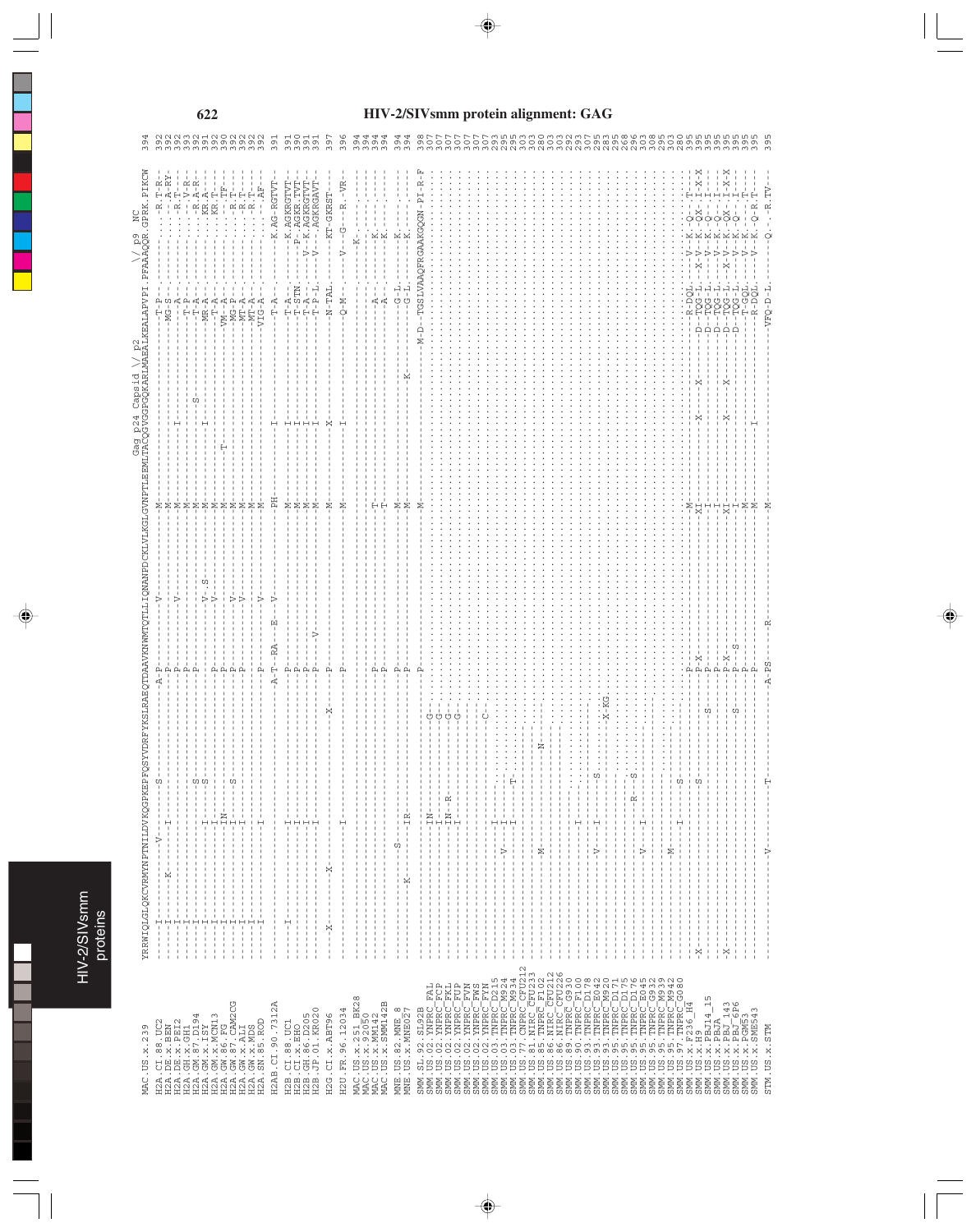|                                                                                                                                                                                                                                                                                                                                                                                                                                   | XC<br>$_{\rm p}^{\rm g}$                                                                                                                                                                                                                                                                                                                                                                                                                                                                                                                                     | 9q<br>$\Omega$                                                                                                                                                                                                                                                                                                                                                           | motif<br>PTAP                                                                                                                                                                                                                                                        | and<br>$\mathbf{\underline{\alpha}}$<br>$HIV-2$<br>$\overline{11}$<br>motif<br>PSAP                                                                                                                                                                           | Þ                                                           |                                       |
|-----------------------------------------------------------------------------------------------------------------------------------------------------------------------------------------------------------------------------------------------------------------------------------------------------------------------------------------------------------------------------------------------------------------------------------|--------------------------------------------------------------------------------------------------------------------------------------------------------------------------------------------------------------------------------------------------------------------------------------------------------------------------------------------------------------------------------------------------------------------------------------------------------------------------------------------------------------------------------------------------------------|--------------------------------------------------------------------------------------------------------------------------------------------------------------------------------------------------------------------------------------------------------------------------------------------------------------------------------------------------------------------------|----------------------------------------------------------------------------------------------------------------------------------------------------------------------------------------------------------------------------------------------------------------------|---------------------------------------------------------------------------------------------------------------------------------------------------------------------------------------------------------------------------------------------------------------|-------------------------------------------------------------|---------------------------------------|
| MAC.US.x.239                                                                                                                                                                                                                                                                                                                                                                                                                      | NCGKEGHSARQCRAPRRQGCWKCGKMDHVMZ                                                                                                                                                                                                                                                                                                                                                                                                                                                                                                                              |                                                                                                                                                                                                                                                                                                                                                                          | KČPDRQAGFLĞLGPWGKKPRNFPMAQVHQGLMPTAPPEDPAVDLLKNYMQLGKQQ                                                                                                                                                                                                              |                                                                                                                                                                                                                                                               | EVTEDLLHLNSLFGGDQ<br>REKQRESREKPYK.                         | 51                                    |
| H2A.CI.88.UC2                                                                                                                                                                                                                                                                                                                                                                                                                     | z<br>$---DG--I$<br>$- - K - -$<br>Ť<br>J.<br>J.                                                                                                                                                                                                                                                                                                                                                                                                                                                                                                              | $V = AP$<br>$VT = AP$<br>$-M-SR$                                                                                                                                                                                                                                                                                                                                         | $-4$<br>К<br>$\mathbf{I}$<br>$\mapsto$                                                                                                                                                                                                                               | REQRERPYKEVTEDLLHL-<br>Ĵ<br>$Q - RK$                                                                                                                                                                                                                          | ×<br>RR.<br>Ė<br>$\ddot{\circ}$                             |                                       |
|                                                                                                                                                                                                                                                                                                                                                                                                                                   | ÷<br>z<br>$-5d-1$                                                                                                                                                                                                                                                                                                                                                                                                                                                                                                                                            | α<br>J.                                                                                                                                                                                                                                                                                                                                                                  | - EK - L - C<br>- ER - - - - C<br>- EK - L - C<br>$-AE$<br>ΑA<br>HHH                                                                                                                                                                                                 | REQRERPYKEVTEDLLHL-<br>ć<br>$-RK$<br>$\circ$                                                                                                                                                                                                                  | $\begin{array}{c}\nA \\ 1\n\end{array}$<br>'-HR.-<br>-<br>O |                                       |
|                                                                                                                                                                                                                                                                                                                                                                                                                                   | $\frac{1}{1}$<br>$\simeq$                                                                                                                                                                                                                                                                                                                                                                                                                                                                                                                                    | $VTR-P$<br>$\,$ I<br>$\overline{\phantom{a}}$<br>$\overline{a}$                                                                                                                                                                                                                                                                                                          | $\,$ I<br>$\mathbf{I}$<br>$\,$ $\,$<br>$- - A$<br>$\,$ $\,$<br>Ť<br>$\frac{1}{1}$<br>$\mathsf I$                                                                                                                                                                     | KEQKMRPYKEVTEDLLHL-<br>ċ<br>$-RK$<br>$\circ$                                                                                                                                                                                                                  | Ŧ<br>$T-5Q$                                                 |                                       |
| $\begin{array}{l} \text{HZA}, \text{DE}, \text{X-BIM} \\ \text{HZA}, \text{DE}, \text{X-BIM} \\ \text{HZA}, \text{DE}, \text{X-BIM} \\ \text{HZA}, \text{GOL}, \text{B7}, \text{D194} \\ \text{HZA}, \text{GOL}, \text{M}, \text{X, L} \\ \text{HZA}, \text{GML}, \text{M}, \text{B6}, \text{FOL} \\ \text{HZA}, \text{GW}, \text{B6}, \text{FQG} \\ \text{HZA}, \text{GW}, \text{B}, \text{FQG} \\ \text{HZA}, \text{GW}, \text$ | 凹凹凹凹<br>$\,$ $\,$<br>÷<br>J.<br>$\simeq$                                                                                                                                                                                                                                                                                                                                                                                                                                                                                                                     | $V - -APP$<br>÷<br>$\mathcal{A}$<br>$\circ$<br>$\mathbf{1}$<br>α<br>$\frac{1}{4}$<br>$-\frac{1}{2}$<br>Σ                                                                                                                                                                                                                                                                 | ER-<br>$\overline{\phantom{a}}$<br>$\,$ I<br>٠<br>$\overline{1}$<br>К<br>$\begin{array}{c} \vspace{0.5mm} \rule{0.5mm}{0.5mm} \end{array}$<br>J.<br>$\frac{1}{1}$<br>$\frac{1}{4}$<br>$\frac{1}{4}$<br>$\blacksquare$<br>$\blacksquare$<br>$\mathbb{A}^{\mathbf{p}}$ | REQRERPYKEVTEDLLHL-<br>÷,<br>$-RE$<br>$\circ$<br>$K - - -Q$<br>I                                                                                                                                                                                              | $-4$<br>GA.<br>QGKA-HR                                      |                                       |
|                                                                                                                                                                                                                                                                                                                                                                                                                                   | ≍                                                                                                                                                                                                                                                                                                                                                                                                                                                                                                                                                            | <b>WPS</b>                                                                                                                                                                                                                                                                                                                                                               | $\overline{\phantom{a}}$<br>Σ<br>$\,$ I<br>CΩ                                                                                                                                                                                                                        | $- RK$<br>$\frac{1}{\sqrt{2}}$                                                                                                                                                                                                                                | ۲.                                                          |                                       |
|                                                                                                                                                                                                                                                                                                                                                                                                                                   | 运<br>$-1$ - $-1$ - $-1$ - $-1$                                                                                                                                                                                                                                                                                                                                                                                                                                                                                                                               | $\,$ I<br>J.<br>$\mathbf{I}$<br>⊳<br>α<br>$\,$ l<br>$\geq$                                                                                                                                                                                                                                                                                                               | $\,$<br>J.<br>$\,$ I<br>$\frac{1}{4}$<br>부부부<br>$\mathbf{p}$                                                                                                                                                                                                         | $-R$<br>$\frac{1}{\sqrt{2}}$                                                                                                                                                                                                                                  | $\star$<br>۳.                                               |                                       |
|                                                                                                                                                                                                                                                                                                                                                                                                                                   | z                                                                                                                                                                                                                                                                                                                                                                                                                                                                                                                                                            | $\begin{array}{c} \rule{0.2cm}{0.15mm} \rule{0.2cm}{0.15mm} \rule{0.2cm}{0.15mm} \rule{0.2cm}{0.15mm} \rule{0.2cm}{0.15mm} \rule{0.2cm}{0.15mm} \rule{0.2cm}{0.15mm} \rule{0.2cm}{0.15mm} \rule{0.2cm}{0.15mm} \rule{0.2cm}{0.15mm} \rule{0.2cm}{0.15mm} \rule{0.2cm}{0.15mm} \rule{0.2cm}{0.15mm} \rule{0.2cm}{0.15mm} \rule{0.2cm}{0.15mm} \rule{$<br>٠<br>К<br>t<br>푸 | $\,$ I<br>٠<br>$\mathbf{I}$<br>н<br>ï<br>$\mathbf{p}$                                                                                                                                                                                                                | $\begin{array}{ll} -. \texttt{RBQRBRYKRYTBDLLHL}-\texttt{QG-T-HR} \\ \texttt{ARQRORFYKRYTBDLLHL}-\texttt{QG-T-HR} \\ \texttt{HRQRQRRYKRYTBDLLHL}-\texttt{QG-T-HR} \\ \texttt{PRQRBRYKRYTBDLLRF}-\texttt{QA-T-CR} \end{array}$<br>$-R$<br>$\frac{1}{\sqrt{2}}$ | ⊢<br>Î,                                                     |                                       |
|                                                                                                                                                                                                                                                                                                                                                                                                                                   |                                                                                                                                                                                                                                                                                                                                                                                                                                                                                                                                                              | $\triangle$                                                                                                                                                                                                                                                                                                                                                              | $\mathbf{I}$<br>ᆸ<br>$\blacksquare$<br>е<br>$\mathbf{\Omega}$                                                                                                                                                                                                        | - REQRQRPYKEVTEDLLHL-QG-A<br>$-R$<br>$\circ$                                                                                                                                                                                                                  | ۲,<br>œ<br>نځ<br>پا                                         |                                       |
|                                                                                                                                                                                                                                                                                                                                                                                                                                   | 凹<br>÷<br>z<br>$-1 - 1 - 1 - - - -$                                                                                                                                                                                                                                                                                                                                                                                                                                                                                                                          | VTR-                                                                                                                                                                                                                                                                                                                                                                     | $\mathbf{I}$<br>$\circ$<br>凹<br>$- - A -$<br>AE.<br>부<br>$\mathsf{p}_4$                                                                                                                                                                                              | - REQRERPYKEVTEDLLHL-<br>$-RK$<br>$\circ$                                                                                                                                                                                                                     | ⊻<br>Ŧ<br>$-50$                                             |                                       |
| H2A.GW.x.MDS<br>H2A.SN.85.ROD                                                                                                                                                                                                                                                                                                                                                                                                     |                                                                                                                                                                                                                                                                                                                                                                                                                                                                                                                                                              | I,<br>J.<br>$\mathbf{I}$<br>⋗<br>н                                                                                                                                                                                                                                                                                                                                       | 国<br>К<br>부부<br>$\mathbf{a}$                                                                                                                                                                                                                                         | REQRERPYKEVTEDLLHL-<br>-RK<br>$\circ$                                                                                                                                                                                                                         | ⊢<br>부<br>ပု<br><b>OGKT</b>                                 |                                       |
|                                                                                                                                                                                                                                                                                                                                                                                                                                   | Þ                                                                                                                                                                                                                                                                                                                                                                                                                                                                                                                                                            | Þ                                                                                                                                                                                                                                                                                                                                                                        | EK-<br>⋗<br>$\Omega$                                                                                                                                                                                                                                                 | REQRERPYKEVTEDLLHL-<br>$\overline{1}$<br>α<br>$\frac{1}{4}$<br>$\circ$                                                                                                                                                                                        | ×<br>$\mathsf{D}$<br>REP <sub>1</sub><br>$QG-T$ -           |                                       |
| H2AB.CI.90.7312A                                                                                                                                                                                                                                                                                                                                                                                                                  | 囜<br>$\square$<br>$-1$<br>$-1$<br>$-1$<br>$-1$<br>$-1$                                                                                                                                                                                                                                                                                                                                                                                                                                                                                                       |                                                                                                                                                                                                                                                                                                                                                                          | EIV-S<br>٠                                                                                                                                                                                                                                                           | -MNT-EGKTHQGAIPSAPPADPAVEMLKSYMQLGKQ                                                                                                                                                                                                                          | <b>[x]</b><br>$-$ - $KQ$ GR                                 | 522                                   |
|                                                                                                                                                                                                                                                                                                                                                                                                                                   |                                                                                                                                                                                                                                                                                                                                                                                                                                                                                                                                                              | J,<br>ь                                                                                                                                                                                                                                                                                                                                                                  | t<br>$\overline{\mathbb{M}}$ –<br>л<br>$VT-S$<br>Ţ<br>$\mathbf{p}$                                                                                                                                                                                                   |                                                                                                                                                                                                                                                               | $\overline{\phantom{a}}$                                    |                                       |
|                                                                                                                                                                                                                                                                                                                                                                                                                                   |                                                                                                                                                                                                                                                                                                                                                                                                                                                                                                                                                              | $\Xi$<br>$\overline{\phantom{a}}$<br>XX                                                                                                                                                                                                                                                                                                                                  | $\frac{1}{1}$<br>ΣM<br>$\geq$<br>$\overline{\phantom{a}}$<br>$\mathbf{\Omega}$                                                                                                                                                                                       | EGMTPRGATPSAPPADPAVEMLKSYMKMGRQ                                                                                                                                                                                                                               | <b>KKR</b>                                                  |                                       |
|                                                                                                                                                                                                                                                                                                                                                                                                                                   |                                                                                                                                                                                                                                                                                                                                                                                                                                                                                                                                                              | $\frac{1}{4}$<br>Н                                                                                                                                                                                                                                                                                                                                                       | $\frac{1}{1}$<br>$M -$<br>$-5.5$<br>ÿ<br>J.<br>$\mathbf{p}_i$                                                                                                                                                                                                        | FGMTPQGAIPSAPPADPABEMLKNYMQLGK--X-N<br>EGMTPRGATPSAPPADPAVEMLKSYMQMGRQ----                                                                                                                                                                                    | 1                                                           |                                       |
| H2B.CI.88.UC1<br>H2B.CI.x.EHO<br>H2B.GH.86.D205<br>H2B.JP.01.KR020                                                                                                                                                                                                                                                                                                                                                                | 凹凹凹凹<br>$1 - 500 - 1 - 2$<br>$-1 - 200 - 1 - 2$<br>$-1 - 200 - 1 - 2 - 1 - 2 - 1 - 2 - 1 - 2 - 1 - 2 - 1 - 2 - 1 - 2 - 1 - 2 - 1 - 2 - 1 - 2 - 1 - 2 - 1 - 2 - 1 - 2 - 1 - 2 - 1 - 2 - 1 - 2 - 1 - 2 - 1 - 2 - 1 - 2 - 1 - 2 - 1 - 2 - 1 - 2 - 1 - 2 - 1 - 2 - 1 - 2 - 1 - 2 - 1 - 2 - 1 - 2 - 1 - 2 - 1 - 2$<br>ŧ<br>$\begin{split} &\cdots - 0 - \text{T-K} - \cdots - \cdots \\ &\cdots - \text{V-T-K} - \cdots \\ &\cdots - \text{V-T-K} - \cdots \\ &\cdots - \text{V-T-K} - \cdots \\ &\cdots \\ &\cdots \\ &\cdots \\ &\cdots \\ &\cdots \end{split}$ | $-4AP$<br>⊳<br>匞                                                                                                                                                                                                                                                                                                                                                         | Í<br>$-MN -$<br>$IL - S$<br>J.                                                                                                                                                                                                                                       | -- KGG-<br>ENMTPOGAMPSAPPADPAVEMLKDYMOLGR                                                                                                                                                                                                                     | 凹凹凹凹                                                        | 2 1 1 2 2<br>2 2 2 2 2<br>2 3 2 2 2 2 |
| H2G.CI.x.ABT96                                                                                                                                                                                                                                                                                                                                                                                                                    | 凹<br>$-1 - 5 - 1 - 1$                                                                                                                                                                                                                                                                                                                                                                                                                                                                                                                                        | н<br>四                                                                                                                                                                                                                                                                                                                                                                   | Σ<br>S<br>$\vdash$<br>$\mathbf{a}$                                                                                                                                                                                                                                   | $- RK -$                                                                                                                                                                                                                                                      | $\Delta$<br>C)<br>XX<br>$N-Q-N$ .                           | 510                                   |
|                                                                                                                                                                                                                                                                                                                                                                                                                                   |                                                                                                                                                                                                                                                                                                                                                                                                                                                                                                                                                              |                                                                                                                                                                                                                                                                                                                                                                          |                                                                                                                                                                                                                                                                      |                                                                                                                                                                                                                                                               |                                                             |                                       |
| H2U.FR.96.12034                                                                                                                                                                                                                                                                                                                                                                                                                   | <b>ETKV</b><br>C)<br>$E - DG - N -$                                                                                                                                                                                                                                                                                                                                                                                                                                                                                                                          | 凹                                                                                                                                                                                                                                                                                                                                                                        | AE<br>Н<br>$\mathbf{\Omega}$                                                                                                                                                                                                                                         | VDLLKSYMQQGK--K-N--R<br>TPTAPPADPA.                                                                                                                                                                                                                           | $\mathbb Z$                                                 | 523                                   |
|                                                                                                                                                                                                                                                                                                                                                                                                                                   | ٠<br>$\mathbf{I}$<br>1                                                                                                                                                                                                                                                                                                                                                                                                                                                                                                                                       |                                                                                                                                                                                                                                                                                                                                                                          | Н                                                                                                                                                                                                                                                                    |                                                                                                                                                                                                                                                               |                                                             |                                       |
|                                                                                                                                                                                                                                                                                                                                                                                                                                   | $\mathbf{I}$                                                                                                                                                                                                                                                                                                                                                                                                                                                                                                                                                 |                                                                                                                                                                                                                                                                                                                                                                          |                                                                                                                                                                                                                                                                      |                                                                                                                                                                                                                                                               |                                                             |                                       |
|                                                                                                                                                                                                                                                                                                                                                                                                                                   | z<br>$\frac{1}{2}$<br>$\frac{1}{1}$<br>$\frac{1}{1}$<br>$\frac{1}{1}$                                                                                                                                                                                                                                                                                                                                                                                                                                                                                        |                                                                                                                                                                                                                                                                                                                                                                          | 囯<br>$\mathsf{H}$                                                                                                                                                                                                                                                    | Ξ<br>J.                                                                                                                                                                                                                                                       | ひ                                                           |                                       |
| $\begin{array}{l} \mathtt{MAC}, \mathtt{US} : \mathtt{x}. \mathtt{251} \hspace{-0.08cm}\textbf{B} \mathtt{K28} \\ \mathtt{MAC}, \mathtt{US} : \mathtt{x}. \mathtt{92050} \\ \mathtt{MAC}, \mathtt{US} : \mathtt{x}. \mathtt{MM142} \\ \mathtt{MAC}, \mathtt{US} : \mathtt{x}. \mathtt{SMM142B} \end{array}$                                                                                                                       | z<br>ł<br>$\frac{1}{1}$<br>$\frac{1}{1}$<br>$\overline{\phantom{a}}$                                                                                                                                                                                                                                                                                                                                                                                                                                                                                         |                                                                                                                                                                                                                                                                                                                                                                          | [1]<br>E                                                                                                                                                                                                                                                             | 耳                                                                                                                                                                                                                                                             | ひ                                                           | nnnn<br>0100<br>Dunn                  |
|                                                                                                                                                                                                                                                                                                                                                                                                                                   |                                                                                                                                                                                                                                                                                                                                                                                                                                                                                                                                                              |                                                                                                                                                                                                                                                                                                                                                                          |                                                                                                                                                                                                                                                                      |                                                                                                                                                                                                                                                               |                                                             |                                       |
| $\begin{array}{lll} \texttt{MME} & \texttt{US} & \texttt{82} & \texttt{MME} & \texttt{8} \\ \texttt{MME} & \texttt{US} & \texttt{x} & \texttt{MME} & \texttt{0} \overline{2} \, \texttt{7} \end{array}$                                                                                                                                                                                                                           |                                                                                                                                                                                                                                                                                                                                                                                                                                                                                                                                                              | Σ<br>Σ<br>Ŀц<br>E,                                                                                                                                                                                                                                                                                                                                                       | нн                                                                                                                                                                                                                                                                   |                                                                                                                                                                                                                                                               | 向向<br>KR<br>KR<br>$\mathbf{I}$                              | 507<br>507                            |
|                                                                                                                                                                                                                                                                                                                                                                                                                                   |                                                                                                                                                                                                                                                                                                                                                                                                                                                                                                                                                              |                                                                                                                                                                                                                                                                                                                                                                          |                                                                                                                                                                                                                                                                      |                                                                                                                                                                                                                                                               |                                                             |                                       |
|                                                                                                                                                                                                                                                                                                                                                                                                                                   | - NQK<br>Z                                                                                                                                                                                                                                                                                                                                                                                                                                                                                                                                                   |                                                                                                                                                                                                                                                                                                                                                                          | ARIV<br>$\Box$<br>CΩ<br>⊢<br><b>TTS</b>                                                                                                                                                                                                                              | E-LEKAQRE                                                                                                                                                                                                                                                     | 囯<br>≃<br>.KTR-S                                            | 508                                   |
|                                                                                                                                                                                                                                                                                                                                                                                                                                   |                                                                                                                                                                                                                                                                                                                                                                                                                                                                                                                                                              |                                                                                                                                                                                                                                                                                                                                                                          |                                                                                                                                                                                                                                                                      |                                                                                                                                                                                                                                                               |                                                             |                                       |
|                                                                                                                                                                                                                                                                                                                                                                                                                                   |                                                                                                                                                                                                                                                                                                                                                                                                                                                                                                                                                              |                                                                                                                                                                                                                                                                                                                                                                          |                                                                                                                                                                                                                                                                      |                                                                                                                                                                                                                                                               |                                                             |                                       |
|                                                                                                                                                                                                                                                                                                                                                                                                                                   |                                                                                                                                                                                                                                                                                                                                                                                                                                                                                                                                                              |                                                                                                                                                                                                                                                                                                                                                                          |                                                                                                                                                                                                                                                                      |                                                                                                                                                                                                                                                               |                                                             |                                       |
|                                                                                                                                                                                                                                                                                                                                                                                                                                   |                                                                                                                                                                                                                                                                                                                                                                                                                                                                                                                                                              |                                                                                                                                                                                                                                                                                                                                                                          |                                                                                                                                                                                                                                                                      |                                                                                                                                                                                                                                                               |                                                             |                                       |
|                                                                                                                                                                                                                                                                                                                                                                                                                                   |                                                                                                                                                                                                                                                                                                                                                                                                                                                                                                                                                              |                                                                                                                                                                                                                                                                                                                                                                          |                                                                                                                                                                                                                                                                      |                                                                                                                                                                                                                                                               |                                                             |                                       |
|                                                                                                                                                                                                                                                                                                                                                                                                                                   |                                                                                                                                                                                                                                                                                                                                                                                                                                                                                                                                                              |                                                                                                                                                                                                                                                                                                                                                                          |                                                                                                                                                                                                                                                                      |                                                                                                                                                                                                                                                               |                                                             |                                       |
|                                                                                                                                                                                                                                                                                                                                                                                                                                   |                                                                                                                                                                                                                                                                                                                                                                                                                                                                                                                                                              |                                                                                                                                                                                                                                                                                                                                                                          |                                                                                                                                                                                                                                                                      |                                                                                                                                                                                                                                                               |                                                             |                                       |
|                                                                                                                                                                                                                                                                                                                                                                                                                                   |                                                                                                                                                                                                                                                                                                                                                                                                                                                                                                                                                              |                                                                                                                                                                                                                                                                                                                                                                          |                                                                                                                                                                                                                                                                      |                                                                                                                                                                                                                                                               |                                                             |                                       |
|                                                                                                                                                                                                                                                                                                                                                                                                                                   |                                                                                                                                                                                                                                                                                                                                                                                                                                                                                                                                                              |                                                                                                                                                                                                                                                                                                                                                                          |                                                                                                                                                                                                                                                                      |                                                                                                                                                                                                                                                               |                                                             |                                       |
|                                                                                                                                                                                                                                                                                                                                                                                                                                   |                                                                                                                                                                                                                                                                                                                                                                                                                                                                                                                                                              |                                                                                                                                                                                                                                                                                                                                                                          |                                                                                                                                                                                                                                                                      |                                                                                                                                                                                                                                                               |                                                             |                                       |
|                                                                                                                                                                                                                                                                                                                                                                                                                                   |                                                                                                                                                                                                                                                                                                                                                                                                                                                                                                                                                              |                                                                                                                                                                                                                                                                                                                                                                          |                                                                                                                                                                                                                                                                      |                                                                                                                                                                                                                                                               |                                                             |                                       |
|                                                                                                                                                                                                                                                                                                                                                                                                                                   |                                                                                                                                                                                                                                                                                                                                                                                                                                                                                                                                                              |                                                                                                                                                                                                                                                                                                                                                                          |                                                                                                                                                                                                                                                                      |                                                                                                                                                                                                                                                               |                                                             |                                       |
|                                                                                                                                                                                                                                                                                                                                                                                                                                   |                                                                                                                                                                                                                                                                                                                                                                                                                                                                                                                                                              |                                                                                                                                                                                                                                                                                                                                                                          |                                                                                                                                                                                                                                                                      |                                                                                                                                                                                                                                                               |                                                             |                                       |
|                                                                                                                                                                                                                                                                                                                                                                                                                                   |                                                                                                                                                                                                                                                                                                                                                                                                                                                                                                                                                              |                                                                                                                                                                                                                                                                                                                                                                          |                                                                                                                                                                                                                                                                      |                                                                                                                                                                                                                                                               |                                                             |                                       |
|                                                                                                                                                                                                                                                                                                                                                                                                                                   |                                                                                                                                                                                                                                                                                                                                                                                                                                                                                                                                                              |                                                                                                                                                                                                                                                                                                                                                                          |                                                                                                                                                                                                                                                                      |                                                                                                                                                                                                                                                               |                                                             |                                       |
|                                                                                                                                                                                                                                                                                                                                                                                                                                   |                                                                                                                                                                                                                                                                                                                                                                                                                                                                                                                                                              |                                                                                                                                                                                                                                                                                                                                                                          |                                                                                                                                                                                                                                                                      |                                                                                                                                                                                                                                                               |                                                             |                                       |
|                                                                                                                                                                                                                                                                                                                                                                                                                                   |                                                                                                                                                                                                                                                                                                                                                                                                                                                                                                                                                              |                                                                                                                                                                                                                                                                                                                                                                          |                                                                                                                                                                                                                                                                      |                                                                                                                                                                                                                                                               |                                                             |                                       |
|                                                                                                                                                                                                                                                                                                                                                                                                                                   |                                                                                                                                                                                                                                                                                                                                                                                                                                                                                                                                                              |                                                                                                                                                                                                                                                                                                                                                                          |                                                                                                                                                                                                                                                                      |                                                                                                                                                                                                                                                               |                                                             |                                       |
|                                                                                                                                                                                                                                                                                                                                                                                                                                   |                                                                                                                                                                                                                                                                                                                                                                                                                                                                                                                                                              |                                                                                                                                                                                                                                                                                                                                                                          |                                                                                                                                                                                                                                                                      |                                                                                                                                                                                                                                                               |                                                             |                                       |
|                                                                                                                                                                                                                                                                                                                                                                                                                                   |                                                                                                                                                                                                                                                                                                                                                                                                                                                                                                                                                              |                                                                                                                                                                                                                                                                                                                                                                          |                                                                                                                                                                                                                                                                      |                                                                                                                                                                                                                                                               |                                                             |                                       |
|                                                                                                                                                                                                                                                                                                                                                                                                                                   |                                                                                                                                                                                                                                                                                                                                                                                                                                                                                                                                                              |                                                                                                                                                                                                                                                                                                                                                                          |                                                                                                                                                                                                                                                                      |                                                                                                                                                                                                                                                               |                                                             |                                       |
|                                                                                                                                                                                                                                                                                                                                                                                                                                   |                                                                                                                                                                                                                                                                                                                                                                                                                                                                                                                                                              |                                                                                                                                                                                                                                                                                                                                                                          |                                                                                                                                                                                                                                                                      |                                                                                                                                                                                                                                                               |                                                             |                                       |
|                                                                                                                                                                                                                                                                                                                                                                                                                                   |                                                                                                                                                                                                                                                                                                                                                                                                                                                                                                                                                              |                                                                                                                                                                                                                                                                                                                                                                          |                                                                                                                                                                                                                                                                      |                                                                                                                                                                                                                                                               |                                                             |                                       |
|                                                                                                                                                                                                                                                                                                                                                                                                                                   |                                                                                                                                                                                                                                                                                                                                                                                                                                                                                                                                                              |                                                                                                                                                                                                                                                                                                                                                                          |                                                                                                                                                                                                                                                                      |                                                                                                                                                                                                                                                               |                                                             |                                       |
|                                                                                                                                                                                                                                                                                                                                                                                                                                   |                                                                                                                                                                                                                                                                                                                                                                                                                                                                                                                                                              |                                                                                                                                                                                                                                                                                                                                                                          |                                                                                                                                                                                                                                                                      |                                                                                                                                                                                                                                                               |                                                             |                                       |
|                                                                                                                                                                                                                                                                                                                                                                                                                                   |                                                                                                                                                                                                                                                                                                                                                                                                                                                                                                                                                              |                                                                                                                                                                                                                                                                                                                                                                          |                                                                                                                                                                                                                                                                      |                                                                                                                                                                                                                                                               |                                                             |                                       |
|                                                                                                                                                                                                                                                                                                                                                                                                                                   |                                                                                                                                                                                                                                                                                                                                                                                                                                                                                                                                                              |                                                                                                                                                                                                                                                                                                                                                                          |                                                                                                                                                                                                                                                                      |                                                                                                                                                                                                                                                               |                                                             |                                       |
|                                                                                                                                                                                                                                                                                                                                                                                                                                   |                                                                                                                                                                                                                                                                                                                                                                                                                                                                                                                                                              |                                                                                                                                                                                                                                                                                                                                                                          |                                                                                                                                                                                                                                                                      |                                                                                                                                                                                                                                                               |                                                             |                                       |
|                                                                                                                                                                                                                                                                                                                                                                                                                                   |                                                                                                                                                                                                                                                                                                                                                                                                                                                                                                                                                              |                                                                                                                                                                                                                                                                                                                                                                          |                                                                                                                                                                                                                                                                      |                                                                                                                                                                                                                                                               |                                                             |                                       |
|                                                                                                                                                                                                                                                                                                                                                                                                                                   |                                                                                                                                                                                                                                                                                                                                                                                                                                                                                                                                                              |                                                                                                                                                                                                                                                                                                                                                                          | NР                                                                                                                                                                                                                                                                   | :-RK<br>KM.                                                                                                                                                                                                                                                   | [1]<br>$\mathfrak l$<br>z                                   |                                       |
|                                                                                                                                                                                                                                                                                                                                                                                                                                   |                                                                                                                                                                                                                                                                                                                                                                                                                                                                                                                                                              |                                                                                                                                                                                                                                                                                                                                                                          | Ķ<br>$\blacksquare$<br>н<br>ŊБ                                                                                                                                                                                                                                       |                                                                                                                                                                                                                                                               | t<br>z<br>٠                                                 |                                       |
|                                                                                                                                                                                                                                                                                                                                                                                                                                   |                                                                                                                                                                                                                                                                                                                                                                                                                                                                                                                                                              |                                                                                                                                                                                                                                                                                                                                                                          | е<br><b>Q</b>                                                                                                                                                                                                                                                        | $\frac{KV - RR}{KN - RR}.$                                                                                                                                                                                                                                    | ÷<br>z                                                      |                                       |
|                                                                                                                                                                                                                                                                                                                                                                                                                                   | $-76$                                                                                                                                                                                                                                                                                                                                                                                                                                                                                                                                                        |                                                                                                                                                                                                                                                                                                                                                                          | È                                                                                                                                                                                                                                                                    | $KM - RR$                                                                                                                                                                                                                                                     | Ţ<br>$\frac{1}{2}$                                          |                                       |
| 143<br>SMM.US.x.PBJ_                                                                                                                                                                                                                                                                                                                                                                                                              | 因因因因因因因因<br>$- - A$ G                                                                                                                                                                                                                                                                                                                                                                                                                                                                                                                                        |                                                                                                                                                                                                                                                                                                                                                                          | $-\frac{X}{A}$<br>٠<br>Н<br>Ρ                                                                                                                                                                                                                                        | $KV - RR$                                                                                                                                                                                                                                                     | 凹凹凹凹<br><b>KKKKKKKK</b><br>Ţ<br>z<br>ı                      |                                       |
| 6P6<br>SMM.US.x.PBJ                                                                                                                                                                                                                                                                                                                                                                                                               | $- -P(G - -$                                                                                                                                                                                                                                                                                                                                                                                                                                                                                                                                                 |                                                                                                                                                                                                                                                                                                                                                                          | E<br>È                                                                                                                                                                                                                                                               | $KM - RR$                                                                                                                                                                                                                                                     | 凹<br>t<br>z<br>1                                            |                                       |
|                                                                                                                                                                                                                                                                                                                                                                                                                                   | $-101 - 1$                                                                                                                                                                                                                                                                                                                                                                                                                                                                                                                                                   |                                                                                                                                                                                                                                                                                                                                                                          | α<br>ь<br>È                                                                                                                                                                                                                                                          | KM-RK                                                                                                                                                                                                                                                         | z                                                           |                                       |
| SMM. US. x. PGM53<br>SMM. US. x. SME543                                                                                                                                                                                                                                                                                                                                                                                           | $- - - - - - - - - - -$<br>ţ                                                                                                                                                                                                                                                                                                                                                                                                                                                                                                                                 | Γz.                                                                                                                                                                                                                                                                                                                                                                      | н<br>ġ                                                                                                                                                                                                                                                               | KM-RK                                                                                                                                                                                                                                                         | 囟<br>z                                                      |                                       |
| STM.US.x.STM                                                                                                                                                                                                                                                                                                                                                                                                                      | ⋗<br>匡<br>$-0-500-$                                                                                                                                                                                                                                                                                                                                                                                                                                                                                                                                          | Þ                                                                                                                                                                                                                                                                                                                                                                        | RS.<br>$\mathbf{a}$                                                                                                                                                                                                                                                  |                                                                                                                                                                                                                                                               | 庢<br>ţ                                                      | 508                                   |
|                                                                                                                                                                                                                                                                                                                                                                                                                                   |                                                                                                                                                                                                                                                                                                                                                                                                                                                                                                                                                              |                                                                                                                                                                                                                                                                                                                                                                          |                                                                                                                                                                                                                                                                      |                                                                                                                                                                                                                                                               |                                                             |                                       |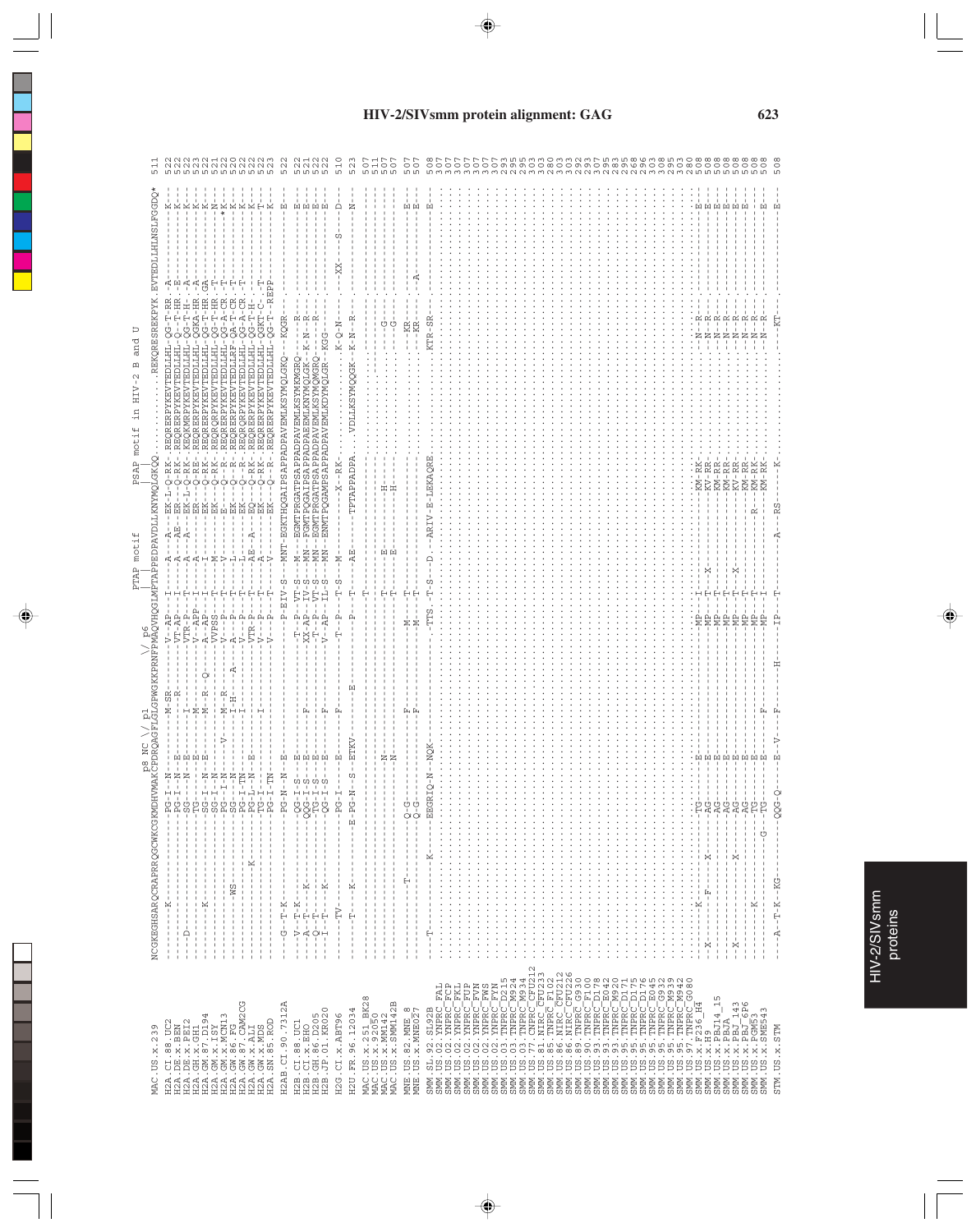HIV-2/SIVsmm<br>proteins

| $\sigma$<br>MAC. US. x. 23                                                                                                                                                                                                                                                                                                                                                                                                               | Gag) p15<br>PRGPSCGSAKELHAVGQAAE<br>/ Pol reading frame (-1 from<br>FRPWSMGKEAPQFPHGSSASGADANCS.                                                                                                                                                                                                                                                                                                                                                                                                                    | RKAERKQREALQG.GDRGFAAPQFSLMRRPVVTAHIEGQPVEVLLDTGADDSIVTGIELGPHYTPKIVGG<br>RKAERKQREALQG.GDRGFAAPQFSLMRRPVVTAHIEGQPVEVLLDTGADDSIVTGIELGPHYTPKIVGG |                             |
|------------------------------------------------------------------------------------------------------------------------------------------------------------------------------------------------------------------------------------------------------------------------------------------------------------------------------------------------------------------------------------------------------------------------------------------|---------------------------------------------------------------------------------------------------------------------------------------------------------------------------------------------------------------------------------------------------------------------------------------------------------------------------------------------------------------------------------------------------------------------------------------------------------------------------------------------------------------------|--------------------------------------------------------------------------------------------------------------------------------------------------|-----------------------------|
| Ã<br>H201 AE.US.91.                                                                                                                                                                                                                                                                                                                                                                                                                      |                                                                                                                                                                                                                                                                                                                                                                                                                                                                                                                     |                                                                                                                                                  |                             |
| H2A.CI.88.UC2                                                                                                                                                                                                                                                                                                                                                                                                                            | PVR-IF-A-EK<br>$-$ SRSGS-                                                                                                                                                                                                                                                                                                                                                                                                                                                                                           | ă<br>$\Box$                                                                                                                                      | ᡡ                           |
|                                                                                                                                                                                                                                                                                                                                                                                                                                          | $\begin{tabular}{ll} $3\&$51\&$-GABGETQGODGBLT-L\rightarrow AG-DTS-R~.\\ $2\&$-R\&RSTQGODGGLA-P-RE-DTS-R~.\\ $2\&$-R\&RSTQGODGGLA-P-RE-DTS-R~.\\ $2\&$-R\&RSTQGDDGGLT-L\rightarrow AGKSTS-R~.\\ $2\&$-R\&RSTQGDDGGLT-L\rightarrow AGKSTS-R~.\\ $2\&$-R\&R\&RSTQGDDGGLT-L\rightarrow AG-L\rightarrow P-R~.\\ $2\&$-R\&R\&RSTQGDDGGLT-L\rightarrow AG-L\rightarrow P-R~.\\ $3\&$-R\&R$<br>TVG-IY-AREK<br>ູ່<br>ທ<br>ή<br>SGR.                                                                                         | $\Box$<br>÷                                                                                                                                      | ᡡ                           |
|                                                                                                                                                                                                                                                                                                                                                                                                                                          | ÷<br>-R-VL-AREE<br>$-LGKTY - A - ER$<br>SRP.<br>÷<br>SR                                                                                                                                                                                                                                                                                                                                                                                                                                                             | $S-N-S$<br>$-10N - 7$<br>$\alpha$<br>$-1$<br>YV-                                                                                                 | の                           |
|                                                                                                                                                                                                                                                                                                                                                                                                                                          | ÷<br>부                                                                                                                                                                                                                                                                                                                                                                                                                                                                                                              | NO<br>$\frac{1}{2}$                                                                                                                              |                             |
|                                                                                                                                                                                                                                                                                                                                                                                                                                          | ÷<br>Ą                                                                                                                                                                                                                                                                                                                                                                                                                                                                                                              | $\Box$<br>÷                                                                                                                                      |                             |
|                                                                                                                                                                                                                                                                                                                                                                                                                                          | ÷<br>ĔK<br>$\blacksquare$<br>ņ<br>  0 - 0 - 0 - 0<br>  0 - 0 - 0 - 0 - 0<br>  0 - 0 - 0 - 0 - 0<br>  - 0 - 0 - 0 - 0 - 0<br>  - 0 - 0 - 0 - 0 -                                                                                                                                                                                                                                                                                                                                                                     | ន<br>នី<br>នី នី នី<br>នី នី<br>ž<br>α                                                                                                           | のののの                        |
|                                                                                                                                                                                                                                                                                                                                                                                                                                          | NG.<br>$-PP-TR-GPM-$<br>-GAETETIQRGDRGLT<br>TG-IY-AREK<br>w                                                                                                                                                                                                                                                                                                                                                                                                                                                         | $SN-S$                                                                                                                                           | ന                           |
|                                                                                                                                                                                                                                                                                                                                                                                                                                          | $\times z$<br>$\mathbb{R}$<br>-GAVY-A-EK-KRAEREAIQRGDGGLT-P-AG-DTT<br>$5 - p$                                                                                                                                                                                                                                                                                                                                                                                                                                       | SN                                                                                                                                               | ന                           |
| $\begin{array}{l} \text{H2A}, \text{DE}, \text{V2BW} \\ \text{H2A}, \text{DE}, \text{V}, \text{BER1} \\ \text{H2A}, \text{CH}, \text{37}, \text{CH}, \text{38}, \\ \text{H2A}, \text{CH}, \text{37}, \text{CH}, \text{39}, \\ \text{H2A}, \text{CH}, \text{38}, \text{K}, \text{H23} \\ \text{H2A}, \text{CH}, \text{19}, \text{19}, \\ \text{H2A}, \text{CH}, \text{18}, \text{17}, \text{CAM2CG} \\ \text{H2A}, \text{CH}, \text{19},$ | ă<br>--GAERETIQRGDRGLA-P-AGKDTM<br>$-PTG-TY-AREK$<br>CΩ<br>$1 - 8 - 8$<br>$3RA - 8$<br>$3RB - 8$<br>$3 - 8 - 8$                                                                                                                                                                                                                                                                                                                                                                                                     | $\texttt{SN-S}$<br><b>AAAAAAAAA</b>                                                                                                              | ጣ<br>anananananan           |
|                                                                                                                                                                                                                                                                                                                                                                                                                                          | -ATN<br>P-AGGDT<br>-TG-IY-AREKT-RAERETIQGSDRGLT<br>C)                                                                                                                                                                                                                                                                                                                                                                                                                                                               | U)<br>ï<br>ğ<br>↣                                                                                                                                | $\circ$                     |
| H2AB.CI.90.7312A                                                                                                                                                                                                                                                                                                                                                                                                                         | -EAG<br>DEHSRGQDTSGSDTICAPCRSGSGDAEKLHATREA                                                                                                                                                                                                                                                                                                                                                                                                                                                                         | SN<br>К<br>≻<br>ά                                                                                                                                | 3                           |
| H2B.CI.88.UC1<br>H2B.CI.x.EHO<br>H2B.CH.86.D205<br>H2B.JP.01.KR020                                                                                                                                                                                                                                                                                                                                                                       | 66 6<br>-1<br>$\begin{array}{cccc}\n & \dot{B} & \dot{B} & \dot{B} \\  & \ddot{B} & \ddot{B} & \ddot{B} \\  & \ddots & \ddots & \ddots\n\end{array}$<br>DGPSRGHDTSGGDTICAPCRSSGGDAEKLHEDGET<br>DEPSIRHDTSGCDSICTPCRSSRGDAKELHATREE<br>DEPSRGHDTSGGDTICAPCRSSGGDAEKLHADGET                                                                                                                                                                                                                                           | 5N<br>SN<br>$A \land A$<br>U)<br>$R - T$<br>$K - T$<br>$\mathbf{I}$                                                                              | 11111                       |
|                                                                                                                                                                                                                                                                                                                                                                                                                                          | J.<br>RGDAKELHATREE-<br>SGDAEKLHADGETT<br><b>EBIO</b> c                                                                                                                                                                                                                                                                                                                                                                                                                                                             | 5N<br>U)<br>K-C                                                                                                                                  | ◯                           |
| $\circ$                                                                                                                                                                                                                                                                                                                                                                                                                                  | ローワー<br>Ġ<br>SGDVEGLHAARE<br>SREHDTSGCN-ICAPCRSS<br>д<br>EN                                                                                                                                                                                                                                                                                                                                                                                                                                                         | K.<br>C)                                                                                                                                         | ○                           |
| H2C.LR.x.2238                                                                                                                                                                                                                                                                                                                                                                                                                            |                                                                                                                                                                                                                                                                                                                                                                                                                                                                                                                     |                                                                                                                                                  | $\circ$                     |
| H2D.LR.90.FO784PA<br>H2D.LR.90.FORTC2                                                                                                                                                                                                                                                                                                                                                                                                    |                                                                                                                                                                                                                                                                                                                                                                                                                                                                                                                     |                                                                                                                                                  | $\circ$                     |
|                                                                                                                                                                                                                                                                                                                                                                                                                                          |                                                                                                                                                                                                                                                                                                                                                                                                                                                                                                                     |                                                                                                                                                  |                             |
| H2G.CI.x.ABT96                                                                                                                                                                                                                                                                                                                                                                                                                           | GAEKOT<br>- EE - K<br><b>SRPTE</b><br>Ê                                                                                                                                                                                                                                                                                                                                                                                                                                                                             | 5N                                                                                                                                               |                             |
| 4<br>H2U. FR. 96.1203                                                                                                                                                                                                                                                                                                                                                                                                                    | ×<br>II-<br>SAKELHATGOETKGE<br>--DPDSPSSGPSSG<br>S<br>SSRT-                                                                                                                                                                                                                                                                                                                                                                                                                                                         | $X - H -$<br>×<br>К<br>ž<br>×                                                                                                                    | $\frac{2}{1}$               |
| $\infty$<br>MAC - US - x - 251_BK28<br>MAC - US - x - 92050<br>MAC - US - x - MM142<br>MAC - US - x - SMM142B                                                                                                                                                                                                                                                                                                                            |                                                                                                                                                                                                                                                                                                                                                                                                                                                                                                                     |                                                                                                                                                  |                             |
|                                                                                                                                                                                                                                                                                                                                                                                                                                          |                                                                                                                                                                                                                                                                                                                                                                                                                                                                                                                     |                                                                                                                                                  | ৩<br>블를                     |
|                                                                                                                                                                                                                                                                                                                                                                                                                                          | RT<br>R                                                                                                                                                                                                                                                                                                                                                                                                                                                                                                             |                                                                                                                                                  | 112                         |
|                                                                                                                                                                                                                                                                                                                                                                                                                                          |                                                                                                                                                                                                                                                                                                                                                                                                                                                                                                                     |                                                                                                                                                  |                             |
| $\begin{array}{l} \tt{MME}.\tt{US}.\tt{82}.\tt{MNE} \tt{8}\\ \tt{MNE}.\tt{US}.\tt{x}.\tt{MNE} \tt{0} \tt{2} \tt{7} \end{array}$                                                                                                                                                                                                                                                                                                          | ×<br>×<br>$\mathbb H$<br>≍<br>≍                                                                                                                                                                                                                                                                                                                                                                                                                                                                                     | К<br>A,<br>К<br>Æ                                                                                                                                | 112<br>112                  |
|                                                                                                                                                                                                                                                                                                                                                                                                                                          |                                                                                                                                                                                                                                                                                                                                                                                                                                                                                                                     |                                                                                                                                                  |                             |
|                                                                                                                                                                                                                                                                                                                                                                                                                                          | ひ<br>D-EEQ<br>SPDSQGVSRESTEGK<br>CΩ                                                                                                                                                                                                                                                                                                                                                                                                                                                                                 | œ<br>К<br>R                                                                                                                                      | 109                         |
|                                                                                                                                                                                                                                                                                                                                                                                                                                          |                                                                                                                                                                                                                                                                                                                                                                                                                                                                                                                     |                                                                                                                                                  |                             |
|                                                                                                                                                                                                                                                                                                                                                                                                                                          |                                                                                                                                                                                                                                                                                                                                                                                                                                                                                                                     |                                                                                                                                                  |                             |
|                                                                                                                                                                                                                                                                                                                                                                                                                                          |                                                                                                                                                                                                                                                                                                                                                                                                                                                                                                                     |                                                                                                                                                  |                             |
|                                                                                                                                                                                                                                                                                                                                                                                                                                          |                                                                                                                                                                                                                                                                                                                                                                                                                                                                                                                     |                                                                                                                                                  |                             |
|                                                                                                                                                                                                                                                                                                                                                                                                                                          |                                                                                                                                                                                                                                                                                                                                                                                                                                                                                                                     |                                                                                                                                                  |                             |
|                                                                                                                                                                                                                                                                                                                                                                                                                                          |                                                                                                                                                                                                                                                                                                                                                                                                                                                                                                                     |                                                                                                                                                  |                             |
|                                                                                                                                                                                                                                                                                                                                                                                                                                          |                                                                                                                                                                                                                                                                                                                                                                                                                                                                                                                     |                                                                                                                                                  |                             |
|                                                                                                                                                                                                                                                                                                                                                                                                                                          |                                                                                                                                                                                                                                                                                                                                                                                                                                                                                                                     |                                                                                                                                                  |                             |
|                                                                                                                                                                                                                                                                                                                                                                                                                                          |                                                                                                                                                                                                                                                                                                                                                                                                                                                                                                                     |                                                                                                                                                  |                             |
|                                                                                                                                                                                                                                                                                                                                                                                                                                          |                                                                                                                                                                                                                                                                                                                                                                                                                                                                                                                     |                                                                                                                                                  |                             |
|                                                                                                                                                                                                                                                                                                                                                                                                                                          |                                                                                                                                                                                                                                                                                                                                                                                                                                                                                                                     |                                                                                                                                                  |                             |
|                                                                                                                                                                                                                                                                                                                                                                                                                                          |                                                                                                                                                                                                                                                                                                                                                                                                                                                                                                                     |                                                                                                                                                  |                             |
|                                                                                                                                                                                                                                                                                                                                                                                                                                          |                                                                                                                                                                                                                                                                                                                                                                                                                                                                                                                     |                                                                                                                                                  |                             |
|                                                                                                                                                                                                                                                                                                                                                                                                                                          |                                                                                                                                                                                                                                                                                                                                                                                                                                                                                                                     |                                                                                                                                                  |                             |
|                                                                                                                                                                                                                                                                                                                                                                                                                                          |                                                                                                                                                                                                                                                                                                                                                                                                                                                                                                                     |                                                                                                                                                  |                             |
|                                                                                                                                                                                                                                                                                                                                                                                                                                          |                                                                                                                                                                                                                                                                                                                                                                                                                                                                                                                     |                                                                                                                                                  |                             |
|                                                                                                                                                                                                                                                                                                                                                                                                                                          |                                                                                                                                                                                                                                                                                                                                                                                                                                                                                                                     |                                                                                                                                                  |                             |
|                                                                                                                                                                                                                                                                                                                                                                                                                                          |                                                                                                                                                                                                                                                                                                                                                                                                                                                                                                                     |                                                                                                                                                  |                             |
|                                                                                                                                                                                                                                                                                                                                                                                                                                          |                                                                                                                                                                                                                                                                                                                                                                                                                                                                                                                     |                                                                                                                                                  |                             |
|                                                                                                                                                                                                                                                                                                                                                                                                                                          |                                                                                                                                                                                                                                                                                                                                                                                                                                                                                                                     |                                                                                                                                                  |                             |
|                                                                                                                                                                                                                                                                                                                                                                                                                                          | ÷<br>÷                                                                                                                                                                                                                                                                                                                                                                                                                                                                                                              | $\mathbb{I}$<br>÷                                                                                                                                |                             |
|                                                                                                                                                                                                                                                                                                                                                                                                                                          | ひ<br>666<br>÷,<br>$\,$ 1                                                                                                                                                                                                                                                                                                                                                                                                                                                                                            | ž<br>÷                                                                                                                                           |                             |
|                                                                                                                                                                                                                                                                                                                                                                                                                                          | $\dot{g}$<br>$\frac{1}{4}$<br>68668<br>$\blacksquare$                                                                                                                                                                                                                                                                                                                                                                                                                                                               | z<br>$A \land A$<br>国国国国<br>$\frac{1}{1}$                                                                                                        |                             |
|                                                                                                                                                                                                                                                                                                                                                                                                                                          | ġ<br>н<br>$\frac{1}{4}$<br>$\,$ I                                                                                                                                                                                                                                                                                                                                                                                                                                                                                   | z<br>$\mathbb{A} \, \mathbb{A}$<br>÷                                                                                                             |                             |
|                                                                                                                                                                                                                                                                                                                                                                                                                                          | Ō<br>ひ<br>н<br>÷<br>白白                                                                                                                                                                                                                                                                                                                                                                                                                                                                                              | z<br>К<br>国国区<br>÷<br>$-A$ -                                                                                                                     |                             |
|                                                                                                                                                                                                                                                                                                                                                                                                                                          | FF<br>88888888<br>KK<br>$\dot{B}$<br>ARARARAR<br>ARARA<br><b>a</b> a a a a a a<br>$\begin{array}{l} \begin{array}{l} \begin{array}{l} \text{1.4}\ \text{1.5}\ \text{2.6}\ \text{2.6}\ \text{3.6}\ \text{3.6}\ \text{4.7}\ \text{-3.7}\ \text{-4.7}\ \text{-5.7}\ \text{-5.7}\ \text{-6.7}\ \text{-7.7}\ \text{-7.7}\ \text{-8.7}\ \text{-8.7}\ \text{-8.7}\ \text{-8.7}\ \text{-8.7}\ \text{-8.7}\ \text{-8.7}\ \text{-8.7}\ \text{-8.7}\ \text{-8.7}\ \text{-8.7}\ \text{-8.7}\ \text{-8.7}\ \text{-8.7}\ \text{-$ | ž<br>z                                                                                                                                           | HHHHHHH<br>HHHHHH<br>HHHHHH |
| STM.US.x.STM                                                                                                                                                                                                                                                                                                                                                                                                                             | $E - EDT$<br>- FK<br>$- - -$<br>$\frac{1}{1}$<br>- - L- P - - - - - - - L - - - PNT -                                                                                                                                                                                                                                                                                                                                                                                                                               | Ē                                                                                                                                                |                             |
|                                                                                                                                                                                                                                                                                                                                                                                                                                          |                                                                                                                                                                                                                                                                                                                                                                                                                                                                                                                     |                                                                                                                                                  |                             |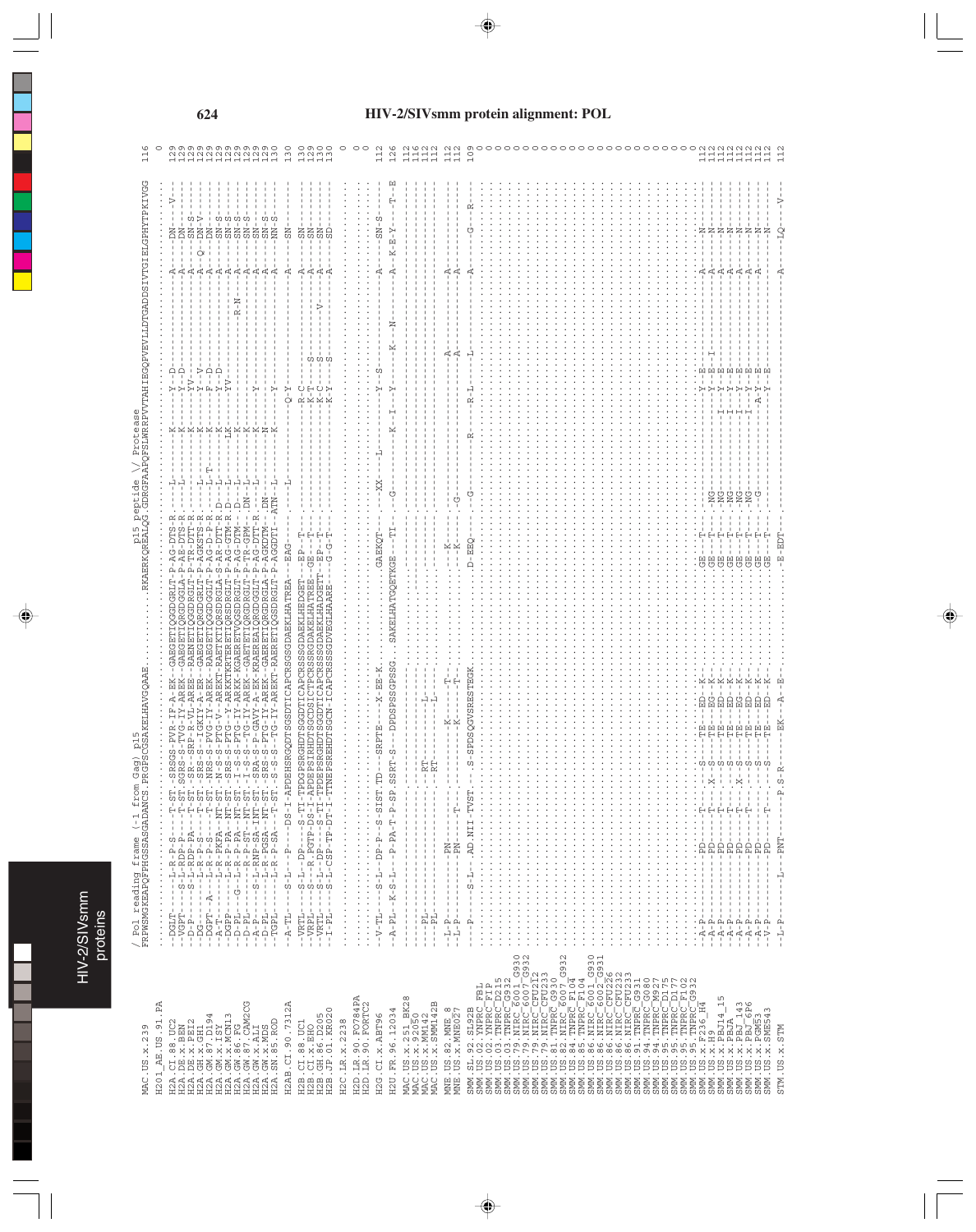| <b>[x]</b><br>因因因因因因因因因因<br>凹<br>[1]<br>凹凹凹凹<br>・国<br>BQ<br>囯<br>α<br>$\mathsf I$<br>$\simeq$<br><b>KK</b><br>$T - RI$<br>α<br>$\approx$<br>$\,$ I<br>$\frac{1}{1}$<br>÷<br>÷<br>$\,$<br>ę<br>$-K-$<br>×<br>KKKK<br>ĸĸ<br>×<br>ᅑᅑᅑ<br>⊻<br>$\mathbf{I}$<br>E<br>$\overline{\phantom{a}}$<br>$\overline{\phantom{a}}$<br>- 1<br>$\overline{\phantom{a}}$<br>$\overline{\phantom{a}}$<br>$\mathbf{I}$<br>$\mathbf{I}$<br>-1<br>回<br>6969686866666<br>д<br>급<br>н<br>급<br>・口<br>$\circ$<br>O<br>Н<br>$\blacksquare$<br>$\mathbf{I}$<br>$\overline{\phantom{a}}$<br>-1<br>-<br>-<br>$\mathbf{I}$<br>- 11<br>Ŗ<br>HHH<br>$\vdash$<br>Н<br>E<br>FН<br>1<br>$\mathbbm{R}$<br><b>KK</b><br><b>RRRRRRR</b><br>$\begin{array}{c}\n-R \\ R \\ R\n\end{array}$<br>α<br>民民<br>$\cdot \propto$<br>$\approx$<br>$\propto \propto$<br>$\blacksquare$<br>$\alpha$<br>$\mathbf{I}$<br>-1<br>凹<br>۰Σ<br>Σ<br>$E - M$<br>$\blacksquare$<br>囜<br>T<br>$\mathbf{I}$<br>$\mathbf{I}$<br>$\overline{\phantom{a}}$<br>$-12$<br>$\circ$<br>KOEK<br>$-100$<br>$\mathbf{\Omega}$<br>$\mathbf{a}$<br>eééé<br>Titul<br>α<br>н<br><b>HP</b><br>×<br>$\cdot \propto$<br>Н<br>н<br>E<br>$\frac{1}{4}$<br>C)<br>C)<br>Ŧ<br>Ţ<br>$\mathbf{I}$<br>н<br>H<br><b>-------</b><br>$-1$<br>$-X -$<br>EAL<br>$\mathbf{x}$ <sup>-</sup><br>$\,$<br>J.<br>Ţ<br>$-RL$<br>Ţ<br>$\frac{1}{2}$<br>Ļ<br>$-RT$<br>Ţ<br>$\frac{1}{4}$<br>ά<br>$V-T$<br>$L - V$<br>⊳<br>⋗<br>$V - T$<br>$\frac{1}{2}$<br>⊳<br>₽<br>$V - T$<br>$\tilde{\zeta}$<br>AAAA<br>Ĥ<br>Н<br>⋥<br>ᆞ<br>д<br>≻<br>ш<br>ᆸ<br>Н<br>нн<br>$\tilde{\varepsilon}$<br>囸<br><b>ΣΣΣΣΣΣ</b><br>Σ<br>$-AT$<br>$I - NT$<br>ESSE<br>PSSE<br>-NT<br>・国<br>$-VK$<br>凹<br>$\mathbf{I}$<br>-<br>$\mathbf{I}$<br>٠<br>$\mathbf{I}$<br>Ą.<br>$\begin{bmatrix} 1 & 1 & 1 & 1 \\ 1 & 1 & 1 & 1 \\ 1 & 1 & 1 & 1 \\ 1 & 1 & 1 & 1 \\ 1 & 1 & 1 & 1 \\ 1 & 1 & 1 & 1 \\ 1 & 1 & 1 & 1 \\ 1 & 1 & 1 & 1 \\ 1 & 1 & 1 & 1 \\ 1 & 1 & 1 & 1 \\ 1 & 1 & 1 & 1 \\ 1 & 1 & 1 & 1 & 1 \\ 1 & 1 & 1 & 1 & 1 \\ 1 & 1 & 1 & 1 & 1 \\ 1 & 1 & 1 & 1 & 1 \\ 1 & 1 & 1 & 1 & 1 \\ 1 & 1 & $<br>$\begin{split} \mathbf{1}_{\{1,2,3\}} & \mathbf{1}_{\{1,3,4\}} & \mathbf{1}_{\{1,3,4\}} & \mathbf{1}_{\{1,3,4\}} & \mathbf{1}_{\{1,3,4\}} & \mathbf{1}_{\{1,3,4\}} & \mathbf{1}_{\{1,3,4\}} & \mathbf{1}_{\{1,3,4\}} & \mathbf{1}_{\{1,3,4\}} & \mathbf{1}_{\{1,3,4\}} & \mathbf{1}_{\{1,3,4\}} & \mathbf{1}_{\{1,3,4\}} & \mathbf{1}_{\{1,3,4\}} & \mathbf{1}_{\$<br>$- - - - - - - - -$<br>--- KVRA-<br>$-1 - -QA - V$<br>--------------------------<br>$\begin{split} \mathbb{L} \left\{ \begin{aligned} &\mathbb{L} \left\{ \mathbf{L} \mathbf{L} \mathbf{L} \mathbf{L} \right\} = -\mathbf{L} \mathbf{L} - \mathbf{N} \mathbf{L} - \mathbf{V} \mathbf{R} \mathbf{A} = -1 \right. \\ & \left. - \mathbf{L} \mathbf{L} \mathbf{L} \mathbf{L} \mathbf{L} \mathbf{L} \mathbf{L} \mathbf{L} \mathbf{L} \mathbf{L} \mathbf{L} \mathbf{L} \right\} = -\mathbf{L} \mathbf{L} - \mathbf{L} \mathbf{L}$<br>$- - - - - - - - -$<br>$-VRA$ -<br>$- - KFH - -N - K - - - -T - R - -$<br>$\frac{1}{2}$<br>$\frac{1}{4}$<br>t<br>$\frac{1}{1}$<br>$\frac{1}{4}$<br>$--V---$<br>Ť<br>$\frac{1}{4}$<br>$\frac{1}{4}$<br>$\mathbf{1}$<br>Ì<br>$---X - V$<br>Ì<br>.<br>$---X---$<br>$\,$ I<br>Ħ<br>$-D-K-K-K$<br>Ě<br>$---D-K$<br>$\frac{1}{4}$<br>$\mathbb{L}$<br>$\mathbf{I}$<br>$\overline{\phantom{a}}$<br>$\ddot{\cdot}$<br>Ĵ<br>$\frac{1}{2}$<br>$\begin{array}{c} \begin{array}{c} \bullet \\ \bullet \\ \bullet \end{array} \end{array}$<br>$\mathsf I$<br>$\mathsf I$<br>$\mathsf I$<br>$\frac{1}{4}$<br>$\mathbf{1}$<br>$\frac{1}{1}$<br>$\blacksquare$<br>$\frac{1}{4}$<br>Ť<br>$\mathbf{I}$<br>J.<br>$\mathbf{I}$<br>$\,$ $\,$<br>$\mathsf I$<br>ţ<br>t<br>$\mathbf{I}$<br>$\frac{1}{1}$<br>ı<br>J.<br>J.<br>J.<br>$\frac{1}{4}$<br>ı<br>t<br>$\overline{\phantom{a}}$<br>$\mathbf{I}$<br>$\mathbf{I}$<br>J.<br>$\mathbf{I}$<br>$\overline{\phantom{a}}$<br>-1<br>$\mathbf{I}$<br>٠<br>٠<br>J.<br>$\mathbf I$<br>$\overline{\phantom{a}}$<br>J,<br>$\,$ I<br>$\,$<br>1<br>٠<br>1<br>囸<br>$\,$ I<br>AE.US.91.PA<br>$\circ$<br>H2A.CI.88.UC2<br>H201 |                 | $\vdots$<br>$\vdots$<br><b>+++++++++++++</b> |  |   |     |                 |
|--------------------------------------------------------------------------------------------------------------------------------------------------------------------------------------------------------------------------------------------------------------------------------------------------------------------------------------------------------------------------------------------------------------------------------------------------------------------------------------------------------------------------------------------------------------------------------------------------------------------------------------------------------------------------------------------------------------------------------------------------------------------------------------------------------------------------------------------------------------------------------------------------------------------------------------------------------------------------------------------------------------------------------------------------------------------------------------------------------------------------------------------------------------------------------------------------------------------------------------------------------------------------------------------------------------------------------------------------------------------------------------------------------------------------------------------------------------------------------------------------------------------------------------------------------------------------------------------------------------------------------------------------------------------------------------------------------------------------------------------------------------------------------------------------------------------------------------------------------------------------------------------------------------------------------------------------------------------------------------------------------------------------------------------------------------------------------------------------------------------------------------------------------------------------------------------------------------------------------------------------------------------------------------------------------------------------------------------------------------------------------------------------------------------------------------------------------------------------------------------------------------------------------------------------------------------------------------------------------------------------------------------------------------------------------------------------------------------------------------------------------------------------------------------------------------------------------------------------------------------------------------------------------------------------------------------------------------------------------------------------------------------------------------------------------------------------------------------------------------------------------------------------------------------------------------------------------------------------------------------------------------------------------------------------------------------------------------------------------------------------------------------------------------------------------------------------------------------------------------------------------------------------------------------------------------------------------------------------------------------------------------------------------------------------------------------------------------------------------------------------------------------------------------------------------------------------------------------------------------------------------------------------------------------------------------------------------------------------------------------------------------------------------------------------------------------------------------------------------------------------------|-----------------|----------------------------------------------|--|---|-----|-----------------|
| H2A.DE.x.BEN                                                                                                                                                                                                                                                                                                                                                                                                                                                                                                                                                                                                                                                                                                                                                                                                                                                                                                                                                                                                                                                                                                                                                                                                                                                                                                                                                                                                                                                                                                                                                                                                                                                                                                                                                                                                                                                                                                                                                                                                                                                                                                                                                                                                                                                                                                                                                                                                                                                                                                                                                                                                                                                                                                                                                                                                                                                                                                                                                                                                                                                                                                                                                                                                                                                                                                                                                                                                                                                                                                                                                                                                                                                                                                                                                                                                                                                                                                                                                                                                                                                                                                                   |                 |                                              |  |   |     |                 |
| H2A, GM, x, MCN13<br>H2A, GM, 86, FG<br>H2A, GM, 87, CAM2CG<br>H2A, GM, x, ALI<br>H2A, GM, x, MDS<br>HZA, GH, X, GH1<br>HZA, GM, 87, D194<br>HZA, GM, X, ISY<br>H2A.DE.x.PEI2                                                                                                                                                                                                                                                                                                                                                                                                                                                                                                                                                                                                                                                                                                                                                                                                                                                                                                                                                                                                                                                                                                                                                                                                                                                                                                                                                                                                                                                                                                                                                                                                                                                                                                                                                                                                                                                                                                                                                                                                                                                                                                                                                                                                                                                                                                                                                                                                                                                                                                                                                                                                                                                                                                                                                                                                                                                                                                                                                                                                                                                                                                                                                                                                                                                                                                                                                                                                                                                                                                                                                                                                                                                                                                                                                                                                                                                                                                                                                  |                 |                                              |  |   |     |                 |
|                                                                                                                                                                                                                                                                                                                                                                                                                                                                                                                                                                                                                                                                                                                                                                                                                                                                                                                                                                                                                                                                                                                                                                                                                                                                                                                                                                                                                                                                                                                                                                                                                                                                                                                                                                                                                                                                                                                                                                                                                                                                                                                                                                                                                                                                                                                                                                                                                                                                                                                                                                                                                                                                                                                                                                                                                                                                                                                                                                                                                                                                                                                                                                                                                                                                                                                                                                                                                                                                                                                                                                                                                                                                                                                                                                                                                                                                                                                                                                                                                                                                                                                                |                 |                                              |  |   |     |                 |
|                                                                                                                                                                                                                                                                                                                                                                                                                                                                                                                                                                                                                                                                                                                                                                                                                                                                                                                                                                                                                                                                                                                                                                                                                                                                                                                                                                                                                                                                                                                                                                                                                                                                                                                                                                                                                                                                                                                                                                                                                                                                                                                                                                                                                                                                                                                                                                                                                                                                                                                                                                                                                                                                                                                                                                                                                                                                                                                                                                                                                                                                                                                                                                                                                                                                                                                                                                                                                                                                                                                                                                                                                                                                                                                                                                                                                                                                                                                                                                                                                                                                                                                                |                 |                                              |  |   |     |                 |
|                                                                                                                                                                                                                                                                                                                                                                                                                                                                                                                                                                                                                                                                                                                                                                                                                                                                                                                                                                                                                                                                                                                                                                                                                                                                                                                                                                                                                                                                                                                                                                                                                                                                                                                                                                                                                                                                                                                                                                                                                                                                                                                                                                                                                                                                                                                                                                                                                                                                                                                                                                                                                                                                                                                                                                                                                                                                                                                                                                                                                                                                                                                                                                                                                                                                                                                                                                                                                                                                                                                                                                                                                                                                                                                                                                                                                                                                                                                                                                                                                                                                                                                                |                 |                                              |  |   |     |                 |
| $\begin{small} &\texttt{SINRIC} & \texttt{FBL} \\ \texttt{SINRIC} & \texttt{JFL} \\ \texttt{SINRIC} & \texttt{JFL} \\ \texttt{SINRIC} & \texttt{JFL} \\ \texttt{SINRIC} & \texttt{SOL} \\ \texttt{SINRIC} & \texttt{SOL} \\ \texttt{SINRIC} & \texttt{SOL} \\ \texttt{SINRIC} & \texttt{SOL} \\ \texttt{SINRIC} & \texttt{SOL} \\ \texttt{SINRIC} & \texttt{SOL} \\ \texttt{SINRIC} & \texttt{SOL} \\ \texttt{SINRIC} & \texttt{SLO$<br>H2D.LR.90.FO784PA<br>H2D.LR.90.FORTC2<br>MAC.US.x.251_BK28<br>MAC.US.x.92050<br>$SMM.US.x.PBJ14_15$<br>H2AB.CI.90.7312A<br>MAC.US.x.SMM142B<br>SMM.US.x.PBJ 143<br>SMM.US.x.PBJ 6P6<br>SMM.SL.92.SL92B<br>H2U. FR. 96.12034<br>$\begin{array}{l} \tt MME.UG.S.32.MME 8 \\ \tt MME.UG.A.ME0Z7 \end{array}$<br>H2B.CI.88.UC1<br>H2B.CI.x.EHO<br>H2B.GH.86.D205<br>H2B.JP.01.KR020<br>H2G.CI.x.ABT96<br>MAC.US.x.MM142<br>SMM.US.x.PGM53<br>SMM. US. x. PBJA<br>H2A.SN.85.ROD<br>H2C.LR.x.2238                                                                                                                                                                                                                                                                                                                                                                                                                                                                                                                                                                                                                                                                                                                                                                                                                                                                                                                                                                                                                                                                                                                                                                                                                                                                                                                                                                                                                                                                                                                                                                                                                                                                                                                                                                                                                                                                                                                                                                                                                                                                                                                                                                                                                                                                                                                                                                                                                                                                                                                                                                                                                                                                                                                                                                                                                                                                                                                                                                                                                                                                                                                                                                                            |                 |                                              |  |   |     |                 |
|                                                                                                                                                                                                                                                                                                                                                                                                                                                                                                                                                                                                                                                                                                                                                                                                                                                                                                                                                                                                                                                                                                                                                                                                                                                                                                                                                                                                                                                                                                                                                                                                                                                                                                                                                                                                                                                                                                                                                                                                                                                                                                                                                                                                                                                                                                                                                                                                                                                                                                                                                                                                                                                                                                                                                                                                                                                                                                                                                                                                                                                                                                                                                                                                                                                                                                                                                                                                                                                                                                                                                                                                                                                                                                                                                                                                                                                                                                                                                                                                                                                                                                                                |                 |                                              |  |   |     | ≃               |
|                                                                                                                                                                                                                                                                                                                                                                                                                                                                                                                                                                                                                                                                                                                                                                                                                                                                                                                                                                                                                                                                                                                                                                                                                                                                                                                                                                                                                                                                                                                                                                                                                                                                                                                                                                                                                                                                                                                                                                                                                                                                                                                                                                                                                                                                                                                                                                                                                                                                                                                                                                                                                                                                                                                                                                                                                                                                                                                                                                                                                                                                                                                                                                                                                                                                                                                                                                                                                                                                                                                                                                                                                                                                                                                                                                                                                                                                                                                                                                                                                                                                                                                                |                 |                                              |  |   |     |                 |
|                                                                                                                                                                                                                                                                                                                                                                                                                                                                                                                                                                                                                                                                                                                                                                                                                                                                                                                                                                                                                                                                                                                                                                                                                                                                                                                                                                                                                                                                                                                                                                                                                                                                                                                                                                                                                                                                                                                                                                                                                                                                                                                                                                                                                                                                                                                                                                                                                                                                                                                                                                                                                                                                                                                                                                                                                                                                                                                                                                                                                                                                                                                                                                                                                                                                                                                                                                                                                                                                                                                                                                                                                                                                                                                                                                                                                                                                                                                                                                                                                                                                                                                                |                 |                                              |  |   |     | $\mathbbm{R}$   |
|                                                                                                                                                                                                                                                                                                                                                                                                                                                                                                                                                                                                                                                                                                                                                                                                                                                                                                                                                                                                                                                                                                                                                                                                                                                                                                                                                                                                                                                                                                                                                                                                                                                                                                                                                                                                                                                                                                                                                                                                                                                                                                                                                                                                                                                                                                                                                                                                                                                                                                                                                                                                                                                                                                                                                                                                                                                                                                                                                                                                                                                                                                                                                                                                                                                                                                                                                                                                                                                                                                                                                                                                                                                                                                                                                                                                                                                                                                                                                                                                                                                                                                                                |                 |                                              |  |   |     |                 |
|                                                                                                                                                                                                                                                                                                                                                                                                                                                                                                                                                                                                                                                                                                                                                                                                                                                                                                                                                                                                                                                                                                                                                                                                                                                                                                                                                                                                                                                                                                                                                                                                                                                                                                                                                                                                                                                                                                                                                                                                                                                                                                                                                                                                                                                                                                                                                                                                                                                                                                                                                                                                                                                                                                                                                                                                                                                                                                                                                                                                                                                                                                                                                                                                                                                                                                                                                                                                                                                                                                                                                                                                                                                                                                                                                                                                                                                                                                                                                                                                                                                                                                                                |                 |                                              |  |   |     | C)              |
|                                                                                                                                                                                                                                                                                                                                                                                                                                                                                                                                                                                                                                                                                                                                                                                                                                                                                                                                                                                                                                                                                                                                                                                                                                                                                                                                                                                                                                                                                                                                                                                                                                                                                                                                                                                                                                                                                                                                                                                                                                                                                                                                                                                                                                                                                                                                                                                                                                                                                                                                                                                                                                                                                                                                                                                                                                                                                                                                                                                                                                                                                                                                                                                                                                                                                                                                                                                                                                                                                                                                                                                                                                                                                                                                                                                                                                                                                                                                                                                                                                                                                                                                |                 |                                              |  |   |     | R               |
|                                                                                                                                                                                                                                                                                                                                                                                                                                                                                                                                                                                                                                                                                                                                                                                                                                                                                                                                                                                                                                                                                                                                                                                                                                                                                                                                                                                                                                                                                                                                                                                                                                                                                                                                                                                                                                                                                                                                                                                                                                                                                                                                                                                                                                                                                                                                                                                                                                                                                                                                                                                                                                                                                                                                                                                                                                                                                                                                                                                                                                                                                                                                                                                                                                                                                                                                                                                                                                                                                                                                                                                                                                                                                                                                                                                                                                                                                                                                                                                                                                                                                                                                |                 |                                              |  |   |     |                 |
|                                                                                                                                                                                                                                                                                                                                                                                                                                                                                                                                                                                                                                                                                                                                                                                                                                                                                                                                                                                                                                                                                                                                                                                                                                                                                                                                                                                                                                                                                                                                                                                                                                                                                                                                                                                                                                                                                                                                                                                                                                                                                                                                                                                                                                                                                                                                                                                                                                                                                                                                                                                                                                                                                                                                                                                                                                                                                                                                                                                                                                                                                                                                                                                                                                                                                                                                                                                                                                                                                                                                                                                                                                                                                                                                                                                                                                                                                                                                                                                                                                                                                                                                |                 |                                              |  |   |     | $\alpha$        |
|                                                                                                                                                                                                                                                                                                                                                                                                                                                                                                                                                                                                                                                                                                                                                                                                                                                                                                                                                                                                                                                                                                                                                                                                                                                                                                                                                                                                                                                                                                                                                                                                                                                                                                                                                                                                                                                                                                                                                                                                                                                                                                                                                                                                                                                                                                                                                                                                                                                                                                                                                                                                                                                                                                                                                                                                                                                                                                                                                                                                                                                                                                                                                                                                                                                                                                                                                                                                                                                                                                                                                                                                                                                                                                                                                                                                                                                                                                                                                                                                                                                                                                                                |                 |                                              |  |   |     |                 |
|                                                                                                                                                                                                                                                                                                                                                                                                                                                                                                                                                                                                                                                                                                                                                                                                                                                                                                                                                                                                                                                                                                                                                                                                                                                                                                                                                                                                                                                                                                                                                                                                                                                                                                                                                                                                                                                                                                                                                                                                                                                                                                                                                                                                                                                                                                                                                                                                                                                                                                                                                                                                                                                                                                                                                                                                                                                                                                                                                                                                                                                                                                                                                                                                                                                                                                                                                                                                                                                                                                                                                                                                                                                                                                                                                                                                                                                                                                                                                                                                                                                                                                                                |                 |                                              |  |   |     | ٠c              |
|                                                                                                                                                                                                                                                                                                                                                                                                                                                                                                                                                                                                                                                                                                                                                                                                                                                                                                                                                                                                                                                                                                                                                                                                                                                                                                                                                                                                                                                                                                                                                                                                                                                                                                                                                                                                                                                                                                                                                                                                                                                                                                                                                                                                                                                                                                                                                                                                                                                                                                                                                                                                                                                                                                                                                                                                                                                                                                                                                                                                                                                                                                                                                                                                                                                                                                                                                                                                                                                                                                                                                                                                                                                                                                                                                                                                                                                                                                                                                                                                                                                                                                                                |                 |                                              |  |   |     |                 |
|                                                                                                                                                                                                                                                                                                                                                                                                                                                                                                                                                                                                                                                                                                                                                                                                                                                                                                                                                                                                                                                                                                                                                                                                                                                                                                                                                                                                                                                                                                                                                                                                                                                                                                                                                                                                                                                                                                                                                                                                                                                                                                                                                                                                                                                                                                                                                                                                                                                                                                                                                                                                                                                                                                                                                                                                                                                                                                                                                                                                                                                                                                                                                                                                                                                                                                                                                                                                                                                                                                                                                                                                                                                                                                                                                                                                                                                                                                                                                                                                                                                                                                                                |                 |                                              |  |   |     |                 |
|                                                                                                                                                                                                                                                                                                                                                                                                                                                                                                                                                                                                                                                                                                                                                                                                                                                                                                                                                                                                                                                                                                                                                                                                                                                                                                                                                                                                                                                                                                                                                                                                                                                                                                                                                                                                                                                                                                                                                                                                                                                                                                                                                                                                                                                                                                                                                                                                                                                                                                                                                                                                                                                                                                                                                                                                                                                                                                                                                                                                                                                                                                                                                                                                                                                                                                                                                                                                                                                                                                                                                                                                                                                                                                                                                                                                                                                                                                                                                                                                                                                                                                                                |                 |                                              |  |   |     |                 |
|                                                                                                                                                                                                                                                                                                                                                                                                                                                                                                                                                                                                                                                                                                                                                                                                                                                                                                                                                                                                                                                                                                                                                                                                                                                                                                                                                                                                                                                                                                                                                                                                                                                                                                                                                                                                                                                                                                                                                                                                                                                                                                                                                                                                                                                                                                                                                                                                                                                                                                                                                                                                                                                                                                                                                                                                                                                                                                                                                                                                                                                                                                                                                                                                                                                                                                                                                                                                                                                                                                                                                                                                                                                                                                                                                                                                                                                                                                                                                                                                                                                                                                                                |                 |                                              |  |   |     |                 |
|                                                                                                                                                                                                                                                                                                                                                                                                                                                                                                                                                                                                                                                                                                                                                                                                                                                                                                                                                                                                                                                                                                                                                                                                                                                                                                                                                                                                                                                                                                                                                                                                                                                                                                                                                                                                                                                                                                                                                                                                                                                                                                                                                                                                                                                                                                                                                                                                                                                                                                                                                                                                                                                                                                                                                                                                                                                                                                                                                                                                                                                                                                                                                                                                                                                                                                                                                                                                                                                                                                                                                                                                                                                                                                                                                                                                                                                                                                                                                                                                                                                                                                                                |                 |                                              |  |   |     |                 |
|                                                                                                                                                                                                                                                                                                                                                                                                                                                                                                                                                                                                                                                                                                                                                                                                                                                                                                                                                                                                                                                                                                                                                                                                                                                                                                                                                                                                                                                                                                                                                                                                                                                                                                                                                                                                                                                                                                                                                                                                                                                                                                                                                                                                                                                                                                                                                                                                                                                                                                                                                                                                                                                                                                                                                                                                                                                                                                                                                                                                                                                                                                                                                                                                                                                                                                                                                                                                                                                                                                                                                                                                                                                                                                                                                                                                                                                                                                                                                                                                                                                                                                                                |                 |                                              |  |   |     |                 |
|                                                                                                                                                                                                                                                                                                                                                                                                                                                                                                                                                                                                                                                                                                                                                                                                                                                                                                                                                                                                                                                                                                                                                                                                                                                                                                                                                                                                                                                                                                                                                                                                                                                                                                                                                                                                                                                                                                                                                                                                                                                                                                                                                                                                                                                                                                                                                                                                                                                                                                                                                                                                                                                                                                                                                                                                                                                                                                                                                                                                                                                                                                                                                                                                                                                                                                                                                                                                                                                                                                                                                                                                                                                                                                                                                                                                                                                                                                                                                                                                                                                                                                                                |                 |                                              |  |   |     |                 |
|                                                                                                                                                                                                                                                                                                                                                                                                                                                                                                                                                                                                                                                                                                                                                                                                                                                                                                                                                                                                                                                                                                                                                                                                                                                                                                                                                                                                                                                                                                                                                                                                                                                                                                                                                                                                                                                                                                                                                                                                                                                                                                                                                                                                                                                                                                                                                                                                                                                                                                                                                                                                                                                                                                                                                                                                                                                                                                                                                                                                                                                                                                                                                                                                                                                                                                                                                                                                                                                                                                                                                                                                                                                                                                                                                                                                                                                                                                                                                                                                                                                                                                                                |                 |                                              |  |   |     | $D - D$<br>≃    |
|                                                                                                                                                                                                                                                                                                                                                                                                                                                                                                                                                                                                                                                                                                                                                                                                                                                                                                                                                                                                                                                                                                                                                                                                                                                                                                                                                                                                                                                                                                                                                                                                                                                                                                                                                                                                                                                                                                                                                                                                                                                                                                                                                                                                                                                                                                                                                                                                                                                                                                                                                                                                                                                                                                                                                                                                                                                                                                                                                                                                                                                                                                                                                                                                                                                                                                                                                                                                                                                                                                                                                                                                                                                                                                                                                                                                                                                                                                                                                                                                                                                                                                                                |                 |                                              |  |   |     |                 |
|                                                                                                                                                                                                                                                                                                                                                                                                                                                                                                                                                                                                                                                                                                                                                                                                                                                                                                                                                                                                                                                                                                                                                                                                                                                                                                                                                                                                                                                                                                                                                                                                                                                                                                                                                                                                                                                                                                                                                                                                                                                                                                                                                                                                                                                                                                                                                                                                                                                                                                                                                                                                                                                                                                                                                                                                                                                                                                                                                                                                                                                                                                                                                                                                                                                                                                                                                                                                                                                                                                                                                                                                                                                                                                                                                                                                                                                                                                                                                                                                                                                                                                                                |                 |                                              |  |   |     |                 |
|                                                                                                                                                                                                                                                                                                                                                                                                                                                                                                                                                                                                                                                                                                                                                                                                                                                                                                                                                                                                                                                                                                                                                                                                                                                                                                                                                                                                                                                                                                                                                                                                                                                                                                                                                                                                                                                                                                                                                                                                                                                                                                                                                                                                                                                                                                                                                                                                                                                                                                                                                                                                                                                                                                                                                                                                                                                                                                                                                                                                                                                                                                                                                                                                                                                                                                                                                                                                                                                                                                                                                                                                                                                                                                                                                                                                                                                                                                                                                                                                                                                                                                                                |                 |                                              |  |   |     |                 |
|                                                                                                                                                                                                                                                                                                                                                                                                                                                                                                                                                                                                                                                                                                                                                                                                                                                                                                                                                                                                                                                                                                                                                                                                                                                                                                                                                                                                                                                                                                                                                                                                                                                                                                                                                                                                                                                                                                                                                                                                                                                                                                                                                                                                                                                                                                                                                                                                                                                                                                                                                                                                                                                                                                                                                                                                                                                                                                                                                                                                                                                                                                                                                                                                                                                                                                                                                                                                                                                                                                                                                                                                                                                                                                                                                                                                                                                                                                                                                                                                                                                                                                                                |                 |                                              |  |   |     |                 |
|                                                                                                                                                                                                                                                                                                                                                                                                                                                                                                                                                                                                                                                                                                                                                                                                                                                                                                                                                                                                                                                                                                                                                                                                                                                                                                                                                                                                                                                                                                                                                                                                                                                                                                                                                                                                                                                                                                                                                                                                                                                                                                                                                                                                                                                                                                                                                                                                                                                                                                                                                                                                                                                                                                                                                                                                                                                                                                                                                                                                                                                                                                                                                                                                                                                                                                                                                                                                                                                                                                                                                                                                                                                                                                                                                                                                                                                                                                                                                                                                                                                                                                                                |                 |                                              |  |   |     |                 |
|                                                                                                                                                                                                                                                                                                                                                                                                                                                                                                                                                                                                                                                                                                                                                                                                                                                                                                                                                                                                                                                                                                                                                                                                                                                                                                                                                                                                                                                                                                                                                                                                                                                                                                                                                                                                                                                                                                                                                                                                                                                                                                                                                                                                                                                                                                                                                                                                                                                                                                                                                                                                                                                                                                                                                                                                                                                                                                                                                                                                                                                                                                                                                                                                                                                                                                                                                                                                                                                                                                                                                                                                                                                                                                                                                                                                                                                                                                                                                                                                                                                                                                                                |                 |                                              |  |   |     |                 |
|                                                                                                                                                                                                                                                                                                                                                                                                                                                                                                                                                                                                                                                                                                                                                                                                                                                                                                                                                                                                                                                                                                                                                                                                                                                                                                                                                                                                                                                                                                                                                                                                                                                                                                                                                                                                                                                                                                                                                                                                                                                                                                                                                                                                                                                                                                                                                                                                                                                                                                                                                                                                                                                                                                                                                                                                                                                                                                                                                                                                                                                                                                                                                                                                                                                                                                                                                                                                                                                                                                                                                                                                                                                                                                                                                                                                                                                                                                                                                                                                                                                                                                                                |                 |                                              |  |   |     |                 |
|                                                                                                                                                                                                                                                                                                                                                                                                                                                                                                                                                                                                                                                                                                                                                                                                                                                                                                                                                                                                                                                                                                                                                                                                                                                                                                                                                                                                                                                                                                                                                                                                                                                                                                                                                                                                                                                                                                                                                                                                                                                                                                                                                                                                                                                                                                                                                                                                                                                                                                                                                                                                                                                                                                                                                                                                                                                                                                                                                                                                                                                                                                                                                                                                                                                                                                                                                                                                                                                                                                                                                                                                                                                                                                                                                                                                                                                                                                                                                                                                                                                                                                                                |                 |                                              |  |   |     |                 |
|                                                                                                                                                                                                                                                                                                                                                                                                                                                                                                                                                                                                                                                                                                                                                                                                                                                                                                                                                                                                                                                                                                                                                                                                                                                                                                                                                                                                                                                                                                                                                                                                                                                                                                                                                                                                                                                                                                                                                                                                                                                                                                                                                                                                                                                                                                                                                                                                                                                                                                                                                                                                                                                                                                                                                                                                                                                                                                                                                                                                                                                                                                                                                                                                                                                                                                                                                                                                                                                                                                                                                                                                                                                                                                                                                                                                                                                                                                                                                                                                                                                                                                                                |                 |                                              |  |   |     |                 |
|                                                                                                                                                                                                                                                                                                                                                                                                                                                                                                                                                                                                                                                                                                                                                                                                                                                                                                                                                                                                                                                                                                                                                                                                                                                                                                                                                                                                                                                                                                                                                                                                                                                                                                                                                                                                                                                                                                                                                                                                                                                                                                                                                                                                                                                                                                                                                                                                                                                                                                                                                                                                                                                                                                                                                                                                                                                                                                                                                                                                                                                                                                                                                                                                                                                                                                                                                                                                                                                                                                                                                                                                                                                                                                                                                                                                                                                                                                                                                                                                                                                                                                                                |                 |                                              |  |   |     |                 |
|                                                                                                                                                                                                                                                                                                                                                                                                                                                                                                                                                                                                                                                                                                                                                                                                                                                                                                                                                                                                                                                                                                                                                                                                                                                                                                                                                                                                                                                                                                                                                                                                                                                                                                                                                                                                                                                                                                                                                                                                                                                                                                                                                                                                                                                                                                                                                                                                                                                                                                                                                                                                                                                                                                                                                                                                                                                                                                                                                                                                                                                                                                                                                                                                                                                                                                                                                                                                                                                                                                                                                                                                                                                                                                                                                                                                                                                                                                                                                                                                                                                                                                                                |                 |                                              |  |   |     |                 |
|                                                                                                                                                                                                                                                                                                                                                                                                                                                                                                                                                                                                                                                                                                                                                                                                                                                                                                                                                                                                                                                                                                                                                                                                                                                                                                                                                                                                                                                                                                                                                                                                                                                                                                                                                                                                                                                                                                                                                                                                                                                                                                                                                                                                                                                                                                                                                                                                                                                                                                                                                                                                                                                                                                                                                                                                                                                                                                                                                                                                                                                                                                                                                                                                                                                                                                                                                                                                                                                                                                                                                                                                                                                                                                                                                                                                                                                                                                                                                                                                                                                                                                                                |                 |                                              |  |   |     |                 |
|                                                                                                                                                                                                                                                                                                                                                                                                                                                                                                                                                                                                                                                                                                                                                                                                                                                                                                                                                                                                                                                                                                                                                                                                                                                                                                                                                                                                                                                                                                                                                                                                                                                                                                                                                                                                                                                                                                                                                                                                                                                                                                                                                                                                                                                                                                                                                                                                                                                                                                                                                                                                                                                                                                                                                                                                                                                                                                                                                                                                                                                                                                                                                                                                                                                                                                                                                                                                                                                                                                                                                                                                                                                                                                                                                                                                                                                                                                                                                                                                                                                                                                                                |                 |                                              |  |   |     |                 |
|                                                                                                                                                                                                                                                                                                                                                                                                                                                                                                                                                                                                                                                                                                                                                                                                                                                                                                                                                                                                                                                                                                                                                                                                                                                                                                                                                                                                                                                                                                                                                                                                                                                                                                                                                                                                                                                                                                                                                                                                                                                                                                                                                                                                                                                                                                                                                                                                                                                                                                                                                                                                                                                                                                                                                                                                                                                                                                                                                                                                                                                                                                                                                                                                                                                                                                                                                                                                                                                                                                                                                                                                                                                                                                                                                                                                                                                                                                                                                                                                                                                                                                                                |                 |                                              |  |   |     |                 |
|                                                                                                                                                                                                                                                                                                                                                                                                                                                                                                                                                                                                                                                                                                                                                                                                                                                                                                                                                                                                                                                                                                                                                                                                                                                                                                                                                                                                                                                                                                                                                                                                                                                                                                                                                                                                                                                                                                                                                                                                                                                                                                                                                                                                                                                                                                                                                                                                                                                                                                                                                                                                                                                                                                                                                                                                                                                                                                                                                                                                                                                                                                                                                                                                                                                                                                                                                                                                                                                                                                                                                                                                                                                                                                                                                                                                                                                                                                                                                                                                                                                                                                                                |                 |                                              |  |   |     |                 |
|                                                                                                                                                                                                                                                                                                                                                                                                                                                                                                                                                                                                                                                                                                                                                                                                                                                                                                                                                                                                                                                                                                                                                                                                                                                                                                                                                                                                                                                                                                                                                                                                                                                                                                                                                                                                                                                                                                                                                                                                                                                                                                                                                                                                                                                                                                                                                                                                                                                                                                                                                                                                                                                                                                                                                                                                                                                                                                                                                                                                                                                                                                                                                                                                                                                                                                                                                                                                                                                                                                                                                                                                                                                                                                                                                                                                                                                                                                                                                                                                                                                                                                                                |                 |                                              |  |   |     |                 |
|                                                                                                                                                                                                                                                                                                                                                                                                                                                                                                                                                                                                                                                                                                                                                                                                                                                                                                                                                                                                                                                                                                                                                                                                                                                                                                                                                                                                                                                                                                                                                                                                                                                                                                                                                                                                                                                                                                                                                                                                                                                                                                                                                                                                                                                                                                                                                                                                                                                                                                                                                                                                                                                                                                                                                                                                                                                                                                                                                                                                                                                                                                                                                                                                                                                                                                                                                                                                                                                                                                                                                                                                                                                                                                                                                                                                                                                                                                                                                                                                                                                                                                                                |                 |                                              |  |   |     |                 |
|                                                                                                                                                                                                                                                                                                                                                                                                                                                                                                                                                                                                                                                                                                                                                                                                                                                                                                                                                                                                                                                                                                                                                                                                                                                                                                                                                                                                                                                                                                                                                                                                                                                                                                                                                                                                                                                                                                                                                                                                                                                                                                                                                                                                                                                                                                                                                                                                                                                                                                                                                                                                                                                                                                                                                                                                                                                                                                                                                                                                                                                                                                                                                                                                                                                                                                                                                                                                                                                                                                                                                                                                                                                                                                                                                                                                                                                                                                                                                                                                                                                                                                                                |                 |                                              |  |   |     |                 |
|                                                                                                                                                                                                                                                                                                                                                                                                                                                                                                                                                                                                                                                                                                                                                                                                                                                                                                                                                                                                                                                                                                                                                                                                                                                                                                                                                                                                                                                                                                                                                                                                                                                                                                                                                                                                                                                                                                                                                                                                                                                                                                                                                                                                                                                                                                                                                                                                                                                                                                                                                                                                                                                                                                                                                                                                                                                                                                                                                                                                                                                                                                                                                                                                                                                                                                                                                                                                                                                                                                                                                                                                                                                                                                                                                                                                                                                                                                                                                                                                                                                                                                                                |                 |                                              |  |   |     |                 |
|                                                                                                                                                                                                                                                                                                                                                                                                                                                                                                                                                                                                                                                                                                                                                                                                                                                                                                                                                                                                                                                                                                                                                                                                                                                                                                                                                                                                                                                                                                                                                                                                                                                                                                                                                                                                                                                                                                                                                                                                                                                                                                                                                                                                                                                                                                                                                                                                                                                                                                                                                                                                                                                                                                                                                                                                                                                                                                                                                                                                                                                                                                                                                                                                                                                                                                                                                                                                                                                                                                                                                                                                                                                                                                                                                                                                                                                                                                                                                                                                                                                                                                                                |                 |                                              |  |   |     |                 |
|                                                                                                                                                                                                                                                                                                                                                                                                                                                                                                                                                                                                                                                                                                                                                                                                                                                                                                                                                                                                                                                                                                                                                                                                                                                                                                                                                                                                                                                                                                                                                                                                                                                                                                                                                                                                                                                                                                                                                                                                                                                                                                                                                                                                                                                                                                                                                                                                                                                                                                                                                                                                                                                                                                                                                                                                                                                                                                                                                                                                                                                                                                                                                                                                                                                                                                                                                                                                                                                                                                                                                                                                                                                                                                                                                                                                                                                                                                                                                                                                                                                                                                                                |                 |                                              |  |   |     |                 |
|                                                                                                                                                                                                                                                                                                                                                                                                                                                                                                                                                                                                                                                                                                                                                                                                                                                                                                                                                                                                                                                                                                                                                                                                                                                                                                                                                                                                                                                                                                                                                                                                                                                                                                                                                                                                                                                                                                                                                                                                                                                                                                                                                                                                                                                                                                                                                                                                                                                                                                                                                                                                                                                                                                                                                                                                                                                                                                                                                                                                                                                                                                                                                                                                                                                                                                                                                                                                                                                                                                                                                                                                                                                                                                                                                                                                                                                                                                                                                                                                                                                                                                                                |                 |                                              |  |   |     |                 |
|                                                                                                                                                                                                                                                                                                                                                                                                                                                                                                                                                                                                                                                                                                                                                                                                                                                                                                                                                                                                                                                                                                                                                                                                                                                                                                                                                                                                                                                                                                                                                                                                                                                                                                                                                                                                                                                                                                                                                                                                                                                                                                                                                                                                                                                                                                                                                                                                                                                                                                                                                                                                                                                                                                                                                                                                                                                                                                                                                                                                                                                                                                                                                                                                                                                                                                                                                                                                                                                                                                                                                                                                                                                                                                                                                                                                                                                                                                                                                                                                                                                                                                                                |                 |                                              |  |   |     | 먹<br>XX<br>×    |
|                                                                                                                                                                                                                                                                                                                                                                                                                                                                                                                                                                                                                                                                                                                                                                                                                                                                                                                                                                                                                                                                                                                                                                                                                                                                                                                                                                                                                                                                                                                                                                                                                                                                                                                                                                                                                                                                                                                                                                                                                                                                                                                                                                                                                                                                                                                                                                                                                                                                                                                                                                                                                                                                                                                                                                                                                                                                                                                                                                                                                                                                                                                                                                                                                                                                                                                                                                                                                                                                                                                                                                                                                                                                                                                                                                                                                                                                                                                                                                                                                                                                                                                                |                 |                                              |  |   |     |                 |
|                                                                                                                                                                                                                                                                                                                                                                                                                                                                                                                                                                                                                                                                                                                                                                                                                                                                                                                                                                                                                                                                                                                                                                                                                                                                                                                                                                                                                                                                                                                                                                                                                                                                                                                                                                                                                                                                                                                                                                                                                                                                                                                                                                                                                                                                                                                                                                                                                                                                                                                                                                                                                                                                                                                                                                                                                                                                                                                                                                                                                                                                                                                                                                                                                                                                                                                                                                                                                                                                                                                                                                                                                                                                                                                                                                                                                                                                                                                                                                                                                                                                                                                                |                 |                                              |  |   |     | R<br>$-XX$<br>× |
|                                                                                                                                                                                                                                                                                                                                                                                                                                                                                                                                                                                                                                                                                                                                                                                                                                                                                                                                                                                                                                                                                                                                                                                                                                                                                                                                                                                                                                                                                                                                                                                                                                                                                                                                                                                                                                                                                                                                                                                                                                                                                                                                                                                                                                                                                                                                                                                                                                                                                                                                                                                                                                                                                                                                                                                                                                                                                                                                                                                                                                                                                                                                                                                                                                                                                                                                                                                                                                                                                                                                                                                                                                                                                                                                                                                                                                                                                                                                                                                                                                                                                                                                |                 |                                              |  |   |     |                 |
|                                                                                                                                                                                                                                                                                                                                                                                                                                                                                                                                                                                                                                                                                                                                                                                                                                                                                                                                                                                                                                                                                                                                                                                                                                                                                                                                                                                                                                                                                                                                                                                                                                                                                                                                                                                                                                                                                                                                                                                                                                                                                                                                                                                                                                                                                                                                                                                                                                                                                                                                                                                                                                                                                                                                                                                                                                                                                                                                                                                                                                                                                                                                                                                                                                                                                                                                                                                                                                                                                                                                                                                                                                                                                                                                                                                                                                                                                                                                                                                                                                                                                                                                |                 |                                              |  |   |     |                 |
| $\blacksquare$                                                                                                                                                                                                                                                                                                                                                                                                                                                                                                                                                                                                                                                                                                                                                                                                                                                                                                                                                                                                                                                                                                                                                                                                                                                                                                                                                                                                                                                                                                                                                                                                                                                                                                                                                                                                                                                                                                                                                                                                                                                                                                                                                                                                                                                                                                                                                                                                                                                                                                                                                                                                                                                                                                                                                                                                                                                                                                                                                                                                                                                                                                                                                                                                                                                                                                                                                                                                                                                                                                                                                                                                                                                                                                                                                                                                                                                                                                                                                                                                                                                                                                                 | SMM.US.x.SME543 | $-V -$<br>$-$ -D $-K$ -K                     |  | 凹 |     |                 |
|                                                                                                                                                                                                                                                                                                                                                                                                                                                                                                                                                                                                                                                                                                                                                                                                                                                                                                                                                                                                                                                                                                                                                                                                                                                                                                                                                                                                                                                                                                                                                                                                                                                                                                                                                                                                                                                                                                                                                                                                                                                                                                                                                                                                                                                                                                                                                                                                                                                                                                                                                                                                                                                                                                                                                                                                                                                                                                                                                                                                                                                                                                                                                                                                                                                                                                                                                                                                                                                                                                                                                                                                                                                                                                                                                                                                                                                                                                                                                                                                                                                                                                                                | STM.US.x.STM    | $-1 - K -$<br>ř<br>$\frac{1}{2}$             |  |   | Cr3 |                 |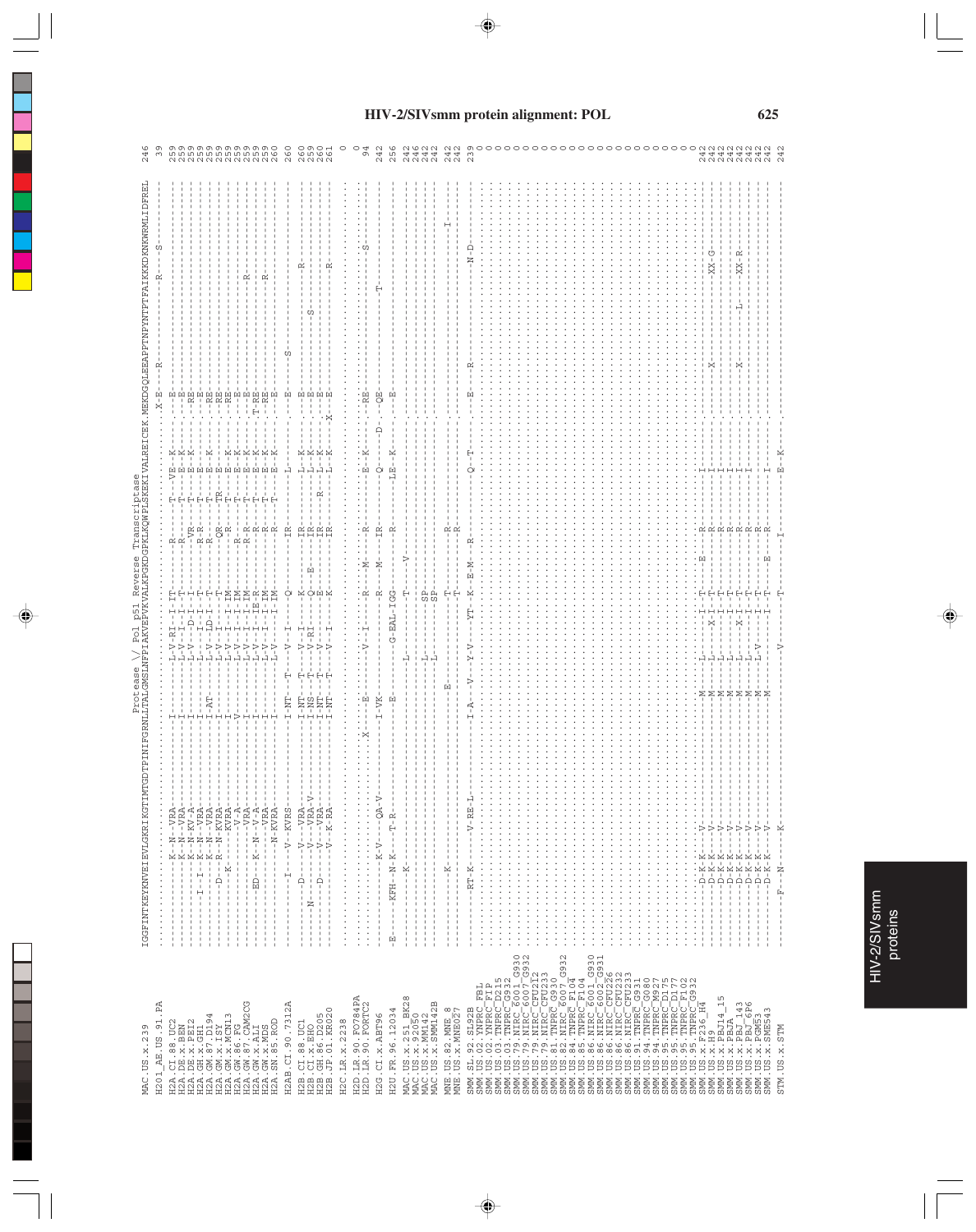| G<br>MAC. US. x. 23                                                                                                                                                                                                                                                                                                    | NRVTQDFTEVQLGIPHPAGLAKRKRITV                                                                                                                                                                                                                                                                                                                                                                                                                                                                                                                                                                      |                                      |    |                                | catalytic Asp<br>DIGDAYFSIPLDEEFRQYTAFTLPSVNNARPGKRYIYKVLPQGWKGSPAIFQYTMRHVLEPFRKANPDVTLVQYMDDILIASDRTDLEHDRVVLQSKELLNS |                                                                                                                                                                                                                                                                                                                                                                                                                                            |                                                                            |                                           |                                   |
|------------------------------------------------------------------------------------------------------------------------------------------------------------------------------------------------------------------------------------------------------------------------------------------------------------------------|---------------------------------------------------------------------------------------------------------------------------------------------------------------------------------------------------------------------------------------------------------------------------------------------------------------------------------------------------------------------------------------------------------------------------------------------------------------------------------------------------------------------------------------------------------------------------------------------------|--------------------------------------|----|--------------------------------|-------------------------------------------------------------------------------------------------------------------------|--------------------------------------------------------------------------------------------------------------------------------------------------------------------------------------------------------------------------------------------------------------------------------------------------------------------------------------------------------------------------------------------------------------------------------------------|----------------------------------------------------------------------------|-------------------------------------------|-----------------------------------|
| AE.US.91.PA<br>H201                                                                                                                                                                                                                                                                                                    | $-KA$ -                                                                                                                                                                                                                                                                                                                                                                                                                                                                                                                                                                                           | $-$ KEMEQ                            | Þ  |                                |                                                                                                                         | $\circ$<br>囜                                                                                                                                                                                                                                                                                                                                                                                                                               |                                                                            | $-M - N - L - L - M -$<br>$-G-N-SMT$<br>÷ |                                   |
| H2A.CI.88.UC2                                                                                                                                                                                                                                                                                                          | $\overline{\phantom{a}}$<br>J.<br>J.                                                                                                                                                                                                                                                                                                                                                                                                                                                                                                                                                              |                                      | ⋗  | $\overline{a}$                 | ₽                                                                                                                       | 능                                                                                                                                                                                                                                                                                                                                                                                                                                          |                                                                            |                                           |                                   |
| $\begin{array}{l} \rm H2A\,,\rm DE\,\cdot X\,. \,BEN \\ \rm H2A\,,\rm DE\,\cdot X\,. \,BEN \\ \rm H2A\,\cdot GH\,\cdot X\,. \,GH1 \\ \rm H2A\,\cdot GH\,\cdot X\,. \,GH1 \\ \rm H2A\,\cdot GM\,\cdot X\,. \,I\,\,SY \\ \rm H2A\,\cdot QN\,\cdot X\,. \,I\,\,SY \\ \rm H2A\,\cdot QN\,\cdot X\,. \,I\,\,SY \end{array}$ | $\frac{1}{1}$<br>$\frac{1}{1}$<br>$\frac{1}{1}$<br>ĤНН<br>   <br>$\overline{\phantom{a}}$<br>$\mathsf I$<br>$\,$<br>$-K$                                                                                                                                                                                                                                                                                                                                                                                                                                                                          | $-55-$<br>$-1 - K -$<br>$\mathbf{I}$ |    | $\Box$                         | N-<br>К                                                                                                                 |                                                                                                                                                                                                                                                                                                                                                                                                                                            |                                                                            | ᆸ<br>KK<br><b>ひ ひ</b>                     |                                   |
|                                                                                                                                                                                                                                                                                                                        | $\frac{1}{4}$<br>$-K---E$                                                                                                                                                                                                                                                                                                                                                                                                                                                                                                                                                                         | ----------                           |    |                                |                                                                                                                         | $\alpha$                                                                                                                                                                                                                                                                                                                                                                                                                                   |                                                                            | ⊢⊧<br>н                                   |                                   |
|                                                                                                                                                                                                                                                                                                                        | $\frac{1}{4}$<br>$\frac{1}{4}$<br>$\mathbf{I}$<br>부<br>-                                                                                                                                                                                                                                                                                                                                                                                                                                                                                                                                          | j.<br>$- - K$                        |    |                                |                                                                                                                         | $\circ$<br>$\begin{array}{c} -1 \\ -1 \\ \hline \text{FM} \\ -1 \end{array}$                                                                                                                                                                                                                                                                                                                                                               | $\blacksquare$                                                             | KK<br><b>ひ ひ</b>                          |                                   |
|                                                                                                                                                                                                                                                                                                                        | $\frac{1}{2} - \frac{1}{2} - \frac{1}{2} - \frac{1}{2} - \frac{1}{2} - \frac{1}{2} - \frac{1}{2} - \frac{1}{2} - \frac{1}{2} - \frac{1}{2} - \frac{1}{2} - \frac{1}{2} - \frac{1}{2} - \frac{1}{2} - \frac{1}{2} - \frac{1}{2} - \frac{1}{2} - \frac{1}{2} - \frac{1}{2} - \frac{1}{2} - \frac{1}{2} - \frac{1}{2} - \frac{1}{2} - \frac{1}{2} - \frac{1}{2} - \frac{1}{2} - \frac{1}{2} - \frac{1$<br>t<br>$-\tilde{K}$<br>$\mathbf{I}$                                                                                                                                                          | ----------                           |    |                                | [1]                                                                                                                     | $\mathbf{H}$<br>$\circ$                                                                                                                                                                                                                                                                                                                                                                                                                    | $\mathbf{1}$                                                               | ٠                                         |                                   |
| H2A.GM.x.MCN13                                                                                                                                                                                                                                                                                                         | $\frac{1}{1}$<br>$\,$ I<br>J.<br>t,<br>$-K--$                                                                                                                                                                                                                                                                                                                                                                                                                                                                                                                                                     | $---RR$                              |    |                                |                                                                                                                         | $\circ$<br>O                                                                                                                                                                                                                                                                                                                                                                                                                               | III<br>$\mathsf{H}$                                                        |                                           |                                   |
| H2A. GW. 86. FG                                                                                                                                                                                                                                                                                                        | $\begin{array}{cccc}\n & - & \times & - \\  & - & \times & - \\  & - & \times & - \\  & - & \times & - \\  & - & \times & - \\  & - & \times & - \\  & - & \times & - \\  & - & \times & - \\  & - & \times & - \\  & - & \times & - \\  & - & \times & - \\  & - & \times & - \\  & - & \times & - \\  & - & \times & - \\  & - & \times & - \\  & - & \times & - \\  & - & \times & - \\  & - & \times & - \\  & - & \times & - \\  & - & \times & - \\  & - & \times & - \\  & - & \times & - \\  & - & \times & - \\  & - & \times & - \\  & - & \times & - \\  & - & \times & - \\  & - & \$ |                                      |    |                                |                                                                                                                         | $\overline{a}$                                                                                                                                                                                                                                                                                                                                                                                                                             | 븝<br>$\vdash$                                                              | KKKK                                      |                                   |
| H2A.GW.87.CAM2CG<br>H2A.GW.x.ALI                                                                                                                                                                                                                                                                                       |                                                                                                                                                                                                                                                                                                                                                                                                                                                                                                                                                                                                   |                                      |    |                                |                                                                                                                         | $\alpha$                                                                                                                                                                                                                                                                                                                                                                                                                                   | 듭<br>$\mathbf{I}$                                                          |                                           |                                   |
|                                                                                                                                                                                                                                                                                                                        |                                                                                                                                                                                                                                                                                                                                                                                                                                                                                                                                                                                                   |                                      |    |                                |                                                                                                                         | $\overline{C}$<br>f,<br>부                                                                                                                                                                                                                                                                                                                                                                                                                  | $\,$ $\,$<br>$\frac{1}{1}$                                                 |                                           |                                   |
| H2A.GW.x.MDS                                                                                                                                                                                                                                                                                                           | $\begin{picture}(120,140)(0,0) \put(0,0){\vector(1,0){100}} \put(15,0){\vector(1,0){100}} \put(15,0){\vector(1,0){100}} \put(15,0){\vector(1,0){100}} \put(15,0){\vector(1,0){100}} \put(15,0){\vector(1,0){100}} \put(15,0){\vector(1,0){100}} \put(15,0){\vector(1,0){100}} \put(15,0){\vector(1,0){100}} \put(15,0){\vector(1,0){100}} \put(15,0){\vector(1,0$<br>ŧ<br>$-K - -$<br>ž                                                                                                                                                                                                           |                                      |    | $\frac{D}{H}$<br>$\frac{1}{2}$ |                                                                                                                         | $\circ$                                                                                                                                                                                                                                                                                                                                                                                                                                    | ΞI<br>$\mathrel{\mathop{\mapsto}\,}$<br>$\blacksquare$<br><b>互 S O O K</b> |                                           | 00000000000d<br>ติดติดติดติดติดติ |
| H2A.SN.85.ROD                                                                                                                                                                                                                                                                                                          |                                                                                                                                                                                                                                                                                                                                                                                                                                                                                                                                                                                                   |                                      |    |                                |                                                                                                                         | $\circ$<br>푸                                                                                                                                                                                                                                                                                                                                                                                                                               |                                                                            | ᇦ                                         |                                   |
| H2AB.CI.90.7312A                                                                                                                                                                                                                                                                                                       | $\frac{1}{1}$<br>$\,$<br>$-K---B$                                                                                                                                                                                                                                                                                                                                                                                                                                                                                                                                                                 | $- - EKR - -$                        |    | E                              |                                                                                                                         | α<br>≏<br>ĸ<br>C)                                                                                                                                                                                                                                                                                                                                                                                                                          | z                                                                          | ᆸ<br>C)<br>⊻<br>CO.                       | $\overline{5}$                    |
| H2B.CI.88.UC1<br>H2B.CI.X.EHO                                                                                                                                                                                                                                                                                          | $\frac{1}{1}$<br>$\frac{1}{1}$<br>$\frac{1}{4}$<br>$\mathbf{I}$<br>$-K--$                                                                                                                                                                                                                                                                                                                                                                                                                                                                                                                         | --EKR--                              |    | Kd                             |                                                                                                                         | $\overset{\circ}{\Gamma} \overset{\circ}{\Gamma}$<br>Ŕ<br>$\overline{a}$                                                                                                                                                                                                                                                                                                                                                                   | $\overline{H}$ $\overline{H}$<br>$\omega \geq$                             | 부<br>ωω                                   |                                   |
|                                                                                                                                                                                                                                                                                                                        | $\frac{1}{1}$<br>$\mathsf I$<br>$\mathbf{I}$<br>$\mathbf{I}$<br>南十九                                                                                                                                                                                                                                                                                                                                                                                                                                                                                                                               | $-$ - SK- $-$ -                      | ⋗  | Ê                              | К                                                                                                                       | $-AK$                                                                                                                                                                                                                                                                                                                                                                                                                                      | $\Box$                                                                     | 부                                         |                                   |
| $\circ$<br>H2B.GH.86.D205<br>H2B.JP.01.KR02                                                                                                                                                                                                                                                                            | $\frac{1}{1}$<br>$\frac{1}{1}$<br>$\mathsf I$<br>$\frac{1}{1}$<br>$-K-$<br>$-\kappa$                                                                                                                                                                                                                                                                                                                                                                                                                                                                                                              |                                      | ٠, | K<br><b>A</b>                  | SO.                                                                                                                     | Ĥ<br>$\begin{array}{c} 1 \ \hline 1 \end{array}$<br>SVGK<br>$-5 - K$<br>٠<br>U<br>٠                                                                                                                                                                                                                                                                                                                                                        | $\vdash$<br>$\omega \cap$                                                  | ᆸ<br>Ē<br>C)<br>ທ ທ ທ ທ                   | 100N<br>m <sub>0</sub><br>≏       |
| H2C.LR.x.2238                                                                                                                                                                                                                                                                                                          |                                                                                                                                                                                                                                                                                                                                                                                                                                                                                                                                                                                                   |                                      |    |                                |                                                                                                                         |                                                                                                                                                                                                                                                                                                                                                                                                                                            |                                                                            |                                           |                                   |
|                                                                                                                                                                                                                                                                                                                        |                                                                                                                                                                                                                                                                                                                                                                                                                                                                                                                                                                                                   |                                      |    |                                |                                                                                                                         |                                                                                                                                                                                                                                                                                                                                                                                                                                            |                                                                            |                                           |                                   |
| H2D. LR. 90. FO784PA<br>H2D.LR.90.FORTC2                                                                                                                                                                                                                                                                               | ÷Ř                                                                                                                                                                                                                                                                                                                                                                                                                                                                                                                                                                                                |                                      |    | ٠Ε<br>$\cdot \Join$            | $\mathbf{\underline{\alpha}}$                                                                                           | $: \Xi$                                                                                                                                                                                                                                                                                                                                                                                                                                    |                                                                            | ۰×                                        | 22<br>$\Box$                      |
| H2G.CI.x.ABT96                                                                                                                                                                                                                                                                                                         | $\frac{1}{4}$<br>$\frac{1}{1}$<br>$\overline{\phantom{a}}$<br>$\,$ I<br>$\,$ I<br>$\,$ I<br>$\overline{\phantom{a}}$                                                                                                                                                                                                                                                                                                                                                                                                                                                                              | --EKR--                              |    | ₿                              |                                                                                                                         | ę<br>k-<br>보                                                                                                                                                                                                                                                                                                                                                                                                                               | -XIXI<br>凹                                                                 | ᆸ<br>$\circ$                              | 37.                               |
| H2U.FR.96.12034                                                                                                                                                                                                                                                                                                        | $-5 -$                                                                                                                                                                                                                                                                                                                                                                                                                                                                                                                                                                                            | --BK--                               |    | $\frac{1}{\sqrt{2}}$<br>U      |                                                                                                                         |                                                                                                                                                                                                                                                                                                                                                                                                                                            | 亩                                                                          | 부<br>C)<br>z                              | $\frac{38}{3}$                    |
|                                                                                                                                                                                                                                                                                                                        |                                                                                                                                                                                                                                                                                                                                                                                                                                                                                                                                                                                                   |                                      |    |                                |                                                                                                                         |                                                                                                                                                                                                                                                                                                                                                                                                                                            | IIVET.                                                                     | å                                         |                                   |
| ∞<br>MAC.US.x.251_BK2<br>MAC.US.x.92050<br>MAC.US.x.MM142                                                                                                                                                                                                                                                              | $\frac{1}{1}$<br>f,<br>I.<br>J.                                                                                                                                                                                                                                                                                                                                                                                                                                                                                                                                                                   | -------------                        |    |                                |                                                                                                                         |                                                                                                                                                                                                                                                                                                                                                                                                                                            |                                                                            | ᇦ<br>루                                    | M<br>LLL<br>WWWW                  |
|                                                                                                                                                                                                                                                                                                                        | $\frac{1}{1}$<br>Ť                                                                                                                                                                                                                                                                                                                                                                                                                                                                                                                                                                                | ł<br>$\frac{1}{2}$                   |    |                                |                                                                                                                         |                                                                                                                                                                                                                                                                                                                                                                                                                                            |                                                                            | 占                                         |                                   |
| MAC.US.x.SMM142B                                                                                                                                                                                                                                                                                                       | $\frac{1}{1}$                                                                                                                                                                                                                                                                                                                                                                                                                                                                                                                                                                                     |                                      |    |                                |                                                                                                                         |                                                                                                                                                                                                                                                                                                                                                                                                                                            |                                                                            | ÷.                                        |                                   |
|                                                                                                                                                                                                                                                                                                                        |                                                                                                                                                                                                                                                                                                                                                                                                                                                                                                                                                                                                   |                                      |    |                                |                                                                                                                         | z                                                                                                                                                                                                                                                                                                                                                                                                                                          |                                                                            | Á                                         |                                   |
| $\begin{array}{ll} & \dots \circ \circ \dots \text{MNE} & 8 \\ \text{MNE } \text{US } \cdot \text{x } \cdot \text{MNE} \text{027} \\ & \dots \circ \end{array}$                                                                                                                                                        | $\begin{array}{c} \begin{array}{c} \begin{array}{c} \begin{array}{c} \begin{array}{c} \end{array} \\ \end{array} \\ \begin{array}{c} \end{array} \\ \begin{array}{c} \end{array} \\ \end{array} \end{array} \end{array}$<br>$- K - -$                                                                                                                                                                                                                                                                                                                                                             | $\frac{1}{2}$                        |    |                                |                                                                                                                         | $\square$<br>出出                                                                                                                                                                                                                                                                                                                                                                                                                            |                                                                            | 己                                         | 373<br>373                        |
| SMM. SL. 92. SL92B                                                                                                                                                                                                                                                                                                     | $-$ KM $-$ - E $-$ -                                                                                                                                                                                                                                                                                                                                                                                                                                                                                                                                                                              | -- - KEME --                         |    |                                |                                                                                                                         | $\circ$<br>K.                                                                                                                                                                                                                                                                                                                                                                                                                              |                                                                            | $-LRDM$<br>Е<br>KM-<br><b>UID-N-D</b>     | 37                                |
|                                                                                                                                                                                                                                                                                                                        |                                                                                                                                                                                                                                                                                                                                                                                                                                                                                                                                                                                                   |                                      |    |                                |                                                                                                                         |                                                                                                                                                                                                                                                                                                                                                                                                                                            |                                                                            |                                           |                                   |
|                                                                                                                                                                                                                                                                                                                        |                                                                                                                                                                                                                                                                                                                                                                                                                                                                                                                                                                                                   |                                      |    |                                |                                                                                                                         |                                                                                                                                                                                                                                                                                                                                                                                                                                            |                                                                            |                                           |                                   |
|                                                                                                                                                                                                                                                                                                                        |                                                                                                                                                                                                                                                                                                                                                                                                                                                                                                                                                                                                   |                                      |    |                                |                                                                                                                         |                                                                                                                                                                                                                                                                                                                                                                                                                                            |                                                                            |                                           |                                   |
|                                                                                                                                                                                                                                                                                                                        |                                                                                                                                                                                                                                                                                                                                                                                                                                                                                                                                                                                                   |                                      |    |                                |                                                                                                                         |                                                                                                                                                                                                                                                                                                                                                                                                                                            |                                                                            |                                           |                                   |
|                                                                                                                                                                                                                                                                                                                        |                                                                                                                                                                                                                                                                                                                                                                                                                                                                                                                                                                                                   |                                      |    |                                |                                                                                                                         |                                                                                                                                                                                                                                                                                                                                                                                                                                            |                                                                            |                                           |                                   |
|                                                                                                                                                                                                                                                                                                                        |                                                                                                                                                                                                                                                                                                                                                                                                                                                                                                                                                                                                   |                                      |    |                                |                                                                                                                         |                                                                                                                                                                                                                                                                                                                                                                                                                                            |                                                                            |                                           |                                   |
|                                                                                                                                                                                                                                                                                                                        |                                                                                                                                                                                                                                                                                                                                                                                                                                                                                                                                                                                                   |                                      |    |                                |                                                                                                                         |                                                                                                                                                                                                                                                                                                                                                                                                                                            |                                                                            |                                           |                                   |
|                                                                                                                                                                                                                                                                                                                        |                                                                                                                                                                                                                                                                                                                                                                                                                                                                                                                                                                                                   |                                      |    |                                |                                                                                                                         |                                                                                                                                                                                                                                                                                                                                                                                                                                            |                                                                            |                                           |                                   |
|                                                                                                                                                                                                                                                                                                                        |                                                                                                                                                                                                                                                                                                                                                                                                                                                                                                                                                                                                   |                                      |    |                                |                                                                                                                         |                                                                                                                                                                                                                                                                                                                                                                                                                                            |                                                                            |                                           |                                   |
|                                                                                                                                                                                                                                                                                                                        |                                                                                                                                                                                                                                                                                                                                                                                                                                                                                                                                                                                                   |                                      |    |                                |                                                                                                                         |                                                                                                                                                                                                                                                                                                                                                                                                                                            |                                                                            |                                           |                                   |
|                                                                                                                                                                                                                                                                                                                        |                                                                                                                                                                                                                                                                                                                                                                                                                                                                                                                                                                                                   |                                      |    |                                |                                                                                                                         |                                                                                                                                                                                                                                                                                                                                                                                                                                            |                                                                            |                                           |                                   |
|                                                                                                                                                                                                                                                                                                                        |                                                                                                                                                                                                                                                                                                                                                                                                                                                                                                                                                                                                   |                                      |    |                                |                                                                                                                         |                                                                                                                                                                                                                                                                                                                                                                                                                                            |                                                                            |                                           |                                   |
|                                                                                                                                                                                                                                                                                                                        |                                                                                                                                                                                                                                                                                                                                                                                                                                                                                                                                                                                                   |                                      |    |                                |                                                                                                                         |                                                                                                                                                                                                                                                                                                                                                                                                                                            |                                                                            |                                           |                                   |
|                                                                                                                                                                                                                                                                                                                        |                                                                                                                                                                                                                                                                                                                                                                                                                                                                                                                                                                                                   |                                      |    |                                |                                                                                                                         |                                                                                                                                                                                                                                                                                                                                                                                                                                            |                                                                            |                                           |                                   |
|                                                                                                                                                                                                                                                                                                                        |                                                                                                                                                                                                                                                                                                                                                                                                                                                                                                                                                                                                   |                                      |    |                                |                                                                                                                         |                                                                                                                                                                                                                                                                                                                                                                                                                                            |                                                                            |                                           |                                   |
|                                                                                                                                                                                                                                                                                                                        |                                                                                                                                                                                                                                                                                                                                                                                                                                                                                                                                                                                                   |                                      |    |                                |                                                                                                                         |                                                                                                                                                                                                                                                                                                                                                                                                                                            |                                                                            |                                           |                                   |
|                                                                                                                                                                                                                                                                                                                        |                                                                                                                                                                                                                                                                                                                                                                                                                                                                                                                                                                                                   |                                      |    |                                |                                                                                                                         |                                                                                                                                                                                                                                                                                                                                                                                                                                            |                                                                            |                                           |                                   |
|                                                                                                                                                                                                                                                                                                                        |                                                                                                                                                                                                                                                                                                                                                                                                                                                                                                                                                                                                   |                                      |    |                                |                                                                                                                         |                                                                                                                                                                                                                                                                                                                                                                                                                                            |                                                                            |                                           |                                   |
|                                                                                                                                                                                                                                                                                                                        |                                                                                                                                                                                                                                                                                                                                                                                                                                                                                                                                                                                                   |                                      |    |                                |                                                                                                                         |                                                                                                                                                                                                                                                                                                                                                                                                                                            |                                                                            |                                           |                                   |
|                                                                                                                                                                                                                                                                                                                        |                                                                                                                                                                                                                                                                                                                                                                                                                                                                                                                                                                                                   |                                      |    |                                |                                                                                                                         |                                                                                                                                                                                                                                                                                                                                                                                                                                            |                                                                            |                                           |                                   |
|                                                                                                                                                                                                                                                                                                                        |                                                                                                                                                                                                                                                                                                                                                                                                                                                                                                                                                                                                   |                                      |    |                                |                                                                                                                         |                                                                                                                                                                                                                                                                                                                                                                                                                                            |                                                                            |                                           |                                   |
|                                                                                                                                                                                                                                                                                                                        |                                                                                                                                                                                                                                                                                                                                                                                                                                                                                                                                                                                                   |                                      |    |                                |                                                                                                                         |                                                                                                                                                                                                                                                                                                                                                                                                                                            |                                                                            |                                           |                                   |
|                                                                                                                                                                                                                                                                                                                        |                                                                                                                                                                                                                                                                                                                                                                                                                                                                                                                                                                                                   |                                      |    |                                |                                                                                                                         |                                                                                                                                                                                                                                                                                                                                                                                                                                            |                                                                            |                                           |                                   |
|                                                                                                                                                                                                                                                                                                                        |                                                                                                                                                                                                                                                                                                                                                                                                                                                                                                                                                                                                   |                                      |    |                                |                                                                                                                         |                                                                                                                                                                                                                                                                                                                                                                                                                                            |                                                                            |                                           |                                   |
|                                                                                                                                                                                                                                                                                                                        |                                                                                                                                                                                                                                                                                                                                                                                                                                                                                                                                                                                                   |                                      |    |                                |                                                                                                                         |                                                                                                                                                                                                                                                                                                                                                                                                                                            |                                                                            |                                           |                                   |
|                                                                                                                                                                                                                                                                                                                        | $- -x - - - - - - -$<br>$-K--$                                                                                                                                                                                                                                                                                                                                                                                                                                                                                                                                                                    | Ť<br>$\frac{1}{1}$                   |    |                                |                                                                                                                         | $XH-X-N$                                                                                                                                                                                                                                                                                                                                                                                                                                   |                                                                            | ᆸ                                         |                                   |
|                                                                                                                                                                                                                                                                                                                        | ÷,<br>$\frac{1}{4}$<br>$-K--$                                                                                                                                                                                                                                                                                                                                                                                                                                                                                                                                                                     | $\frac{1}{4}$<br>Ţ                   |    |                                |                                                                                                                         |                                                                                                                                                                                                                                                                                                                                                                                                                                            |                                                                            | $\Box$                                    |                                   |
| SMM. US . X. H9<br>SMM. US . X. PBJ14<br>SMM. US . X. PBJ14<br>SMM. US . X. PBJ 143<br>SMM. US . X. PBJ 66                                                                                                                                                                                                             | $- - X - -$<br>$\frac{1}{4}$<br>$-K--$                                                                                                                                                                                                                                                                                                                                                                                                                                                                                                                                                            | ÷<br>$\frac{1}{4}$<br>t              |    |                                |                                                                                                                         | $\begin{array}{r} \mathbf{H} = \mathbf{H} = \mathbf{N} \\ \mathbf{H} = \mathbf{X} - \mathbf{H} \\ \mathbf{H} = \mathbf{X} - \mathbf{H} \\ \mathbf{H} = \mathbf{X} - \mathbf{H} \\ \mathbf{H} = \mathbf{H} - \mathbf{H} \\ \mathbf{H} = \mathbf{H} + \mathbf{H} \\ \mathbf{H} = \mathbf{H} + \mathbf{H} \\ \mathbf{H} = \mathbf{H} + \mathbf{H} \\ \mathbf{H} = \mathbf{H} + \mathbf{H} \\ \mathbf{H} = \mathbf{H} + \mathbf{H} \\ \mathbf$ |                                                                            | ロロロ                                       | ろうろうろうろう ファファファリアリアリアリアリアリアリアリア   |
|                                                                                                                                                                                                                                                                                                                        | $-K--$                                                                                                                                                                                                                                                                                                                                                                                                                                                                                                                                                                                            | f,<br>ł                              |    |                                |                                                                                                                         |                                                                                                                                                                                                                                                                                                                                                                                                                                            |                                                                            |                                           |                                   |
| S.X.PGM53<br>SMM.U                                                                                                                                                                                                                                                                                                     | ٠                                                                                                                                                                                                                                                                                                                                                                                                                                                                                                                                                                                                 | t<br>$\sf I$                         |    |                                |                                                                                                                         | Ο<br>z<br>ᄑ                                                                                                                                                                                                                                                                                                                                                                                                                                |                                                                            | ᅼ                                         |                                   |
| SMM. US. x. SME543                                                                                                                                                                                                                                                                                                     | $-K-$                                                                                                                                                                                                                                                                                                                                                                                                                                                                                                                                                                                             | $R -$                                |    |                                |                                                                                                                         | Z                                                                                                                                                                                                                                                                                                                                                                                                                                          |                                                                            | д                                         | 37.                               |
| STM.US.X.STM                                                                                                                                                                                                                                                                                                           | $-1 - 1$<br>$-K-$                                                                                                                                                                                                                                                                                                                                                                                                                                                                                                                                                                                 | $\overline{R}$                       |    |                                |                                                                                                                         |                                                                                                                                                                                                                                                                                                                                                                                                                                            |                                                                            |                                           |                                   |
|                                                                                                                                                                                                                                                                                                                        | $\frac{1}{1}$                                                                                                                                                                                                                                                                                                                                                                                                                                                                                                                                                                                     | t                                    |    |                                |                                                                                                                         | E                                                                                                                                                                                                                                                                                                                                                                                                                                          |                                                                            |                                           |                                   |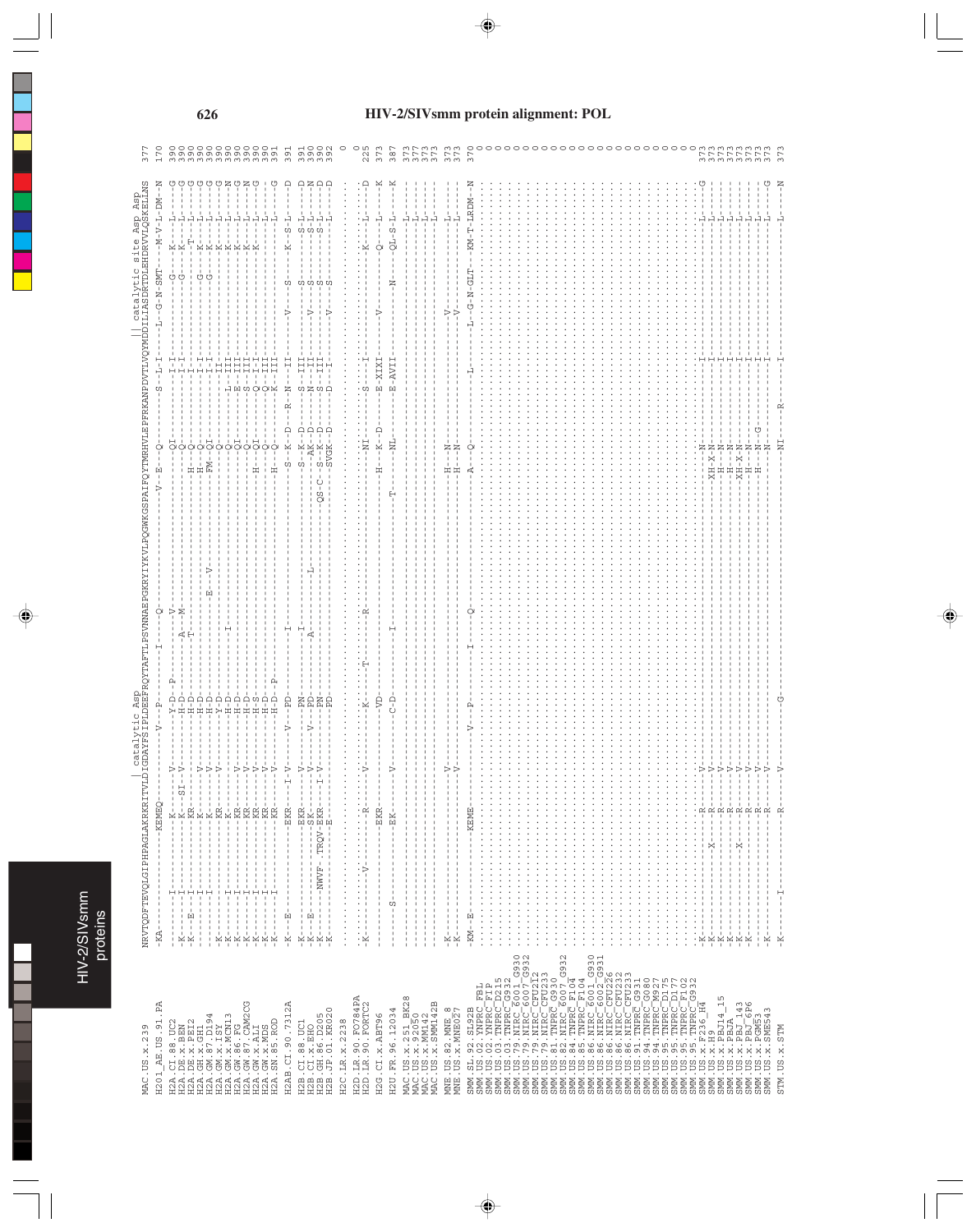| MAC.US.x.239                                                                                                                                                                                                                                                                                                                                                                                           | 1G78YOQRXDPPFQWVBLAZBLOWSYAZBLOWGYAWARANATWOXATAChTAXAZDATXATASAANATYOXATAGHANATYOQRTATAGDATXONTATAGHANATAXSWW                                                                                                                                                                                                                                           |                                                                                                                                                                                                                                                                                        |                                                           |                                                             |                                                                                               |                                                                                          | $\frac{8}{5}$             |
|--------------------------------------------------------------------------------------------------------------------------------------------------------------------------------------------------------------------------------------------------------------------------------------------------------------------------------------------------------------------------------------------------------|----------------------------------------------------------------------------------------------------------------------------------------------------------------------------------------------------------------------------------------------------------------------------------------------------------------------------------------------------------|----------------------------------------------------------------------------------------------------------------------------------------------------------------------------------------------------------------------------------------------------------------------------------------|-----------------------------------------------------------|-------------------------------------------------------------|-----------------------------------------------------------------------------------------------|------------------------------------------------------------------------------------------|---------------------------|
| РÃ<br>AE.US.91.<br>H201                                                                                                                                                                                                                                                                                                                                                                                | $\frac{1}{4}$                                                                                                                                                                                                                                                                                                                                            | $EK - R$                                                                                                                                                                                                                                                                               | ×<br>$\frac{1}{2}$<br>$\overline{V}$                      | $\overset{+}{\circ}$<br>$-LA$<br>$-21$                      | $R - EEN$<br>Ř                                                                                | $N-T$                                                                                    | 301                       |
|                                                                                                                                                                                                                                                                                                                                                                                                        | ٠<br>$\mathbf{I}$                                                                                                                                                                                                                                                                                                                                        |                                                                                                                                                                                                                                                                                        |                                                           | $\Box$<br>α                                                 | 革                                                                                             |                                                                                          |                           |
| $\begin{array}{l} \tt H2A, \tt C1, 88, \tt UC2 \\ \tt H2A, \tt DE1X, \tt DE1X, \tt DE1Z \\ \tt H2A, \tt GE1, \tt C11, \tt X, \tt CE1Z \\ \tt H2A, \tt CE1, \tt CE1, \tt CE1, \tt CE1 \\ \tt H2A, \tt CE1, \tt CE1, \tt CE1, \tt CE2, \tt IC1Z) \\ \tt H2A, \tt CE1, \tt CE1, \tt CE2, \tt CE1Z \\ \tt H2A, \tt CE2, \tt CE3, \tt CE1, \tt CE4, \tt CE2, \tt CE1Z \\ \tt H2A, \tt CE3, \tt CE4, \tt DE$ | $-1 - C -$<br>$\frac{1}{4}$                                                                                                                                                                                                                                                                                                                              | 주집주주도<br>주십주 부부                                                                                                                                                                                                                                                                        |                                                           |                                                             | बंधवे वे वे वे वे वे वे वे वे वे वे वे<br>बंधवे वे वे वे वे वे वे वे वे वे वे वे              | 5                                                                                        |                           |
|                                                                                                                                                                                                                                                                                                                                                                                                        | i<br>I<br>$---XK---$<br>ŧ<br>$\frac{1}{2}$                                                                                                                                                                                                                                                                                                               |                                                                                                                                                                                                                                                                                        | ×                                                         |                                                             | $\mathbf{I}$                                                                                  |                                                                                          |                           |
|                                                                                                                                                                                                                                                                                                                                                                                                        |                                                                                                                                                                                                                                                                                                                                                          |                                                                                                                                                                                                                                                                                        |                                                           | $\mathbf{I}$                                                |                                                                                               |                                                                                          |                           |
|                                                                                                                                                                                                                                                                                                                                                                                                        |                                                                                                                                                                                                                                                                                                                                                          |                                                                                                                                                                                                                                                                                        | J.<br>KKK<br>$\mathfrak l$                                |                                                             | t                                                                                             | $V -$                                                                                    |                           |
|                                                                                                                                                                                                                                                                                                                                                                                                        |                                                                                                                                                                                                                                                                                                                                                          | <b>KDV</b>                                                                                                                                                                                                                                                                             | $\,$ $\,$<br>$\mathbf{I}$<br>α                            |                                                             | $\frac{1}{1}$<br><b>&gt;SHHHHHH</b>                                                           | $- - \sqrt{}$                                                                            |                           |
|                                                                                                                                                                                                                                                                                                                                                                                                        |                                                                                                                                                                                                                                                                                                                                                          | $K - V$<br>$K - V$                                                                                                                                                                                                                                                                     |                                                           | Ŕ<br>T<br>$\stackrel{+}{\Box} \stackrel{+}{\Box}$           | ÷                                                                                             | $-7$                                                                                     |                           |
|                                                                                                                                                                                                                                                                                                                                                                                                        |                                                                                                                                                                                                                                                                                                                                                          | $K-N$                                                                                                                                                                                                                                                                                  | ひ                                                         | RRRN-<br>$\mathsf I$<br>山                                   | ÷<br>÷                                                                                        |                                                                                          |                           |
|                                                                                                                                                                                                                                                                                                                                                                                                        |                                                                                                                                                                                                                                                                                                                                                          | $K-N$                                                                                                                                                                                                                                                                                  | Н                                                         | Ť<br>큐                                                      | ÷                                                                                             | $\tilde{\phantom{0}}$                                                                    |                           |
|                                                                                                                                                                                                                                                                                                                                                                                                        | $\begin{picture}(180,170)(-0.000,0){\line(1,0){100}} \put(10,0){\line(1,0){100}} \put(10,0){\line(1,0){100}} \put(10,0){\line(1,0){100}} \put(10,0){\line(1,0){100}} \put(10,0){\line(1,0){100}} \put(10,0){\line(1,0){100}} \put(10,0){\line(1,0){100}} \put(10,0){\line(1,0){100}} \put(10,0){\line(1,0){100}} \put(10,0){\line(1,0){1$<br>$\,$ I<br>á | $K - I$                                                                                                                                                                                                                                                                                |                                                           | $\frac{1}{1}$                                               | ÷                                                                                             |                                                                                          |                           |
| H2AB. CI.90.7312A                                                                                                                                                                                                                                                                                                                                                                                      | $-3I -$<br>f,<br>Σ                                                                                                                                                                                                                                                                                                                                       | $-7$<br>囟<br>$\overline{C}$                                                                                                                                                                                                                                                            | α<br>百                                                    | ひ<br>$- M$                                                  | $K - V$<br>ω                                                                                  | $Q-NLA$                                                                                  | 522                       |
|                                                                                                                                                                                                                                                                                                                                                                                                        | $- - KR$<br>$\mathbf{I}$                                                                                                                                                                                                                                                                                                                                 |                                                                                                                                                                                                                                                                                        |                                                           |                                                             |                                                                                               |                                                                                          |                           |
|                                                                                                                                                                                                                                                                                                                                                                                                        | ţ<br>Ħ<br>$\,$ I<br>ΣΣΣ                                                                                                                                                                                                                                                                                                                                  |                                                                                                                                                                                                                                                                                        | $   -$                                                    | $1 - 1$<br>$\mathbf{I}$                                     | ÷                                                                                             |                                                                                          |                           |
| H2B.CI.88.UC1<br>H2B.CI.X.EHO<br>H2B.GH.86.D205<br>H2B.JP.01.KR020                                                                                                                                                                                                                                                                                                                                     | $\begin{array}{c}\n -K - \\  -K - \\  -K -\n \end{array}$<br>$\frac{1}{4}$<br>÷                                                                                                                                                                                                                                                                          | Ą<br>$\begin{array}{r} -\text{E}{\bf K}{\bf -}{\bf V}\\ -\text{E}{\bf K}{\bf -}{\bf V}\\ -\text{E}{\bf K}{\bf -}{\bf V}\\ -\text{E}{\bf K}{\bf -}{\bf V}\\ -\text{E}{\bf K}{\bf -}{\bf K}\\ \end{array}$<br>$\overset{1}{\circ}\overset{1}{\circ}\overset{1}{\circ}\overset{1}{\circ}$ | HHHH<br>L<br>R<br>R<br>R<br>R<br>R<br><b>AAAA</b><br>AAAA | $\mathbf{I}$<br>凹凹凹凹<br>$\blacksquare$<br>.<br>오요요요<br>ᆸ급급급 | $\begin{array}{l} K - V \\ K - V \\ K - RV \\ K - 1 \end{array}$<br>$\blacksquare$<br>ហ ហ ហ ហ | $\begin{array}{c} Q-\text{NLA}\\ Q-\text{NLA}\\ \text{NLA}\\ Q-\text{NLA}\\ \end{array}$ | 2112<br>2222<br>2222      |
| $\circ$                                                                                                                                                                                                                                                                                                                                                                                                | $\overline{\phantom{0}}$<br>$\overline{\phantom{a}}$<br>$\overline{\phantom{a}}$<br>$\overline{\phantom{0}}$                                                                                                                                                                                                                                             |                                                                                                                                                                                                                                                                                        |                                                           |                                                             |                                                                                               |                                                                                          |                           |
| H2C.LR.x.2238                                                                                                                                                                                                                                                                                                                                                                                          | $\vdots$<br>.<br>.                                                                                                                                                                                                                                                                                                                                       |                                                                                                                                                                                                                                                                                        |                                                           |                                                             |                                                                                               |                                                                                          |                           |
| H2D.LR.90.FO784PA<br>H2D.LR.90.FORTC2                                                                                                                                                                                                                                                                                                                                                                  |                                                                                                                                                                                                                                                                                                                                                          |                                                                                                                                                                                                                                                                                        |                                                           |                                                             |                                                                                               | i<br>V−D                                                                                 |                           |
|                                                                                                                                                                                                                                                                                                                                                                                                        |                                                                                                                                                                                                                                                                                                                                                          | ≏                                                                                                                                                                                                                                                                                      |                                                           |                                                             |                                                                                               |                                                                                          | 356                       |
| H2G.CI.x.ABT96                                                                                                                                                                                                                                                                                                                                                                                         | $-X$ - - $X$ - - - - - - - - X -<br>$\bowtie$                                                                                                                                                                                                                                                                                                            | $N - XER$                                                                                                                                                                                                                                                                              | ž<br>$N - XK$<br>ᆞ                                        | $-X-X$<br>9⊐<br>-                                           | $-A - K - XE - X$                                                                             | $Q - NL$                                                                                 | 504                       |
| H2U.FR.96.12034                                                                                                                                                                                                                                                                                                                                                                                        | $-1 - 1 - 1 - 1 = 1$<br>---HK--<br>$\vdash$                                                                                                                                                                                                                                                                                                              | ΡŚ<br>囟                                                                                                                                                                                                                                                                                | ×<br>×-                                                   | FA                                                          | $-R - EEN$<br>$\rm A$ -                                                                       | $\overline{L}$ – $\overline{N}$                                                          | 518                       |
| $\infty$<br>MAC.US.x.251_BK2<br>MAC.US.x.92050<br>MAC.US.x.MM142                                                                                                                                                                                                                                                                                                                                       | $\,$ I<br>$\mathbf{I}$                                                                                                                                                                                                                                                                                                                                   |                                                                                                                                                                                                                                                                                        |                                                           |                                                             |                                                                                               |                                                                                          |                           |
|                                                                                                                                                                                                                                                                                                                                                                                                        | J.<br>ł                                                                                                                                                                                                                                                                                                                                                  |                                                                                                                                                                                                                                                                                        |                                                           |                                                             |                                                                                               |                                                                                          | 5<br>0000<br>0000         |
|                                                                                                                                                                                                                                                                                                                                                                                                        | $-1 - 5$                                                                                                                                                                                                                                                                                                                                                 |                                                                                                                                                                                                                                                                                        |                                                           |                                                             | თ თ                                                                                           |                                                                                          |                           |
| MAC.US.x.SMM142B                                                                                                                                                                                                                                                                                                                                                                                       | $- - -$                                                                                                                                                                                                                                                                                                                                                  |                                                                                                                                                                                                                                                                                        |                                                           |                                                             |                                                                                               |                                                                                          |                           |
| $\begin{array}{l} \tt MME. \tt US. \ 82. \tt MME. \ 8 \\ \tt MME. \  US. \ x. \  \tt MME027 \end{array}$                                                                                                                                                                                                                                                                                               | $\frac{1}{1}$<br>ł.                                                                                                                                                                                                                                                                                                                                      | ⊻ ≍                                                                                                                                                                                                                                                                                    |                                                           |                                                             |                                                                                               | zz                                                                                       | 504<br>504                |
|                                                                                                                                                                                                                                                                                                                                                                                                        | $\frac{1}{1}$<br>$\begin{array}{c} \n\cdot & \cdot & \cdot \\ \n\cdot & \cdot & \cdot \\ \n\cdot & \cdot & \cdot \n\end{array}$<br>$\,$<br>$\mathbf{I}$                                                                                                                                                                                                  |                                                                                                                                                                                                                                                                                        |                                                           |                                                             |                                                                                               |                                                                                          |                           |
|                                                                                                                                                                                                                                                                                                                                                                                                        |                                                                                                                                                                                                                                                                                                                                                          | EK-R                                                                                                                                                                                                                                                                                   | Ķ<br>2                                                    | z<br>LA                                                     | $R - DE$<br>≃                                                                                 | $\frac{1}{2}$                                                                            | 50 <sup>2</sup>           |
|                                                                                                                                                                                                                                                                                                                                                                                                        |                                                                                                                                                                                                                                                                                                                                                          |                                                                                                                                                                                                                                                                                        |                                                           |                                                             |                                                                                               |                                                                                          |                           |
|                                                                                                                                                                                                                                                                                                                                                                                                        |                                                                                                                                                                                                                                                                                                                                                          |                                                                                                                                                                                                                                                                                        |                                                           |                                                             |                                                                                               |                                                                                          |                           |
|                                                                                                                                                                                                                                                                                                                                                                                                        |                                                                                                                                                                                                                                                                                                                                                          |                                                                                                                                                                                                                                                                                        |                                                           |                                                             |                                                                                               |                                                                                          |                           |
|                                                                                                                                                                                                                                                                                                                                                                                                        |                                                                                                                                                                                                                                                                                                                                                          |                                                                                                                                                                                                                                                                                        |                                                           |                                                             |                                                                                               |                                                                                          |                           |
|                                                                                                                                                                                                                                                                                                                                                                                                        |                                                                                                                                                                                                                                                                                                                                                          |                                                                                                                                                                                                                                                                                        |                                                           |                                                             |                                                                                               |                                                                                          |                           |
|                                                                                                                                                                                                                                                                                                                                                                                                        |                                                                                                                                                                                                                                                                                                                                                          |                                                                                                                                                                                                                                                                                        |                                                           |                                                             |                                                                                               |                                                                                          |                           |
|                                                                                                                                                                                                                                                                                                                                                                                                        |                                                                                                                                                                                                                                                                                                                                                          |                                                                                                                                                                                                                                                                                        |                                                           |                                                             |                                                                                               |                                                                                          |                           |
|                                                                                                                                                                                                                                                                                                                                                                                                        |                                                                                                                                                                                                                                                                                                                                                          |                                                                                                                                                                                                                                                                                        |                                                           |                                                             |                                                                                               |                                                                                          |                           |
|                                                                                                                                                                                                                                                                                                                                                                                                        |                                                                                                                                                                                                                                                                                                                                                          |                                                                                                                                                                                                                                                                                        |                                                           |                                                             |                                                                                               |                                                                                          |                           |
|                                                                                                                                                                                                                                                                                                                                                                                                        |                                                                                                                                                                                                                                                                                                                                                          |                                                                                                                                                                                                                                                                                        |                                                           |                                                             |                                                                                               |                                                                                          |                           |
|                                                                                                                                                                                                                                                                                                                                                                                                        |                                                                                                                                                                                                                                                                                                                                                          |                                                                                                                                                                                                                                                                                        |                                                           |                                                             |                                                                                               |                                                                                          |                           |
|                                                                                                                                                                                                                                                                                                                                                                                                        |                                                                                                                                                                                                                                                                                                                                                          |                                                                                                                                                                                                                                                                                        |                                                           |                                                             |                                                                                               |                                                                                          |                           |
|                                                                                                                                                                                                                                                                                                                                                                                                        |                                                                                                                                                                                                                                                                                                                                                          |                                                                                                                                                                                                                                                                                        |                                                           |                                                             |                                                                                               |                                                                                          |                           |
|                                                                                                                                                                                                                                                                                                                                                                                                        |                                                                                                                                                                                                                                                                                                                                                          |                                                                                                                                                                                                                                                                                        |                                                           |                                                             |                                                                                               |                                                                                          |                           |
|                                                                                                                                                                                                                                                                                                                                                                                                        |                                                                                                                                                                                                                                                                                                                                                          |                                                                                                                                                                                                                                                                                        |                                                           |                                                             |                                                                                               |                                                                                          |                           |
|                                                                                                                                                                                                                                                                                                                                                                                                        |                                                                                                                                                                                                                                                                                                                                                          |                                                                                                                                                                                                                                                                                        |                                                           |                                                             |                                                                                               |                                                                                          |                           |
|                                                                                                                                                                                                                                                                                                                                                                                                        |                                                                                                                                                                                                                                                                                                                                                          |                                                                                                                                                                                                                                                                                        |                                                           |                                                             |                                                                                               |                                                                                          |                           |
|                                                                                                                                                                                                                                                                                                                                                                                                        |                                                                                                                                                                                                                                                                                                                                                          |                                                                                                                                                                                                                                                                                        |                                                           |                                                             |                                                                                               |                                                                                          |                           |
|                                                                                                                                                                                                                                                                                                                                                                                                        |                                                                                                                                                                                                                                                                                                                                                          |                                                                                                                                                                                                                                                                                        |                                                           |                                                             |                                                                                               |                                                                                          |                           |
|                                                                                                                                                                                                                                                                                                                                                                                                        |                                                                                                                                                                                                                                                                                                                                                          |                                                                                                                                                                                                                                                                                        |                                                           |                                                             |                                                                                               |                                                                                          |                           |
|                                                                                                                                                                                                                                                                                                                                                                                                        |                                                                                                                                                                                                                                                                                                                                                          |                                                                                                                                                                                                                                                                                        |                                                           |                                                             |                                                                                               |                                                                                          |                           |
|                                                                                                                                                                                                                                                                                                                                                                                                        |                                                                                                                                                                                                                                                                                                                                                          |                                                                                                                                                                                                                                                                                        |                                                           |                                                             |                                                                                               |                                                                                          |                           |
|                                                                                                                                                                                                                                                                                                                                                                                                        |                                                                                                                                                                                                                                                                                                                                                          |                                                                                                                                                                                                                                                                                        |                                                           |                                                             |                                                                                               |                                                                                          |                           |
|                                                                                                                                                                                                                                                                                                                                                                                                        |                                                                                                                                                                                                                                                                                                                                                          |                                                                                                                                                                                                                                                                                        |                                                           |                                                             |                                                                                               |                                                                                          |                           |
|                                                                                                                                                                                                                                                                                                                                                                                                        | ł                                                                                                                                                                                                                                                                                                                                                        |                                                                                                                                                                                                                                                                                        |                                                           |                                                             |                                                                                               |                                                                                          |                           |
| LN,<br>SIMM, 103 . x, 1 BB114 .<br>SIMM, 103 . x, 1 BB114 .<br>SIMM, 103 . x, 1 BB11<br>SIMM, 103 . x, 1 BM15 .<br>SIMM, 103 . x, SIME543<br>SIMM, 103 . x, SIME543                                                                                                                                                                                                                                    | -----------                                                                                                                                                                                                                                                                                                                                              |                                                                                                                                                                                                                                                                                        |                                                           |                                                             |                                                                                               |                                                                                          | 5<br>00000000<br>44444444 |
|                                                                                                                                                                                                                                                                                                                                                                                                        | $\frac{1}{1}$<br>$\frac{1}{1}$                                                                                                                                                                                                                                                                                                                           |                                                                                                                                                                                                                                                                                        |                                                           | д<br>д                                                      | $\mathbf{\Omega}$                                                                             |                                                                                          |                           |
|                                                                                                                                                                                                                                                                                                                                                                                                        | $\frac{1}{1}$                                                                                                                                                                                                                                                                                                                                            |                                                                                                                                                                                                                                                                                        |                                                           |                                                             |                                                                                               |                                                                                          |                           |
|                                                                                                                                                                                                                                                                                                                                                                                                        | ł<br>$\frac{1}{4}$                                                                                                                                                                                                                                                                                                                                       |                                                                                                                                                                                                                                                                                        |                                                           |                                                             |                                                                                               |                                                                                          |                           |
|                                                                                                                                                                                                                                                                                                                                                                                                        |                                                                                                                                                                                                                                                                                                                                                          |                                                                                                                                                                                                                                                                                        |                                                           |                                                             |                                                                                               |                                                                                          |                           |
|                                                                                                                                                                                                                                                                                                                                                                                                        |                                                                                                                                                                                                                                                                                                                                                          |                                                                                                                                                                                                                                                                                        |                                                           |                                                             |                                                                                               |                                                                                          |                           |
| STM.US.x.STM                                                                                                                                                                                                                                                                                                                                                                                           |                                                                                                                                                                                                                                                                                                                                                          | ă                                                                                                                                                                                                                                                                                      |                                                           |                                                             | $-R-D$<br>់                                                                                   | Ŗ                                                                                        | 504                       |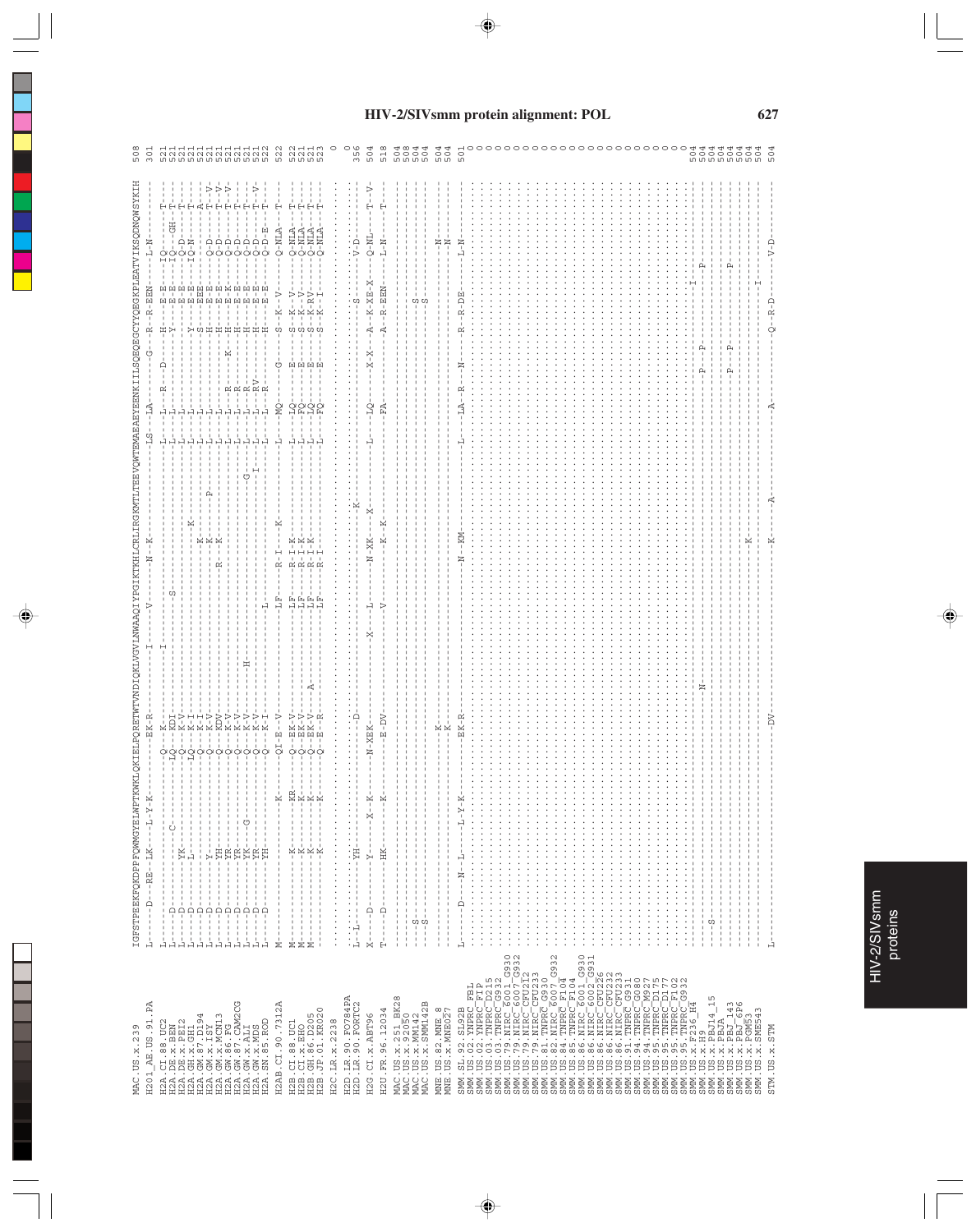| ſ<br><u>ა</u> | <u>V</u> |
|---------------|----------|
| ₫             | E        |
|               |          |
|               |          |

| MAC.US.x.239                                                                                                                                                                                                                                                                                                                                                                                                        |                                                                                                                                                                                                                                                                                                                                                                                                                                                             | QEDKILKVG. KFAKIKNTHTNGV                                                                      |                                      | GKEAIVIMGOVPKFHLPVEKDVWEQWWTDYWQ |                         |                                              | STP.<br>EWDF:                |                                 |                                                                                                                                                                                                                                                                                                                                                 |                                                                                                                    | TORU<br>TDRGKDKVKN                                                                                                                             |
|---------------------------------------------------------------------------------------------------------------------------------------------------------------------------------------------------------------------------------------------------------------------------------------------------------------------------------------------------------------------------------------------------------------------|-------------------------------------------------------------------------------------------------------------------------------------------------------------------------------------------------------------------------------------------------------------------------------------------------------------------------------------------------------------------------------------------------------------------------------------------------------------|-----------------------------------------------------------------------------------------------|--------------------------------------|----------------------------------|-------------------------|----------------------------------------------|------------------------------|---------------------------------|-------------------------------------------------------------------------------------------------------------------------------------------------------------------------------------------------------------------------------------------------------------------------------------------------------------------------------------------------|--------------------------------------------------------------------------------------------------------------------|------------------------------------------------------------------------------------------------------------------------------------------------|
| H201 AE.US.91.PA                                                                                                                                                                                                                                                                                                                                                                                                    | $-6 - R -$                                                                                                                                                                                                                                                                                                                                                                                                                                                  | $-59$                                                                                         |                                      |                                  |                         |                                              |                              |                                 |                                                                                                                                                                                                                                                                                                                                                 |                                                                                                                    |                                                                                                                                                |
| H2A.CI.88.UC2                                                                                                                                                                                                                                                                                                                                                                                                       | $\begin{array}{l} -\frac{1}{2} \cdot \frac{1}{2} \cdot \frac{1}{2} \cdot \frac{1}{2} \cdot \frac{1}{2} \cdot \frac{1}{2} \cdot \frac{1}{2} \cdot \frac{1}{2} \cdot \frac{1}{2} \cdot \frac{1}{2} \cdot \frac{1}{2} \cdot \frac{1}{2} \cdot \frac{1}{2} \cdot \frac{1}{2} \cdot \frac{1}{2} \cdot \frac{1}{2} \cdot \frac{1}{2} \cdot \frac{1}{2} \cdot \frac{1}{2} \cdot \frac{1}{2} \cdot \frac{1}{2} \cdot \frac{1}{2} \cdot \frac{1}{2} \cdot \frac{1}{$ | j.<br>$---X -$                                                                                | $\alpha$                             | 77777737777                      | 5555                    | ăă                                           | $>$ $>$                      | もっ<br>HHAHHAAAA                 | <b>AAAAAAAAAAAA</b><br>$-7$                                                                                                                                                                                                                                                                                                                     | <b>GAGGGGGGGGGG</b>                                                                                                | Ŕ                                                                                                                                              |
| $\begin{array}{l} \text{HZ}\bar{A}, \ \bar{D}\bar{B}, \ \bar{X}, \ \bar{C}\bar{B}\bar{B}\bar{X} \\ \text{HZ}\bar{A}, \ \bar{D}\bar{B}, \ X, \ \bar{D}\bar{B}\bar{I}, \ \bar{D}\bar{B}, \ \bar{D}\bar{B}, \ \bar{D}\bar{B}\bar{I}, \\ \text{HZ}\bar{A}, \ \bar{G}\bar{M}, \ \bar{G}\bar{N}, \ \bar{D}\bar{I}, \ \bar{D}\bar{I}, \ \bar{D}\bar{A}\bar{A}\\ \text{HZ}\bar{A}, \ \bar{G}\bar{M}, \ \bar{X}, \ \bar{L}\$ |                                                                                                                                                                                                                                                                                                                                                                                                                                                             | $-----X------$<br>$\frac{1}{2}$                                                               | ⋗<br>, 000000000                     |                                  |                         | <b>ARABLE</b>                                | ⋗<br>ė                       |                                 | $\mathbf{I}$<br>$\begin{bmatrix} 1 & 1 & 1 & 1 \\ 1 & 1 & 1 & 1 \\ 1 & 1 & 1 & 1 \\ 1 & 1 & 1 & 1 \\ 1 & 1 & 1 & 1 \\ 1 & 1 & 1 & 1 \\ 1 & 1 & 1 & 1 \\ 1 & 1 & 1 & 1 \\ 1 & 1 & 1 & 1 \\ 1 & 1 & 1 & 1 \\ 1 & 1 & 1 & 1 \\ 1 & 1 & 1 & 1 \\ 1 & 1 & 1 & 1 \\ 1 & 1 & 1 & 1 \\ 1 & 1 & 1 & 1 \\ 1 & 1 & 1 & 1 \\ 1 & 1 & 1 & 1 \\ 1 & 1 & 1 & $ |                                                                                                                    | $\alpha$<br>$- 24 + 24$<br>$\sum$                                                                                                              |
|                                                                                                                                                                                                                                                                                                                                                                                                                     |                                                                                                                                                                                                                                                                                                                                                                                                                                                             | $\begin{bmatrix} 1 \\ 1 \\ 1 \\ 1 \end{bmatrix}$<br>İ                                         |                                      |                                  |                         |                                              | ⋗<br>$\mathbf{1}=\mathbf{1}$ |                                 | $1 - 1$                                                                                                                                                                                                                                                                                                                                         |                                                                                                                    | $\overline{R}$                                                                                                                                 |
|                                                                                                                                                                                                                                                                                                                                                                                                                     |                                                                                                                                                                                                                                                                                                                                                                                                                                                             |                                                                                               |                                      |                                  |                         |                                              | $>$ $>$                      |                                 | $1 - 1$                                                                                                                                                                                                                                                                                                                                         | ٠                                                                                                                  | $\begin{array}{c}\n- R \perp \\ - R \parallel \\ R \parallel\n\end{array}$                                                                     |
|                                                                                                                                                                                                                                                                                                                                                                                                                     |                                                                                                                                                                                                                                                                                                                                                                                                                                                             | $\hat{ }$ $\hat{ }$<br>$-1 - 1 - 1 - 1 - 1$                                                   | ×                                    |                                  |                         | ă                                            | $\tilde{\phantom{0}}$<br>⋗   |                                 | $\mathbf{L}$                                                                                                                                                                                                                                                                                                                                    | ٠                                                                                                                  | ⊳                                                                                                                                              |
|                                                                                                                                                                                                                                                                                                                                                                                                                     | $- - - 12 - 12$                                                                                                                                                                                                                                                                                                                                                                                                                                             | $- -M - -$                                                                                    | S > > > > > > > > ><br>' - - - - - - |                                  | HEEH LEEE<br>REEL BEER  | $\overline{a}$ $\overline{b}$ $\overline{a}$ | ⋗<br><u>ėsesės </u>          | Ħ<br>$\overline{1}$             |                                                                                                                                                                                                                                                                                                                                                 | $\frac{p}{p}$                                                                                                      |                                                                                                                                                |
| H2A. GW. X. ALI<br>H2A. GW. X. MDS<br>H2A. SN. 85. ROD                                                                                                                                                                                                                                                                                                                                                              | Ţ                                                                                                                                                                                                                                                                                                                                                                                                                                                           | j.<br>$-1 - V - -$<br>$V - 1$<br>$\ddot{X}$<br>$X - 7$                                        |                                      |                                  |                         |                                              | $\Rightarrow$                | ප්<br>$\mathbf{A}^{\mathbf{-}}$ | ŦŦ                                                                                                                                                                                                                                                                                                                                              |                                                                                                                    | $\frac{1}{2}$                                                                                                                                  |
| H2AB.CI.90.7312A                                                                                                                                                                                                                                                                                                                                                                                                    | $\frac{1}{4}$<br>Ť<br>$V - N5 -$                                                                                                                                                                                                                                                                                                                                                                                                                            | $-1 - 1 - 1$<br>$\ddot{X}$                                                                    | ⋗                                    | Σ-<br>$\mapsto$<br>A             | $\Box$<br>RET.          |                                              | $\geq$                       | ΆY                              | $L - KV$                                                                                                                                                                                                                                                                                                                                        | 뒪                                                                                                                  | $\mathbf{p}$<br>α<br>$\geq$                                                                                                                    |
| H2B. CI.88. UC1                                                                                                                                                                                                                                                                                                                                                                                                     | $-$ GNR $  -$                                                                                                                                                                                                                                                                                                                                                                                                                                               | $- - \sqrt{-}$<br>$\ddot{X}$ -                                                                | > > >                                |                                  | $RET-$                  |                                              | ⋗<br>⋗                       |                                 |                                                                                                                                                                                                                                                                                                                                                 | RA                                                                                                                 | $\,>$                                                                                                                                          |
| $\circ$<br>H2B.CI.x.EHO<br>H2B.GH.86.D205<br>H2B.JP.01.KR020                                                                                                                                                                                                                                                                                                                                                        | $-G - R - - R - -$<br>$\frac{1}{1}$<br>$-$ GN $-$ V $ -$<br>$\frac{1}{1}$<br>Ġ                                                                                                                                                                                                                                                                                                                                                                              | $- - -\sqrt{1 - - -}$<br>j.<br>$---V---$<br>$-1$<br>$X$ -<br>$\ddot{X}$<br>$\ddot{X}$ -       |                                      | <b>EEEE</b><br>부부부부              | 유유유유<br>$\frac{1}{2}$   |                                              |                              |                                 | E > 4                                                                                                                                                                                                                                                                                                                                           |                                                                                                                    | $\mathbf{p}$                                                                                                                                   |
| H2C.LR.x.2238                                                                                                                                                                                                                                                                                                                                                                                                       | $\frac{1}{2}$ , $\frac{1}{2}$ , $\frac{1}{2}$ , $\frac{1}{2}$ , $\frac{1}{2}$ , $\frac{1}{2}$                                                                                                                                                                                                                                                                                                                                                               | $\frac{1}{2}$ : $\frac{1}{2}$ : $\frac{1}{2}$ : $\frac{1}{2}$ : $\frac{1}{2}$ : $\frac{1}{2}$ |                                      |                                  |                         |                                              |                              |                                 |                                                                                                                                                                                                                                                                                                                                                 |                                                                                                                    |                                                                                                                                                |
| H2D.LR.90.FO784PA<br>H2D.LR.90. FORTC2                                                                                                                                                                                                                                                                                                                                                                              |                                                                                                                                                                                                                                                                                                                                                                                                                                                             |                                                                                               |                                      | $\vdots$                         | ∶∠                      |                                              |                              |                                 | $E - L - KT.$                                                                                                                                                                                                                                                                                                                                   |                                                                                                                    | A<br>$DRE-T-1$                                                                                                                                 |
| H2G.CI.x.ABT96                                                                                                                                                                                                                                                                                                                                                                                                      | $\blacksquare$<br>$-$ GNR $-$                                                                                                                                                                                                                                                                                                                                                                                                                               | $---X - - - -$                                                                                | $X - Y$                              | 叫<br>KL-                         | $R - T$                 |                                              | $\overline{a}$               |                                 | $E-L-QT$                                                                                                                                                                                                                                                                                                                                        | ×                                                                                                                  |                                                                                                                                                |
| H2U.FR.96.12034                                                                                                                                                                                                                                                                                                                                                                                                     | $\overline{\phantom{a}}$<br>$-G - RT - -$                                                                                                                                                                                                                                                                                                                                                                                                                   | $-1 - V - -$<br>$\frac{1}{1}$                                                                 |                                      | ΣĻ<br>KI.                        | 뮍                       | <b>CLIV</b>                                  |                              |                                 | 븝<br>菌                                                                                                                                                                                                                                                                                                                                          | Ř                                                                                                                  | $\mathbf{\Omega}$<br>$\alpha$                                                                                                                  |
| MAC.US. x.251_BK28<br>MAC.US. x.92050<br>MAC.US. x.MM142<br>MAC.US. x.SMM142B                                                                                                                                                                                                                                                                                                                                       | J.<br>٠<br>I,<br>$\frac{1}{1}$                                                                                                                                                                                                                                                                                                                                                                                                                              | $-1$<br>ı<br>ŀ                                                                                |                                      |                                  | ≃                       |                                              |                              |                                 |                                                                                                                                                                                                                                                                                                                                                 |                                                                                                                    |                                                                                                                                                |
|                                                                                                                                                                                                                                                                                                                                                                                                                     | $\,$ I<br>$\frac{1}{1}$                                                                                                                                                                                                                                                                                                                                                                                                                                     | Ť<br>$\frac{1}{1}$<br>$\mathsf I$<br>÷.                                                       |                                      |                                  |                         |                                              |                              |                                 | ⋗                                                                                                                                                                                                                                                                                                                                               |                                                                                                                    |                                                                                                                                                |
|                                                                                                                                                                                                                                                                                                                                                                                                                     | $\frac{1}{1}$                                                                                                                                                                                                                                                                                                                                                                                                                                               | ļ.                                                                                            |                                      |                                  |                         |                                              |                              |                                 |                                                                                                                                                                                                                                                                                                                                                 | ωω                                                                                                                 |                                                                                                                                                |
| $\infty$ $\sim$<br>MNE.US.x.MNE02<br>MNE. US. 82. MNE                                                                                                                                                                                                                                                                                                                                                               | $\,$ I<br>$\frac{1}{1}$                                                                                                                                                                                                                                                                                                                                                                                                                                     | $\sf I$<br>ļ.                                                                                 |                                      |                                  |                         |                                              |                              |                                 | ⊳                                                                                                                                                                                                                                                                                                                                               |                                                                                                                    |                                                                                                                                                |
|                                                                                                                                                                                                                                                                                                                                                                                                                     |                                                                                                                                                                                                                                                                                                                                                                                                                                                             |                                                                                               |                                      |                                  |                         |                                              |                              |                                 |                                                                                                                                                                                                                                                                                                                                                 |                                                                                                                    |                                                                                                                                                |
| SMM. SL. 92. SL92B                                                                                                                                                                                                                                                                                                                                                                                                  | -G-R----------                                                                                                                                                                                                                                                                                                                                                                                                                                              |                                                                                               |                                      |                                  |                         |                                              |                              |                                 |                                                                                                                                                                                                                                                                                                                                                 |                                                                                                                    |                                                                                                                                                |
|                                                                                                                                                                                                                                                                                                                                                                                                                     |                                                                                                                                                                                                                                                                                                                                                                                                                                                             |                                                                                               |                                      |                                  |                         |                                              |                              |                                 |                                                                                                                                                                                                                                                                                                                                                 |                                                                                                                    |                                                                                                                                                |
|                                                                                                                                                                                                                                                                                                                                                                                                                     |                                                                                                                                                                                                                                                                                                                                                                                                                                                             | .                                                                                             |                                      |                                  |                         |                                              |                              |                                 |                                                                                                                                                                                                                                                                                                                                                 |                                                                                                                    |                                                                                                                                                |
|                                                                                                                                                                                                                                                                                                                                                                                                                     |                                                                                                                                                                                                                                                                                                                                                                                                                                                             |                                                                                               |                                      |                                  |                         |                                              |                              |                                 |                                                                                                                                                                                                                                                                                                                                                 |                                                                                                                    |                                                                                                                                                |
|                                                                                                                                                                                                                                                                                                                                                                                                                     |                                                                                                                                                                                                                                                                                                                                                                                                                                                             |                                                                                               |                                      |                                  |                         |                                              |                              |                                 |                                                                                                                                                                                                                                                                                                                                                 |                                                                                                                    |                                                                                                                                                |
|                                                                                                                                                                                                                                                                                                                                                                                                                     |                                                                                                                                                                                                                                                                                                                                                                                                                                                             |                                                                                               |                                      |                                  |                         |                                              |                              |                                 |                                                                                                                                                                                                                                                                                                                                                 |                                                                                                                    |                                                                                                                                                |
|                                                                                                                                                                                                                                                                                                                                                                                                                     |                                                                                                                                                                                                                                                                                                                                                                                                                                                             |                                                                                               |                                      |                                  |                         |                                              |                              |                                 |                                                                                                                                                                                                                                                                                                                                                 |                                                                                                                    |                                                                                                                                                |
|                                                                                                                                                                                                                                                                                                                                                                                                                     |                                                                                                                                                                                                                                                                                                                                                                                                                                                             |                                                                                               |                                      |                                  |                         |                                              |                              |                                 |                                                                                                                                                                                                                                                                                                                                                 |                                                                                                                    |                                                                                                                                                |
| $\begin{small} &\texttt{9961} & \texttt{1976} & \texttt{1987} & \texttt{1987} & \texttt{1987} & \texttt{1987} & \texttt{1987} & \texttt{1987} & \texttt{1988} & \texttt{1987} & \texttt{1988} & \texttt{1988} & \texttt{1988} & \texttt{1988} & \texttt{1988} & \texttt{1988} & \texttt{1988} & \texttt{1988} & \texttt{1988} & \texttt{1988} & \texttt{1988} & \texttt{$                                           |                                                                                                                                                                                                                                                                                                                                                                                                                                                             |                                                                                               |                                      |                                  |                         |                                              |                              |                                 |                                                                                                                                                                                                                                                                                                                                                 |                                                                                                                    |                                                                                                                                                |
|                                                                                                                                                                                                                                                                                                                                                                                                                     |                                                                                                                                                                                                                                                                                                                                                                                                                                                             |                                                                                               |                                      |                                  |                         |                                              |                              |                                 |                                                                                                                                                                                                                                                                                                                                                 |                                                                                                                    |                                                                                                                                                |
|                                                                                                                                                                                                                                                                                                                                                                                                                     |                                                                                                                                                                                                                                                                                                                                                                                                                                                             |                                                                                               |                                      |                                  |                         |                                              |                              |                                 |                                                                                                                                                                                                                                                                                                                                                 |                                                                                                                    |                                                                                                                                                |
|                                                                                                                                                                                                                                                                                                                                                                                                                     |                                                                                                                                                                                                                                                                                                                                                                                                                                                             |                                                                                               |                                      |                                  |                         |                                              |                              |                                 |                                                                                                                                                                                                                                                                                                                                                 |                                                                                                                    |                                                                                                                                                |
|                                                                                                                                                                                                                                                                                                                                                                                                                     |                                                                                                                                                                                                                                                                                                                                                                                                                                                             | .                                                                                             |                                      |                                  |                         |                                              |                              |                                 |                                                                                                                                                                                                                                                                                                                                                 |                                                                                                                    |                                                                                                                                                |
|                                                                                                                                                                                                                                                                                                                                                                                                                     |                                                                                                                                                                                                                                                                                                                                                                                                                                                             |                                                                                               |                                      |                                  |                         |                                              |                              |                                 |                                                                                                                                                                                                                                                                                                                                                 |                                                                                                                    |                                                                                                                                                |
|                                                                                                                                                                                                                                                                                                                                                                                                                     |                                                                                                                                                                                                                                                                                                                                                                                                                                                             |                                                                                               |                                      |                                  |                         |                                              |                              |                                 |                                                                                                                                                                                                                                                                                                                                                 |                                                                                                                    |                                                                                                                                                |
|                                                                                                                                                                                                                                                                                                                                                                                                                     |                                                                                                                                                                                                                                                                                                                                                                                                                                                             |                                                                                               |                                      |                                  |                         |                                              |                              |                                 |                                                                                                                                                                                                                                                                                                                                                 |                                                                                                                    |                                                                                                                                                |
|                                                                                                                                                                                                                                                                                                                                                                                                                     | $\frac{1}{2}$<br>$\begin{array}{c} \vdots \\ \vdots \\ \vdots \end{array}$                                                                                                                                                                                                                                                                                                                                                                                  | .                                                                                             |                                      |                                  |                         |                                              |                              |                                 |                                                                                                                                                                                                                                                                                                                                                 |                                                                                                                    |                                                                                                                                                |
|                                                                                                                                                                                                                                                                                                                                                                                                                     |                                                                                                                                                                                                                                                                                                                                                                                                                                                             |                                                                                               |                                      |                                  |                         |                                              |                              |                                 |                                                                                                                                                                                                                                                                                                                                                 |                                                                                                                    |                                                                                                                                                |
|                                                                                                                                                                                                                                                                                                                                                                                                                     | $\mathbf{I}$                                                                                                                                                                                                                                                                                                                                                                                                                                                |                                                                                               | 55555                                |                                  | <b>ENERGE</b><br>EREERE |                                              |                              |                                 |                                                                                                                                                                                                                                                                                                                                                 | :777777<br>$^-\mathrm{R}$ –                                                                                        | $>$ $>$ $>$ $>$ $>$ $>$ $>$ $>$                                                                                                                |
|                                                                                                                                                                                                                                                                                                                                                                                                                     | $\,$<br>J.                                                                                                                                                                                                                                                                                                                                                                                                                                                  |                                                                                               |                                      |                                  |                         |                                              | $>$ $>$                      |                                 |                                                                                                                                                                                                                                                                                                                                                 |                                                                                                                    |                                                                                                                                                |
|                                                                                                                                                                                                                                                                                                                                                                                                                     |                                                                                                                                                                                                                                                                                                                                                                                                                                                             |                                                                                               |                                      |                                  |                         |                                              | ⊳<br>⊵                       |                                 | $\pm 1.1$                                                                                                                                                                                                                                                                                                                                       | $\begin{array}{c} \cdot \cdot \cdot \cdot \cdot \\ \cdot \cdot \cdot \cdot \\ \cdot \cdot \cdot \cdot \end{array}$ |                                                                                                                                                |
| SMM.US.x.PBJ_143<br>SMM.US.x.PBJ_6P6<br>SMM.US.x.PBJ                                                                                                                                                                                                                                                                                                                                                                |                                                                                                                                                                                                                                                                                                                                                                                                                                                             |                                                                                               |                                      | <b>RRRRR</b>                     |                         |                                              | ⋗                            |                                 | >>>>>>                                                                                                                                                                                                                                                                                                                                          |                                                                                                                    |                                                                                                                                                |
| SMM.US.x.SME543<br>SMM.US.x.PGM53                                                                                                                                                                                                                                                                                                                                                                                   | $-1 - 1 - 1$                                                                                                                                                                                                                                                                                                                                                                                                                                                | --V--                                                                                         | F                                    |                                  | 凹                       |                                              |                              | 88888888                        | $\geq$<br><b>For For For For For For For</b>                                                                                                                                                                                                                                                                                                    | · R R R R R R R<br>÷<br><b>KKKKKKKK</b>                                                                            | ו בובדות<br>בין בין בין בין בין בין בין<br>בין בין בין בין בין בין בין<br>בין בין בין בין בין בין בין<br>בין בין בין בין בין בין בין<br>$\geq$ |
|                                                                                                                                                                                                                                                                                                                                                                                                                     |                                                                                                                                                                                                                                                                                                                                                                                                                                                             |                                                                                               |                                      |                                  |                         |                                              |                              |                                 |                                                                                                                                                                                                                                                                                                                                                 |                                                                                                                    |                                                                                                                                                |
| STM.US.x.STM                                                                                                                                                                                                                                                                                                                                                                                                        |                                                                                                                                                                                                                                                                                                                                                                                                                                                             |                                                                                               |                                      |                                  |                         |                                              |                              | 凹                               |                                                                                                                                                                                                                                                                                                                                                 |                                                                                                                    |                                                                                                                                                |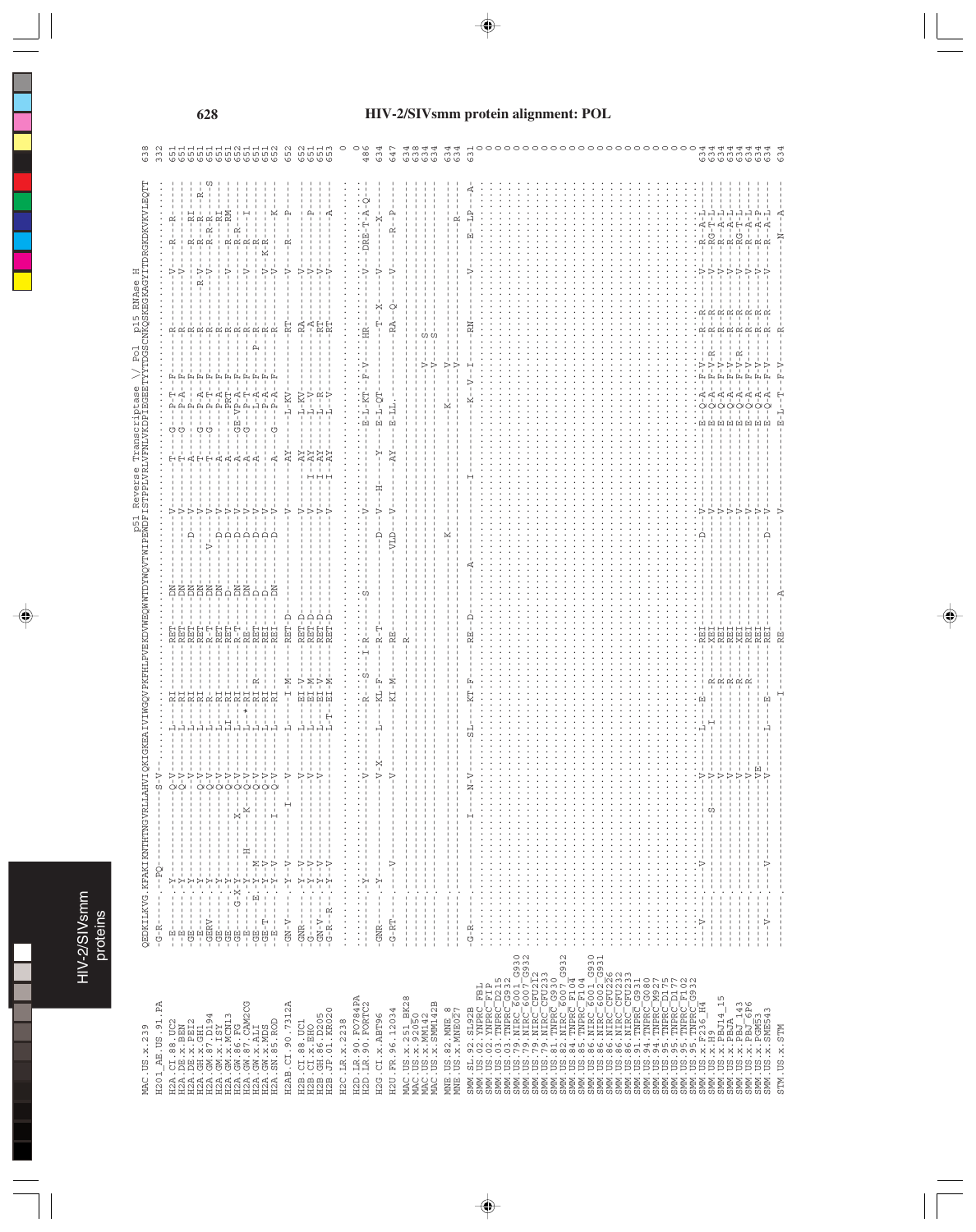| MAC.US.x.239                                                                                                                                                                                                                                                                                | NQQAELEAFLMALTDSGPKANIIVDSQY                                                                                                                                                                                                                                                                                                                                                                                                                                                                                                    |                     | MGITTGCPTESESRLVMOIIEEMIKKSEIYVAWVPAHKGIGGNOE |                                                   | KELVFKFGLPRIVAROIVDTCDKC |  |
|---------------------------------------------------------------------------------------------------------------------------------------------------------------------------------------------------------------------------------------------------------------------------------------------|---------------------------------------------------------------------------------------------------------------------------------------------------------------------------------------------------------------------------------------------------------------------------------------------------------------------------------------------------------------------------------------------------------------------------------------------------------------------------------------------------------------------------------|---------------------|-----------------------------------------------|---------------------------------------------------|--------------------------|--|
| AE.US.91.PA<br>H201                                                                                                                                                                                                                                                                         | $\frac{1}{2}$                                                                                                                                                                                                                                                                                                                                                                                                                                                                                                                   |                     |                                               |                                                   |                          |  |
| $\begin{array}{l} \rm H2A.\ CI.\ 88.\ UC2\\ \rm H2A.\ DE.\ x.\ BEN\\ \rm H2A.\ DE.\ x.\ PEI2\\ \rm H2A.\ GH.\ x.\ CH12\\ \end{array}$                                                                                                                                                       | ÷<br>÷<br>$\frac{1}{2}$<br>$\blacksquare$                                                                                                                                                                                                                                                                                                                                                                                                                                                                                       |                     |                                               |                                                   |                          |  |
|                                                                                                                                                                                                                                                                                             | $\overline{\phantom{a}}$<br>$\frac{1}{2}$<br>$- -A - -$                                                                                                                                                                                                                                                                                                                                                                                                                                                                         |                     |                                               |                                                   |                          |  |
|                                                                                                                                                                                                                                                                                             | ---------<br>-------------                                                                                                                                                                                                                                                                                                                                                                                                                                                                                                      |                     | $\Box$                                        |                                                   | $-70$<br>Σ               |  |
| H2A.GM.87.D194<br>H2A.GM.x.ISY                                                                                                                                                                                                                                                              | ÷<br>$-7$<br>$- -A - - -A -$<br>$\,$                                                                                                                                                                                                                                                                                                                                                                                                                                                                                            |                     | $\Box$                                        |                                                   |                          |  |
| H2A.GM.x.MCN13                                                                                                                                                                                                                                                                              | $-V - -V - -$<br>$\frac{1}{1}$<br>$-1 - A - 1 - V -$<br>Ť<br>$- -A - -$<br>I.<br>ı<br>t                                                                                                                                                                                                                                                                                                                                                                                                                                         |                     |                                               | $\stackrel{\scriptscriptstyle\mathsf{L}}{\simeq}$ |                          |  |
|                                                                                                                                                                                                                                                                                             | $\begin{bmatrix} 1 & 0 & 0 \\ 0 & 1 & 0 \\ 0 & 0 & 0 \\ 0 & 0 & 0 \\ 0 & 0 & 0 \\ 0 & 0 & 0 \\ 0 & 0 & 0 \\ 0 & 0 & 0 & 0 \\ 0 & 0 & 0 & 0 \\ 0 & 0 & 0 & 0 \\ 0 & 0 & 0 & 0 & 0 \\ 0 & 0 & 0 & 0 & 0 \\ 0 & 0 & 0 & 0 & 0 \\ 0 & 0 & 0 & 0 & 0 & 0 \\ 0 & 0 & 0 & 0 & 0 & 0 \\ 0 & 0 & 0 & 0 & 0 & 0 \\ 0 & 0 & 0 & 0 & 0 & $<br>Î<br>$\mathbf{I}$                                                                                                                                                                             |                     |                                               |                                                   | ÷                        |  |
| H2A.GW.86.FG<br>H2A.GW.87.CAM2CG                                                                                                                                                                                                                                                            | $\frac{1}{1}$<br>$\frac{1}{1}$                                                                                                                                                                                                                                                                                                                                                                                                                                                                                                  | $\overline{V}$      |                                               |                                                   | $-101 -$                 |  |
|                                                                                                                                                                                                                                                                                             | Ħ<br>$- -7 - 24 - 1 - 4 - 7$<br>$- - A - -$<br>J.<br>ï<br>$\frac{1}{1}$<br>Ť                                                                                                                                                                                                                                                                                                                                                                                                                                                    |                     |                                               |                                                   | HЗ<br>퓨                  |  |
| H2A. GW. X. ALI<br>H2A. GW. X. MDS<br>H2A. SM. 85. ROD                                                                                                                                                                                                                                      | $\blacksquare$<br>$- -V - -$<br>$- -A - -$                                                                                                                                                                                                                                                                                                                                                                                                                                                                                      | SAS                 |                                               |                                                   | $N = -AQ$<br>$NS - AQ$   |  |
| H2AB.CI.90.7312A                                                                                                                                                                                                                                                                            | $- -QV - -$<br>$-1A1 - 2$<br>J.                                                                                                                                                                                                                                                                                                                                                                                                                                                                                                 | $V - Q$             |                                               |                                                   | <b>NS</b>                |  |
| H2B.CI.88.UC1                                                                                                                                                                                                                                                                               | $- -QV - -$<br>I,<br>I,                                                                                                                                                                                                                                                                                                                                                                                                                                                                                                         |                     | てり                                            |                                                   | ひ                        |  |
| H2B.CI.X.EHO                                                                                                                                                                                                                                                                                | ł<br>÷<br>$NQ-$<br>$\frac{1}{1}$                                                                                                                                                                                                                                                                                                                                                                                                                                                                                                |                     | ひ                                             |                                                   |                          |  |
| H2B.GH.86.D205<br>H2B.JP.01.KR020                                                                                                                                                                                                                                                           | $\frac{1}{1}$<br>$\frac{1}{4}$<br>$-7QV -$<br>$-5 - 2 - 2$<br>$- -2L - -Q - -$<br>--- AL---<br>$\frac{1}{1}$<br>$\mathbf{I}$<br>t<br>÷<br>$\mathbf{I}$                                                                                                                                                                                                                                                                                                                                                                          | PI-KJ<br><b>PAO</b> | ひ                                             |                                                   | ZO                       |  |
| H2C.LR.x.2238                                                                                                                                                                                                                                                                               | $\vdots$<br>$\ddot{\phantom{0}}$<br>$\frac{1}{2}$                                                                                                                                                                                                                                                                                                                                                                                                                                                                               | $\mathsf{p}_4$      | $R - EAV - IS$                                |                                                   | ERF                      |  |
| H2D.LR.90.FO784PA<br>H2D.LR.90. FORTC2                                                                                                                                                                                                                                                      |                                                                                                                                                                                                                                                                                                                                                                                                                                                                                                                                 | ×<br>$V - Q$        |                                               |                                                   |                          |  |
| H2G.CI.x.ABT96                                                                                                                                                                                                                                                                              | $- - - - - - - - - - -$<br>$- -2 - - -2 - -$<br>$- -X - -$                                                                                                                                                                                                                                                                                                                                                                                                                                                                      | д<br>ь<br>$-AXO$    | EXIL                                          |                                                   | <b>SHASN-</b><br>đ       |  |
| H2U.FR.96.12034                                                                                                                                                                                                                                                                             | $--TU--V---$<br>$-1 - A - - -E -$<br>$\mathbf{I}$<br>$\mathsf I$<br>1                                                                                                                                                                                                                                                                                                                                                                                                                                                           |                     | $R - EAV$                                     |                                                   | $N - HV$                 |  |
|                                                                                                                                                                                                                                                                                             | f,<br>Ť<br>$\mathbf I$<br>J.<br>İ                                                                                                                                                                                                                                                                                                                                                                                                                                                                                               |                     |                                               |                                                   |                          |  |
|                                                                                                                                                                                                                                                                                             | $\mathbf{I}$<br>$\mathbf{I}$<br>$\mathbf{I}$                                                                                                                                                                                                                                                                                                                                                                                                                                                                                    |                     |                                               |                                                   |                          |  |
| $\begin{array}{l} \mathtt{MAC}.\mathtt{US}.\mathtt{x}.\mathtt{251} \hspace{-0.08cm}\textbf{B} \mathtt{K28} \\ \mathtt{MAC}.\mathtt{US}.\mathtt{x}.\mathtt{92050} \\ \mathtt{MAC}.\mathtt{US}.\mathtt{x}.\mathtt{MM142} \\ \mathtt{MAC}.\mathtt{US}.\mathtt{x}.\mathtt{SMN142B} \end{array}$ | Ì<br>Ì<br>İ<br>$\frac{1}{1}$<br>$\frac{1}{4}$<br>$\,$ I<br>$\frac{1}{1}$<br>f,<br>İ<br>$\begin{array}{c} \rule{0.2cm}{0.15mm} \rule{0.2cm}{0.15mm} \rule{0.2cm}{0.15mm} \rule{0.2cm}{0.15mm} \rule{0.2cm}{0.15mm} \rule{0.2cm}{0.15mm} \rule{0.2cm}{0.15mm} \rule{0.2cm}{0.15mm} \rule{0.2cm}{0.15mm} \rule{0.2cm}{0.15mm} \rule{0.2cm}{0.15mm} \rule{0.2cm}{0.15mm} \rule{0.2cm}{0.15mm} \rule{0.2cm}{0.15mm} \rule{0.2cm}{0.15mm} \rule{$<br>$\frac{1}{1}$<br>f,<br>$\frac{1}{1}$<br>I<br>I<br>t<br>$\,$<br>$\mathbf{I}$<br>٠ |                     |                                               |                                                   |                          |  |
|                                                                                                                                                                                                                                                                                             |                                                                                                                                                                                                                                                                                                                                                                                                                                                                                                                                 |                     |                                               |                                                   |                          |  |
| $\infty$<br>MNE. US. x. MNE027<br>MNE. US. 82. MNE                                                                                                                                                                                                                                          | $\overline{\phantom{a}}$<br>$\frac{1}{1}$<br>$\frac{1}{1}$<br>$-4 - 2$<br>$\overline{\phantom{a}}$<br>ł<br>$\mathbf{I}$<br>$\,$<br>$\,$ I<br>$\mathbf{I}$                                                                                                                                                                                                                                                                                                                                                                       |                     | е                                             |                                                   |                          |  |
| SMM.SL.92.SL92B                                                                                                                                                                                                                                                                             | $\frac{1}{1}$                                                                                                                                                                                                                                                                                                                                                                                                                                                                                                                   |                     | QLVQ-EAV-                                     |                                                   | $-NA-N$<br>INL-OW        |  |
|                                                                                                                                                                                                                                                                                             |                                                                                                                                                                                                                                                                                                                                                                                                                                                                                                                                 |                     |                                               |                                                   |                          |  |
|                                                                                                                                                                                                                                                                                             |                                                                                                                                                                                                                                                                                                                                                                                                                                                                                                                                 |                     |                                               | $-D - E$                                          | t                        |  |
|                                                                                                                                                                                                                                                                                             |                                                                                                                                                                                                                                                                                                                                                                                                                                                                                                                                 |                     |                                               |                                                   |                          |  |
|                                                                                                                                                                                                                                                                                             |                                                                                                                                                                                                                                                                                                                                                                                                                                                                                                                                 |                     |                                               |                                                   |                          |  |
|                                                                                                                                                                                                                                                                                             |                                                                                                                                                                                                                                                                                                                                                                                                                                                                                                                                 |                     |                                               |                                                   |                          |  |
|                                                                                                                                                                                                                                                                                             |                                                                                                                                                                                                                                                                                                                                                                                                                                                                                                                                 |                     |                                               |                                                   |                          |  |
|                                                                                                                                                                                                                                                                                             |                                                                                                                                                                                                                                                                                                                                                                                                                                                                                                                                 |                     |                                               |                                                   |                          |  |
|                                                                                                                                                                                                                                                                                             |                                                                                                                                                                                                                                                                                                                                                                                                                                                                                                                                 |                     |                                               |                                                   |                          |  |
|                                                                                                                                                                                                                                                                                             |                                                                                                                                                                                                                                                                                                                                                                                                                                                                                                                                 |                     |                                               |                                                   |                          |  |
|                                                                                                                                                                                                                                                                                             |                                                                                                                                                                                                                                                                                                                                                                                                                                                                                                                                 |                     |                                               | $-7$                                              |                          |  |
|                                                                                                                                                                                                                                                                                             |                                                                                                                                                                                                                                                                                                                                                                                                                                                                                                                                 |                     |                                               |                                                   |                          |  |
|                                                                                                                                                                                                                                                                                             |                                                                                                                                                                                                                                                                                                                                                                                                                                                                                                                                 |                     |                                               | $-1$                                              | $T - X -$                |  |
|                                                                                                                                                                                                                                                                                             |                                                                                                                                                                                                                                                                                                                                                                                                                                                                                                                                 |                     |                                               |                                                   |                          |  |
|                                                                                                                                                                                                                                                                                             |                                                                                                                                                                                                                                                                                                                                                                                                                                                                                                                                 |                     |                                               | $ \sim$                                           | $I - X -$                |  |
|                                                                                                                                                                                                                                                                                             |                                                                                                                                                                                                                                                                                                                                                                                                                                                                                                                                 |                     |                                               |                                                   | $-Y - I$                 |  |
|                                                                                                                                                                                                                                                                                             |                                                                                                                                                                                                                                                                                                                                                                                                                                                                                                                                 |                     |                                               |                                                   |                          |  |
|                                                                                                                                                                                                                                                                                             | .                                                                                                                                                                                                                                                                                                                                                                                                                                                                                                                               |                     |                                               |                                                   |                          |  |
|                                                                                                                                                                                                                                                                                             |                                                                                                                                                                                                                                                                                                                                                                                                                                                                                                                                 |                     |                                               |                                                   | Ť<br>$T - X -$           |  |
|                                                                                                                                                                                                                                                                                             | $\frac{1}{2}$ $\frac{1}{2}$ $\frac{1}{2}$ $\frac{1}{2}$ $\frac{1}{2}$ $\frac{1}{2}$ $\frac{1}{2}$ $\frac{1}{2}$ $\frac{1}{2}$ $\frac{1}{2}$ $\frac{1}{2}$ $\frac{1}{2}$ $\frac{1}{2}$ $\frac{1}{2}$ $\frac{1}{2}$ $\frac{1}{2}$ $\frac{1}{2}$ $\frac{1}{2}$ $\frac{1}{2}$ $\frac{1}{2}$ $\frac{1}{2}$ $\frac{1}{2}$                                                                                                                                                                                                             |                     |                                               |                                                   |                          |  |
|                                                                                                                                                                                                                                                                                             | .                                                                                                                                                                                                                                                                                                                                                                                                                                                                                                                               |                     |                                               |                                                   |                          |  |
|                                                                                                                                                                                                                                                                                             | $---A---Y$<br>$\mathbf{I}$                                                                                                                                                                                                                                                                                                                                                                                                                                                                                                      |                     | 凹                                             |                                                   |                          |  |
|                                                                                                                                                                                                                                                                                             | $- - - 12 - - - - - - - -$<br>÷                                                                                                                                                                                                                                                                                                                                                                                                                                                                                                 |                     | <b>ERRA</b><br>ERRA                           |                                                   |                          |  |
|                                                                                                                                                                                                                                                                                             | $-1X$ -T<br>$\,$                                                                                                                                                                                                                                                                                                                                                                                                                                                                                                                |                     |                                               |                                                   |                          |  |
|                                                                                                                                                                                                                                                                                             | $-1XI - A$<br>1                                                                                                                                                                                                                                                                                                                                                                                                                                                                                                                 |                     |                                               |                                                   |                          |  |
| SMM. US. x. PGM53                                                                                                                                                                                                                                                                           | $-XL--A-$<br>$-1Y-1$                                                                                                                                                                                                                                                                                                                                                                                                                                                                                                            |                     | 믾                                             |                                                   |                          |  |
| SMM.US.x.SME543                                                                                                                                                                                                                                                                             | $-$ - $-$ - $\Gamma$ - $-$ - $\Gamma$ -                                                                                                                                                                                                                                                                                                                                                                                                                                                                                         |                     |                                               |                                                   |                          |  |
| STM.US.x.STM                                                                                                                                                                                                                                                                                | $-1 - 1 - 1$<br>--A----A-<br>t                                                                                                                                                                                                                                                                                                                                                                                                                                                                                                  |                     |                                               |                                                   |                          |  |
|                                                                                                                                                                                                                                                                                             |                                                                                                                                                                                                                                                                                                                                                                                                                                                                                                                                 |                     |                                               |                                                   |                          |  |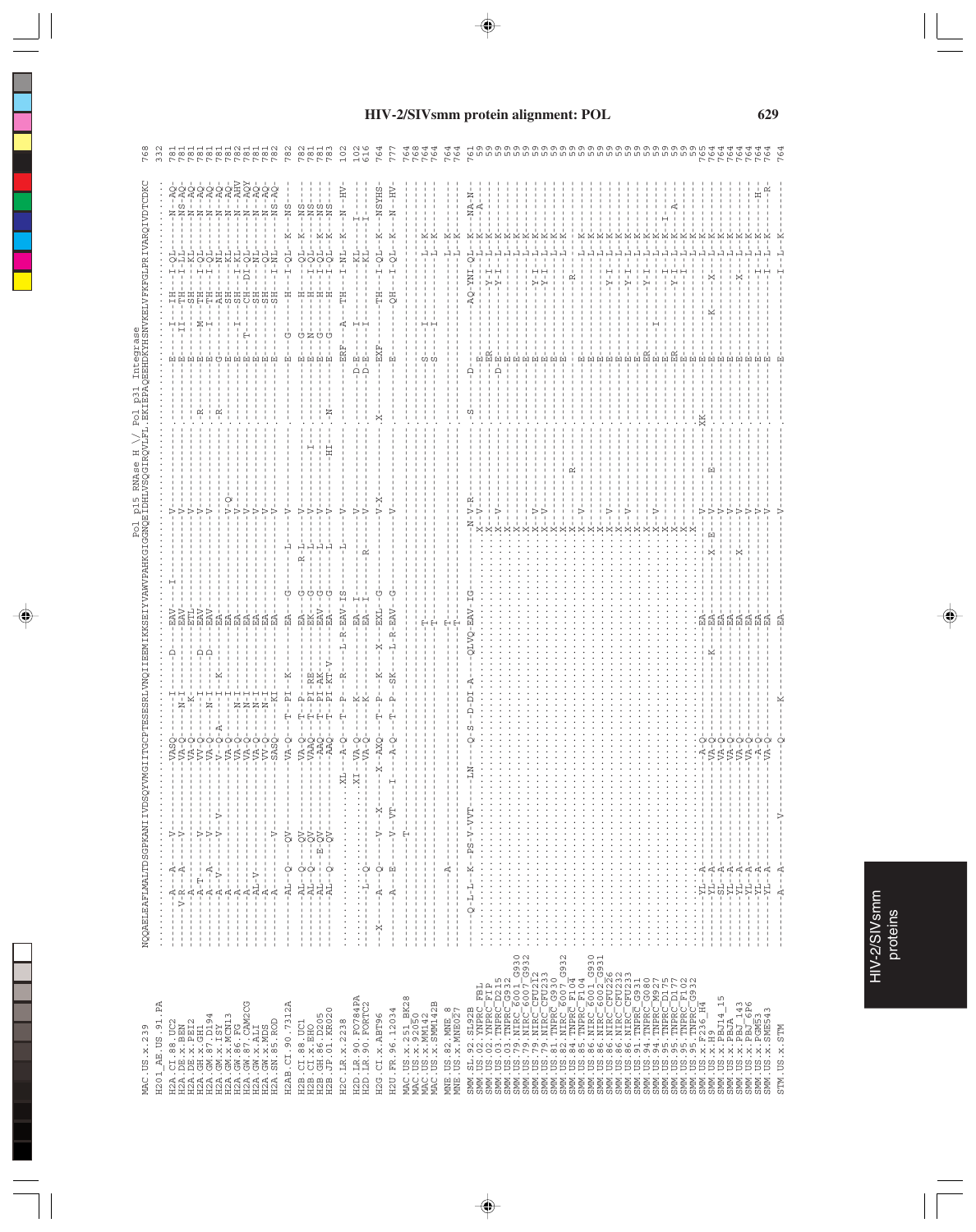|                                                                                                                                                                                                                                                                                                                                                                                                                                                | proteins                                                                                     |                                                                           |               |                               |                                                                                                                                                                                                                                                                                                                                                                                                                                             |
|------------------------------------------------------------------------------------------------------------------------------------------------------------------------------------------------------------------------------------------------------------------------------------------------------------------------------------------------------------------------------------------------------------------------------------------------|----------------------------------------------------------------------------------------------|---------------------------------------------------------------------------|---------------|-------------------------------|---------------------------------------------------------------------------------------------------------------------------------------------------------------------------------------------------------------------------------------------------------------------------------------------------------------------------------------------------------------------------------------------------------------------------------------------|
| (IAC. US. x. 239                                                                                                                                                                                                                                                                                                                                                                                                                               | HQKGEAIHGQANSDLGTWQMDCTH                                                                     |                                                                           |               | TFGVPYNPOSOGVVEAMNHHLKN       | IREOANSVET                                                                                                                                                                                                                                                                                                                                                                                                                                  |
| H201 AE.US.91.PA                                                                                                                                                                                                                                                                                                                                                                                                                               |                                                                                              |                                                                           |               |                               |                                                                                                                                                                                                                                                                                                                                                                                                                                             |
|                                                                                                                                                                                                                                                                                                                                                                                                                                                |                                                                                              |                                                                           |               |                               |                                                                                                                                                                                                                                                                                                                                                                                                                                             |
|                                                                                                                                                                                                                                                                                                                                                                                                                                                |                                                                                              |                                                                           |               |                               |                                                                                                                                                                                                                                                                                                                                                                                                                                             |
|                                                                                                                                                                                                                                                                                                                                                                                                                                                |                                                                                              |                                                                           |               |                               |                                                                                                                                                                                                                                                                                                                                                                                                                                             |
|                                                                                                                                                                                                                                                                                                                                                                                                                                                |                                                                                              | $\overset{\scriptscriptstyle\mathsf{I}}{\circ}\hspace{-0.5pt} \mathsf{I}$ |               |                               | $- - - - - - - -$                                                                                                                                                                                                                                                                                                                                                                                                                           |
|                                                                                                                                                                                                                                                                                                                                                                                                                                                |                                                                                              |                                                                           |               |                               |                                                                                                                                                                                                                                                                                                                                                                                                                                             |
|                                                                                                                                                                                                                                                                                                                                                                                                                                                |                                                                                              |                                                                           |               |                               |                                                                                                                                                                                                                                                                                                                                                                                                                                             |
|                                                                                                                                                                                                                                                                                                                                                                                                                                                |                                                                                              |                                                                           |               |                               |                                                                                                                                                                                                                                                                                                                                                                                                                                             |
|                                                                                                                                                                                                                                                                                                                                                                                                                                                | $-1 - 1 -$                                                                                   |                                                                           |               |                               |                                                                                                                                                                                                                                                                                                                                                                                                                                             |
|                                                                                                                                                                                                                                                                                                                                                                                                                                                |                                                                                              |                                                                           |               |                               |                                                                                                                                                                                                                                                                                                                                                                                                                                             |
|                                                                                                                                                                                                                                                                                                                                                                                                                                                |                                                                                              |                                                                           |               |                               |                                                                                                                                                                                                                                                                                                                                                                                                                                             |
|                                                                                                                                                                                                                                                                                                                                                                                                                                                |                                                                                              |                                                                           |               |                               |                                                                                                                                                                                                                                                                                                                                                                                                                                             |
| $\begin{array}{ll} \text{H2A}, \text{C1}, \text{88}, \text{UC2}\\ \text{H2A}, \text{DE}, \text{x}, \text{BEL1}\\ \text{H2A}, \text{DE}, \text{x}, \text{GEL1}\\ \text{H2A}, \text{GH}, \text{x}, \text{GEL1}\\ \text{H2A}, \text{GH}, \text{x}, \text{D2}, \text{GAL2}\\ \text{H2A}, \text{GW}, \text{x}, \text{MCM13}\\ \text{H2A}, \text{GW}, \text{x}, \text{MCM21}\\ \text{H2A}, \text{GW}, \text{GW}, \text{GAL1}\\ \text{H2A}, \text{GW$ |                                                                                              |                                                                           |               |                               | $-5 - -$                                                                                                                                                                                                                                                                                                                                                                                                                                    |
| H2AB.CI.90.7312A                                                                                                                                                                                                                                                                                                                                                                                                                               |                                                                                              |                                                                           |               |                               |                                                                                                                                                                                                                                                                                                                                                                                                                                             |
|                                                                                                                                                                                                                                                                                                                                                                                                                                                |                                                                                              |                                                                           |               |                               |                                                                                                                                                                                                                                                                                                                                                                                                                                             |
| H2B.CI.88.UC1<br>H2B.CI.x.BHO<br>H2B.GH.86.D205<br>H2B.JP.01.KR020                                                                                                                                                                                                                                                                                                                                                                             | $-7 -$                                                                                       |                                                                           |               |                               | $\begin{array}{l} \ddots \vspace{0.2cm} -1 - \Delta - - (\Delta - -1) \vspace{0.2cm} -1 \\ \vspace{0.2cm} -1 - \Delta - - (\Delta - 1) \vspace{0.2cm} -1 \\ \vspace{0.2cm} -1 - \Delta - - (\Delta - 1) \vspace{0.2cm} -1 \\ \vspace{0.2cm} -1 - \Delta - - (\Delta - 1) \vspace{0.2cm} -1 \\ \vspace{0.2cm} -1 - \Delta - - (\Delta - 1) \vspace{0.2cm} -1 \\ \vspace{0.2cm} -1 - \Delta - - (\Delta - 1) \vspace{0.2cm} -1 \\ \vspace{0.$ |
|                                                                                                                                                                                                                                                                                                                                                                                                                                                |                                                                                              |                                                                           |               |                               |                                                                                                                                                                                                                                                                                                                                                                                                                                             |
|                                                                                                                                                                                                                                                                                                                                                                                                                                                |                                                                                              |                                                                           |               |                               |                                                                                                                                                                                                                                                                                                                                                                                                                                             |
| H2C. LR. x. 2238                                                                                                                                                                                                                                                                                                                                                                                                                               |                                                                                              |                                                                           | -------       | $-\nabla-\nabla-$             | $- \mathbf{M} \mathbf{I} = - - - - -$                                                                                                                                                                                                                                                                                                                                                                                                       |
|                                                                                                                                                                                                                                                                                                                                                                                                                                                | -V-                                                                                          |                                                                           | $\frac{1}{1}$ | $- - - - - - - - - - - - - -$ |                                                                                                                                                                                                                                                                                                                                                                                                                                             |
| H2D.LR.90.FO784PA<br>H2D.LR.90.FORTC2                                                                                                                                                                                                                                                                                                                                                                                                          | - R - - - - - - - V - AE - - - - - - - - - -<br>- R - - - - - - - V - AE - - - - - - - - - - |                                                                           |               |                               |                                                                                                                                                                                                                                                                                                                                                                                                                                             |
| H2G.CI.x.ABT96                                                                                                                                                                                                                                                                                                                                                                                                                                 |                                                                                              |                                                                           |               | $-50 - -7 - -7$               | $-K--K--K--D---I-$                                                                                                                                                                                                                                                                                                                                                                                                                          |
| H2U. FR. 96.12034                                                                                                                                                                                                                                                                                                                                                                                                                              |                                                                                              |                                                                           |               |                               | Ė,                                                                                                                                                                                                                                                                                                                                                                                                                                          |
|                                                                                                                                                                                                                                                                                                                                                                                                                                                |                                                                                              |                                                                           |               |                               |                                                                                                                                                                                                                                                                                                                                                                                                                                             |

|                                                                                                                                                                                                                                                                                                                                                                                                                              | J.<br>$-$ -VDAE <sup>--</sup>                                                                                                                                                                                                                                                                                                                                                                                         |    |                          |    |                       |                |
|------------------------------------------------------------------------------------------------------------------------------------------------------------------------------------------------------------------------------------------------------------------------------------------------------------------------------------------------------------------------------------------------------------------------------|-----------------------------------------------------------------------------------------------------------------------------------------------------------------------------------------------------------------------------------------------------------------------------------------------------------------------------------------------------------------------------------------------------------------------|----|--------------------------|----|-----------------------|----------------|
|                                                                                                                                                                                                                                                                                                                                                                                                                              |                                                                                                                                                                                                                                                                                                                                                                                                                       |    |                          |    |                       |                |
|                                                                                                                                                                                                                                                                                                                                                                                                                              | $- -V - AEL - V$<br>$\mathbf{I}$                                                                                                                                                                                                                                                                                                                                                                                      |    |                          | ωA |                       |                |
|                                                                                                                                                                                                                                                                                                                                                                                                                              | $-1 - 24E$<br>t<br>٠<br>ŧ                                                                                                                                                                                                                                                                                                                                                                                             |    |                          |    | <b>00 00 00</b>       | <b>0000HO</b>  |
|                                                                                                                                                                                                                                                                                                                                                                                                                              | ٠<br>$- -124 - 7 - 7$<br>$\begin{array}{c} \rule{0.2cm}{0.15mm} \rule{0.2cm}{0.15mm} \rule{0.2cm}{0.15mm} \rule{0.2cm}{0.15mm} \rule{0.2cm}{0.15mm} \rule{0.2cm}{0.15mm} \rule{0.2cm}{0.15mm} \rule{0.2cm}{0.15mm} \rule{0.2cm}{0.15mm} \rule{0.2cm}{0.15mm} \rule{0.2cm}{0.15mm} \rule{0.2cm}{0.15mm} \rule{0.2cm}{0.15mm} \rule{0.2cm}{0.15mm} \rule{0.2cm}{0.15mm} \rule{$<br>I<br>J.<br>$\mathbf I$<br>$\,$<br>f, |    |                          |    |                       |                |
|                                                                                                                                                                                                                                                                                                                                                                                                                              |                                                                                                                                                                                                                                                                                                                                                                                                                       |    |                          |    |                       |                |
|                                                                                                                                                                                                                                                                                                                                                                                                                              | $-$ VDAE $-$<br>t                                                                                                                                                                                                                                                                                                                                                                                                     |    |                          |    |                       |                |
|                                                                                                                                                                                                                                                                                                                                                                                                                              | J.                                                                                                                                                                                                                                                                                                                                                                                                                    |    |                          |    |                       |                |
|                                                                                                                                                                                                                                                                                                                                                                                                                              | $-7 - 7 - 7 - 1$<br>I<br>t<br>J.<br>ţ                                                                                                                                                                                                                                                                                                                                                                                 |    |                          |    |                       |                |
|                                                                                                                                                                                                                                                                                                                                                                                                                              | $-72EV -$<br>J.<br>J.<br>J.<br>$\,$                                                                                                                                                                                                                                                                                                                                                                                   |    |                          |    |                       |                |
|                                                                                                                                                                                                                                                                                                                                                                                                                              | $-7 - 4 - 4 = 5$<br>$\,$<br>$\mathbf{I}$<br>$\mathbf{I}$<br>$\,$<br>$\frac{1}{1}$                                                                                                                                                                                                                                                                                                                                     |    | <b>00 00 00 00 00 00</b> |    | <u>າ ຜູ້ຜູ້ຜູ້</u>    | ω ω ω ω        |
|                                                                                                                                                                                                                                                                                                                                                                                                                              | $- -N - A - -$<br>I<br>t<br>$\mathsf I$<br>$\,$ $\,$<br>$\frac{1}{1}$                                                                                                                                                                                                                                                                                                                                                 |    |                          |    |                       | ≏              |
|                                                                                                                                                                                                                                                                                                                                                                                                                              |                                                                                                                                                                                                                                                                                                                                                                                                                       |    |                          |    |                       |                |
| $\begin{array}{ll} \text{H2A}, \text{IBI}, \text{C}, \text{H1}, \text{H2}, \text{H3}, \text{H4}, \text{H5}, \text{H6}, \text{H7}, \text{H8}, \text{H8}, \text{H8}, \text{H8}, \text{H8}, \text{H8}, \text{H8}, \text{H8}, \text{H8}, \text{H8}, \text{H8}, \text{H8}, \text{H8}, \text{H8}, \text{H8}, \text{H8}, \text{H8}, \text{H8}, \text{H8}, \text{H8}, \text{H8}, \text{H8}, \text{H8}, \text{H8}, \text{H8}, \text{$ | $- -V - BE$<br>$\,$ I<br>$\frac{1}{4}$<br>$\mathbf I$<br>$\,$<br>J.<br>0000000000                                                                                                                                                                                                                                                                                                                                     |    |                          |    |                       |                |
|                                                                                                                                                                                                                                                                                                                                                                                                                              |                                                                                                                                                                                                                                                                                                                                                                                                                       |    |                          |    |                       |                |
| H2AB.CI.90.7312A                                                                                                                                                                                                                                                                                                                                                                                                             | $-7 - 7 - 24 = -$<br>$-1$<br>$\mathbf{I}$<br>$\circ$                                                                                                                                                                                                                                                                                                                                                                  |    | $\Omega$                 |    | $\alpha$              |                |
|                                                                                                                                                                                                                                                                                                                                                                                                                              | $\mathbf{I}$<br>$- -1V - 24E - 1$<br>$-1$<br>$\begin{array}{c} \rule{0.2cm}{0.15mm} \rule{0.2cm}{0.15mm} \rule{0.2cm}{0.15mm} \rule{0.2cm}{0.15mm} \rule{0.2cm}{0.15mm} \rule{0.2cm}{0.15mm} \rule{0.2cm}{0.15mm} \rule{0.2cm}{0.15mm} \rule{0.2cm}{0.15mm} \rule{0.2cm}{0.15mm} \rule{0.2cm}{0.15mm} \rule{0.2cm}{0.15mm} \rule{0.2cm}{0.15mm} \rule{0.2cm}{0.15mm} \rule{0.2cm}{0.15mm} \rule{$<br>J.               |    |                          |    |                       |                |
|                                                                                                                                                                                                                                                                                                                                                                                                                              |                                                                                                                                                                                                                                                                                                                                                                                                                       |    | <b>00 00 00</b>          |    |                       |                |
|                                                                                                                                                                                                                                                                                                                                                                                                                              | -<br>$\mathbf{I}$<br>٠<br>$\,$<br>J.                                                                                                                                                                                                                                                                                                                                                                                  |    |                          |    |                       |                |
|                                                                                                                                                                                                                                                                                                                                                                                                                              | $- -V - A -$<br>$\sf I$<br>$\frac{1}{1}$<br>$\,$ I                                                                                                                                                                                                                                                                                                                                                                    |    |                          |    |                       |                |
| $\circ$<br>H2B.CI.88.UC1<br>H2B.CI.X.EHO<br>H2B.GH.86.D205<br>H2B.JP.01.KR020                                                                                                                                                                                                                                                                                                                                                | $-V-AE-$<br>J.<br>п<br>$\,$ I<br>$\mathsf I$<br>Ť<br>O'O'O                                                                                                                                                                                                                                                                                                                                                            |    | σò                       |    | aaaa                  |                |
|                                                                                                                                                                                                                                                                                                                                                                                                                              |                                                                                                                                                                                                                                                                                                                                                                                                                       |    |                          |    |                       |                |
| H2C.LR.X.2238                                                                                                                                                                                                                                                                                                                                                                                                                | $- -N - R - -$<br>$\mathbf{I}$<br>$\mathbf{I}$<br>$\mathsf I$<br>Ť<br>$\circ$                                                                                                                                                                                                                                                                                                                                         |    |                          |    |                       |                |
|                                                                                                                                                                                                                                                                                                                                                                                                                              |                                                                                                                                                                                                                                                                                                                                                                                                                       |    |                          |    |                       |                |
| H2D.LR.90.FO784PA<br>H2D.LR.90.FORTC2                                                                                                                                                                                                                                                                                                                                                                                        | ł.<br>$\mathbf{I}$<br>$\frac{1}{4}$<br>q<br>T,                                                                                                                                                                                                                                                                                                                                                                        |    |                          |    |                       |                |
|                                                                                                                                                                                                                                                                                                                                                                                                                              | J.<br>J<br>Ť<br>$\mathfrak l$<br>$\frac{1}{4}$<br>$\approx$                                                                                                                                                                                                                                                                                                                                                           |    |                          |    |                       |                |
|                                                                                                                                                                                                                                                                                                                                                                                                                              |                                                                                                                                                                                                                                                                                                                                                                                                                       |    |                          |    |                       |                |
| H2G.CI.x.ABT96                                                                                                                                                                                                                                                                                                                                                                                                               | $V - A E -$<br>I,<br>$\mathsf I$<br>$\frac{1}{4}$<br>$\mathsf I$<br>Ť<br>$\circ$                                                                                                                                                                                                                                                                                                                                      |    |                          |    |                       |                |
|                                                                                                                                                                                                                                                                                                                                                                                                                              |                                                                                                                                                                                                                                                                                                                                                                                                                       |    |                          |    |                       |                |
| H2U.FR.96.12034                                                                                                                                                                                                                                                                                                                                                                                                              | $- - V - T E V$<br>$-1 - M -$<br>$\mathbf{I}$<br>$\mathbf{I}$<br>$\circ$                                                                                                                                                                                                                                                                                                                                              |    |                          |    |                       |                |
|                                                                                                                                                                                                                                                                                                                                                                                                                              |                                                                                                                                                                                                                                                                                                                                                                                                                       |    |                          |    |                       |                |
| ${}^{\circ}$                                                                                                                                                                                                                                                                                                                                                                                                                 | $- - - - - - -$<br>ı<br>$\,$<br>$\,$ I<br>$\mathsf I$<br>I<br>J.<br>1                                                                                                                                                                                                                                                                                                                                                 |    |                          |    |                       |                |
|                                                                                                                                                                                                                                                                                                                                                                                                                              | ŧ<br>$- - X$<br>J.<br>$\mathsf I$<br>$\mathbf{I}$                                                                                                                                                                                                                                                                                                                                                                     |    |                          |    |                       |                |
| MAC.US.x.251_BK2<br>MAC.US.x.92050<br>MAC.US.x.MM142                                                                                                                                                                                                                                                                                                                                                                         | $\frac{1}{1}$<br>$-1$<br>J.<br>1<br>1<br>÷<br>J.                                                                                                                                                                                                                                                                                                                                                                      |    |                          |    |                       |                |
|                                                                                                                                                                                                                                                                                                                                                                                                                              | $- - -1 - - -$                                                                                                                                                                                                                                                                                                                                                                                                        |    |                          |    |                       |                |
| MAC.US.x.SMM142B                                                                                                                                                                                                                                                                                                                                                                                                             | I.<br>٠<br>$\begin{array}{c} \rule{0.2cm}{0.15mm} \rule{0.2cm}{0.15mm} \rule{0.2cm}{0.15mm} \rule{0.2cm}{0.15mm} \rule{0.2cm}{0.15mm} \rule{0.2cm}{0.15mm} \rule{0.2cm}{0.15mm} \rule{0.2cm}{0.15mm} \rule{0.2cm}{0.15mm} \rule{0.2cm}{0.15mm} \rule{0.2cm}{0.15mm} \rule{0.2cm}{0.15mm} \rule{0.2cm}{0.15mm} \rule{0.2cm}{0.15mm} \rule{0.2cm}{0.15mm} \rule{$<br>J.<br>J.                                           |    |                          |    |                       |                |
|                                                                                                                                                                                                                                                                                                                                                                                                                              | $---V---Y$<br>J<br>Ť                                                                                                                                                                                                                                                                                                                                                                                                  |    | CO <sub>1</sub>          |    |                       |                |
| $\infty$ $\sim$<br>$\begin{array}{l} \tt MME.\,US.\,82.\,MNE \\ \tt MME.\,US.\,x.\,MNEO2 \end{array}$                                                                                                                                                                                                                                                                                                                        |                                                                                                                                                                                                                                                                                                                                                                                                                       |    |                          |    |                       |                |
|                                                                                                                                                                                                                                                                                                                                                                                                                              | $\frac{1}{1}$<br>$\mathfrak l$<br>$-7$<br>$\,$ I<br>$\overline{\phantom{a}}$                                                                                                                                                                                                                                                                                                                                          |    |                          |    |                       |                |
|                                                                                                                                                                                                                                                                                                                                                                                                                              | $T - AEV$<br>$\frac{1}{1}$<br>ı<br>J.<br>٠<br>$\frac{1}{4}$<br>$\circ$                                                                                                                                                                                                                                                                                                                                                |    | CΩ<br>ĸ                  |    |                       | ă              |
|                                                                                                                                                                                                                                                                                                                                                                                                                              | $- -N - BE - -$<br>$\begin{array}{c} \rule{0.2cm}{0.15mm} \rule{0.2cm}{0.15mm} \rule{0.2cm}{0.15mm} \rule{0.2cm}{0.15mm} \rule{0.2cm}{0.15mm} \rule{0.2cm}{0.15mm} \rule{0.2cm}{0.15mm} \rule{0.2cm}{0.15mm} \rule{0.2cm}{0.15mm} \rule{0.2cm}{0.15mm} \rule{0.2cm}{0.15mm} \rule{0.2cm}{0.15mm} \rule{0.2cm}{0.15mm} \rule{0.2cm}{0.15mm} \rule{0.2cm}{0.15mm} \rule{$<br>J,<br>J.<br>$\frac{1}{1}$<br>Ŗ             |    |                          |    |                       | i E            |
|                                                                                                                                                                                                                                                                                                                                                                                                                              |                                                                                                                                                                                                                                                                                                                                                                                                                       |    |                          |    |                       |                |
|                                                                                                                                                                                                                                                                                                                                                                                                                              | J.<br>$-1$<br>$\mathbf{I}$<br>t<br>1                                                                                                                                                                                                                                                                                                                                                                                  |    |                          |    |                       |                |
|                                                                                                                                                                                                                                                                                                                                                                                                                              | $-7 - 40 - 40$<br>J.<br>J.                                                                                                                                                                                                                                                                                                                                                                                            |    |                          |    |                       | $\bigcap$<br>Ë |
|                                                                                                                                                                                                                                                                                                                                                                                                                              | $---V---$<br>I<br>t                                                                                                                                                                                                                                                                                                                                                                                                   |    | ω ω                      |    |                       |                |
|                                                                                                                                                                                                                                                                                                                                                                                                                              | j<br>$V -$<br>$\mathsf I$                                                                                                                                                                                                                                                                                                                                                                                             |    |                          |    |                       |                |
|                                                                                                                                                                                                                                                                                                                                                                                                                              |                                                                                                                                                                                                                                                                                                                                                                                                                       |    | 0.00                     |    |                       |                |
|                                                                                                                                                                                                                                                                                                                                                                                                                              | $\frac{1}{1}$<br>$-1$<br>1                                                                                                                                                                                                                                                                                                                                                                                            |    |                          |    |                       |                |
|                                                                                                                                                                                                                                                                                                                                                                                                                              | $\begin{array}{c} \rule{0.2cm}{0.15mm} \rule{0.2cm}{0.15mm} \rule{0.2cm}{0.15mm} \rule{0.2cm}{0.15mm} \rule{0.2cm}{0.15mm} \rule{0.2cm}{0.15mm} \rule{0.2cm}{0.15mm} \rule{0.2cm}{0.15mm} \rule{0.2cm}{0.15mm} \rule{0.2cm}{0.15mm} \rule{0.2cm}{0.15mm} \rule{0.2cm}{0.15mm} \rule{0.2cm}{0.15mm} \rule{0.2cm}{0.15mm} \rule{0.2cm}{0.15mm} \rule{$<br>$\,$<br>J.                                                    |    |                          |    | - NL                  |                |
|                                                                                                                                                                                                                                                                                                                                                                                                                              | $- -N - R - -$<br>$\,$ I<br>$\,$ I                                                                                                                                                                                                                                                                                                                                                                                    |    |                          |    |                       |                |
|                                                                                                                                                                                                                                                                                                                                                                                                                              | ------<br>$\frac{1}{1}$<br>$\mathbf{I}$<br>Ť                                                                                                                                                                                                                                                                                                                                                                          |    |                          |    |                       |                |
|                                                                                                                                                                                                                                                                                                                                                                                                                              |                                                                                                                                                                                                                                                                                                                                                                                                                       |    |                          |    |                       |                |
|                                                                                                                                                                                                                                                                                                                                                                                                                              | $-1$ - V $-$<br>$\,$<br>1<br>$\mathbf{I}$<br>1<br>J.                                                                                                                                                                                                                                                                                                                                                                  |    |                          |    |                       |                |
|                                                                                                                                                                                                                                                                                                                                                                                                                              | --V-----E<br>$\,$ I<br>$\mathbf{I}$<br>$\mathsf I$                                                                                                                                                                                                                                                                                                                                                                    |    |                          |    |                       |                |
|                                                                                                                                                                                                                                                                                                                                                                                                                              | $-X--Y$<br>$\,$ $\,$<br>$\frac{1}{1}$<br>$\mathsf I$<br>$\,$ I                                                                                                                                                                                                                                                                                                                                                        |    |                          |    |                       |                |
|                                                                                                                                                                                                                                                                                                                                                                                                                              | $-1 - V - 1$                                                                                                                                                                                                                                                                                                                                                                                                          |    |                          |    |                       |                |
|                                                                                                                                                                                                                                                                                                                                                                                                                              |                                                                                                                                                                                                                                                                                                                                                                                                                       |    |                          |    |                       |                |
|                                                                                                                                                                                                                                                                                                                                                                                                                              | $-1 - V - -$<br>$\mathbf{I}$<br>$\frac{1}{1}$<br>$\mathsf I$<br>1                                                                                                                                                                                                                                                                                                                                                     |    |                          |    |                       |                |
|                                                                                                                                                                                                                                                                                                                                                                                                                              | $--V - A -$<br>$\,$<br>J.<br>J.<br>$\mathbf{I}$                                                                                                                                                                                                                                                                                                                                                                       |    |                          |    |                       |                |
|                                                                                                                                                                                                                                                                                                                                                                                                                              | 1<br>$---V---$<br>$\begin{array}{c} \rule{0.2cm}{0.15mm} \rule{0.2cm}{0.15mm} \rule{0.2cm}{0.15mm} \rule{0.2cm}{0.15mm} \rule{0.2cm}{0.15mm} \rule{0.2cm}{0.15mm} \rule{0.2cm}{0.15mm} \rule{0.2cm}{0.15mm} \rule{0.2cm}{0.15mm} \rule{0.2cm}{0.15mm} \rule{0.2cm}{0.15mm} \rule{0.2cm}{0.15mm} \rule{0.2cm}{0.15mm} \rule{0.2cm}{0.15mm} \rule{0.2cm}{0.15mm} \rule{$<br>t                                           |    |                          |    |                       |                |
|                                                                                                                                                                                                                                                                                                                                                                                                                              | $\overline{\phantom{a}}$<br>$--V - A -$<br>$\begin{array}{c} \hline \end{array}$<br>$\begin{array}{c} \hline \end{array}$<br>$\mathbf{I}$<br>I                                                                                                                                                                                                                                                                        |    | ω ω ω                    |    | $\overline{\text{E}}$ |                |
|                                                                                                                                                                                                                                                                                                                                                                                                                              | $-1 - 1$<br>$\,$ $\,$<br>J.                                                                                                                                                                                                                                                                                                                                                                                           |    |                          |    |                       |                |
|                                                                                                                                                                                                                                                                                                                                                                                                                              |                                                                                                                                                                                                                                                                                                                                                                                                                       |    |                          |    |                       |                |
|                                                                                                                                                                                                                                                                                                                                                                                                                              | Ĵ<br>$-1$<br>٠<br>I<br>t                                                                                                                                                                                                                                                                                                                                                                                              |    |                          |    |                       |                |
|                                                                                                                                                                                                                                                                                                                                                                                                                              | $-7 - 4 - 4 = 5$<br>I.<br>ı<br>J.                                                                                                                                                                                                                                                                                                                                                                                     |    | ທ ທ                      |    | စုံစုံစုံရွ           |                |
|                                                                                                                                                                                                                                                                                                                                                                                                                              | 田<br>-<br>$-1$<br>J.<br>$\mathfrak l$<br>I<br>J.                                                                                                                                                                                                                                                                                                                                                                      |    |                          |    |                       |                |
|                                                                                                                                                                                                                                                                                                                                                                                                                              | J.<br>j<br>$- - - - - - - - -$<br>$\,$                                                                                                                                                                                                                                                                                                                                                                                |    |                          |    |                       |                |
|                                                                                                                                                                                                                                                                                                                                                                                                                              | $-1 - 2T - 4T - 6T$<br>$\frac{1}{1}$<br>Ť<br>$\circ$                                                                                                                                                                                                                                                                                                                                                                  | >5 |                          |    |                       |                |
|                                                                                                                                                                                                                                                                                                                                                                                                                              |                                                                                                                                                                                                                                                                                                                                                                                                                       |    |                          |    |                       |                |
|                                                                                                                                                                                                                                                                                                                                                                                                                              | $-1 - 1 - 1$<br>J<br>1<br>ı<br>$\mathbf{I}$<br>ı                                                                                                                                                                                                                                                                                                                                                                      |    |                          |    |                       |                |
|                                                                                                                                                                                                                                                                                                                                                                                                                              | --V-AE<br>J.<br>٠<br>$\mathbf{I}$                                                                                                                                                                                                                                                                                                                                                                                     |    |                          |    |                       |                |
|                                                                                                                                                                                                                                                                                                                                                                                                                              | $- -V - XX$<br>$-L$ - - $X$ - -                                                                                                                                                                                                                                                                                                                                                                                       |    |                          |    | $-X--$                |                |
| S                                                                                                                                                                                                                                                                                                                                                                                                                            | $-1 - V - P - 1$<br>J.                                                                                                                                                                                                                                                                                                                                                                                                |    |                          |    |                       |                |
|                                                                                                                                                                                                                                                                                                                                                                                                                              | ı<br>Î<br>I.<br>$\begin{array}{c} \rule{0.2cm}{0.15mm} \rule{0.2cm}{0.15mm} \rule{0.2cm}{0.15mm} \rule{0.2cm}{0.15mm} \rule{0.2cm}{0.15mm} \rule{0.2cm}{0.15mm} \rule{0.2cm}{0.15mm} \rule{0.2cm}{0.15mm} \rule{0.2cm}{0.15mm} \rule{0.2cm}{0.15mm} \rule{0.2cm}{0.15mm} \rule{0.2cm}{0.15mm} \rule{0.2cm}{0.15mm} \rule{0.2cm}{0.15mm} \rule{0.2cm}{0.15mm} \rule{$<br>J.                                            |    |                          |    |                       |                |
|                                                                                                                                                                                                                                                                                                                                                                                                                              | $- -V - NE$<br>$\,$ I<br>J.<br>j<br>J.<br>J.                                                                                                                                                                                                                                                                                                                                                                          |    |                          |    |                       |                |
|                                                                                                                                                                                                                                                                                                                                                                                                                              | $- -V - XX$<br>$- - X - -$<br>$\,$ I<br>$\mathbf{I}$                                                                                                                                                                                                                                                                                                                                                                  |    |                          |    | $-X$ -                |                |
|                                                                                                                                                                                                                                                                                                                                                                                                                              | $- -V -VE$<br>1<br>$\mathsf I$                                                                                                                                                                                                                                                                                                                                                                                        |    |                          |    |                       |                |
| SMM. US . x. H5<br>SMM. US . x. PBJ14_15<br>SMM. US . x. PBJ14_15<br>SMM. US . x. PBJ<br>SMM. US . x. PGM53<br>SMM. US . x. PGM53                                                                                                                                                                                                                                                                                            | --V-AE-<br>1<br>ı                                                                                                                                                                                                                                                                                                                                                                                                     |    |                          |    |                       |                |
| SMM.US.x.SME543                                                                                                                                                                                                                                                                                                                                                                                                              | -V-AE                                                                                                                                                                                                                                                                                                                                                                                                                 |    |                          |    | 00000000              |                |
|                                                                                                                                                                                                                                                                                                                                                                                                                              |                                                                                                                                                                                                                                                                                                                                                                                                                       |    |                          |    |                       |                |
| <b>NTS</b><br>STM.US.x.                                                                                                                                                                                                                                                                                                                                                                                                      | -V-AE                                                                                                                                                                                                                                                                                                                                                                                                                 |    |                          |    |                       |                |
|                                                                                                                                                                                                                                                                                                                                                                                                                              |                                                                                                                                                                                                                                                                                                                                                                                                                       |    |                          |    |                       |                |

ת מ מממממחה המחמקים היה ממשיך של המחמקים המחמקים המחמקים המחמקים היה מה המחמקים היה מחמקים היה מחמקים היה מחמק<br>מחמקים המחמקים המחמקים היה מחמקים המחמקים המחמקים המחמקים המחמקים המחמקים המחמקים המחמקים המחמקים המחמקים המחמ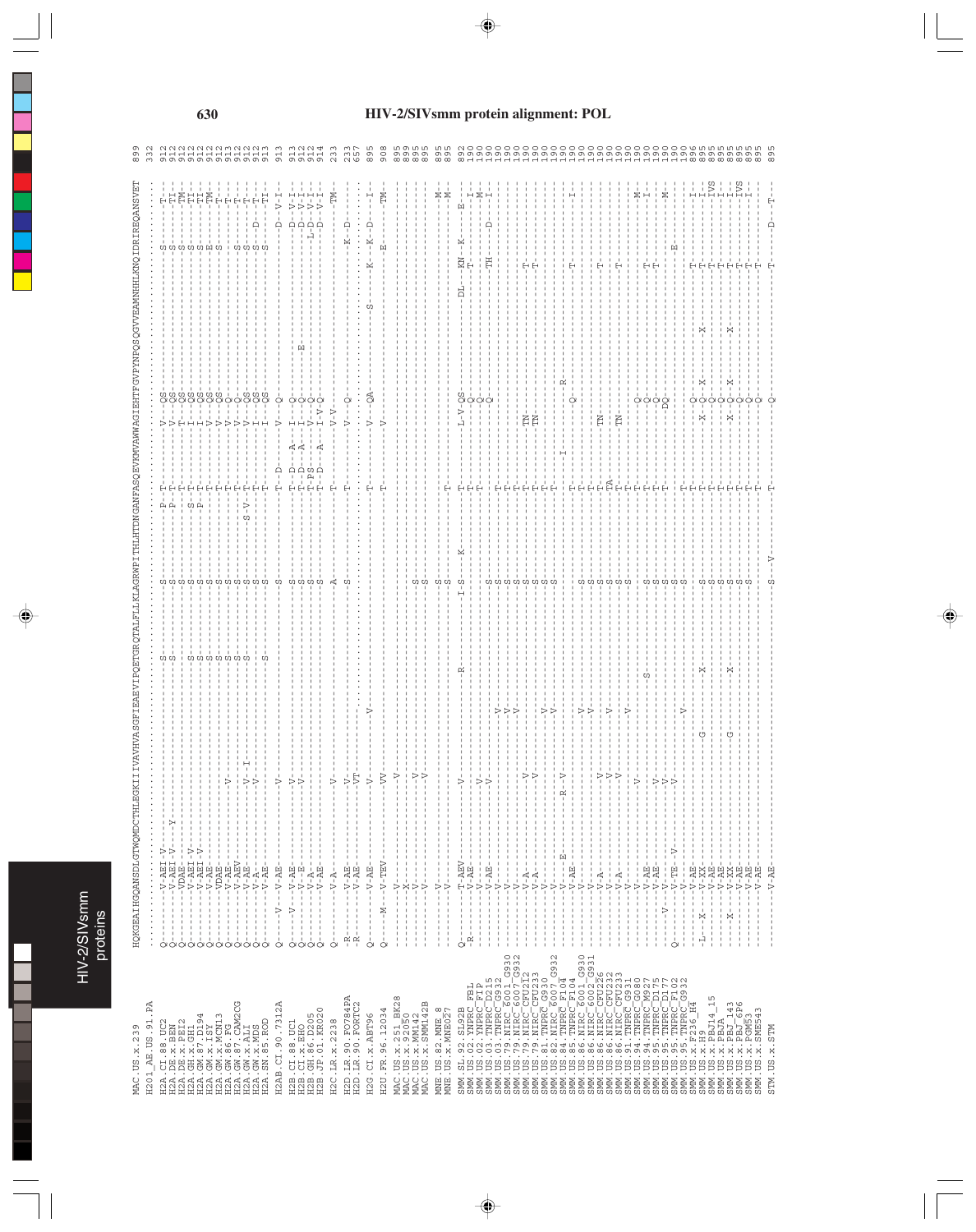| MAC.US.x.239                                                                                                                                                                                                                                                                                                                                                                                                                                                                                  |                                                                                                                                                                                                                                                                                                                                                                                                                                                                               | EAR YERELGEMESSSCARKSOSTAKIIKYANNALGIANIIAYORINIIKYOSEN TIROGONATÖGYSTAN AN NARKSÖSTÖ ISTIIMITIKHIKI HARGO ISONNAMALAI<br>\ puə əsrisəni ta to |                                                                           |                                                                                                                                                                                                                                                                                                                                                                                                                            | 1019                                    |
|-----------------------------------------------------------------------------------------------------------------------------------------------------------------------------------------------------------------------------------------------------------------------------------------------------------------------------------------------------------------------------------------------------------------------------------------------------------------------------------------------|-------------------------------------------------------------------------------------------------------------------------------------------------------------------------------------------------------------------------------------------------------------------------------------------------------------------------------------------------------------------------------------------------------------------------------------------------------------------------------|------------------------------------------------------------------------------------------------------------------------------------------------|---------------------------------------------------------------------------|----------------------------------------------------------------------------------------------------------------------------------------------------------------------------------------------------------------------------------------------------------------------------------------------------------------------------------------------------------------------------------------------------------------------------|-----------------------------------------|
| AE.US.91.PA<br>H201                                                                                                                                                                                                                                                                                                                                                                                                                                                                           |                                                                                                                                                                                                                                                                                                                                                                                                                                                                               |                                                                                                                                                |                                                                           |                                                                                                                                                                                                                                                                                                                                                                                                                            | $\sim$<br>$\overline{3}$                |
| H2A.CI.88.UC2                                                                                                                                                                                                                                                                                                                                                                                                                                                                                 | ł<br>ţ<br>f,<br>J.<br>$\overline{\phantom{a}}$<br>٠                                                                                                                                                                                                                                                                                                                                                                                                                           | $\circ$<br>O<br>$-5$<br>$\begin{array}{c}\n 7 \\  -1 \\  \end{array}$                                                                          |                                                                           | OIREADOP-N-1-<br>ひ<br>--P-L-GAR-D<br>--P-L-GAR-D<br><b>KKKKK</b>                                                                                                                                                                                                                                                                                                                                                           |                                         |
| H2A.DE.X.PEI2<br>H2A.DE.X.BEN                                                                                                                                                                                                                                                                                                                                                                                                                                                                 |                                                                                                                                                                                                                                                                                                                                                                                                                                                                               | F,<br>$\mathbf{I}$<br>부부                                                                                                                       |                                                                           |                                                                                                                                                                                                                                                                                                                                                                                                                            |                                         |
| $H2A. GH. x. GH1$<br>$H2A. GW. 87. D194$<br>$H2A. GW. x. ISY$<br>$H2A. GW. x. MCN13$<br>$H2A. GW. 86. PG$                                                                                                                                                                                                                                                                                                                                                                                     | п<br>j<br>I<br>J.                                                                                                                                                                                                                                                                                                                                                                                                                                                             | -<br>$-1 - N - - - Q$                                                                                                                          | Ļ<br>$\mathbf{I}$<br>⋗<br>$\Box$                                          | $\begin{small} \mathbf{N}=\mathbf{1}+\mathbf{1}+\mathbf{1}+\mathbf{1}+\mathbf{1}+\mathbf{1}+\mathbf{1}+\mathbf{1}+\mathbf{1}+\mathbf{1}+\mathbf{1}+\mathbf{1}+\mathbf{1}+\mathbf{1}+\mathbf{1}+\mathbf{1}+\mathbf{1}+\mathbf{1}+\mathbf{1}+\mathbf{1}+\mathbf{1}+\mathbf{1}+\mathbf{1}+\mathbf{1}+\mathbf{1}+\mathbf{1}+\mathbf{1}+\mathbf{1}+\mathbf{1}+\mathbf{1}+\mathbf{1}+\mathbf{1}+\mathbf{1}+\mathbf{1}+\mathbf{1$ | -------                                 |
|                                                                                                                                                                                                                                                                                                                                                                                                                                                                                               | $- - - - - - - - -$<br>٠<br>$\frac{1}{1}$<br>$\frac{1}{4}$<br>ı<br>f,<br>t<br>٠                                                                                                                                                                                                                                                                                                                                                                                               | ု<br>z<br>$\blacksquare$<br>$\mathbf{I}$                                                                                                       | $\overline{1}$<br>$\mathbf{I}$<br>$\mathsf I$<br>⊳<br>⊳                   | $\mathbf{I}$                                                                                                                                                                                                                                                                                                                                                                                                               |                                         |
|                                                                                                                                                                                                                                                                                                                                                                                                                                                                                               | ٠<br>$\mathbf{I}$<br>$\mathbf{I}$<br>턱<br>$\mathbf{I}$                                                                                                                                                                                                                                                                                                                                                                                                                        | 医医医医<br>1111<br>류부                                                                                                                             |                                                                           |                                                                                                                                                                                                                                                                                                                                                                                                                            |                                         |
|                                                                                                                                                                                                                                                                                                                                                                                                                                                                                               | $-1$<br>$\mathbf{I}$                                                                                                                                                                                                                                                                                                                                                                                                                                                          | - 1<br>ٻ<br>ڊ<br>$\frac{1}{4}$                                                                                                                 |                                                                           |                                                                                                                                                                                                                                                                                                                                                                                                                            |                                         |
| H2A.GW.87.CAM2CG<br>H2A. GW. x. ALI                                                                                                                                                                                                                                                                                                                                                                                                                                                           | $\mathbf{I}$<br>$\frac{1}{1}$<br>$- - -$<br>$\frac{1}{1}$<br>$\blacksquare$<br>$\blacksquare$<br>ı<br>$\,$ I<br>$\mathbf{I}$<br>t<br>1                                                                                                                                                                                                                                                                                                                                        | $\overline{\phantom{0}}$<br>$\frac{p}{1}$<br>-<br>$\mathsf I$<br>큐<br>ω                                                                        | $\mathbb{H}$<br>$\overline{\phantom{a}}$<br>$\overline{\phantom{a}}$<br>1 | $RQ - L$<br>$\overline{\phantom{a}}$                                                                                                                                                                                                                                                                                                                                                                                       |                                         |
|                                                                                                                                                                                                                                                                                                                                                                                                                                                                                               | ţ<br>$-2$<br>÷<br>-                                                                                                                                                                                                                                                                                                                                                                                                                                                           | 叫<br>л.<br>$\mathbf{I}$<br>부<br>$L - A$                                                                                                        | $\mathbf{I}$<br>$\vdash$<br>$\overline{\phantom{0}}$<br>$\bigcap$         | <b>KKKK</b>                                                                                                                                                                                                                                                                                                                                                                                                                | $\overline{ }$                          |
| H2A.GW.x.MDS<br>H2A.SN.85.ROD                                                                                                                                                                                                                                                                                                                                                                                                                                                                 | ÷<br>S<br>t<br>н<br>$\mathsf I$<br>$\mathbf{I}$                                                                                                                                                                                                                                                                                                                                                                                                                               | 圧<br>$-1 - 1 - D$<br>$L - A$                                                                                                                   | $\mathbf{H}$<br>$\mathbb{H}$<br>$-1V$                                     | RQDM-<br>RQ-M-                                                                                                                                                                                                                                                                                                                                                                                                             |                                         |
| H2AB.CI.90.7312A                                                                                                                                                                                                                                                                                                                                                                                                                                                                              | $- - -$<br>I.<br>ţ<br>t<br>$\mathbf I$<br>$- - A$<br>f,                                                                                                                                                                                                                                                                                                                                                                                                                       | O<br>$\circ$<br>루<br>Ŗ<br>$\mathbb{L}_1$                                                                                                       | $\mathbf{H}$<br>囜<br>н                                                    | $-M-QSSQVSEA$<br>- RQ<br>$-\mathbb{L}-\mathbb{C}-\mathbb{L}$ - $\mathbb{U}$<br>EH                                                                                                                                                                                                                                                                                                                                          | $\overline{04}$<br>$\overline{ }$       |
| H2B.CI.88.UC1                                                                                                                                                                                                                                                                                                                                                                                                                                                                                 | $-1$<br>I.<br>f,<br>÷<br>$\,$<br>$\mathbf{I}$<br>$\frac{1}{4}$                                                                                                                                                                                                                                                                                                                                                                                                                | $\circ$<br>$\mathbb{I}$<br>부<br>$-4$<br>$\mathbb{L}_4$                                                                                         | H H<br>$\mathbb{H}$                                                       | EH                                                                                                                                                                                                                                                                                                                                                                                                                         |                                         |
| H2B.CI.X.EHO                                                                                                                                                                                                                                                                                                                                                                                                                                                                                  | -<br>-<br>-<br>-<br>-<br>-<br>-<br>-<br>$\frac{1}{1}$<br>$\,$<br>$\blacksquare$<br>$\begin{array}{c}\n 1 \\  -1 \\  +1\n \end{array}$<br>J,<br>⊳                                                                                                                                                                                                                                                                                                                              | $\alpha$<br>루                                                                                                                                  | $\,$ I                                                                    | $-50$<br>-- 1-CGTD<br>-- C- ADV<br>-- C- ADV<br>-- C- AD<br>RN                                                                                                                                                                                                                                                                                                                                                             | $\overline{a}$                          |
| $\circ$<br>H2B.GH.86.D205<br>H2B.JP.01.KR02                                                                                                                                                                                                                                                                                                                                                                                                                                                   | $-1$ $-1$<br>$-$ - $\bot$ TV $-$<br>Ť<br>$\frac{1}{1}$<br>$\frac{1}{1}$<br>ŧ<br>$\frac{1}{1}$<br>ł.<br>$A -$<br>$\mathbf{I}$<br>Ĭ<br>$\frac{1}{4}$<br>÷<br>⋗<br>⋗                                                                                                                                                                                                                                                                                                             | Ŀ,<br>$\alpha$<br>$\alpha$<br>KL,<br>К<br>叫<br>Ą                                                                                               | Н<br>国国国国                                                                 | ă d<br>$C-AM$<br>딩<br>핁                                                                                                                                                                                                                                                                                                                                                                                                    | 00000<br>4404<br>0000<br>$\overline{a}$ |
| H2C.LR.x.2238                                                                                                                                                                                                                                                                                                                                                                                                                                                                                 | .<br>$\frac{1}{2}$ : $\frac{1}{2}$ : $\frac{1}{2}$ : $\frac{1}{2}$ : $\frac{1}{2}$<br>$\ddot{\cdot}$                                                                                                                                                                                                                                                                                                                                                                          |                                                                                                                                                |                                                                           |                                                                                                                                                                                                                                                                                                                                                                                                                            | $\sim$                                  |
| H2D.LR.90.FO784PA<br>H2D.LR.90.FORTC2                                                                                                                                                                                                                                                                                                                                                                                                                                                         | I<br>$\mathbf{I}$                                                                                                                                                                                                                                                                                                                                                                                                                                                             |                                                                                                                                                |                                                                           |                                                                                                                                                                                                                                                                                                                                                                                                                            | 36<br>57<br>6                           |
| H2G.CI.x.ABT96                                                                                                                                                                                                                                                                                                                                                                                                                                                                                | Ţ<br>$\mathbf{I}$                                                                                                                                                                                                                                                                                                                                                                                                                                                             |                                                                                                                                                | ⊡                                                                         | -RQTG<br>ă                                                                                                                                                                                                                                                                                                                                                                                                                 | 015<br>$\mathbf{\mathbf{r}}$            |
| H2U.FR.96.12034                                                                                                                                                                                                                                                                                                                                                                                                                                                                               | $-1$<br>J.<br>$\frac{1}{1}$<br>$\mathbf{I}$<br>$-4 - 7 - 1$<br>J.<br>٠                                                                                                                                                                                                                                                                                                                                                                                                        | R                                                                                                                                              | H                                                                         | YA'HALOUdT-W-<br>$-NT - GABKV -$<br>ᆸ<br>œ                                                                                                                                                                                                                                                                                                                                                                                 | 1036                                    |
|                                                                                                                                                                                                                                                                                                                                                                                                                                                                                               | $\frac{1}{1}$<br>$\,$<br>Ť                                                                                                                                                                                                                                                                                                                                                                                                                                                    |                                                                                                                                                |                                                                           |                                                                                                                                                                                                                                                                                                                                                                                                                            | L<br>$\mathbf{r}$                       |
| MAC.US.x.251_BK28<br>MAC.US.x.92050<br>MAC.US.x.MM142                                                                                                                                                                                                                                                                                                                                                                                                                                         | I,<br>ı<br>$\mathbf{I}$<br>$\sf I$<br>$\frac{1}{4}$<br>f,<br>$\mathbf{I}$<br>I.<br>ı<br>I,<br>$\mathbf{I}$<br>٠<br>I.<br>1<br>٠                                                                                                                                                                                                                                                                                                                                               |                                                                                                                                                |                                                                           | Σ<br>J.                                                                                                                                                                                                                                                                                                                                                                                                                    | σ<br>3333<br>$-1 - 1$                   |
| MAC.US.x.SMM142B                                                                                                                                                                                                                                                                                                                                                                                                                                                                              | $\,$<br>$\begin{array}{c} \frac{1}{2} & \frac{1}{2} \\ \frac{1}{2} & \frac{1}{2} \\ \frac{1}{2} & \frac{1}{2} \end{array}$<br>j,<br>J<br>J<br>f,<br>J<br>J.                                                                                                                                                                                                                                                                                                                   |                                                                                                                                                |                                                                           | Σ                                                                                                                                                                                                                                                                                                                                                                                                                          |                                         |
| $\infty$ $\sim$<br>MNE. US. 82. MNE                                                                                                                                                                                                                                                                                                                                                                                                                                                           | ך<br>י<br>ł.<br>ł.<br>$\mathbf{I}$<br>$\mathsf I$<br>1<br>$\mathbf{I}$<br>$\,$ I<br>$\mathbf{I}$                                                                                                                                                                                                                                                                                                                                                                              |                                                                                                                                                |                                                                           |                                                                                                                                                                                                                                                                                                                                                                                                                            | $\overline{C}$<br>$\overline{a}$        |
| MNE.US.x.MNE02                                                                                                                                                                                                                                                                                                                                                                                                                                                                                | نڊ<br>ڊ                                                                                                                                                                                                                                                                                                                                                                                                                                                                       |                                                                                                                                                | Ņ                                                                         |                                                                                                                                                                                                                                                                                                                                                                                                                            | $\overline{C}$<br>$\overline{ }$        |
| SMM. SL. 92. SL92B                                                                                                                                                                                                                                                                                                                                                                                                                                                                            | $-1 - \frac{1}{2} \Delta T$<br>$\mathbf{I}$<br>$-4$<br>ı<br>f,<br>1<br>貢                                                                                                                                                                                                                                                                                                                                                                                                      | $NTX -$                                                                                                                                        |                                                                           | Q*KNSGAL<br>$-4$<br>-NG<br>Ŕ                                                                                                                                                                                                                                                                                                                                                                                               | $\overline{C}$                          |
|                                                                                                                                                                                                                                                                                                                                                                                                                                                                                               | .<br>Ì<br>ţ                                                                                                                                                                                                                                                                                                                                                                                                                                                                   |                                                                                                                                                |                                                                           |                                                                                                                                                                                                                                                                                                                                                                                                                            |                                         |
|                                                                                                                                                                                                                                                                                                                                                                                                                                                                                               | .<br>---------<br>÷<br>$\geq$                                                                                                                                                                                                                                                                                                                                                                                                                                                 |                                                                                                                                                |                                                                           |                                                                                                                                                                                                                                                                                                                                                                                                                            |                                         |
|                                                                                                                                                                                                                                                                                                                                                                                                                                                                                               | .<br>$\begin{array}{c} \n\cdot & \cdot & \cdot \\ \n\cdot & \cdot & \cdot \\ \n\cdot & \cdot & \cdot \n\end{array}$                                                                                                                                                                                                                                                                                                                                                           |                                                                                                                                                |                                                                           |                                                                                                                                                                                                                                                                                                                                                                                                                            |                                         |
|                                                                                                                                                                                                                                                                                                                                                                                                                                                                                               | $\begin{bmatrix} 1 & 0 & 0 & 0 \\ 0 & 1 & 0 & 0 \\ 0 & 0 & 0 & 0 \\ 0 & 0 & 0 & 0 \\ 0 & 0 & 0 & 0 \\ 0 & 0 & 0 & 0 \\ 0 & 0 & 0 & 0 \\ 0 & 0 & 0 & 0 & 0 \\ 0 & 0 & 0 & 0 & 0 \\ 0 & 0 & 0 & 0 & 0 \\ 0 & 0 & 0 & 0 & 0 & 0 \\ 0 & 0 & 0 & 0 & 0 & 0 \\ 0 & 0 & 0 & 0 & 0 & 0 \\ 0 & 0 & 0 & 0 & 0 & 0 \\ 0 & 0 & 0 & 0 & $<br>$\frac{1}{1}$                                                                                                                                 |                                                                                                                                                |                                                                           |                                                                                                                                                                                                                                                                                                                                                                                                                            |                                         |
|                                                                                                                                                                                                                                                                                                                                                                                                                                                                                               | $\begin{aligned} \frac{1}{2} \left( \frac{1}{2} \right) \left( \frac{1}{2} \right) \left( \frac{1}{2} \right) \left( \frac{1}{2} \right) \left( \frac{1}{2} \right) \left( \frac{1}{2} \right) \left( \frac{1}{2} \right) \left( \frac{1}{2} \right) \left( \frac{1}{2} \right) \left( \frac{1}{2} \right) \left( \frac{1}{2} \right) \left( \frac{1}{2} \right) \left( \frac{1}{2} \right) \left( \frac{1}{2} \right) \left( \frac{1}{2} \right) \left( \frac{1}{2} \right)$ |                                                                                                                                                |                                                                           |                                                                                                                                                                                                                                                                                                                                                                                                                            |                                         |
|                                                                                                                                                                                                                                                                                                                                                                                                                                                                                               | f,                                                                                                                                                                                                                                                                                                                                                                                                                                                                            |                                                                                                                                                |                                                                           |                                                                                                                                                                                                                                                                                                                                                                                                                            |                                         |
|                                                                                                                                                                                                                                                                                                                                                                                                                                                                                               |                                                                                                                                                                                                                                                                                                                                                                                                                                                                               |                                                                                                                                                |                                                                           |                                                                                                                                                                                                                                                                                                                                                                                                                            |                                         |
|                                                                                                                                                                                                                                                                                                                                                                                                                                                                                               |                                                                                                                                                                                                                                                                                                                                                                                                                                                                               |                                                                                                                                                |                                                                           |                                                                                                                                                                                                                                                                                                                                                                                                                            |                                         |
|                                                                                                                                                                                                                                                                                                                                                                                                                                                                                               |                                                                                                                                                                                                                                                                                                                                                                                                                                                                               |                                                                                                                                                |                                                                           |                                                                                                                                                                                                                                                                                                                                                                                                                            |                                         |
|                                                                                                                                                                                                                                                                                                                                                                                                                                                                                               | .<br>$\frac{1}{1}$                                                                                                                                                                                                                                                                                                                                                                                                                                                            |                                                                                                                                                |                                                                           |                                                                                                                                                                                                                                                                                                                                                                                                                            |                                         |
|                                                                                                                                                                                                                                                                                                                                                                                                                                                                                               |                                                                                                                                                                                                                                                                                                                                                                                                                                                                               |                                                                                                                                                |                                                                           |                                                                                                                                                                                                                                                                                                                                                                                                                            |                                         |
|                                                                                                                                                                                                                                                                                                                                                                                                                                                                                               | ţ                                                                                                                                                                                                                                                                                                                                                                                                                                                                             |                                                                                                                                                |                                                                           |                                                                                                                                                                                                                                                                                                                                                                                                                            |                                         |
|                                                                                                                                                                                                                                                                                                                                                                                                                                                                                               | $\label{eq:2.1} \begin{split} \mathcal{L}_{\mathcal{A}}(\mathcal{A})&=\mathcal{L}_{\mathcal{A}}(\mathcal{A})\mathcal{A}(\mathcal{A})\mathcal{A}(\mathcal{A})\mathcal{A}(\mathcal{A})\mathcal{A}(\mathcal{A})\mathcal{A}(\mathcal{A})\mathcal{A}(\mathcal{A})\mathcal{A}(\mathcal{A})\mathcal{A}(\mathcal{A})\mathcal{A}(\mathcal{A})\mathcal{A}(\mathcal{A})\mathcal{A}(\mathcal{A})\mathcal{A}(\mathcal{A})\mathcal{A}(\mathcal{A})\mathcal{A}(\mathcal{A})\$                |                                                                                                                                                |                                                                           |                                                                                                                                                                                                                                                                                                                                                                                                                            |                                         |
|                                                                                                                                                                                                                                                                                                                                                                                                                                                                                               | Ť                                                                                                                                                                                                                                                                                                                                                                                                                                                                             |                                                                                                                                                |                                                                           |                                                                                                                                                                                                                                                                                                                                                                                                                            |                                         |
|                                                                                                                                                                                                                                                                                                                                                                                                                                                                                               | Ť<br>$\mathbf{I}$                                                                                                                                                                                                                                                                                                                                                                                                                                                             |                                                                                                                                                |                                                                           |                                                                                                                                                                                                                                                                                                                                                                                                                            |                                         |
|                                                                                                                                                                                                                                                                                                                                                                                                                                                                                               | J.                                                                                                                                                                                                                                                                                                                                                                                                                                                                            |                                                                                                                                                |                                                                           |                                                                                                                                                                                                                                                                                                                                                                                                                            |                                         |
|                                                                                                                                                                                                                                                                                                                                                                                                                                                                                               | ţ                                                                                                                                                                                                                                                                                                                                                                                                                                                                             |                                                                                                                                                |                                                                           |                                                                                                                                                                                                                                                                                                                                                                                                                            |                                         |
|                                                                                                                                                                                                                                                                                                                                                                                                                                                                                               | ÷                                                                                                                                                                                                                                                                                                                                                                                                                                                                             |                                                                                                                                                |                                                                           |                                                                                                                                                                                                                                                                                                                                                                                                                            |                                         |
|                                                                                                                                                                                                                                                                                                                                                                                                                                                                                               |                                                                                                                                                                                                                                                                                                                                                                                                                                                                               |                                                                                                                                                |                                                                           |                                                                                                                                                                                                                                                                                                                                                                                                                            |                                         |
|                                                                                                                                                                                                                                                                                                                                                                                                                                                                                               | $\mathbf{I}$                                                                                                                                                                                                                                                                                                                                                                                                                                                                  |                                                                                                                                                |                                                                           |                                                                                                                                                                                                                                                                                                                                                                                                                            |                                         |
|                                                                                                                                                                                                                                                                                                                                                                                                                                                                                               | $\frac{1}{1}$<br>$\frac{1}{4}$<br>$- - - - - - - - - - - -$<br>I<br>J.                                                                                                                                                                                                                                                                                                                                                                                                        |                                                                                                                                                |                                                                           | $\blacksquare$<br>$\mathbf{I}$<br>めめめめめめ<br>ᆸ                                                                                                                                                                                                                                                                                                                                                                              | $\overline{\phantom{0}}$                |
| 15<br>$\begin{array}{lll} \texttt{SMM. U3}\xspace & \texttt{x} \xspace & \texttt{H9} & \texttt{} \ \texttt{} \ \texttt{S} \\ \texttt{SMM. U3}\xspace & \texttt{x} \xspace & \texttt{PBJ14} \ \texttt{} \ \texttt{} \ \texttt{} \ \texttt{} \ \texttt{3} \\ \texttt{SMM. U3}\xspace & \texttt{x} \xspace & \texttt{PBJ2A} \ \texttt{} \ \texttt{} \ \texttt{} \ \texttt{} \ \texttt{} \ \texttt{7} \\ \texttt{SMM. U3}\xspace & \texttt{x} \xspace & \texttt{PBJ2A} \ \texttt{} \ \texttt{} \$ | $\frac{1}{1}$<br>Í                                                                                                                                                                                                                                                                                                                                                                                                                                                            |                                                                                                                                                |                                                                           | Ť                                                                                                                                                                                                                                                                                                                                                                                                                          |                                         |
|                                                                                                                                                                                                                                                                                                                                                                                                                                                                                               |                                                                                                                                                                                                                                                                                                                                                                                                                                                                               |                                                                                                                                                |                                                                           | Ŧ<br>부부부부                                                                                                                                                                                                                                                                                                                                                                                                                  |                                         |
| SMM.US.x.PBJ_143<br>SMM.US.x.PBJ_6P6                                                                                                                                                                                                                                                                                                                                                                                                                                                          | $\frac{1}{4}$<br>-- - - - - - -                                                                                                                                                                                                                                                                                                                                                                                                                                               |                                                                                                                                                |                                                                           | Ţ                                                                                                                                                                                                                                                                                                                                                                                                                          |                                         |
|                                                                                                                                                                                                                                                                                                                                                                                                                                                                                               | ٠                                                                                                                                                                                                                                                                                                                                                                                                                                                                             |                                                                                                                                                | 国国国国国国                                                                    | $\frac{1}{4}$                                                                                                                                                                                                                                                                                                                                                                                                              |                                         |
| SMM. US. x. SME543<br>SMM.US.x.PGM53                                                                                                                                                                                                                                                                                                                                                                                                                                                          | $\frac{1}{1}$                                                                                                                                                                                                                                                                                                                                                                                                                                                                 |                                                                                                                                                |                                                                           | $-9P - D$<br>Ó<br>Н<br>ᆸ                                                                                                                                                                                                                                                                                                                                                                                                   |                                         |
| STM.US.X.STM                                                                                                                                                                                                                                                                                                                                                                                                                                                                                  | $-7$<br>J.<br>$\begin{array}{c} \rule{0.2cm}{0.15mm} \rule{0.2cm}{0.15mm} \rule{0.2cm}{0.15mm} \rule{0.2cm}{0.15mm} \rule{0.2cm}{0.15mm} \rule{0.2cm}{0.15mm} \rule{0.2cm}{0.15mm} \rule{0.2cm}{0.15mm} \rule{0.2cm}{0.15mm} \rule{0.2cm}{0.15mm} \rule{0.2cm}{0.15mm} \rule{0.2cm}{0.15mm} \rule{0.2cm}{0.15mm} \rule{0.2cm}{0.15mm} \rule{0.2cm}{0.15mm} \rule{$<br>-------------<br>$V - -$                                                                                |                                                                                                                                                |                                                                           | Ė<br>Ú                                                                                                                                                                                                                                                                                                                                                                                                                     | 101                                     |
|                                                                                                                                                                                                                                                                                                                                                                                                                                                                                               |                                                                                                                                                                                                                                                                                                                                                                                                                                                                               |                                                                                                                                                |                                                                           |                                                                                                                                                                                                                                                                                                                                                                                                                            |                                         |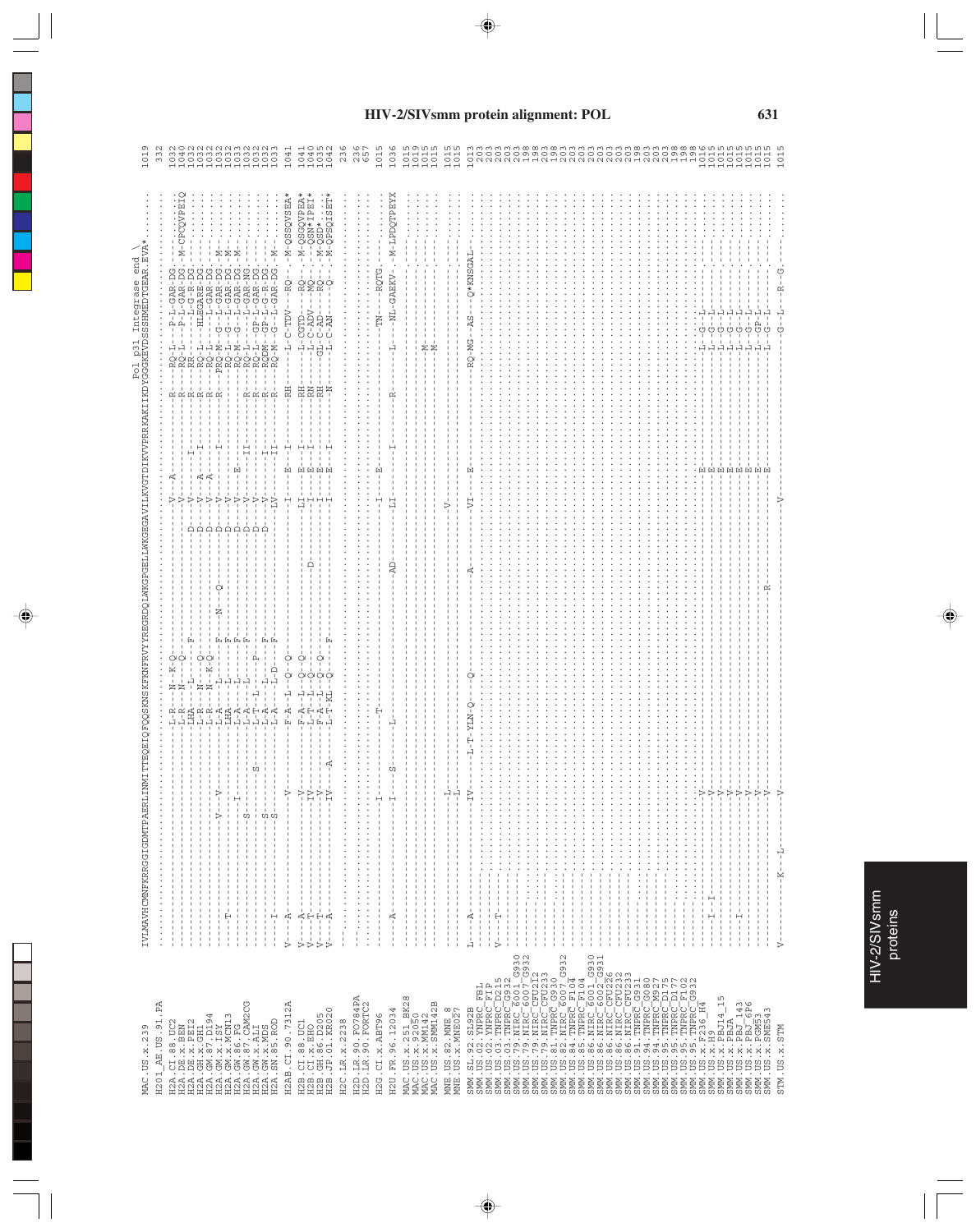| MAC.US.x.239                                                                                                                                                                                                                                                                                                                                                                                                                 | <b>CXVCY</b><br>ERWHSLI<br>MEEEKRWIAVPTWRIPER.L.<br>$\begin{array}{l} \mathbf{N}^{\mathbf{B}}_{\mathbf{A}} \mathbf{X}^{\mathbf{A}} = \mathbf{N}^{\mathbf{B}}_{\mathbf{A}} \mathbf{X}^{\mathbf{B}} = \mathbf{N}^{\mathbf{B}}_{\mathbf{A}} \mathbf{X}^{\mathbf{B}} = \mathbf{N}^{\mathbf{B}}_{\mathbf{A}} \mathbf{X}^{\mathbf{B}} = \mathbf{N}^{\mathbf{B}}_{\mathbf{A}} \mathbf{X}^{\mathbf{B}} = \mathbf{N}^{\mathbf{B}}_{\mathbf{A}} \mathbf{X}^{\mathbf{B}} = \mathbf{N}^{\math$                                                                                                                                              |                         | KALI NAVARA DA DA SHIRA DA SHIRA DO ARTI NA SHIRA DA NAVA NA SHIRA |                             | SKNFWTDVTPNYADILLHSTYFPCFTAGEVRRAIR                    |                            |
|------------------------------------------------------------------------------------------------------------------------------------------------------------------------------------------------------------------------------------------------------------------------------------------------------------------------------------------------------------------------------------------------------------------------------|---------------------------------------------------------------------------------------------------------------------------------------------------------------------------------------------------------------------------------------------------------------------------------------------------------------------------------------------------------------------------------------------------------------------------------------------------------------------------------------------------------------------------------------------------------------------------------------------------------------------------------|-------------------------|--------------------------------------------------------------------|-----------------------------|--------------------------------------------------------|----------------------------|
| $\begin{array}{l} \text{H2A, CL 18, UC} \\ \text{H2A, DB} \\ \text{H2A, DE} \\ \text{H2A, GL} \\ \text{H2A, GL} \\ \text{H2B, CH} \\ \text{H2B, CH} \\ \text{H2B, CH} \\ \text{H2B, CH} \\ \text{H2B, CH} \\ \text{H2B, CH} \\ \text{H2B, CH} \\ \text{H2B, CH} \\ \text{H2B, CH} \\ \text{H2B, CH} \\ \text{H2B, CH} \\ \text{H2B, CH} \\ \text{H2B, CH} \\ \text{H2B, L2B} \\ \text{H2B, CH} \\ \text{H2B$                 | $\geq$                                                                                                                                                                                                                                                                                                                                                                                                                                                                                                                                                                                                                          |                         |                                                                    |                             |                                                        |                            |
|                                                                                                                                                                                                                                                                                                                                                                                                                              | $--A-V$<br>$\begin{array}{c} \vdots \\ \vdots \\ \vdots \end{array}$                                                                                                                                                                                                                                                                                                                                                                                                                                                                                                                                                            |                         |                                                                    |                             |                                                        |                            |
|                                                                                                                                                                                                                                                                                                                                                                                                                              | <b>KKKKKK</b><br>7                                                                                                                                                                                                                                                                                                                                                                                                                                                                                                                                                                                                              | RRRRRRRRRR              |                                                                    |                             | ເທ ເທ                                                  |                            |
|                                                                                                                                                                                                                                                                                                                                                                                                                              | <b>KKK</b><br>្ងៃ<br><b>[x]</b><br>Ŗ<br>$\mathbf{I}$<br>÷.                                                                                                                                                                                                                                                                                                                                                                                                                                                                                                                                                                      | 뜅                       | Ŵ<br>Ξ<br>ÖÓ                                                       |                             |                                                        |                            |
|                                                                                                                                                                                                                                                                                                                                                                                                                              | 亩<br>7<br>÷.<br>$V -$<br>$N - D - -$                                                                                                                                                                                                                                                                                                                                                                                                                                                                                                                                                                                            | 믱                       | 00000<br>H + + H<br>00000                                          |                             | ເທ ເທ                                                  | ന ന<br>$\sim$ $\sim$       |
|                                                                                                                                                                                                                                                                                                                                                                                                                              | 岡田<br>$\mathbf I$<br>$\frac{1}{4}$<br>f,<br>$\mathbf{I}$<br>DQG.                                                                                                                                                                                                                                                                                                                                                                                                                                                                                                                                                                | $\mathbf{E}$            | t                                                                  | 岡田                          |                                                        |                            |
|                                                                                                                                                                                                                                                                                                                                                                                                                              | $\begin{array}{l} \mathbf{1} & -\mathbf{1} & -\mathbf{1} & -\mathbf{1} & -\mathbf{1} & -\mathbf{1} & -\mathbf{1} & -\mathbf{1} & -\mathbf{1} & -\mathbf{1} & -\mathbf{1} & -\mathbf{1} & -\mathbf{1} & -\mathbf{1} & -\mathbf{1} & -\mathbf{1} & -\mathbf{1} & -\mathbf{1} & -\mathbf{1} & -\mathbf{1} & -\mathbf{1} & -\mathbf{1} & -\mathbf{1} & -\mathbf{1} & -\mathbf{1} & -\mathbf{1} & -\mathbf{1$                                                                                                                                                                                                                        | ā                       |                                                                    |                             | τn<br>$0 \vdash 0 \vdash \vdash 0 \cup \triangleright$ |                            |
|                                                                                                                                                                                                                                                                                                                                                                                                                              | $\mathbf{I}$                                                                                                                                                                                                                                                                                                                                                                                                                                                                                                                                                                                                                    |                         |                                                                    |                             | ГŊ                                                     |                            |
|                                                                                                                                                                                                                                                                                                                                                                                                                              | てり<br>י<br>ו<br>$\frac{1}{4}$                                                                                                                                                                                                                                                                                                                                                                                                                                                                                                                                                                                                   | $-M - 1$                | N-<br><b>00 00 00 00 00</b>                                        | <b>ERRK</b>                 |                                                        | $\infty$ $\infty$ $\infty$ |
|                                                                                                                                                                                                                                                                                                                                                                                                                              |                                                                                                                                                                                                                                                                                                                                                                                                                                                                                                                                                                                                                                 | g                       |                                                                    |                             |                                                        |                            |
|                                                                                                                                                                                                                                                                                                                                                                                                                              | Ţ<br>$\frac{1}{1}$                                                                                                                                                                                                                                                                                                                                                                                                                                                                                                                                                                                                              |                         |                                                                    |                             | ひ                                                      |                            |
|                                                                                                                                                                                                                                                                                                                                                                                                                              | q<br>á<br>٠ı.<br>$\mathsf I$<br>$\frac{1}{1}$                                                                                                                                                                                                                                                                                                                                                                                                                                                                                                                                                                                   | š                       | ᆸ<br>၊ ဟ                                                           |                             |                                                        |                            |
|                                                                                                                                                                                                                                                                                                                                                                                                                              | ェ<br>7<br>f,<br>$\frac{1}{4}$                                                                                                                                                                                                                                                                                                                                                                                                                                                                                                                                                                                                   | <b>NO</b>               |                                                                    | TEK<br>TEK                  |                                                        | $^\infty$                  |
|                                                                                                                                                                                                                                                                                                                                                                                                                              | 모<br>ចិចច<br>$\frac{1}{1}$<br>$-1$                                                                                                                                                                                                                                                                                                                                                                                                                                                                                                                                                                                              |                         |                                                                    | 闰                           | m<br>ひ<br>CO.                                          |                            |
|                                                                                                                                                                                                                                                                                                                                                                                                                              |                                                                                                                                                                                                                                                                                                                                                                                                                                                                                                                                                                                                                                 |                         |                                                                    |                             |                                                        |                            |
| H2AB. CI.90.7312A                                                                                                                                                                                                                                                                                                                                                                                                            | ᄇ<br>C)<br>◠<br>ひ<br>$\tilde{z}$<br>$-8-$<br>$\mathbf{I}$<br>Ġ<br>$K-$<br>Ţ<br>$-Q$ – $N$ – $ \!N$ – $-$                                                                                                                                                                                                                                                                                                                                                                                                                                                                                                                        | $KG-AC$                 | τn<br>ġ                                                            | ă<br>EES                    | ひ<br>◠                                                 |                            |
| H2B.CI.88.UC1<br>H2B.CI.x.EHO<br>H2B.GH.86.D205<br>H2B.JP.01.KR020                                                                                                                                                                                                                                                                                                                                                           | 모<br>C)<br>$\Lambda$ – $-$<br>$\frac{c}{1}$<br>t<br>Ť<br>$\mathfrak l$<br>$- -N - -V$<br>$\frac{1}{\sqrt{2}}$                                                                                                                                                                                                                                                                                                                                                                                                                                                                                                                   | $-$ EAY                 | CO.<br>叫                                                           |                             | てり                                                     |                            |
|                                                                                                                                                                                                                                                                                                                                                                                                                              | ᄑ<br>$\mathbf{I}$<br>$\mathbf{I}$<br>$\blacksquare$<br>$\overline{\phantom{a}}$<br>J.<br>z<br>Ť                                                                                                                                                                                                                                                                                                                                                                                                                                                                                                                                 |                         | Н<br>m<br>$R$ $R$ $R$ $R$                                          | B<br>KRS-1<br>ERS-1<br>ER-1 | CO.<br><b>OK OH</b>                                    |                            |
|                                                                                                                                                                                                                                                                                                                                                                                                                              |                                                                                                                                                                                                                                                                                                                                                                                                                                                                                                                                                                                                                                 |                         |                                                                    |                             |                                                        |                            |
|                                                                                                                                                                                                                                                                                                                                                                                                                              | ᄑ<br>ωω⊢<br>$\circ$<br>뜅<br>$\begin{array}{c}\n 1.76 \\  1.76\n 1.76\n \end{array}$<br>ひひひ<br>Ť<br>$\sf I$<br>$\frac{1}{4}$                                                                                                                                                                                                                                                                                                                                                                                                                                                                                                     | NK-AW                   | 曰<br>U)<br>医医氏                                                     | ă                           | $N$ – S<br>CO.<br>9999                                 |                            |
|                                                                                                                                                                                                                                                                                                                                                                                                                              | ᄑ<br>∩<br>凹<br>凹<br>$\tilde{\phantom{a}}$<br>$\mathbf I$<br>$\begin{array}{cccccccccc} . & . & . & . & . & . & . \\ . & . & . & . & . & . \\ . & . & . & . & . & . \\ . & . & . & . & . & . \\ . & . & . & . & . & . \\ . & . & . & . & . & . \\ . & . & . & . & . & . \\ . & . & . & . & . & . \\ . & . & . & . & . & . \\ . & . & . & . & . & . \\ . & . & . & . & . & . \\ . & . & . & . & . & . \\ . & . & . & . & . & . \\ . & . & . & . & . & . \\ . & . & . & . & . & . \\ . & . & . & . & . & . \\ . & . & . & . & . & . \\ . & . & .$<br>$\mathbf{I}$<br>$\mathbf{I}$<br>$\mathfrak l$<br>$\mathbf{I}$<br>$\mathbf{I}$ |                         | Н                                                                  | ă<br>$K-S$                  | 四                                                      |                            |
| H2G.CI.x.ABT96                                                                                                                                                                                                                                                                                                                                                                                                               | $k - K -$<br>$\bar{1}$<br>ひ<br>÷<br>$\mathbf{I}$<br>L.<br>L.<br>$\mathbf{I}$<br>$\mathbf{I}$<br>$\mathsf I$<br>$\mathbf{I}$<br>$\mathbf{I}$                                                                                                                                                                                                                                                                                                                                                                                                                                                                                     | TKEA                    | ⌒≀                                                                 | 튭<br>TRK                    | 39<br>o                                                |                            |
|                                                                                                                                                                                                                                                                                                                                                                                                                              |                                                                                                                                                                                                                                                                                                                                                                                                                                                                                                                                                                                                                                 |                         |                                                                    |                             |                                                        |                            |
| H2U.FR.96.12034                                                                                                                                                                                                                                                                                                                                                                                                              | I,<br>$\cdot$<br>$-3 - 5 - 5 - 5$<br>÷.<br>$\mathbf{I}$<br>$- - N - - V -$<br>$\mathfrak l$                                                                                                                                                                                                                                                                                                                                                                                                                                                                                                                                     |                         | τn                                                                 | TRG                         | 3<br>C<br>O                                            |                            |
| $\begin{smallmatrix} \mathtt{MAC.GIS}, & \mathtt{1.715Cl} \\ \mathtt{MAC.GIS}, & \mathtt{1.715Cl} \\ \mathtt{MAC.GIS}, & \mathtt{1.715Cl} \\ \mathtt{MAC.GIS}, & \mathtt{2.715Cl} \\ \mathtt{MAC.GIS}, & \mathtt{2.715Cl} \\ \mathtt{MAC.GIS}, & \mathtt{2.715Cl} \\ \mathtt{MAC.GIS}, & \mathtt{2.715Cl} \\ \mathtt{MAC.GIS}, & \mathtt{2.715Cl} \\ \mathtt{MAC.GIS}, & \mathtt{2.715Cl} \\ \mathtt{MAC.GIS}, & \mathtt{2.$ | $\mathbf{I}$<br>$\mathbf{I}$<br>$\mathbf{I}$<br>$\mathbf{I}$<br>$\mathsf I$<br>$\mathbf{I}$<br>Ŷ.<br>$\mathbf I$<br>ł<br>$\mathsf I$<br>$\,$ I<br>$\mathsf I$<br>J.<br>$\mathbf I$                                                                                                                                                                                                                                                                                                                                                                                                                                              |                         |                                                                    |                             |                                                        |                            |
|                                                                                                                                                                                                                                                                                                                                                                                                                              | 봄<br>$\cdot$                                                                                                                                                                                                                                                                                                                                                                                                                                                                                                                                                                                                                    |                         |                                                                    |                             |                                                        |                            |
|                                                                                                                                                                                                                                                                                                                                                                                                                              | $\mathbf{I}$<br>$\,$ I<br>$\mathbf{I}$<br>$\,$ $\,$<br>$\frac{1}{4}$<br>$\,$ I<br>$\,$<br>$\,$ I<br>$\overline{\phantom{a}}$<br>$\,$ $\,$<br>$\mathbf{I}$                                                                                                                                                                                                                                                                                                                                                                                                                                                                       |                         |                                                                    |                             |                                                        |                            |
|                                                                                                                                                                                                                                                                                                                                                                                                                              | è<br>$\frac{1}{1}$<br>$\frac{1}{1}$<br>$\overline{1}$<br>t<br>$\mathbf{I}$<br>$\begin{array}{c} \hline \end{array}$<br>ŧ<br>$\mathbf{I}$<br>$\mathbf{I}$                                                                                                                                                                                                                                                                                                                                                                                                                                                                        |                         |                                                                    |                             |                                                        |                            |
|                                                                                                                                                                                                                                                                                                                                                                                                                              | Ť<br>$\,$ I<br>$\mathbf{I}$<br>$\mathsf I$                                                                                                                                                                                                                                                                                                                                                                                                                                                                                                                                                                                      |                         | [1] [1]                                                            |                             |                                                        |                            |
|                                                                                                                                                                                                                                                                                                                                                                                                                              | $\mathbf{I}$<br>$\mathbf{I}$                                                                                                                                                                                                                                                                                                                                                                                                                                                                                                                                                                                                    |                         |                                                                    |                             |                                                        |                            |
|                                                                                                                                                                                                                                                                                                                                                                                                                              |                                                                                                                                                                                                                                                                                                                                                                                                                                                                                                                                                                                                                                 |                         |                                                                    |                             |                                                        |                            |
|                                                                                                                                                                                                                                                                                                                                                                                                                              | $-5-$                                                                                                                                                                                                                                                                                                                                                                                                                                                                                                                                                                                                                           |                         | $\propto \propto$                                                  | $\propto \propto$           |                                                        |                            |
|                                                                                                                                                                                                                                                                                                                                                                                                                              |                                                                                                                                                                                                                                                                                                                                                                                                                                                                                                                                                                                                                                 |                         |                                                                    |                             |                                                        |                            |
|                                                                                                                                                                                                                                                                                                                                                                                                                              | $\,$ I<br>I<br>$\mathbf{I}$                                                                                                                                                                                                                                                                                                                                                                                                                                                                                                                                                                                                     |                         |                                                                    |                             |                                                        |                            |
|                                                                                                                                                                                                                                                                                                                                                                                                                              |                                                                                                                                                                                                                                                                                                                                                                                                                                                                                                                                                                                                                                 |                         |                                                                    |                             |                                                        |                            |
|                                                                                                                                                                                                                                                                                                                                                                                                                              | $\cdot$<br>$\,$<br>ŧ                                                                                                                                                                                                                                                                                                                                                                                                                                                                                                                                                                                                            |                         |                                                                    |                             |                                                        |                            |
|                                                                                                                                                                                                                                                                                                                                                                                                                              | $\mathbf{I}$<br>$\blacksquare$                                                                                                                                                                                                                                                                                                                                                                                                                                                                                                                                                                                                  |                         |                                                                    |                             |                                                        |                            |
|                                                                                                                                                                                                                                                                                                                                                                                                                              |                                                                                                                                                                                                                                                                                                                                                                                                                                                                                                                                                                                                                                 |                         |                                                                    |                             |                                                        |                            |
|                                                                                                                                                                                                                                                                                                                                                                                                                              | I<br>ı                                                                                                                                                                                                                                                                                                                                                                                                                                                                                                                                                                                                                          |                         |                                                                    |                             |                                                        | $\infty$                   |
|                                                                                                                                                                                                                                                                                                                                                                                                                              |                                                                                                                                                                                                                                                                                                                                                                                                                                                                                                                                                                                                                                 |                         |                                                                    |                             |                                                        |                            |
|                                                                                                                                                                                                                                                                                                                                                                                                                              | $\frac{1}{1}$<br>f,                                                                                                                                                                                                                                                                                                                                                                                                                                                                                                                                                                                                             |                         |                                                                    |                             |                                                        |                            |
|                                                                                                                                                                                                                                                                                                                                                                                                                              |                                                                                                                                                                                                                                                                                                                                                                                                                                                                                                                                                                                                                                 |                         |                                                                    |                             | <b>×××</b>                                             |                            |
|                                                                                                                                                                                                                                                                                                                                                                                                                              | è<br>.<br>$\frac{1}{1}$                                                                                                                                                                                                                                                                                                                                                                                                                                                                                                                                                                                                         |                         |                                                                    |                             |                                                        | m                          |
|                                                                                                                                                                                                                                                                                                                                                                                                                              | $\frac{1}{1}$                                                                                                                                                                                                                                                                                                                                                                                                                                                                                                                                                                                                                   |                         |                                                                    |                             |                                                        | $\infty$                   |
|                                                                                                                                                                                                                                                                                                                                                                                                                              | $\blacksquare$                                                                                                                                                                                                                                                                                                                                                                                                                                                                                                                                                                                                                  |                         |                                                                    |                             |                                                        | ന                          |
|                                                                                                                                                                                                                                                                                                                                                                                                                              |                                                                                                                                                                                                                                                                                                                                                                                                                                                                                                                                                                                                                                 |                         |                                                                    |                             |                                                        | $\infty$                   |
|                                                                                                                                                                                                                                                                                                                                                                                                                              |                                                                                                                                                                                                                                                                                                                                                                                                                                                                                                                                                                                                                                 |                         |                                                                    |                             |                                                        | $\infty$                   |
|                                                                                                                                                                                                                                                                                                                                                                                                                              | 1                                                                                                                                                                                                                                                                                                                                                                                                                                                                                                                                                                                                                               |                         |                                                                    |                             |                                                        |                            |
|                                                                                                                                                                                                                                                                                                                                                                                                                              | ŕ.<br>.<br>$\frac{1}{1}$<br>f,                                                                                                                                                                                                                                                                                                                                                                                                                                                                                                                                                                                                  |                         |                                                                    |                             |                                                        | $\infty$                   |
|                                                                                                                                                                                                                                                                                                                                                                                                                              | $\frac{1}{1}$<br>È.                                                                                                                                                                                                                                                                                                                                                                                                                                                                                                                                                                                                             |                         |                                                                    |                             |                                                        |                            |
|                                                                                                                                                                                                                                                                                                                                                                                                                              | $\mathbf{I}$                                                                                                                                                                                                                                                                                                                                                                                                                                                                                                                                                                                                                    |                         |                                                                    |                             |                                                        |                            |
|                                                                                                                                                                                                                                                                                                                                                                                                                              | $\mathfrak l$                                                                                                                                                                                                                                                                                                                                                                                                                                                                                                                                                                                                                   |                         |                                                                    |                             |                                                        | m                          |
|                                                                                                                                                                                                                                                                                                                                                                                                                              |                                                                                                                                                                                                                                                                                                                                                                                                                                                                                                                                                                                                                                 |                         |                                                                    |                             |                                                        |                            |
|                                                                                                                                                                                                                                                                                                                                                                                                                              | t<br>٠<br>$\,$                                                                                                                                                                                                                                                                                                                                                                                                                                                                                                                                                                                                                  |                         | œ                                                                  |                             |                                                        |                            |
|                                                                                                                                                                                                                                                                                                                                                                                                                              |                                                                                                                                                                                                                                                                                                                                                                                                                                                                                                                                                                                                                                 |                         |                                                                    |                             |                                                        |                            |
|                                                                                                                                                                                                                                                                                                                                                                                                                              | $\frac{1}{1}$<br>J<br>t<br>J.<br>J,<br>$\mathbb{I}$                                                                                                                                                                                                                                                                                                                                                                                                                                                                                                                                                                             |                         |                                                                    |                             |                                                        |                            |
|                                                                                                                                                                                                                                                                                                                                                                                                                              | $- -V - -$<br>$\mathbf{I}$<br>$\,$ $\,$                                                                                                                                                                                                                                                                                                                                                                                                                                                                                                                                                                                         |                         | $\propto \propto$                                                  | 69 G                        |                                                        |                            |
| $\mathbf{\underline{\alpha}}$<br>MAC.US.x.SMM142                                                                                                                                                                                                                                                                                                                                                                             | Ĵ<br>$--V--$<br>$\,$<br>$\,$ I<br>1<br>$\,$ $\,$                                                                                                                                                                                                                                                                                                                                                                                                                                                                                                                                                                                |                         |                                                                    |                             |                                                        |                            |
|                                                                                                                                                                                                                                                                                                                                                                                                                              | ᄑ                                                                                                                                                                                                                                                                                                                                                                                                                                                                                                                                                                                                                               |                         |                                                                    |                             |                                                        |                            |
|                                                                                                                                                                                                                                                                                                                                                                                                                              | $\cdot$<br>$\frac{1}{2}$<br>$\frac{1}{1}$<br>Ì<br>J,<br>1<br>$\mathbf{I}$                                                                                                                                                                                                                                                                                                                                                                                                                                                                                                                                                       | $\circ$<br>요 면          | $\propto \propto$                                                  | $\propto \propto$           |                                                        |                            |
|                                                                                                                                                                                                                                                                                                                                                                                                                              |                                                                                                                                                                                                                                                                                                                                                                                                                                                                                                                                                                                                                                 |                         |                                                                    |                             |                                                        |                            |
| $\begin{array}{ll} & \dots \dots \circ \circ \dots \mathsf{MME} \quad 8 \\ \mathsf{MME} \cdot \mathsf{US} \cdot \mathsf{x} \cdot \mathsf{MME} \, \mathsf{0} \, \overline{\mathsf{2}} \, \mathsf{7} \\ \mathsf{C} \mathsf{M} \mathsf{M} \quad \, \mathsf{C} \end{array}$                                                                                                                                                      | $\sum_{1}^{1}$<br>$\dot{c}$                                                                                                                                                                                                                                                                                                                                                                                                                                                                                                                                                                                                     |                         |                                                                    |                             |                                                        |                            |
|                                                                                                                                                                                                                                                                                                                                                                                                                              |                                                                                                                                                                                                                                                                                                                                                                                                                                                                                                                                                                                                                                 | 呂                       |                                                                    |                             | τŋ                                                     |                            |
|                                                                                                                                                                                                                                                                                                                                                                                                                              | $- -N - - - - - - - K - -$<br>$\mathbf I$                                                                                                                                                                                                                                                                                                                                                                                                                                                                                                                                                                                       |                         |                                                                    | ≏                           |                                                        |                            |
|                                                                                                                                                                                                                                                                                                                                                                                                                              | 보보보보<br>МÄ.<br>$\overline{\phantom{0}}$<br>$\mathsf I$<br>$\mathbf{I}$<br>$\mathbf{I}$<br>$\begin{array}{c}\n1 - 1 \\ 1 - 1 \\ 1 - 1\n\end{array}$<br>$-1$<br>$\,$ I                                                                                                                                                                                                                                                                                                                                                                                                                                                            |                         |                                                                    | $\Box$                      | 凹凹凹<br>ທ ທ                                             |                            |
|                                                                                                                                                                                                                                                                                                                                                                                                                              | Ť<br>$\mathcal{I}=-\mathcal{I}$<br>$N$ – –<br>$\mathsf I$                                                                                                                                                                                                                                                                                                                                                                                                                                                                                                                                                                       |                         |                                                                    | $\Box$                      | ひ                                                      |                            |
| LN,                                                                                                                                                                                                                                                                                                                                                                                                                          | $\mathbf{I}$<br>Ŷ.<br>Ĵ<br>$V -$<br>z<br>Ť<br>$\mathsf I$                                                                                                                                                                                                                                                                                                                                                                                                                                                                                                                                                                       |                         |                                                                    | $\circ$                     |                                                        |                            |
|                                                                                                                                                                                                                                                                                                                                                                                                                              | $\mathbf{I}$<br>$-1 - 1 - 1 - 1$<br>$\mathsf I$                                                                                                                                                                                                                                                                                                                                                                                                                                                                                                                                                                                 |                         |                                                                    | $\supseteq$                 |                                                        | ന ന<br>$\sim$ $\sim$       |
|                                                                                                                                                                                                                                                                                                                                                                                                                              | 出出出<br>みみみみみ<br>1<br>$N$ – –<br>$\mathbf{I}$                                                                                                                                                                                                                                                                                                                                                                                                                                                                                                                                                                                    | ERRER<br>ERRER<br>ERRER |                                                                    |                             | 国国国国国<br><b>00 00 00 00</b><br><b>ひひひひひひ</b>           |                            |
|                                                                                                                                                                                                                                                                                                                                                                                                                              | f,<br>z<br>Ť<br>$\mathsf I$<br>$\mathbf{I}$                                                                                                                                                                                                                                                                                                                                                                                                                                                                                                                                                                                     |                         |                                                                    | $\bigcap$                   |                                                        | ന ന                        |
|                                                                                                                                                                                                                                                                                                                                                                                                                              | ェェ<br>Ť<br>z<br>$\frac{1}{4}$<br>$\,$ I                                                                                                                                                                                                                                                                                                                                                                                                                                                                                                                                                                                         |                         |                                                                    | $\cap$                      |                                                        |                            |
|                                                                                                                                                                                                                                                                                                                                                                                                                              | $\,$ l<br>$\blacksquare$<br>$N -$<br>$\overline{\phantom{a}}$                                                                                                                                                                                                                                                                                                                                                                                                                                                                                                                                                                   |                         |                                                                    |                             |                                                        |                            |
|                                                                                                                                                                                                                                                                                                                                                                                                                              | ᄑ<br>$A \nA$<br>:<br>לְחַיְהוּ הוּ הוּ הוּ הוּ<br>לְחַי<br>Ť<br>Ť<br>$V -$<br>$N - 1$<br>$\mathsf I$<br>$\mathsf I$                                                                                                                                                                                                                                                                                                                                                                                                                                                                                                             | RDEJ                    |                                                                    | $\Box$<br>ERKKAKAKAKA       | 凹凹凹凹<br>CO.                                            |                            |
|                                                                                                                                                                                                                                                                                                                                                                                                                              | $\mathsf I$<br>$\mathbf{I}$<br>$\frac{1}{4}$<br>$-1$<br>$-1$<br>1<br>$\mathsf I$                                                                                                                                                                                                                                                                                                                                                                                                                                                                                                                                                | ξ                       |                                                                    | ≏                           | てり                                                     |                            |
|                                                                                                                                                                                                                                                                                                                                                                                                                              | $-5$<br>j<br>$V - 1$<br>$N$ – –<br>$\mathbf{I}$<br>ı                                                                                                                                                                                                                                                                                                                                                                                                                                                                                                                                                                            | ш                       |                                                                    | ≏                           | m w                                                    |                            |
|                                                                                                                                                                                                                                                                                                                                                                                                                              | $V - 1$<br>Z<br>t<br>$\mathbf{I}$                                                                                                                                                                                                                                                                                                                                                                                                                                                                                                                                                                                               |                         |                                                                    |                             |                                                        |                            |
|                                                                                                                                                                                                                                                                                                                                                                                                                              |                                                                                                                                                                                                                                                                                                                                                                                                                                                                                                                                                                                                                                 |                         |                                                                    |                             |                                                        |                            |
| STM.US.x.STM                                                                                                                                                                                                                                                                                                                                                                                                                 | $5 - A$<br>ಀೢಁ<br>٠<br>$\geq$                                                                                                                                                                                                                                                                                                                                                                                                                                                                                                                                                                                                   |                         |                                                                    |                             |                                                        |                            |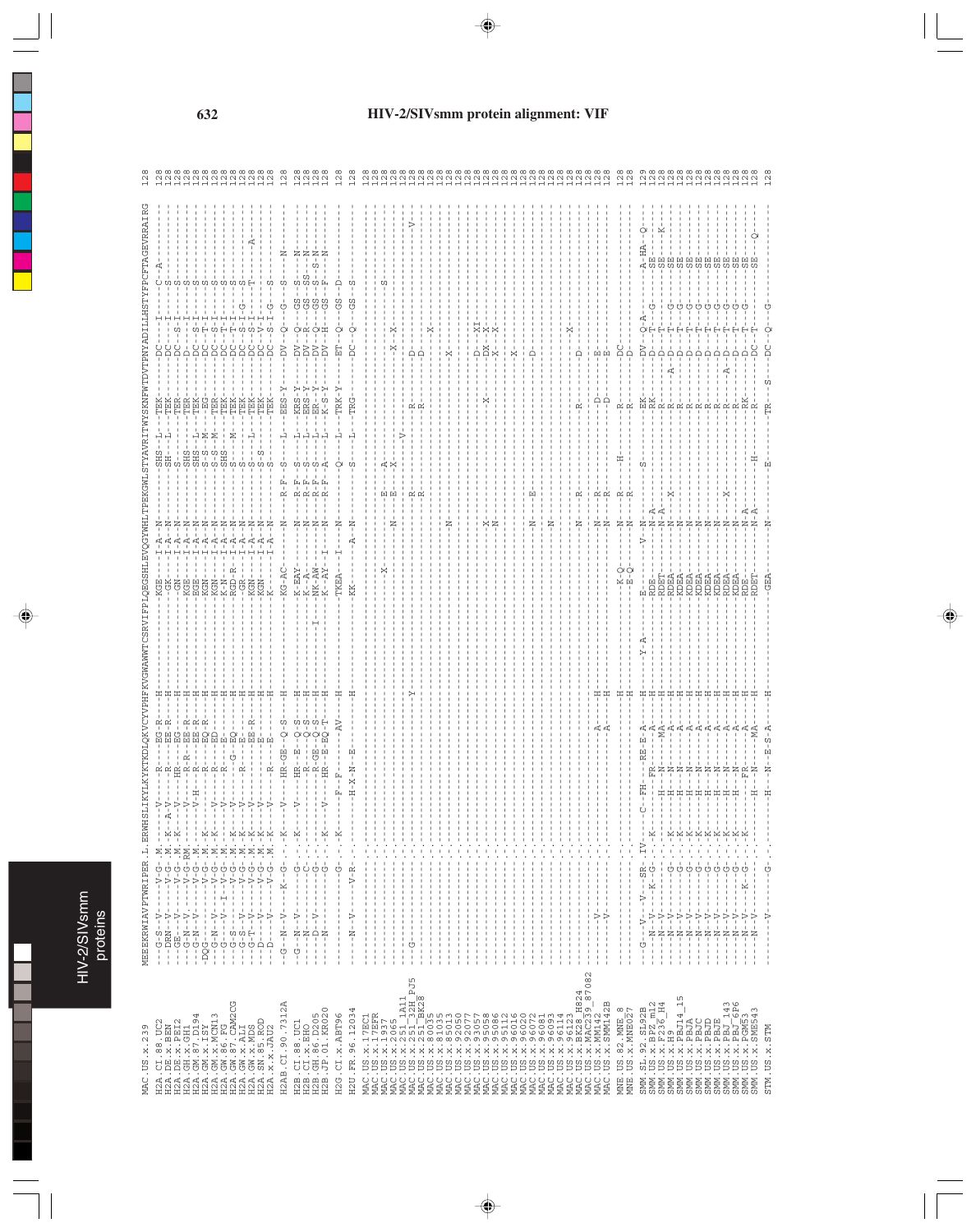| 239                                                                                                                                                                                                                                                                                               | DVRSQGENPTWKQWRRDNRRGLRMAKQNSRGDKQRGGKPPTKGANFPGLAKVLGILA<br>EQLLSCCRFPRAHKYQVPSLQYLALKVVS                                                                                                                                                                                                                                                                                                                                                                                                                                                                                                                                                                                                                                                                                                                                                                                                                                                                                                                                                                                                                                              |           |
|---------------------------------------------------------------------------------------------------------------------------------------------------------------------------------------------------------------------------------------------------------------------------------------------------|-----------------------------------------------------------------------------------------------------------------------------------------------------------------------------------------------------------------------------------------------------------------------------------------------------------------------------------------------------------------------------------------------------------------------------------------------------------------------------------------------------------------------------------------------------------------------------------------------------------------------------------------------------------------------------------------------------------------------------------------------------------------------------------------------------------------------------------------------------------------------------------------------------------------------------------------------------------------------------------------------------------------------------------------------------------------------------------------------------------------------------------------|-----------|
| .D194<br>DE.X.PEI<br>ΣS<br>GH.X.GH1<br>GM.x.I<br>GM.87.                                                                                                                                                                                                                                           | 凹凹凹凹<br>Ţ<br>--SNYM<br>$-HHW$<br>--- TY<br>$- R - R$<br>$Q \cdot NG - P -$<br>÷<br>SK.<br>$-$ -RSK<br>O-XN<br>NY-Q<br>$NY - \tilde{Q}$<br>$\Sigma$ – $\Omega$<br>$\overline{O}$<br>$\frac{1}{1}$<br>$KS-$<br>t,<br>$\frac{1}{4}$                                                                                                                                                                                                                                                                                                                                                                                                                                                                                                                                                                                                                                                                                                                                                                                                                                                                                                        |           |
| GW.87.CAM2CG<br>GW.x.ALI<br>GM.x.MCN13<br>$SN.85$ . ROD<br>GW.86.FG<br>GW.x.MDS<br>H2A. x. x. JAU2                                                                                                                                                                                                | 6060666666<br>Ţ<br>t<br>Ť<br>Ŧ<br>Ţ<br>Ŧ<br>$\frac{1}{2}$<br>$V - E$<br>$V - -$<br>$\triangleright$<br>$\geq$<br>$\begin{split} \mathbf{X}^{(1)}_1 &= \mathbf{Y}^{(1)}_1 + \mathbf{Y}^{(1)}_2 + \mathbf{Y}^{(2)}_3 + \mathbf{Y}^{(3)}_3 + \mathbf{Y}^{(4)}_3 + \mathbf{Y}^{(5)}_3 + \mathbf{Y}^{(6)}_3 + \mathbf{Y}^{(6)}_3 + \mathbf{Y}^{(6)}_3 + \mathbf{Y}^{(6)}_3 + \mathbf{Y}^{(6)}_3 + \mathbf{Y}^{(6)}_3 + \mathbf{Y}^{(6)}_3 + \mathbf{Y}^{(6)}_3 + \mathbf{Y}^{(6)}_3 + \mathbf{Y}^{$<br>S<br>$- -V - R - D - G - H$<br>$- A -$<br>$-WY$<br>$X$ – – – –<br>≻<br>Ŧ<br>$\approx \approx$<br>Ţ<br>Ţ<br>$\begin{array}{l} \mathcal{V}-\mathcal{Q}(2,100^{-2}+100^{-2}+100^{-2}+100^{-2}+100^{-2}+100^{-2}+100^{-2}+100^{-2}+100^{-2}+100^{-2}+100^{-2}+100^{-2}+100^{-2}+100^{-2}+100^{-2}+100^{-2}+100^{-2}+100^{-2}+100^{-2}+100^{-2}+100^{-2}+100^{-2}+100^{-2}+100^{-2}+100^{-2}+100^{-2}+100^{-2}+100^{-2}+100$<br>$V - -$<br>⋗<br>Ĩ.<br>Ĩ,<br>Eu Eu Eu Eu Eu Eu Eu<br>Ŗġ<br>$--RS$<br>S<br>C)<br>က်<br>$NY-Q$<br>$-5 - XN - -$<br>$KY - K$<br>J.<br>$KY -$<br>Ŧ<br>$\frac{1}{1}$<br>ţ<br>$K--$<br>$\mathsf I$<br>÷<br>Ť<br>Ť | 000000000 |
| 90.7312A                                                                                                                                                                                                                                                                                          | RK-NSRTQ-GSSQ-FAPRT<br>œ<br>ĸ<br>$S_{A}$ -<br>QEGKNG<br>$R - 1$<br>$\mathbb{L}$<br>.<br>ਜ਼ਿ<br>$S-XN-X--$                                                                                                                                                                                                                                                                                                                                                                                                                                                                                                                                                                                                                                                                                                                                                                                                                                                                                                                                                                                                                               |           |
| 6.D205<br>.88.021<br>L.X. EHO                                                                                                                                                                                                                                                                     | 凹凹凹凹<br>÷<br>$\,$ I<br>SCOSSAO<br>RK-NNRAQ-S<br>Ŧ<br>$-5-$<br>z<br> <br>ĸ<br>Ţ<br>$\begin{array}{c} \mathbf{S}\mathbf{T}-\mathbf{R}\\ \mathbf{S}\mathbf{A}-\mathbf{R} \end{array}$<br><b>SAAR</b><br>$\frac{1}{1}$<br>-- QEGGNGP<br>- R - IQEGKDG-<br>- R - - QEGKDG-<br>- R - - QEGKDG-<br>- R - - QEGGNGP<br>医医医医<br>Ġ<br>$\frac{1}{1}$<br>- S - ZN - Z - - 1<br>- S - ZN - H - - 1<br>- S - ZN - Z - - 1<br>$\frac{5}{1}$<br>$\Lambda N$ – $\Lambda$<br>Ţ<br>KI                                                                                                                                                                                                                                                                                                                                                                                                                                                                                                                                                                                                                                                                      |           |
| 6.1203<br>. x. ABT96                                                                                                                                                                                                                                                                              | FQL-RK-CERYQ-GSSATSSQ-T<br>RK--XR-Q-DSSQSF-Q<br>Ţ<br>$R - G$<br>$R - FR$<br>$Q$ - - $Q$ K . GHG - K - - SX - R - -<br>RALQ-G--KR<br>Ŀ,<br>Ŀ,<br>ŘÓ<br>$-{\it YY}-{\it T}$<br>CΩ                                                                                                                                                                                                                                                                                                                                                                                                                                                                                                                                                                                                                                                                                                                                                                                                                                                                                                                                                         |           |
| 3, X, 17BCC<br>3, X, 17BER<br>3, X, 1937<br>3, X, 1937<br>3, X, 2951 - 2015<br>X, 2951 - 281 - 282 8<br>3, 281 - 282 8<br>3, 80013<br>8, 80013<br>8, 80013<br>8, 80013<br>ntinnen<br>Roococh<br>Romann<br>601<br>602<br>x.95<br>$\mathbf{x} \cdot \mathbf{y}$<br>$\cdot$ x.<br>$\frac{36}{x}$ . 9 | $\overline{a}$<br>$- -X - R$<br>CΟ<br>R<br>α<br>œ                                                                                                                                                                                                                                                                                                                                                                                                                                                                                                                                                                                                                                                                                                                                                                                                                                                                                                                                                                                                                                                                                       |           |
| $\infty$<br>$\dot{\alpha}$<br>SMM142B<br>$MAC2\overline{3}9$<br>$. x.$ MM142<br>608<br>609<br>$\frac{1}{6}$<br>607<br>$\frac{5}{2}$<br>$\cdot$ $\cdot$ $\cdot$<br>$\cdot$ $\cdot$ $\cdot$ $\cdot$<br>$\overline{\mathbf{X}}$ .                                                                    | $\frac{1}{1}$<br>国国<br>$-2$<br>$-7$<br>$-7$<br>ω ω<br>ェェ<br>$\mathbf{I}$<br>$\propto \propto$<br>α                                                                                                                                                                                                                                                                                                                                                                                                                                                                                                                                                                                                                                                                                                                                                                                                                                                                                                                                                                                                                                      |           |
| ωL<br>$x.$ MNE0 $\overline{2}$<br>END.<br>$\frac{2}{8}$                                                                                                                                                                                                                                           | $-0.00$<br>$\approx \alpha$<br>Ŧ<br>1<br>ドア<br>$\mathbf{L}$<br>$\propto \propto$                                                                                                                                                                                                                                                                                                                                                                                                                                                                                                                                                                                                                                                                                                                                                                                                                                                                                                                                                                                                                                                        |           |
| LO<br>$3. x. PBJ14$<br>$3. x. PBJA$<br>$3. x. PBJC$<br>SME54<br>GM53<br>Ered x : s<br>ъ<br>В<br>LBL<br><b>MLS</b>                                                                                                                                                                                 | 凹<br>$---RV$<br>$S - E$<br>SSES <sub>1</sub><br>-PESNSSTT<br>59<br>$\ddot{S}$ – $\ddot{S}$<br>i<br>H<br>ம்<br> -<br>$---RK$<br>ŘÉŘ<br>AAA<br>$T - V - T S D - -D$<br>$---X$<br>$-NX$<br>Þ<br>ĸ<br>$-$ TAR<br>Ť<br>$- R - D$<br>$R - D$<br>$R - D$<br>$X - -$<br>$-LQ$ . $ND-PK-K$<br>α<br>$\begin{array}{c}\nH----\\ \nH-X--\n\end{array}$<br>보보<br>ΤŤ<br>冒出<br>$\frac{1}{4}$<br>$\frac{1}{4}$<br>$\frac{1}{4}$<br>$\mathbb{I}$<br>H<br>666<br>$\mathsf{H}$<br>$-255 - -$<br>$-1$<br>Ţ<br>ł.<br>KKKKKKKKK<br>Tilling<br>VAX5-<br>$ K$<br>$\frac{1}{1}$<br>Ŧ<br>Ŧ<br>Ţ<br>Ţ<br>$\frac{1}{1}$<br>$K-1$<br>1111<br>÷,<br>$\frac{1}{4}$<br>$\frac{1}{1}$                                                                                                                                                                                                                                                                                                                                                                                                                                                                                    |           |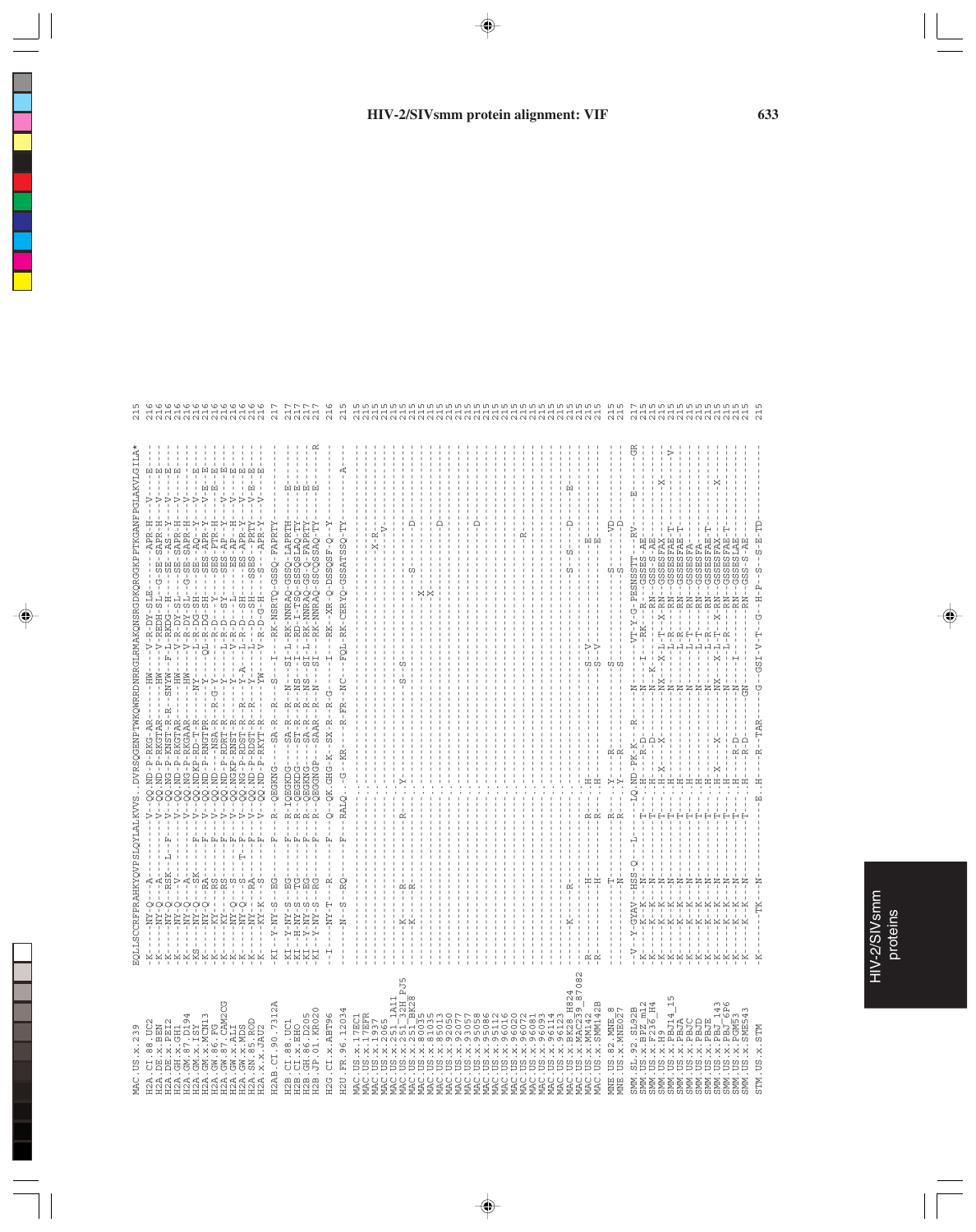| $\sigma$<br>MAC. US. x. 23                                                                                                                                                                                                                                                                                                                                                                                                                             | FEWLMRTVEEINREAVNHLPRELIFQVWQRSWEYWHDEQGMSPSYVKYRYLCLIQKALPMHCKKGCRCLGBGHGAGGWRPGPPPPPP<br>GEA<br>ISGEET<br>MSDPRERIPPGN                                                                                                                                                                                                                                                                                                                                                                                                                                                | GLA <sup>:</sup> |  |
|--------------------------------------------------------------------------------------------------------------------------------------------------------------------------------------------------------------------------------------------------------------------------------------------------------------------------------------------------------------------------------------------------------------------------------------------------------|-------------------------------------------------------------------------------------------------------------------------------------------------------------------------------------------------------------------------------------------------------------------------------------------------------------------------------------------------------------------------------------------------------------------------------------------------------------------------------------------------------------------------------------------------------------------------|------------------|--|
| $\begin{array}{l} \bf{H2A}, \bf{C1}, \bf{88}, \bf{UC2}\\ \bf{H2A}, \bf{DE}, \bf{x}, \bf{BEL1}\\ \bf{H2A}, \bf{GH}, \bf{x}, \bf{SFL2}\\ \bf{H2A}, \bf{GH}, \bf{x}, \bf{SFL3}\\ \bf{H2A}, \bf{GH}, \bf{X}, \bf{Y}, \bf{SFL3}\\ \bf{H2A}, \bf{GW}, \bf{x}, \bf{W} \bf{CW13}\\ \bf{H2A}, \bf{GW}, \bf{x}, \bf{W} \bf{CW13}\\ \bf{H2A}, \bf{GW}, \bf{x}, \bf{ALT}\\ \bf{H$                                                                                  | ω                                                                                                                                                                                                                                                                                                                                                                                                                                                                                                                                                                       |                  |  |
|                                                                                                                                                                                                                                                                                                                                                                                                                                                        | Н<br>Æ<br>$\circ$<br>л.<br>$\geq$<br><b>ДЫЩДДДД</b><br>A<br>Ů                                                                                                                                                                                                                                                                                                                                                                                                                                                                                                           |                  |  |
|                                                                                                                                                                                                                                                                                                                                                                                                                                                        | - R - M - Y - M - I<br>L - M - Y - M - R - -<br>$\mathbf{I}$<br>$\begin{array}{c}\n1 \\ -1 \\ -1\n\end{array}$<br>$I - A L$<br>÷<br>$\,$ l                                                                                                                                                                                                                                                                                                                                                                                                                              | $\geq$           |  |
|                                                                                                                                                                                                                                                                                                                                                                                                                                                        | ż.<br>f,<br>$-1M -$<br>$\overline{\phantom{a}}$<br>$\mathbf{I}$<br>$\frac{1}{4}$<br>$\frac{1}{1}$                                                                                                                                                                                                                                                                                                                                                                                                                                                                       | ⋗                |  |
|                                                                                                                                                                                                                                                                                                                                                                                                                                                        | $M-T$ .<br>$\dot{\triangleright}$<br>$\mathbf{I}$<br>$\mathbf{I}$<br>-<br>$\begin{array}{c}\n 1.1 \\  1.1 \\  1.1 \\  1.1 \\  1.1 \\  1.1 \\  1.1\n \end{array}$<br>÷<br>÷<br>$-774$<br>国国国国                                                                                                                                                                                                                                                                                                                                                                            | $\geq$           |  |
|                                                                                                                                                                                                                                                                                                                                                                                                                                                        | $-M-M -$                                                                                                                                                                                                                                                                                                                                                                                                                                                                                                                                                                | $\geq$           |  |
|                                                                                                                                                                                                                                                                                                                                                                                                                                                        | $V-I -$<br>W<br>1.1.1<br>$\mathbf{I}$<br>$\bigcap$<br>÷,                                                                                                                                                                                                                                                                                                                                                                                                                                                                                                                | $\geq$           |  |
|                                                                                                                                                                                                                                                                                                                                                                                                                                                        | $MYT - FM -$<br>$\mathbf{I}$<br>$-1$<br>$-1$<br>$-1$<br>$-1$<br>$-1$<br>윱<br>Ĵ.<br>$-1$ TV.                                                                                                                                                                                                                                                                                                                                                                                                                                                                             | ⊳                |  |
|                                                                                                                                                                                                                                                                                                                                                                                                                                                        | $\begin{array}{l} -\frac{1}{2} \, , \\ -\frac{1}{2} \, , \\ -\frac{1}{2} \, , \\ -\frac{1}{2} \, , \\ -\frac{1}{2} \, , \\ -\frac{1}{2} \, , \\ -\frac{1}{2} \, , \\ -\frac{1}{2} \, , \\ -\frac{1}{2} \, , \\ -\frac{1}{2} \, , \\ -\frac{1}{2} \, , \\ -\frac{1}{2} \, , \\ -\frac{1}{2} \, , \\ -\frac{1}{2} \, , \\ -\frac{1}{2} \, , \\ -\frac{1}{2} \, , \\ -\frac{1}{2} \, , \\ -\frac{1}{2} \$<br>$\frac{M}{V} = -\frac{GR}{VR}$<br>$\mathbf{I}$<br>÷<br>$\mathbf{I}$<br>8888888<br>HROHOOHE<br>$\blacksquare$<br>KRKRRKR<br>$- A$<br>$-4$<br>-- TV --<br>$-4-$ |                  |  |
| H2AB. CI.90.7312A                                                                                                                                                                                                                                                                                                                                                                                                                                      | ĸ<br>$\mathbf{p}$<br>ŖĠ<br>$\frac{1}{1+}$<br>$M - V - FA$<br>$\overline{\mathbb{H}}$<br>H<br>$R-D$<br>$A -$<br>$TV - I$<br>囯<br>К<br>$-1 - 1 - 1$<br>1                                                                                                                                                                                                                                                                                                                                                                                                                  |                  |  |
|                                                                                                                                                                                                                                                                                                                                                                                                                                                        | $\label{eq:reduced} -\mathbf{M} - \mathbf{V} - \mathbf{Y}\mathbf{T} \,.$ $\mathbf{M} - \mathbf{I} - \mathbf{F}\mathbf{A} \,.$<br>$C - A - -1$<br>$- - - - -1$<br>$T-TL$<br>٠<br>$\Box$<br>$-1 - V - 1$<br>٠<br>٠<br>$\frac{1}{2}$                                                                                                                                                                                                                                                                                                                                       |                  |  |
|                                                                                                                                                                                                                                                                                                                                                                                                                                                        | ω ω ω<br>٠<br>ひ<br>$\begin{array}{cccccc} & L-M-1 & & & \\ & -M & & -M-1 & & \\ & & -L & -M-1 & & \\ & & -L & -M-1 & & \\ \end{array}$<br>×<br>$-11 - H1$<br>Á<br>---V---<br>٠<br>ı<br>۱.                                                                                                                                                                                                                                                                                                                                                                               |                  |  |
| $\circ$<br>H2B.CI.88.UC1<br>H2B.CI.x.EHO<br>H2B.GH.86.D205<br>H2B.JP.01.KR020                                                                                                                                                                                                                                                                                                                                                                          | $\overline{\phantom{a}}$<br>$\Delta \Delta \Delta \Delta$<br>OROK<br>$A -$<br>LAR<br>$N-N$<br>Σ<br>88888<br><b>MHHH</b><br>医皮皮中<br>$\overline{A}$<br>$T-TL$<br>$T-TL$<br>$\mathbf{I}$<br>$\frac{1}{1}$<br>凹凹凹凹<br>A<br>$\Box$<br>---v-<br>---v----<br>$\overline{\phantom{a}}$<br>1<br>$\overline{\phantom{a}}$<br>1<br>ţ<br>ŀ,                                                                                                                                                                                                                                         |                  |  |
| H2G.CI.x.ABT96                                                                                                                                                                                                                                                                                                                                                                                                                                         | $\frac{1}{\sqrt{2}}$<br>$\mathsf{p}_4$<br>QK-<br>Н<br>$-V - M -$<br>$-1 -1$<br>$\vdash$<br>Ą<br>α<br>н<br>-XT-<br><b>[x]</b><br>≏<br>$- -X - -E$<br>٠<br>J.<br>$\begin{array}{c} \rule{0.2cm}{0.15mm} \rule{0.2cm}{0.15mm} \rule{0.2cm}{0.15mm} \rule{0.2cm}{0.15mm} \rule{0.2cm}{0.15mm} \rule{0.2cm}{0.15mm} \rule{0.2cm}{0.15mm} \rule{0.2cm}{0.15mm} \rule{0.2cm}{0.15mm} \rule{0.2cm}{0.15mm} \rule{0.2cm}{0.15mm} \rule{0.2cm}{0.15mm} \rule{0.2cm}{0.15mm} \rule{0.2cm}{0.15mm} \rule{0.2cm}{0.15mm} \rule{$<br>$\cdot$                                          |                  |  |
| H2U.FR.96.12034                                                                                                                                                                                                                                                                                                                                                                                                                                        | Ω<br>$\circ$<br>F-<br>凹<br>α<br>$\circ$<br>$\circ$<br>$\prec$<br>$-$ RD<br>凹<br>CΩ<br>囯<br>$\vec{c}$                                                                                                                                                                                                                                                                                                                                                                                                                                                                    |                  |  |
| $\begin{smallmatrix} \texttt{MAC\_UB} & \texttt{X-1} \texttt{JBCL} \\ \texttt{MAC\_UB} & \texttt{X-1} \texttt{JBFR} \\ \texttt{MAC\_UB} & \texttt{X-2} \texttt{S} & \texttt{I} \\ \texttt{MAC\_UB} & \texttt{X-2} \texttt{S} & \texttt{I} \\ \texttt{MAC\_UB} & \texttt{X-2} \texttt{S} & \texttt{I} \\ \texttt{MAC\_UB} & \texttt{X-2} \texttt{S} & \texttt{I} \\ \texttt{MAC\_UB} & \texttt{X-2} \texttt{S} & \texttt{I} \\$                         | ٠<br>J.                                                                                                                                                                                                                                                                                                                                                                                                                                                                                                                                                                 |                  |  |
|                                                                                                                                                                                                                                                                                                                                                                                                                                                        | ٠<br>J<br>J.                                                                                                                                                                                                                                                                                                                                                                                                                                                                                                                                                            |                  |  |
|                                                                                                                                                                                                                                                                                                                                                                                                                                                        |                                                                                                                                                                                                                                                                                                                                                                                                                                                                                                                                                                         |                  |  |
|                                                                                                                                                                                                                                                                                                                                                                                                                                                        |                                                                                                                                                                                                                                                                                                                                                                                                                                                                                                                                                                         |                  |  |
| PJ5                                                                                                                                                                                                                                                                                                                                                                                                                                                    |                                                                                                                                                                                                                                                                                                                                                                                                                                                                                                                                                                         |                  |  |
|                                                                                                                                                                                                                                                                                                                                                                                                                                                        | $\alpha \alpha \times$<br>I<br>í                                                                                                                                                                                                                                                                                                                                                                                                                                                                                                                                        |                  |  |
|                                                                                                                                                                                                                                                                                                                                                                                                                                                        |                                                                                                                                                                                                                                                                                                                                                                                                                                                                                                                                                                         |                  |  |
|                                                                                                                                                                                                                                                                                                                                                                                                                                                        |                                                                                                                                                                                                                                                                                                                                                                                                                                                                                                                                                                         |                  |  |
|                                                                                                                                                                                                                                                                                                                                                                                                                                                        |                                                                                                                                                                                                                                                                                                                                                                                                                                                                                                                                                                         |                  |  |
|                                                                                                                                                                                                                                                                                                                                                                                                                                                        |                                                                                                                                                                                                                                                                                                                                                                                                                                                                                                                                                                         |                  |  |
|                                                                                                                                                                                                                                                                                                                                                                                                                                                        | í<br>J                                                                                                                                                                                                                                                                                                                                                                                                                                                                                                                                                                  |                  |  |
|                                                                                                                                                                                                                                                                                                                                                                                                                                                        |                                                                                                                                                                                                                                                                                                                                                                                                                                                                                                                                                                         |                  |  |
|                                                                                                                                                                                                                                                                                                                                                                                                                                                        |                                                                                                                                                                                                                                                                                                                                                                                                                                                                                                                                                                         |                  |  |
|                                                                                                                                                                                                                                                                                                                                                                                                                                                        |                                                                                                                                                                                                                                                                                                                                                                                                                                                                                                                                                                         |                  |  |
|                                                                                                                                                                                                                                                                                                                                                                                                                                                        |                                                                                                                                                                                                                                                                                                                                                                                                                                                                                                                                                                         |                  |  |
|                                                                                                                                                                                                                                                                                                                                                                                                                                                        |                                                                                                                                                                                                                                                                                                                                                                                                                                                                                                                                                                         |                  |  |
|                                                                                                                                                                                                                                                                                                                                                                                                                                                        | 1                                                                                                                                                                                                                                                                                                                                                                                                                                                                                                                                                                       |                  |  |
|                                                                                                                                                                                                                                                                                                                                                                                                                                                        |                                                                                                                                                                                                                                                                                                                                                                                                                                                                                                                                                                         |                  |  |
|                                                                                                                                                                                                                                                                                                                                                                                                                                                        | $\frac{1}{1}$                                                                                                                                                                                                                                                                                                                                                                                                                                                                                                                                                           |                  |  |
|                                                                                                                                                                                                                                                                                                                                                                                                                                                        | Í<br>$-X-----$                                                                                                                                                                                                                                                                                                                                                                                                                                                                                                                                                          |                  |  |
| H824<br>39 87082                                                                                                                                                                                                                                                                                                                                                                                                                                       | O                                                                                                                                                                                                                                                                                                                                                                                                                                                                                                                                                                       |                  |  |
|                                                                                                                                                                                                                                                                                                                                                                                                                                                        | J.<br>$\overline{\phantom{a}}$                                                                                                                                                                                                                                                                                                                                                                                                                                                                                                                                          |                  |  |
| Щ<br>MAC.US.x.SMM142                                                                                                                                                                                                                                                                                                                                                                                                                                   | FН<br>$\alpha \alpha$                                                                                                                                                                                                                                                                                                                                                                                                                                                                                                                                                   |                  |  |
| $\infty$ r<br>MNE. US. x. MNE02<br>MNE. US. 82. MNE                                                                                                                                                                                                                                                                                                                                                                                                    | $\circ$<br>J<br>J.                                                                                                                                                                                                                                                                                                                                                                                                                                                                                                                                                      |                  |  |
|                                                                                                                                                                                                                                                                                                                                                                                                                                                        |                                                                                                                                                                                                                                                                                                                                                                                                                                                                                                                                                                         |                  |  |
|                                                                                                                                                                                                                                                                                                                                                                                                                                                        | များတွဲမျ<br>$\circ$<br>ÜΩ<br>™<br>⊢<br>$-M-Q-FR$<br>$-14 - Q$<br>κ⊢⊨<br>↻<br>$\circ$<br>$-AL-$<br>J<br>J.<br>j.                                                                                                                                                                                                                                                                                                                                                                                                                                                        |                  |  |
|                                                                                                                                                                                                                                                                                                                                                                                                                                                        | ⊳<br>면면 수<br>÷<br>$\mathbf{H}$<br>囸<br>t<br>I<br>J.<br>ı                                                                                                                                                                                                                                                                                                                                                                                                                                                                                                                |                  |  |
|                                                                                                                                                                                                                                                                                                                                                                                                                                                        | $\overline{X}$<br>$\frac{1}{\lambda}$<br>$\frac{1}{1}$<br>$-X -$<br>X<br>$-XX - -XX - -$                                                                                                                                                                                                                                                                                                                                                                                                                                                                                |                  |  |
| S                                                                                                                                                                                                                                                                                                                                                                                                                                                      | $\frac{\Gamma - X}{\Gamma - 1}$<br>$\mathbf{1}$<br>$\mathbf{1}$<br>÷<br>÷<br>I.<br>٠<br>ı                                                                                                                                                                                                                                                                                                                                                                                                                                                                               |                  |  |
|                                                                                                                                                                                                                                                                                                                                                                                                                                                        | $\stackrel{>}{\sim}$<br>$\mathbf{I}$<br>$\blacksquare$<br>- 11                                                                                                                                                                                                                                                                                                                                                                                                                                                                                                          |                  |  |
|                                                                                                                                                                                                                                                                                                                                                                                                                                                        | $\overline{\phantom{0}}$<br>$\mathbb{I}$<br>÷<br>÷,<br>٠,<br>٠                                                                                                                                                                                                                                                                                                                                                                                                                                                                                                          |                  |  |
|                                                                                                                                                                                                                                                                                                                                                                                                                                                        | ΣΣΣΣΣ<br>C)<br>$\mathbf{I}$<br>÷<br>$\blacksquare$<br>- 11<br>J,                                                                                                                                                                                                                                                                                                                                                                                                                                                                                                        |                  |  |
|                                                                                                                                                                                                                                                                                                                                                                                                                                                        | <b>PPBBBBBBBB</b><br>$\overline{\mathbb{T}}$ – X<br>$\geq$<br>$-\frac{1}{2}$<br><b>RRRRRRRRRRRR</b><br>ž<br>RARARARARA<br>HAAHHAHA<br>$\frac{1}{1}$<br><b>AAAAAAA</b><br>$-2X - 1$<br>₿<br>$-XX - -XX - -$                                                                                                                                                                                                                                                                                                                                                              |                  |  |
|                                                                                                                                                                                                                                                                                                                                                                                                                                                        | Σ<br>ΣΣ                                                                                                                                                                                                                                                                                                                                                                                                                                                                                                                                                                 |                  |  |
| $\begin{array}{l} \texttt{SMM}, \texttt{SD}, \texttt{25} \texttt{.5122B} \\ \texttt{SMM}, \texttt{US} \times \texttt{.512} \\ \texttt{SMM}, \texttt{US} \times \texttt{.123} \\ \texttt{SMM}, \texttt{US} \times \texttt{.123} \\ \texttt{SMM}, \texttt{US} \times \texttt{.123} \\ \texttt{SMM}, \texttt{US} \times \texttt{.123} \\ \texttt{SMM}, \texttt{US} \times \texttt{.123} \\ \texttt{SMM}, \texttt{US} \times \texttt{.123} \\ \texttt{SMM$ | 囯<br>回<br>Σ<br>α<br>ひ<br>囸                                                                                                                                                                                                                                                                                                                                                                                                                                                                                                                                              |                  |  |
| STM.US.x.STM                                                                                                                                                                                                                                                                                                                                                                                                                                           | S-R<br>$\Box$<br>$A - E$                                                                                                                                                                                                                                                                                                                                                                                                                                                                                                                                                |                  |  |
|                                                                                                                                                                                                                                                                                                                                                                                                                                                        |                                                                                                                                                                                                                                                                                                                                                                                                                                                                                                                                                                         |                  |  |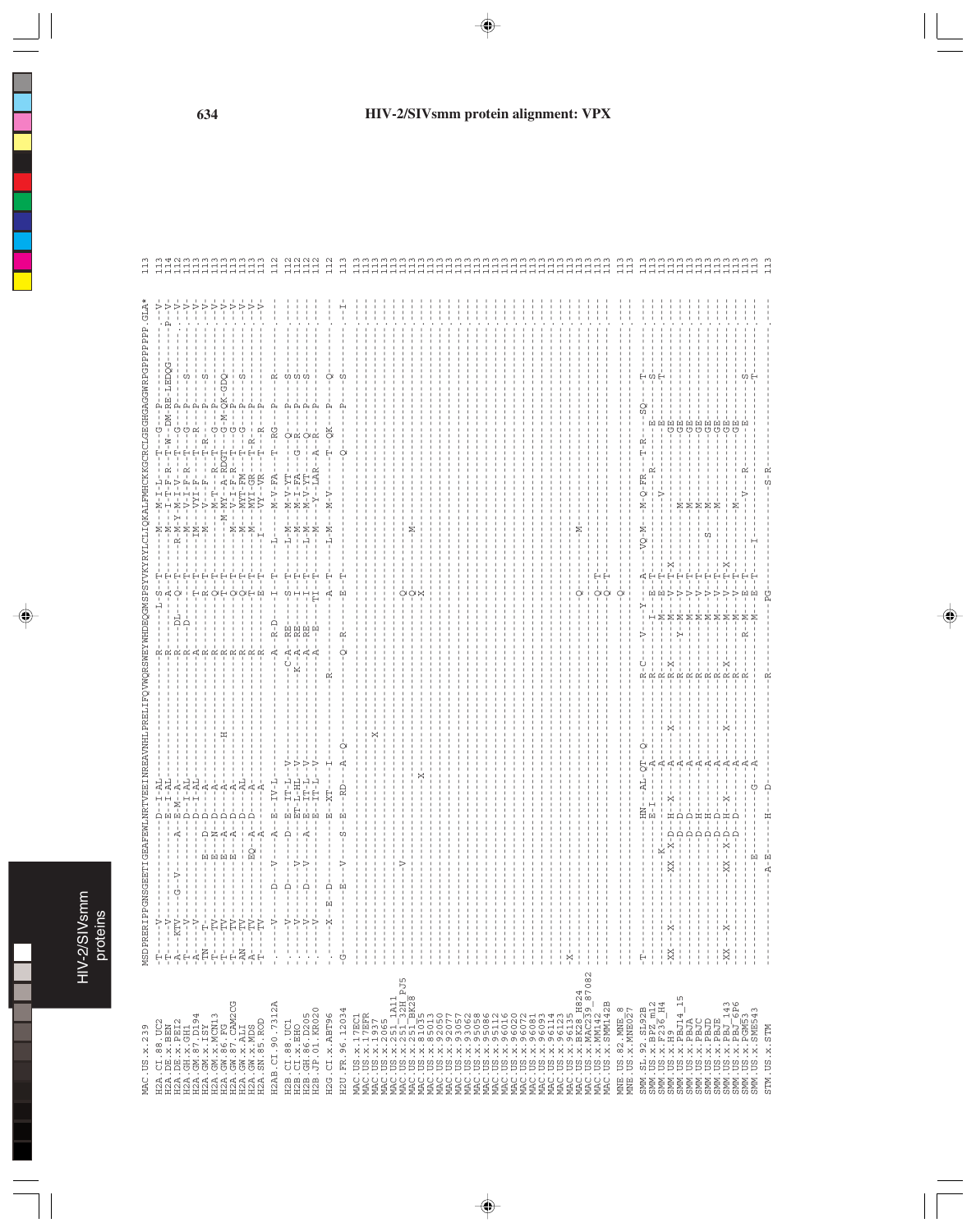| ľ | ź<br>Ω<br>ł |
|---|-------------|
|   |             |

|                                                                                           |                                                                                                                                                                                                |         |                                                                                 |                 |                                       |                                                        |         | のつつつつつ |  | 000000 | 000000 |  |  | 00000 |                                                                |     |         |                      |                                                                     |                   |        | 000000                                                                                                                                                                                                                                                           |   |                                                                                                                                                                                                                                                                                                                                                                                                                                                                                         |    |
|-------------------------------------------------------------------------------------------|------------------------------------------------------------------------------------------------------------------------------------------------------------------------------------------------|---------|---------------------------------------------------------------------------------|-----------------|---------------------------------------|--------------------------------------------------------|---------|--------|--|--------|--------|--|--|-------|----------------------------------------------------------------|-----|---------|----------------------|---------------------------------------------------------------------|-------------------|--------|------------------------------------------------------------------------------------------------------------------------------------------------------------------------------------------------------------------------------------------------------------------|---|-----------------------------------------------------------------------------------------------------------------------------------------------------------------------------------------------------------------------------------------------------------------------------------------------------------------------------------------------------------------------------------------------------------------------------------------------------------------------------------------|----|
| PPSRSML                                                                                   | $\begin{array}{l} -\mathbf{R} \\ -\mathbf{R} \\ \mathbf{TP} - \mathbf{N} - \mathbf{L} \end{array}$<br>$-N-TT-T$<br>$S - TRRRTT - FPP -- - TRRRA - CP -$<br>$-$ - $RT$ - $F$<br>$TR - R$<br>TR- | し<br>田  | $+^{*}_{\rm P+}$                                                                |                 | SSR                                   |                                                        |         |        |  |        |        |  |  |       |                                                                | ທ ທ |         | $-SA-DV$<br>3S<br>5R |                                                                     | $-X-CV$<br>ທ ທ່ ທ | 5      | $-2$<br>$-2$<br>$-2$<br>$-2$<br>$-2$<br>$-2$<br>$-2$<br>$-2$<br>$-2$<br>$-2$<br>$-2$<br>$-2$<br>$-2$<br>$-2$<br>$-2$<br>$-2$<br>$-2$<br>$-2$<br>$-2$<br>$-2$<br>$-2$<br>$-2$<br>$-2$<br>$-2$<br>$-2$<br>$-2$<br>$-2$<br>$-2$<br>$-2$<br>$-2$<br>$-2$<br>$-2$<br> | δ |                                                                                                                                                                                                                                                                                                                                                                                                                                                                                         |    |
|                                                                                           | g<br>뷶<br>ひ<br>$\square$<br>υ υ<br>ひ<br>FН                                                                                                                                                     | $\circ$ | $\circ$<br>O<br>o<br>К<br>Ą.<br>급                                               |                 |                                       |                                                        |         |        |  |        |        |  |  |       |                                                                |     |         |                      | ω ω                                                                 |                   |        | ≃<br>≃                                                                                                                                                                                                                                                           |   |                                                                                                                                                                                                                                                                                                                                                                                                                                                                                         | CΩ |
|                                                                                           | $---NA$<br>KV<br>$S - R$<br>$\approx$<br><b>KK</b><br>2<br>  R R R<br>  R R  <br>$\approx$                                                                                                     |         | $-4$                                                                            |                 |                                       |                                                        |         |        |  |        |        |  |  |       |                                                                |     |         |                      |                                                                     |                   |        |                                                                                                                                                                                                                                                                  |   |                                                                                                                                                                                                                                                                                                                                                                                                                                                                                         |    |
|                                                                                           | $Y-HS$<br>$\mathbf{L}\mathbf{H}\mathbf{-L}$<br>۳<br>ا<br>$RX - 1$<br>Ţ<br>Ţ<br>$KY - -1$<br>$-75$<br>φ<br>$-1$<br>RS<br>R                                                                      |         | ω<br>U)                                                                         |                 |                                       |                                                        |         |        |  |        |        |  |  |       |                                                                |     |         |                      | $\begin{array}{c} 2 \overline{1} & 0 \\ 0 & 1 \\ 0 & 1 \end{array}$ | Ŧ                 | T      | Ŧ                                                                                                                                                                                                                                                                |   |                                                                                                                                                                                                                                                                                                                                                                                                                                                                                         |    |
| ENBGPOREPWDEVVVENIJDSATKEEALKHFDPRLLITALGNHIYINRHGDTLEGAGELIFALAALFMHFRGGCLIHSRIGGGNPLSAL | α<br>$-T-K$<br>GGD.<br>0.0000000                                                                                                                                                               | q       | q<br>$\alpha \alpha$<br>M-CE<br>늡<br>国国国国                                       |                 |                                       |                                                        |         |        |  |        |        |  |  |       |                                                                |     |         |                      |                                                                     |                   |        |                                                                                                                                                                                                                                                                  |   |                                                                                                                                                                                                                                                                                                                                                                                                                                                                                         |    |
|                                                                                           | д<br>VDGT-<br>医医医口<br>급독급<br>$-TERAP$<br>-TEAPT<br>-TEAPA<br>-TEAPT<br>-TEAPT<br>-AEAPT<br>-TEAPT<br>-TEAPT<br>-<br>- TEAPT<br>-<br>-TEAP<br>$-TERAP$                                          | -AEAAS  | z<br>$\begin{array}{c} -ABRAP\\ -ABRVPP\\ -ABRAP\\ -BRAAP\\ -TBAAP \end{array}$ | $D - A$<br>$-1$ | DGA<br>$\ddot{\phantom{0}}$<br>$-A$ . | $\ddot{\phantom{0}}$<br>$\vdots$<br>$\cdot$<br>$\cdot$ | $\cdot$ |        |  |        |        |  |  |       | $\ddot{\phantom{0}}$<br>$\ddot{\phantom{0}}$<br>$\bullet$<br>ť | Ť   | $\cdot$ |                      |                                                                     | Ŕ,                | Ą<br>À | 4<br>$\overline{\overline{\square}}$                                                                                                                                                                                                                             |   | $\begin{tabular}{c} \multicolumn{1}{c}{\multicolumn{1}{c}{\textbf{A}}}\\ \multicolumn{1}{c}{\multicolumn{1}{c}{\textbf{A}}}\\ \multicolumn{1}{c}{\multicolumn{1}{c}{\textbf{A}}}\\ \multicolumn{1}{c}{\multicolumn{1}{c}{\textbf{A}}}\\ \multicolumn{1}{c}{\multicolumn{1}{c}{\textbf{A}}}\\ \multicolumn{1}{c}{\multicolumn{1}{c}{\textbf{A}}}\\ \multicolumn{1}{c}{\multicolumn{1}{c}{\textbf{A}}}\\ \multicolumn{1}{c}{\multicolumn{1}{c}{\textbf{A}}}\\ \multicolumn{1}{c}{\textbf$ |    |

HIV-2/SIVsmm protein alignment: VPR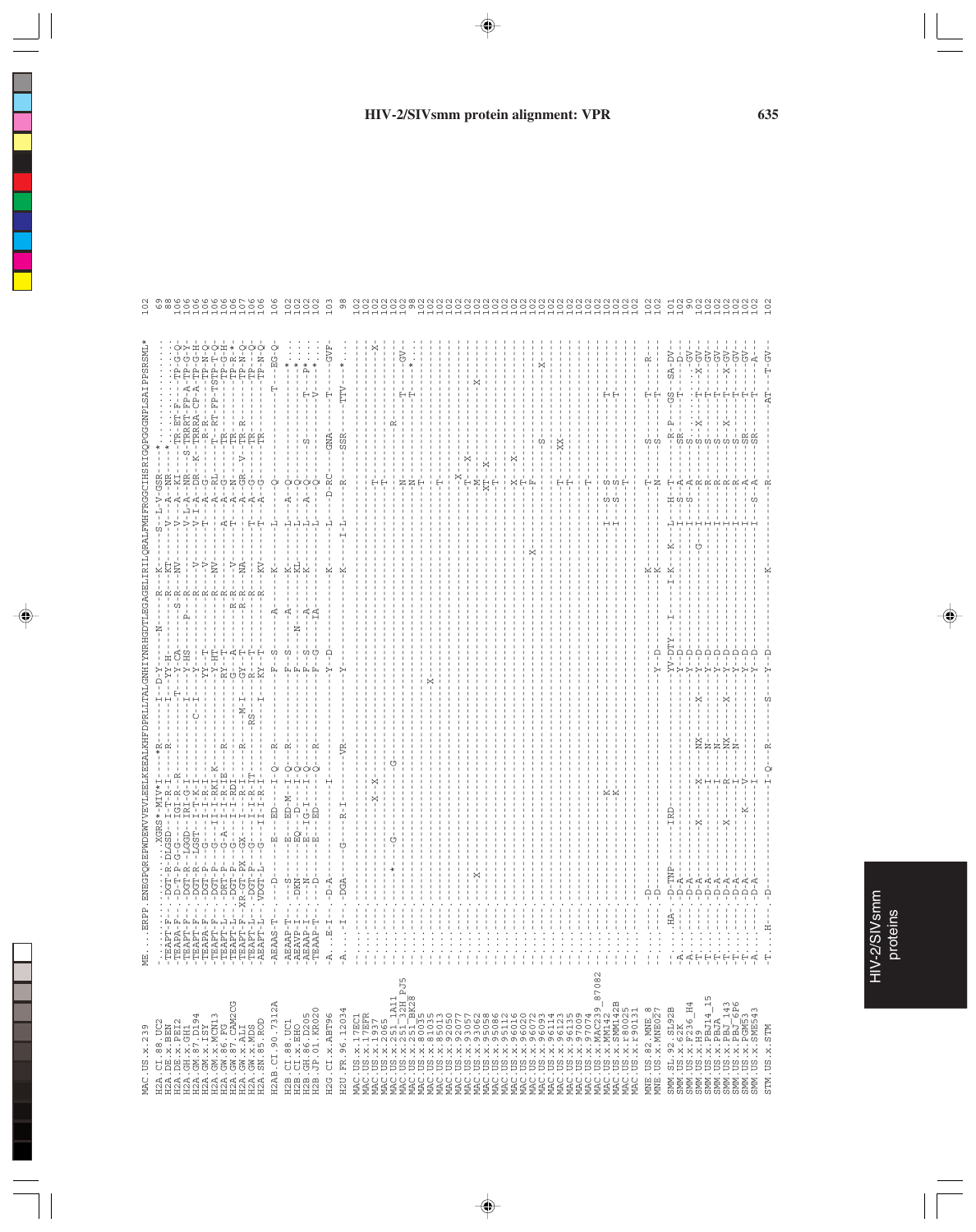HIV-2/SIVsmm<br>proteins

| . x. 239<br>5Ω<br>MAC.                                                                                                                                                                                                                                                                                                                                                                                                             | PISNRTRHCQPEKAKKETVEKAVATAPGLGR<br>exor<br>EILSQLYRPLEACYMTCYCKKCOPCOFLKKCOLOFOYBQSRKRRFFPKKAKANTSSASNK<br>METPLREQENSLESSNERSSCISEADASTPESANLGE                                                                                                                                                                                                                                                                                                                                                                                                                                                                                                                                                                                                                                                                                                                                                                                                                                                                                                                                                                                                                                                                                                                                                                                                                                                                                                                                                                                                                                                                                                                                                                                                                                                                                                                                                                                                                                                                                                                                                                                                                                                                                                                                                                                                                                                                                                                                                                                                                                                                                                                                                                                                                                                                                                                                          |        |
|------------------------------------------------------------------------------------------------------------------------------------------------------------------------------------------------------------------------------------------------------------------------------------------------------------------------------------------------------------------------------------------------------------------------------------|-------------------------------------------------------------------------------------------------------------------------------------------------------------------------------------------------------------------------------------------------------------------------------------------------------------------------------------------------------------------------------------------------------------------------------------------------------------------------------------------------------------------------------------------------------------------------------------------------------------------------------------------------------------------------------------------------------------------------------------------------------------------------------------------------------------------------------------------------------------------------------------------------------------------------------------------------------------------------------------------------------------------------------------------------------------------------------------------------------------------------------------------------------------------------------------------------------------------------------------------------------------------------------------------------------------------------------------------------------------------------------------------------------------------------------------------------------------------------------------------------------------------------------------------------------------------------------------------------------------------------------------------------------------------------------------------------------------------------------------------------------------------------------------------------------------------------------------------------------------------------------------------------------------------------------------------------------------------------------------------------------------------------------------------------------------------------------------------------------------------------------------------------------------------------------------------------------------------------------------------------------------------------------------------------------------------------------------------------------------------------------------------------------------------------------------------------------------------------------------------------------------------------------------------------------------------------------------------------------------------------------------------------------------------------------------------------------------------------------------------------------------------------------------------------------------------------------------------------------------------------------------------|--------|
| H2A.GW.86.FG<br>H2A.GW.87.CAM2CG<br>H2A.GH. x.GH1<br>H2A.GM.87.D194<br>H2A.GM.x.ISY<br>H2A.GM.x.MCN13<br>H2A. SN. 85. ROD<br>.88.02<br>H2A.DE.X.PEI2<br>H2A. DE. x. BEN<br>H2A.GW.x.MDS<br>H2A.GW.X.ALI<br>H2A.CI                                                                                                                                                                                                                  | 00<br>$\circ$<br>$\circ$<br>Ξ<br>4-DC-P<br>-- DL-P<br>--<br>۹<br>$\approx$<br>י<br>ד<br>H <sub>D</sub><br>q<br>학<br>S -- T-KQ- K- Þ-TT- VS-C<br>S -T-- KQ- K- LGTTLEAD<br>S -- -- KQ- K- LGTTLEAD<br>S -- -- KQ- K- L-AT- B- DL<br>Ŗ<br>$- -A - KQ - K - L - A T - E$<br>$-1 - T T L G$<br>$-AT - E$<br>$AT - E$<br>도 1-<br>-TTMTV<br>Ė<br>$Q - K - T$<br>- EKQ-K<br>$GNS-T--KQ-K$<br>$-T-KQ-K$<br>$-1 - 1 -$<br>$-$ K<br>GNS-T<br>ens<br>GDS<br>GDS.<br>GDS<br>$\frac{1}{4}$<br>$\frac{1}{4}$<br>÷,<br>$\bar{Q}$<br>÷<br>HEE<br>부부<br>Н<br>ωω<br>$-PTPD-S$<br>$\frac{0}{1}$<br>THPP-TPD-<br>PSP--PD-<br>$\bigcap_{i=1}^{n}$<br>È<br>$R - T - T$<br>÷<br>ပ္ပ<br>ပ္ပ<br>W-DRKGR-<br>$W - RRRKSR$<br>-RKGR<br>-RKGR<br><b>ARQGR</b><br>DRKGR<br>DRKGR<br>KGR<br>W-DRKGR<br>DRKGR<br>·RKGI<br>$\frac{1}{2}$<br>$\overline{\mathbf{x}}$<br>T<br>J.<br>$\overline{\mathsf{x}}$<br>C)<br>$\blacksquare$<br>J.<br>770<br>$\begin{array}{c}\n 27 \\  -1 \\  \end{array}$<br>$\overline{\phantom{a}}$<br>C)<br>$\blacksquare$<br>$\mathbb{I}$<br>ă<br>부부<br>Σ<br>$\mathbf{I}$<br>Ŗ<br>$-5 -$<br>国<br>55<br>匤<br>$\,$ $\,$<br>$\mathsf I$<br>م م به ب<br>α<br>民国民民<br>л.<br>뛱<br>$\begin{array}{cccc} \mathbf{P} & -\mathbf{T} - \mathbf{K} \\ \mathbf{P} & -\mathbf{N} - \mathbf{P} \\ \mathbf{P} & -\mathbf{P} & -\mathbf{S} \\ \mathbf{P} & -\mathbf{P} & -\mathbf{S} \\ \mathbf{P} & -\mathbf{N} & -\mathbf{K} \\ \mathbf{P} & -\mathbf{N} & -\mathbf{K} \end{array}$<br>C)<br>$N-N$<br>C)<br>U)<br>$\frac{1}{2}$<br>$\cup$<br>$\Gamma$ – $\rm N$<br>н<br>$\overline{\phantom{a}}$<br>л.<br>-<br>囜<br>$L - A$<br>$\begin{array}{l} -Y \rightarrow P-P \rightarrow F \rightarrow W \rightarrow \mathbb{Z} \setminus \mathbb{Z} \setminus \mathbb{Z} \setminus \mathbb{Z} \setminus \mathbb{Z} \setminus \mathbb{Z} \setminus \mathbb{Z} \setminus \mathbb{Z} \setminus \mathbb{Z} \setminus \mathbb{Z} \setminus \mathbb{Z} \setminus \mathbb{Z} \setminus \mathbb{Z} \setminus \mathbb{Z} \setminus \mathbb{Z} \setminus \mathbb{Z} \setminus \mathbb{Z} \setminus \mathbb{Z} \setminus \mathbb{Z} \setminus \mathbb{Z} \setminus \mathbb{Z} \setminus \mathbb{Z} \setminus \$<br>$\begin{array}{ll} \bar{r}-\bar{q}-\bar{q}-\bar{r}-\bar{r}+2\bar{r}+2\bar{r}-\bar{q}+\bar{r}-\bar{q}-\bar{r}-\bar{r}\\ \bar{r}-\bar{q}(\bar{p}\bar{r}-\bar{p}-\bar{r}\bar{r}-\bar{r}\bar{r}-\bar{r}-\bar{q}-\bar{r}\bar{q})\\ \bar{r}-\bar{r}(\bar{p}\bar{r}-\bar{p}-\bar{r}-\bar{r}-\bar{r}-\bar{r}\bar{r})\\ \bar{r}-\bar{r}-\bar{r}-\bar{r}-\bar{r}-\bar{r}-\bar{r}\bar{q$<br>$-1 - K - Y$<br>$\begin{aligned} -X - M & = -1 \\ -X - D & = -1 \\ -X & = -1 \end{aligned}$<br>$N-Y$<br>$\frac{1}{2}$<br><b>KPY</b><br>÷<br>÷<br>÷<br>÷.<br>$-5 - 5$<br>$-65 - 5 - 5$<br>---K-P-S<br>---K-PGS<br>---KAP---<br>ω<br>$-5 - 7 - 7 - 5$<br>$-$ KAP $-$ S<br>KAP-<br>Ţ<br>I.<br>ł<br>Ţ<br>J.<br>$\mathbf{I}$<br>٠ |        |
| H2AB.CI.90.7312A<br>$\circ$<br>H2B.GH.86.D205<br>H2B.JP.01.KR02<br>H2G.CI.x.ABT96<br>H2B.CI.88.UC1<br>H2B.CI.X.EHO                                                                                                                                                                                                                                                                                                                 | TSRFAN<br>ēΩ<br>SNT.<br><b>SNT</b><br><b>TGS</b><br>n<br>L-1<br>ېم<br>-DL-P<br>ρ<br>학<br>Ŗ<br>Ŗ<br>TTGT-<br>TTRT<br>TKGI<br>TTG<br>TTR<br>- TK<br>- KE<br>$T - KQ - KE$<br>$T - KQ - KE$<br>$-KQ-KE$<br>$A-KO$<br>$-NS$<br>C)<br>U<br>PO<br>GDS<br>$-NX$<br>GDS<br>$-PD-SL-A$<br>SV<br>EST.<br>$P - EST$<br>.<br>머<br>Ă<br>EQ-<br>$\mathbf I$<br>--VTAPT<br>TTAP-<br>$-5F$<br>TA.<br>$RM-$<br>$\mathbf{I}$<br>以 欠<br>$SS -$<br>$38 - 16$<br>$38 - 16$<br>$38 - 16$<br>ά,<br>$\frac{R}{I}$<br>$P - R$<br>Ħ<br>旨<br>α<br>旨<br>呂<br>$\bar{z}$<br>z<br>Н<br>占<br>Н<br>$3 - K$<br>$R - K$<br>$S - K$<br>$\overline{\Delta}$<br>z<br>÷<br>×<br>R<br>×<br>$-K-CR-IL--T1T-ETVDA-GLEGTQ$<br>- - K - - S - P - - S T - - P V V V - QG - D - Q<br>$-$ VW-QLD-Q<br>R-01D-03-7-05-1-05-1-05-<br>J,<br>$-3T-$<br>$\overline{\phantom{a}}$<br>$F-S$ –<br>$-$ -RF $-$ S<br>$- - K - -$<br>$-1$<br>Ţ<br>$-1 - 5$<br>w<br>$\mathsf I$<br>$QG - -$<br>$\blacksquare$<br>$\frac{1}{4}$<br>$\mathbf{I}$<br>$\mathbf{I}$<br>$\mathbf{I}$<br>$\mathsf I$<br>Ο×<br>$\begin{array}{c} \n\alpha & \alpha \\ \n\alpha & \beta \\ \n\alpha & \alpha \end{array}$<br>$-5 - -$<br>f,<br>Ħ<br>Ţ<br>Ğ<br>Ţ<br>Ţ<br>부<br>$\mathbf{I}$                                                                                                                                                                                                                                                                                                                                                                                                                                                                                                                                                                                                                                                                                                                                                                                                                                                                                                                                                                                                                                                                                                                                                                                                                                                                                                                                                                                                                                                                                                                                                                                                                                                                                      |        |
| H2U.FR.96.12034                                                                                                                                                                                                                                                                                                                                                                                                                    | KEK*<br>$-MS$<br>U<br>σj<br>д<br>YS.<br>U)<br>α<br>×<br>$\overline{O}$<br>$K - CK - Q - - ST - -G - VG - QG - - A A -$<br>÷<br>CΩ<br>÷<br>$-1 - K -$<br>Ĥ                                                                                                                                                                                                                                                                                                                                                                                                                                                                                                                                                                                                                                                                                                                                                                                                                                                                                                                                                                                                                                                                                                                                                                                                                                                                                                                                                                                                                                                                                                                                                                                                                                                                                                                                                                                                                                                                                                                                                                                                                                                                                                                                                                                                                                                                                                                                                                                                                                                                                                                                                                                                                                                                                                                                 |        |
| MAC.US.x.17EC1<br>MAC.US.x.17EFR<br>US.x.2065<br>MAC.US.x.1937<br>MAC.                                                                                                                                                                                                                                                                                                                                                             | $\Omega$<br>$\frac{1}{1}$<br>$\frac{1}{1}$<br>$\frac{1}{4}$<br>Ĵ<br>$\mathsf I$<br>$\,$ I<br>$-1$<br>$\ddot{a}$<br>f,<br>മ<br>부<br>Ţ<br>$-4 - 2$<br>$\,$<br>$\mathbf{I}$<br>f,<br>Ť<br>J.<br>$\mathbf{I}$<br>$\mathbf{I}$<br>$\bar{1}$<br>H---H50-------<br>$\,$<br>$\frac{1}{4}$<br>$\frac{1}{4}$<br>$\blacksquare$<br>$\frac{1}{4}$<br>Ħ<br>$\frac{1}{1}$<br>$\frac{1}{2}$<br>$\,$<br>÷<br>$\mathbf{1}$<br>$\frac{1}{4}$<br>$\frac{1}{2}$<br>ł<br>$\,$<br>f,<br>$\frac{1}{1}$<br>$\,$<br>$\,$ I<br>1<br>ı<br>$\mathbf{I}$<br>$\mathbf{I}$<br>$\mathbf{I}$<br>٠<br>1<br>$\mathbf{I}$<br>J.<br>J.<br>$\overline{\phantom{a}}$<br>٠<br>٠<br>٠<br>٠                                                                                                                                                                                                                                                                                                                                                                                                                                                                                                                                                                                                                                                                                                                                                                                                                                                                                                                                                                                                                                                                                                                                                                                                                                                                                                                                                                                                                                                                                                                                                                                                                                                                                                                                                                                                                                                                                                                                                                                                                                                                                                                                                                                                                                         |        |
|                                                                                                                                                                                                                                                                                                                                                                                                                                    | $\,$ l<br>$\frac{1}{4}$<br>$\mathbf{I}$<br>$\overline{\phantom{a}}$<br>$\blacksquare$<br>$\mathsf I$<br>$\,$ I<br>$\frac{1}{1}$<br>д<br>Ţ<br>$\mathbf{I}$<br>J.<br>$\mathbf{I}$<br>Ŷ.<br>$\mathsf{I}$<br>$\overline{\phantom{a}}$<br>J.<br>ဗံ                                                                                                                                                                                                                                                                                                                                                                                                                                                                                                                                                                                                                                                                                                                                                                                                                                                                                                                                                                                                                                                                                                                                                                                                                                                                                                                                                                                                                                                                                                                                                                                                                                                                                                                                                                                                                                                                                                                                                                                                                                                                                                                                                                                                                                                                                                                                                                                                                                                                                                                                                                                                                                             |        |
|                                                                                                                                                                                                                                                                                                                                                                                                                                    | $\frac{1}{1}$<br>j,<br>ŧ<br>$\mathsf I$<br>1<br>$\mathbf{I}$<br>$\mathsf I$<br>$\mathbf{L}$<br>$\mathbf{I}$<br>$\frac{1}{4}$<br>$\mathbf{I}$<br>ì.<br>÷.<br>$\mathbf{I}$<br>$\,$ $\,$<br>$\frac{1}{4}$<br>$\frac{1}{1}$<br>t<br>$\,$ I<br>$\frac{1}{1}$                                                                                                                                                                                                                                                                                                                                                                                                                                                                                                                                                                                                                                                                                                                                                                                                                                                                                                                                                                                                                                                                                                                                                                                                                                                                                                                                                                                                                                                                                                                                                                                                                                                                                                                                                                                                                                                                                                                                                                                                                                                                                                                                                                                                                                                                                                                                                                                                                                                                                                                                                                                                                                   |        |
|                                                                                                                                                                                                                                                                                                                                                                                                                                    | ł<br>$\frac{1}{1}$<br>Ĵ.<br>$\,$<br>$- -X - -$<br>J.<br>Ħ<br>$\sf I$<br>$\,$ I<br>- 1<br>$\frac{1}{1}$<br>$\begin{array}{c} \rule{0.2cm}{0.15mm} \rule{0.2cm}{0.15mm} \rule{0.2cm}{0.15mm} \rule{0.2cm}{0.15mm} \rule{0.2cm}{0.15mm} \rule{0.2cm}{0.15mm} \rule{0.2cm}{0.15mm} \rule{0.2cm}{0.15mm} \rule{0.2cm}{0.15mm} \rule{0.2cm}{0.15mm} \rule{0.2cm}{0.15mm} \rule{0.2cm}{0.15mm} \rule{0.2cm}{0.15mm} \rule{0.2cm}{0.15mm} \rule{0.2cm}{0.15mm} \rule{$<br>$\frac{1}{4}$<br>$-2X$<br>$-1$<br>$\mathsf I$<br>$\mathbf{I}$<br>$\frac{1}{4}$<br>ţ<br>$\frac{1}{4}$<br>Ť.<br>Ħ<br>$\frac{1}{4}$<br>$\frac{1}{4}$<br>$\frac{1}{2}$<br>$\begin{bmatrix} 1 \\ 1 \\ 1 \\ 1 \end{bmatrix}$<br>t<br>J                                                                                                                                                                                                                                                                                                                                                                                                                                                                                                                                                                                                                                                                                                                                                                                                                                                                                                                                                                                                                                                                                                                                                                                                                                                                                                                                                                                                                                                                                                                                                                                                                                                                                                                                                                                                                                                                                                                                                                                                                                                                                                                                                                                        |        |
| $\begin{smallmatrix} \texttt{MDC:UBIX} & \texttt{X} & \texttt{X} & \texttt{X} & \texttt{X} & \texttt{X} & \texttt{X} & \texttt{X} & \texttt{X} & \texttt{X} & \texttt{X} & \texttt{X} & \texttt{X} & \texttt{X} & \texttt{X} & \texttt{X} & \texttt{X} & \texttt{X} & \texttt{X} & \texttt{X} & \texttt{X} & \texttt{X} & \texttt{X} & \texttt{X} & \texttt{X} & \texttt{X} & \texttt{X} & \texttt{X} & \texttt{X} & \texttt{X} &$ | $- -XX - - - - - - - - - -$<br>$\mathbf{I}$<br>J.<br>$\mathsf I$<br>f,<br>$\mathsf I$<br>$-1 -$<br>$\mathbf{I}$<br>ı<br>J.<br>-<br>$\,$ $\,$<br>$\mathfrak l$<br>$\frac{1}{1}$<br>I<br>$\frac{1}{1}$<br>$\mathfrak l$<br>ţ<br>$\mathbf{I}$<br>J.<br>$\mathsf{I}$<br>J.<br>$\mathfrak l$<br>$\frac{1}{4}$<br>Î<br>Î<br>l,<br>I.<br>1<br>J.<br>٠                                                                                                                                                                                                                                                                                                                                                                                                                                                                                                                                                                                                                                                                                                                                                                                                                                                                                                                                                                                                                                                                                                                                                                                                                                                                                                                                                                                                                                                                                                                                                                                                                                                                                                                                                                                                                                                                                                                                                                                                                                                                                                                                                                                                                                                                                                                                                                                                                                                                                                                                            |        |
| MAC.US.x.SMM142B<br>US. x. MAC239<br>US. x. MAC239                                                                                                                                                                                                                                                                                                                                                                                 | Æ<br>К<br>$\mathbf{I}$<br>$\mathsf{I}$<br>$\Delta$<br>$\mathbf{I}$<br>囯<br>凹凹<br>-HR<br>$K-HIR$<br>m w<br>$\frac{1}{1}$<br>ţ<br>$\frac{1}{4}$<br>f,<br>ţ<br>$\frac{1}{4}$<br>$\mathbf{I}$<br>$\overline{\phantom{a}}$<br>$\mathsf I$<br>$\,$ $\,$<br>$-\frac{1}{2}$<br>$- -A - A I$<br>$A - A I$<br>Í<br>$- -X - - - - - -$<br>$-1 - X - -$<br>$\overline{\phantom{a}}$<br>$\mathsf I$<br>ţ<br>羽<br>$\blacksquare$<br>Ì<br>$\,$<br>$\,$ I<br>J<br>$\overline{\phantom{a}}$<br>f,<br>J,<br>J.                                                                                                                                                                                                                                                                                                                                                                                                                                                                                                                                                                                                                                                                                                                                                                                                                                                                                                                                                                                                                                                                                                                                                                                                                                                                                                                                                                                                                                                                                                                                                                                                                                                                                                                                                                                                                                                                                                                                                                                                                                                                                                                                                                                                                                                                                                                                                                                              |        |
| $\begin{array}{lll} & \dots \circ & \circ \cdot \text{MNE} & 8 \\ \text{MNE } \text{US } . \times \text{MNE} & 0 \, \overline{2} \, 7 \end{array}$                                                                                                                                                                                                                                                                                 | ΚΗ<br>않았<br>k.<br>$\Box$<br><b>KK</b><br>함부<br>$\begin{aligned} \Gamma &\texttt{--}\texttt{-} &\texttt{--} &\texttt{--} &\texttt{--} &\texttt{--} &\texttt{-} &\texttt{-} &\texttt{-} &\texttt{-} \\ \Gamma &\texttt{--}\texttt{-} &\texttt{-} &\texttt{--} &\texttt{--} &\texttt{--} &\texttt{-} &\texttt{-} &\texttt{-} &\texttt{-} &\texttt{-} &\texttt{-} \end{aligned}$<br>$\frac{1}{2}$<br>$- - - K - - - G - - - -$<br>f,<br>$\,$ I<br>$\mathbf{I}$                                                                                                                                                                                                                                                                                                                                                                                                                                                                                                                                                                                                                                                                                                                                                                                                                                                                                                                                                                                                                                                                                                                                                                                                                                                                                                                                                                                                                                                                                                                                                                                                                                                                                                                                                                                                                                                                                                                                                                                                                                                                                                                                                                                                                                                                                                                                                                                                                                |        |
| Б<br>$SMM$ . US. x. PBJ $-143$<br>SMM. US. x. PBJ $-6P6$<br>12<br>H4<br>$\overline{\phantom{0}}$<br>SMM.SL.92.SL92B<br>$\infty$<br>$\overline{a}$<br>SMM. US. x. PBJ14<br>SMM.US.x.SME54<br>$SMM. US . x. BPZ m1\nSMM. US . x. F236 F1\nSMM. US . x. H9$<br>SMM.US.x.PBJA<br>SMM.US.x.PBJC<br>SMM.US.x.PBJD<br>SMM.US.x.PBJE<br>SMM.US.x.PBJ_<br>SMM.US.x.PGM5                                                                     | <b>DLS</b><br><b>STG</b><br>Ę<br>吕<br>$D - D$<br>급<br><b>LICK</b><br>ដុ<br>ᆸ<br>Ę<br>- HT<br>888888888<br>凹<br>¥<br>ᅑᅎᅑᅕᅑᅕᅕᅕᅕ<br>囯<br><b>NR</b><br>$-A - NR$<br>$\mathbf{I}$<br>$-I - 5LXX - A - N$<br>-D-SL-R-A-N<br>A-A-A-D-SL-B-G-<br>$D-SL-R - A - N$<br>Ŧ<br>$-D-SL-R-A$<br>$R - A$<br>CO<br>SO<br>$-D-SLX2$<br>$-D-SL-$<br>$-1 - S$<br>C)<br>력<br>i<br>A<br>Ţ<br>PFDT<br>$\begin{array}{l} \mathbf{P}\mathbf{F}\mathbf{P}\\ \mathbf{F}-\mathbf{F} \end{array}$<br>dTd-<br>$\stackrel{+}{\mathbb{H}}\stackrel{+}{\mathbb{H}}$<br>叫<br>$\mathbf{I}$<br>Ŀ,<br>$\mathbf{I}$<br>$\blacksquare$<br>8888888<br>VK<br><b>KKKKKKKKKK</b><br>≃<br>AKP-<br>HOOOOOO<br>$\circ$<br>œ<br>I<br>$-7$<br>$\cdot$ X<br>٠<br>J.<br>Ξ<br>Ξ<br>冨<br>Ξ<br>Ξ<br>Ξ<br><b>KKKKKKK</b><br>≃<br>$\mathbf{I}$<br>$\mathbf{I}$<br>K<br>CΩ<br>$-K$<br>×<br>J.<br>I.<br>нн<br>д<br>위<br>. <u>.</u><br>HKAE<br>KVE<br>t<br>٠<br>$\frac{1}{1}$<br>--V-VP<br>$\begin{array}{c} 1 \ \hline 1 \end{array}$<br>۹,<br>$T - T - E - VI$<br>$-7$<br>$-1$<br>$\begin{array}{l} \mathbb{I} \ , \ \ldots \ , \ \mathbb{Q} \mathbb{G} - \mathbb{D} \ , \ \mathbb{Q} \mathbb{G} \ , \ \ldots \ , \ \ldots \ \\ \mathbb{I} \ , \ \ldots \ , \ \mathbb{Q} \mathbb{G} - \mathbb{D} \ , \ \mathbb{Q} \mathbb{G} \ , \ \ldots \ , \ \ldots \ \\ \mathbb{I} \ , \ \ldots \ , \ \mathbb{Q} \ , \ \ldots \ , \ \mathbb{Q} \ , \ \ldots \ , \ \mathbb{Q} \ , \ \ldots \ \\ \mathbb{I} \ , \ \ldots \ , \ \mathbb{Q} \ , \ \ldots \$<br>$- -YR - H - -S$<br>w<br>ω<br>ω<br>w<br>ω<br>$\frac{5}{1}$<br>$---R-H--S$<br>Y - -<br>÷<br>÷<br>÷<br>Ť<br>J.<br>$\begin{array}{cccccccccc} . & . & . & . & . & . \\ . & . & . & . & . & . \\ . & . & . & . & . & . \\ . & . & . & . & . & . \\ . & . & . & . & . & . \\ . & . & . & . & . & . \\ . & . & . & . & . & . \\ . & . & . & . & . & . \\ . & . & . & . & . & . \\ . & . & . & . & . & . \\ . & . & . & . & . & . \\ . & . & . & . & . & . \\ . & . & . & . & . & . \\ . & . & . & . & . & . \\ . & . & . & . & . & . \\ . & . & . & . & . & . \\ . & . & . & . & . & . \\ . & . & . & .$<br>t<br>$-9 - -$<br>$\frac{1}{1}$<br>Ť<br>Ť<br>ł.<br>÷<br>÷<br>$\mathbf{I}$<br>٠<br>ŧ<br>$\mathbf{I}$<br>K-<br>$---K$<br>$-K$<br>$-L-A-1$<br>Ţ<br>Ţ<br>$\frac{1}{4}$<br>Ť<br>$\frac{1}{4}$<br>$\frac{1}{4}$<br>÷<br>$\frac{1}{4}$<br>$\frac{1}{4}$<br>$\frac{1}{4}$<br>Ť<br>$\frac{1}{1}$                                                                                                                                                                                                                                                                                                                                                                                                                                                                                                       | $\sim$ |
| STM.US.x.STM                                                                                                                                                                                                                                                                                                                                                                                                                       | $_{\rm FO}$ – KE<br>$T - A - NS$<br>Ū<br>$E - C - K -$<br>$-1 - 4 - 6L - 6L - 2E$<br>$-1$<br>$-1 - R - S - P -$<br>$\frac{5}{1}$<br>$\overline{\phantom{a}}$<br>$\kappa$ -<br>$\frac{1}{1}$                                                                                                                                                                                                                                                                                                                                                                                                                                                                                                                                                                                                                                                                                                                                                                                                                                                                                                                                                                                                                                                                                                                                                                                                                                                                                                                                                                                                                                                                                                                                                                                                                                                                                                                                                                                                                                                                                                                                                                                                                                                                                                                                                                                                                                                                                                                                                                                                                                                                                                                                                                                                                                                                                               |        |

## HIV-2/SIVsmm protein alignment: TAT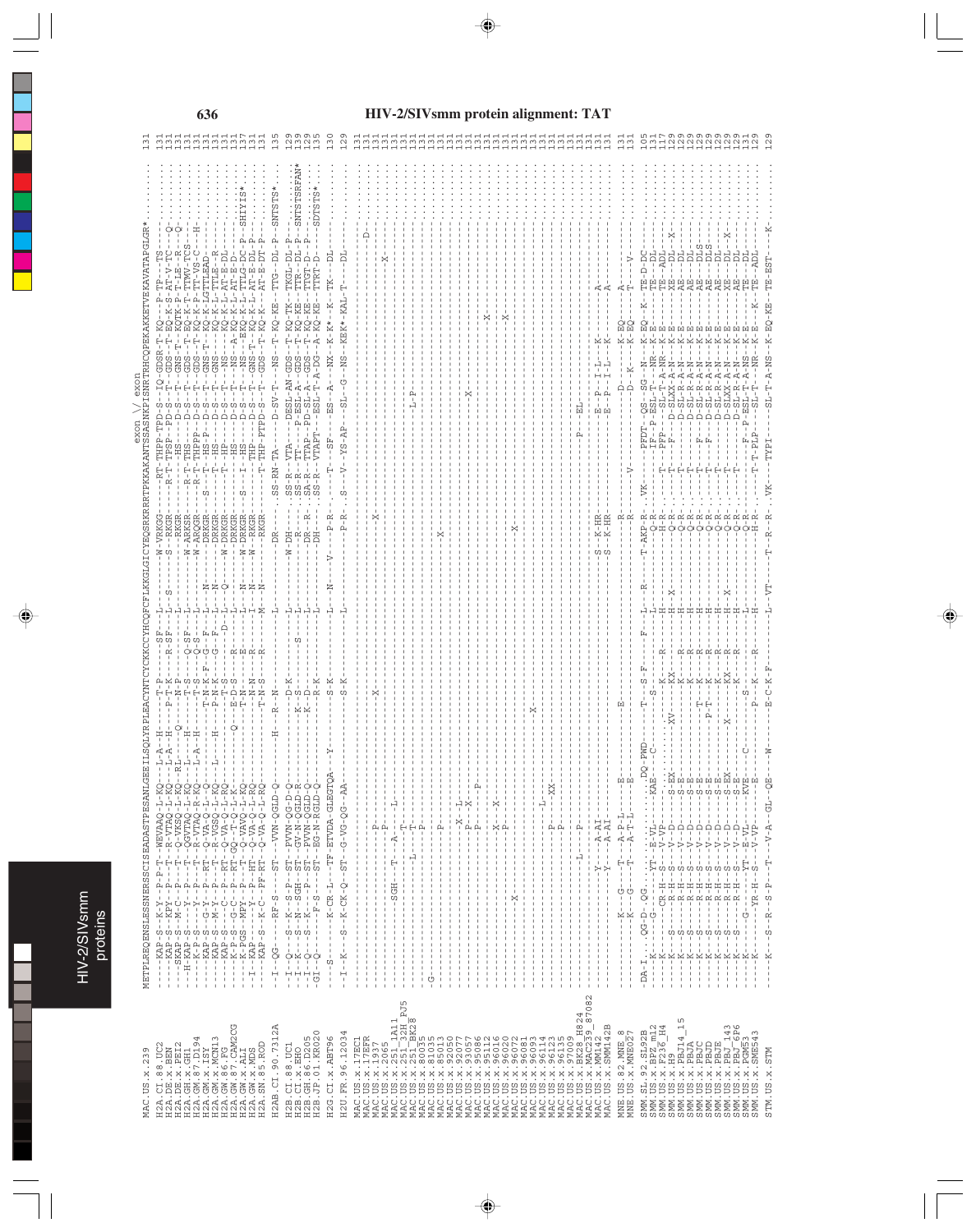|                                               | 000000                                                                                                                                                                                                                                                                                                                                                                                                                                                                                                                                                                                                                                                                                                                                                                      |                  | 1141 1                                                                                                                                                                                                                                                                                                                                                                                                   |                                                             |                                              |                                                     |          |                     |                                           |                                                                                                                    |                          |  |  |  |  |  |  |                                                                                                                                                                                                                                                                                                                                                                                                                                         |                              |                                                                                                                                                                   |                                    |                                                                                                                                                                                                                                                                                                                                                                             |                |                        |                                              |                                                                                                   |                    | 000000000000                                                                                                                                                                                                                                                                                                                                                                                                                                          |                                               |                                                                                                         |                                |              | $\infty$ $\infty$                                            | rU                          | ru ru ru                                                                                                                                    |              |          |
|-----------------------------------------------|-----------------------------------------------------------------------------------------------------------------------------------------------------------------------------------------------------------------------------------------------------------------------------------------------------------------------------------------------------------------------------------------------------------------------------------------------------------------------------------------------------------------------------------------------------------------------------------------------------------------------------------------------------------------------------------------------------------------------------------------------------------------------------|------------------|----------------------------------------------------------------------------------------------------------------------------------------------------------------------------------------------------------------------------------------------------------------------------------------------------------------------------------------------------------------------------------------------------------|-------------------------------------------------------------|----------------------------------------------|-----------------------------------------------------|----------|---------------------|-------------------------------------------|--------------------------------------------------------------------------------------------------------------------|--------------------------|--|--|--|--|--|--|-----------------------------------------------------------------------------------------------------------------------------------------------------------------------------------------------------------------------------------------------------------------------------------------------------------------------------------------------------------------------------------------------------------------------------------------|------------------------------|-------------------------------------------------------------------------------------------------------------------------------------------------------------------|------------------------------------|-----------------------------------------------------------------------------------------------------------------------------------------------------------------------------------------------------------------------------------------------------------------------------------------------------------------------------------------------------------------------------|----------------|------------------------|----------------------------------------------|---------------------------------------------------------------------------------------------------|--------------------|-------------------------------------------------------------------------------------------------------------------------------------------------------------------------------------------------------------------------------------------------------------------------------------------------------------------------------------------------------------------------------------------------------------------------------------------------------|-----------------------------------------------|---------------------------------------------------------------------------------------------------------|--------------------------------|--------------|--------------------------------------------------------------|-----------------------------|---------------------------------------------------------------------------------------------------------------------------------------------|--------------|----------|
|                                               |                                                                                                                                                                                                                                                                                                                                                                                                                                                                                                                                                                                                                                                                                                                                                                             |                  |                                                                                                                                                                                                                                                                                                                                                                                                          |                                                             |                                              |                                                     |          |                     |                                           |                                                                                                                    |                          |  |  |  |  |  |  |                                                                                                                                                                                                                                                                                                                                                                                                                                         |                              |                                                                                                                                                                   |                                    |                                                                                                                                                                                                                                                                                                                                                                             |                |                        |                                              |                                                                                                   |                    |                                                                                                                                                                                                                                                                                                                                                                                                                                                       |                                               |                                                                                                         |                                |              |                                                              |                             |                                                                                                                                             |              |          |
|                                               |                                                                                                                                                                                                                                                                                                                                                                                                                                                                                                                                                                                                                                                                                                                                                                             |                  |                                                                                                                                                                                                                                                                                                                                                                                                          |                                                             |                                              |                                                     |          |                     |                                           |                                                                                                                    |                          |  |  |  |  |  |  |                                                                                                                                                                                                                                                                                                                                                                                                                                         |                              |                                                                                                                                                                   |                                    |                                                                                                                                                                                                                                                                                                                                                                             |                |                        |                                              |                                                                                                   |                    |                                                                                                                                                                                                                                                                                                                                                                                                                                                       |                                               |                                                                                                         |                                |              |                                                              |                             |                                                                                                                                             |              |          |
|                                               |                                                                                                                                                                                                                                                                                                                                                                                                                                                                                                                                                                                                                                                                                                                                                                             |                  |                                                                                                                                                                                                                                                                                                                                                                                                          |                                                             |                                              |                                                     |          |                     |                                           |                                                                                                                    |                          |  |  |  |  |  |  |                                                                                                                                                                                                                                                                                                                                                                                                                                         |                              |                                                                                                                                                                   |                                    |                                                                                                                                                                                                                                                                                                                                                                             |                |                        |                                              |                                                                                                   |                    |                                                                                                                                                                                                                                                                                                                                                                                                                                                       |                                               |                                                                                                         |                                |              |                                                              |                             |                                                                                                                                             |              |          |
|                                               |                                                                                                                                                                                                                                                                                                                                                                                                                                                                                                                                                                                                                                                                                                                                                                             |                  |                                                                                                                                                                                                                                                                                                                                                                                                          |                                                             |                                              |                                                     |          |                     |                                           |                                                                                                                    |                          |  |  |  |  |  |  |                                                                                                                                                                                                                                                                                                                                                                                                                                         |                              |                                                                                                                                                                   |                                    |                                                                                                                                                                                                                                                                                                                                                                             |                |                        |                                              |                                                                                                   |                    |                                                                                                                                                                                                                                                                                                                                                                                                                                                       |                                               |                                                                                                         |                                |              |                                                              |                             |                                                                                                                                             |              |          |
|                                               |                                                                                                                                                                                                                                                                                                                                                                                                                                                                                                                                                                                                                                                                                                                                                                             |                  |                                                                                                                                                                                                                                                                                                                                                                                                          |                                                             |                                              |                                                     |          |                     |                                           |                                                                                                                    |                          |  |  |  |  |  |  |                                                                                                                                                                                                                                                                                                                                                                                                                                         |                              |                                                                                                                                                                   |                                    |                                                                                                                                                                                                                                                                                                                                                                             |                |                        |                                              |                                                                                                   |                    |                                                                                                                                                                                                                                                                                                                                                                                                                                                       |                                               |                                                                                                         |                                |              |                                                              |                             |                                                                                                                                             |              |          |
|                                               |                                                                                                                                                                                                                                                                                                                                                                                                                                                                                                                                                                                                                                                                                                                                                                             |                  |                                                                                                                                                                                                                                                                                                                                                                                                          |                                                             |                                              |                                                     |          |                     |                                           |                                                                                                                    |                          |  |  |  |  |  |  |                                                                                                                                                                                                                                                                                                                                                                                                                                         |                              |                                                                                                                                                                   |                                    |                                                                                                                                                                                                                                                                                                                                                                             |                |                        |                                              |                                                                                                   |                    |                                                                                                                                                                                                                                                                                                                                                                                                                                                       |                                               |                                                                                                         |                                |              |                                                              |                             |                                                                                                                                             |              |          |
|                                               |                                                                                                                                                                                                                                                                                                                                                                                                                                                                                                                                                                                                                                                                                                                                                                             |                  |                                                                                                                                                                                                                                                                                                                                                                                                          |                                                             |                                              |                                                     |          |                     |                                           |                                                                                                                    |                          |  |  |  |  |  |  |                                                                                                                                                                                                                                                                                                                                                                                                                                         |                              |                                                                                                                                                                   |                                    |                                                                                                                                                                                                                                                                                                                                                                             |                |                        |                                              |                                                                                                   |                    |                                                                                                                                                                                                                                                                                                                                                                                                                                                       |                                               | V----------<br>A--T-K-AAKS                                                                              |                                | $\circ$      |                                                              |                             |                                                                                                                                             |              |          |
|                                               |                                                                                                                                                                                                                                                                                                                                                                                                                                                                                                                                                                                                                                                                                                                                                                             |                  |                                                                                                                                                                                                                                                                                                                                                                                                          |                                                             |                                              |                                                     |          |                     |                                           |                                                                                                                    |                          |  |  |  |  |  |  |                                                                                                                                                                                                                                                                                                                                                                                                                                         |                              |                                                                                                                                                                   |                                    |                                                                                                                                                                                                                                                                                                                                                                             |                |                        |                                              |                                                                                                   |                    |                                                                                                                                                                                                                                                                                                                                                                                                                                                       |                                               |                                                                                                         |                                |              |                                                              |                             |                                                                                                                                             |              |          |
|                                               |                                                                                                                                                                                                                                                                                                                                                                                                                                                                                                                                                                                                                                                                                                                                                                             | $-1 - 2 - 2 - 1$ |                                                                                                                                                                                                                                                                                                                                                                                                          |                                                             |                                              |                                                     |          |                     |                                           |                                                                                                                    |                          |  |  |  |  |  |  |                                                                                                                                                                                                                                                                                                                                                                                                                                         |                              |                                                                                                                                                                   |                                    |                                                                                                                                                                                                                                                                                                                                                                             |                |                        |                                              |                                                                                                   |                    |                                                                                                                                                                                                                                                                                                                                                                                                                                                       |                                               |                                                                                                         |                                | E            |                                                              |                             |                                                                                                                                             |              |          |
|                                               | PGTANQRRKRRWRRRWQQLLALADRIYSFPDPPTPTPLDLAIQQLQNLAIESIPDPPTNTPBALCDPTEDSRSRGDQD                                                                                                                                                                                                                                                                                                                                                                                                                                                                                                                                                                                                                                                                                              |                  | $\begin{array}{l} R-1 \to \mathbb{R}^{n-1} \setminus \{1\} \to \mathbb{R}^{n-1} \setminus \{1\} \to \mathbb{R}^{n-1} \setminus \{1\} \to \mathbb{R}^{n-1} \setminus \{1\} \to \mathbb{R}^{n-1} \setminus \{1\} \to \mathbb{R}^{n-1} \setminus \{1\} \to \mathbb{R}^{n-1} \setminus \{1\} \to \mathbb{R}^{n-1} \setminus \{1\} \to \mathbb{R}^{n-1} \setminus \{1\} \to \mathbb{R}^{n-1} \setminus \{1\}$ |                                                             |                                              |                                                     |          |                     |                                           |                                                                                                                    |                          |  |  |  |  |  |  | $\begin{small} \begin{smallmatrix} \textbf{1} & \textbf{1} & \textbf{1} & \textbf{1} & \textbf{1} & \textbf{1} & \textbf{1} & \textbf{1} & \textbf{1} & \textbf{1} & \textbf{1} & \textbf{1} & \textbf{1} & \textbf{1} & \textbf{1} & \textbf{1} & \textbf{1} & \textbf{1} & \textbf{1} & \textbf{1} & \textbf{1} & \textbf{1} & \textbf{1} & \textbf{1} & \textbf{1} & \textbf{1} & \textbf{1} & \textbf{1} & \textbf{1} & \textbf{1}$ |                              |                                                                                                                                                                   |                                    |                                                                                                                                                                                                                                                                                                                                                                             |                |                        |                                              |                                                                                                   |                    |                                                                                                                                                                                                                                                                                                                                                                                                                                                       |                                               |                                                                                                         |                                | C)           |                                                              |                             |                                                                                                                                             |              |          |
|                                               |                                                                                                                                                                                                                                                                                                                                                                                                                                                                                                                                                                                                                                                                                                                                                                             |                  |                                                                                                                                                                                                                                                                                                                                                                                                          |                                                             |                                              |                                                     |          |                     |                                           |                                                                                                                    |                          |  |  |  |  |  |  |                                                                                                                                                                                                                                                                                                                                                                                                                                         |                              |                                                                                                                                                                   |                                    | $\sum_{i=1}^{n} \frac{1}{i} \prod_{i=1}^{n} \frac{1}{i} \prod_{i=1}^{n} \frac{1}{i} \prod_{i=1}^{n} \frac{1}{i} \prod_{i=1}^{n} \frac{1}{i} \prod_{i=1}^{n} \frac{1}{i} \prod_{i=1}^{n} \frac{1}{i} \prod_{i=1}^{n} \frac{1}{i} \prod_{i=1}^{n} \frac{1}{i} \prod_{i=1}^{n} \frac{1}{i} \prod_{i=1}^{n} \frac{1}{i} \prod_{i=1}^{n} \frac{1}{i} \prod_{i=1}^{n} \frac{1}{i$ |                |                        |                                              |                                                                                                   |                    |                                                                                                                                                                                                                                                                                                                                                                                                                                                       |                                               | $\tilde{\gamma}$                                                                                        |                                | Þ            |                                                              |                             |                                                                                                                                             |              |          |
|                                               | $\begin{array}{l} \begin{array}{l} \frac{1}{2} & \frac{1}{2} & \frac{1}{2} & \frac{1}{2} & \frac{1}{2} & \frac{1}{2} & \frac{1}{2} & \frac{1}{2} & \frac{1}{2} & \frac{1}{2} & \frac{1}{2} & \frac{1}{2} & \frac{1}{2} & \frac{1}{2} & \frac{1}{2} & \frac{1}{2} & \frac{1}{2} & \frac{1}{2} & \frac{1}{2} & \frac{1}{2} & \frac{1}{2} & \frac{1}{2} & \frac{1}{2} & \frac{1}{2} & \frac{1}{2} & \frac{1}{2$<br>$\begin{array}{l} \text{ADADR 133 BBDP 19111111} \\\ \hline 11 & -1 & 1 & 1 & 1 & 1 \\ \hline 12 & -1 & 1 & 1 & 1 & 1 \\ \hline 13 & -1 & 1 & 1 & 1 & 1 \\ \hline 14 & -1 & 1 & 1 & 1 & 1 \\ \hline 15 & -1 & 1 & 1 & 1 & 1 \\ \hline 16 & -1 & 1 & 1 & 1 & 1 \\ \hline 17 & -1 & -1 & 1 & 1 & 1 \\ \hline 18 & -1 & -1 & 1 & 1 & 1 \\ \hline 19 & -1 & -1$ |                  |                                                                                                                                                                                                                                                                                                                                                                                                          |                                                             |                                              |                                                     |          |                     |                                           |                                                                                                                    |                          |  |  |  |  |  |  |                                                                                                                                                                                                                                                                                                                                                                                                                                         |                              |                                                                                                                                                                   |                                    |                                                                                                                                                                                                                                                                                                                                                                             |                |                        |                                              |                                                                                                   |                    |                                                                                                                                                                                                                                                                                                                                                                                                                                                       |                                               | $- A - S$                                                                                               |                                |              |                                                              |                             |                                                                                                                                             |              |          |
|                                               |                                                                                                                                                                                                                                                                                                                                                                                                                                                                                                                                                                                                                                                                                                                                                                             |                  |                                                                                                                                                                                                                                                                                                                                                                                                          |                                                             |                                              |                                                     |          |                     |                                           |                                                                                                                    |                          |  |  |  |  |  |  |                                                                                                                                                                                                                                                                                                                                                                                                                                         |                              |                                                                                                                                                                   |                                    |                                                                                                                                                                                                                                                                                                                                                                             |                |                        |                                              |                                                                                                   |                    |                                                                                                                                                                                                                                                                                                                                                                                                                                                       |                                               |                                                                                                         | ž                              |              |                                                              |                             |                                                                                                                                             |              |          |
|                                               |                                                                                                                                                                                                                                                                                                                                                                                                                                                                                                                                                                                                                                                                                                                                                                             |                  |                                                                                                                                                                                                                                                                                                                                                                                                          |                                                             |                                              |                                                     |          |                     |                                           |                                                                                                                    |                          |  |  |  |  |  |  |                                                                                                                                                                                                                                                                                                                                                                                                                                         |                              |                                                                                                                                                                   |                                    |                                                                                                                                                                                                                                                                                                                                                                             |                |                        |                                              |                                                                                                   |                    |                                                                                                                                                                                                                                                                                                                                                                                                                                                       |                                               |                                                                                                         |                                |              |                                                              |                             |                                                                                                                                             |              |          |
|                                               |                                                                                                                                                                                                                                                                                                                                                                                                                                                                                                                                                                                                                                                                                                                                                                             |                  |                                                                                                                                                                                                                                                                                                                                                                                                          |                                                             |                                              |                                                     |          |                     |                                           |                                                                                                                    |                          |  |  |  |  |  |  |                                                                                                                                                                                                                                                                                                                                                                                                                                         |                              | $\frac{1}{2}$                                                                                                                                                     |                                    | $-\frac{1}{1}$                                                                                                                                                                                                                                                                                                                                                              |                |                        | ннн<br>                                      | $\mathbf{I}$                                                                                      |                    |                                                                                                                                                                                                                                                                                                                                                                                                                                                       | - 11                                          |                                                                                                         |                                |              |                                                              |                             |                                                                                                                                             |              |          |
|                                               |                                                                                                                                                                                                                                                                                                                                                                                                                                                                                                                                                                                                                                                                                                                                                                             |                  |                                                                                                                                                                                                                                                                                                                                                                                                          |                                                             |                                              |                                                     |          |                     |                                           |                                                                                                                    |                          |  |  |  |  |  |  |                                                                                                                                                                                                                                                                                                                                                                                                                                         |                              |                                                                                                                                                                   |                                    |                                                                                                                                                                                                                                                                                                                                                                             |                |                        |                                              |                                                                                                   |                    |                                                                                                                                                                                                                                                                                                                                                                                                                                                       |                                               |                                                                                                         |                                |              |                                                              |                             |                                                                                                                                             |              |          |
|                                               |                                                                                                                                                                                                                                                                                                                                                                                                                                                                                                                                                                                                                                                                                                                                                                             |                  |                                                                                                                                                                                                                                                                                                                                                                                                          |                                                             | $-1$ $-1$ $-1$ $-1$ $-1$ $-1$ $-1$           |                                                     |          |                     |                                           |                                                                                                                    |                          |  |  |  |  |  |  |                                                                                                                                                                                                                                                                                                                                                                                                                                         |                              |                                                                                                                                                                   |                                    |                                                                                                                                                                                                                                                                                                                                                                             |                |                        |                                              |                                                                                                   |                    |                                                                                                                                                                                                                                                                                                                                                                                                                                                       |                                               |                                                                                                         |                                |              |                                                              |                             |                                                                                                                                             |              |          |
|                                               |                                                                                                                                                                                                                                                                                                                                                                                                                                                                                                                                                                                                                                                                                                                                                                             |                  |                                                                                                                                                                                                                                                                                                                                                                                                          |                                                             |                                              |                                                     |          |                     |                                           |                                                                                                                    |                          |  |  |  |  |  |  |                                                                                                                                                                                                                                                                                                                                                                                                                                         |                              |                                                                                                                                                                   |                                    |                                                                                                                                                                                                                                                                                                                                                                             |                |                        |                                              |                                                                                                   |                    |                                                                                                                                                                                                                                                                                                                                                                                                                                                       |                                               |                                                                                                         |                                |              |                                                              |                             |                                                                                                                                             |              |          |
|                                               | $\frac{1}{4}$<br>÷<br>÷<br>÷<br>÷<br>44<br>44<br>÷                                                                                                                                                                                                                                                                                                                                                                                                                                                                                                                                                                                                                                                                                                                          | ÷                | Ħ<br>÷<br>₩                                                                                                                                                                                                                                                                                                                                                                                              | ţ<br>÷<br>Ť                                                 |                                              |                                                     |          |                     |                                           |                                                                                                                    |                          |  |  |  |  |  |  |                                                                                                                                                                                                                                                                                                                                                                                                                                         | Ť                            | ï                                                                                                                                                                 | $- - - - - - - - -$                |                                                                                                                                                                                                                                                                                                                                                                             |                | $-22$<br>÷<br>$-5 - 0$ | Ť                                            | Ŧ<br>ł                                                                                            | ÷<br>$\frac{1}{4}$ | $\begin{array}{c} 1 & 0 & 0 \\ 0 & 0 & 0 \\ 0 & 0 & 0 \\ 0 & 0 & 0 \\ 0 & 0 & 0 \\ 0 & 0 & 0 \\ 0 & 0 & 0 \\ 0 & 0 & 0 \\ 0 & 0 & 0 \\ 0 & 0 & 0 \\ 0 & 0 & 0 \\ 0 & 0 & 0 \\ 0 & 0 & 0 \\ 0 & 0 & 0 \\ 0 & 0 & 0 \\ 0 & 0 & 0 \\ 0 & 0 & 0 \\ 0 & 0 & 0 \\ 0 & 0 & 0 \\ 0 & 0 & 0 & 0 \\ 0 & 0 & 0 & 0 \\ 0 & 0 & 0 & 0 \\ 0 & 0 &$                                                                                                                  |                                               | $\,$ $\,$                                                                                               |                                |              |                                                              |                             |                                                                                                                                             |              |          |
|                                               | Ħ                                                                                                                                                                                                                                                                                                                                                                                                                                                                                                                                                                                                                                                                                                                                                                           | $\frac{1}{4}$    |                                                                                                                                                                                                                                                                                                                                                                                                          | $\mathbf{I}$<br>$\frac{1}{1}$                               | $\mathbf{1}$<br>$\mathbf{I}$<br>$\mathbf{I}$ |                                                     |          |                     |                                           |                                                                                                                    |                          |  |  |  |  |  |  |                                                                                                                                                                                                                                                                                                                                                                                                                                         | $\frac{1}{1}$                | $\mathbf{I}$<br>$\frac{1}{1}$                                                                                                                                     |                                    |                                                                                                                                                                                                                                                                                                                                                                             | $\blacksquare$ | ÷.<br>A.               | ÷<br>$\mathbf{I}$                            | 44<br>$\begin{array}{c} \mathbf{B}_1 \\ \mathbf{B}_2 \\ \mathbf{C}_3 \\ \mathbf{D}_4 \end{array}$ | $\pm$              | $\frac{1}{1}$<br>$\mathbf{I}$<br>÷.<br>$\mathbf{I}$<br>$\mathbf{I}$<br>$\overline{\phantom{a}}$                                                                                                                                                                                                                                                                                                                                                       | ł<br>$\mathbf{I}$<br>$\overline{\phantom{a}}$ | $\frac{1}{4}$<br>$\frac{1}{1}$<br>$\begin{array}{c} \mathbf{E} \\ \mathbf{I} \\ \mathbf{I} \end{array}$ | $\blacksquare$<br>$\mathbf{I}$ | $-5$         |                                                              |                             |                                                                                                                                             |              |          |
|                                               |                                                                                                                                                                                                                                                                                                                                                                                                                                                                                                                                                                                                                                                                                                                                                                             | $-1 - 1 -$       |                                                                                                                                                                                                                                                                                                                                                                                                          | J.                                                          | $\mathbf{I}$<br>$\mathbf{I}$                 |                                                     |          |                     |                                           |                                                                                                                    |                          |  |  |  |  |  |  |                                                                                                                                                                                                                                                                                                                                                                                                                                         | $\mathbf{I}$<br>$\mathbf{I}$ | $\mathbb{L}$<br>$\mathbf{I}$<br>$\mathbf{I}$                                                                                                                      | $\mathbf{I}$<br>$\mathbf{I}$<br>İ. |                                                                                                                                                                                                                                                                                                                                                                             |                |                        | $\mathbf{I}$<br>$\mathbf{I}$<br>$\mathsf{I}$ | 羽<br>Ĵ                                                                                            | $\,$ I             | $\mathbf{I}$<br>$\mathbf{I}$                                                                                                                                                                                                                                                                                                                                                                                                                          | $\blacksquare$<br>$\mathbf{I}$<br>$\,$ I      | $\mathbf{I}$<br>$\mathbf{I}$<br>$\,$ I                                                                  |                                |              |                                                              |                             |                                                                                                                                             |              |          |
|                                               |                                                                                                                                                                                                                                                                                                                                                                                                                                                                                                                                                                                                                                                                                                                                                                             | $-5-0-1$         |                                                                                                                                                                                                                                                                                                                                                                                                          | J.<br>$\mathbf{I}$<br>$\mathsf I$<br>$\mathbf I$<br>$\cdot$ | $\cdot$ . GVQR-                              |                                                     |          |                     |                                           |                                                                                                                    |                          |  |  |  |  |  |  |                                                                                                                                                                                                                                                                                                                                                                                                                                         | $\mathbf{I}$                 | $- R -$<br>$\mathbf{I}$<br>$\frac{1}{1}$<br>÷.                                                                                                                    |                                    |                                                                                                                                                                                                                                                                                                                                                                             |                |                        |                                              | $-1$ R                                                                                            | ÷.                 | <b>RRRR</b><br>Ŧ<br>÷<br>ţ.                                                                                                                                                                                                                                                                                                                                                                                                                           | Ŧ<br>$\mathbb T$<br>$\bullet$                 | Ŧ<br>$\blacksquare$<br>$\mathbb{C}^+$                                                                   | $\vdots$                       |              |                                                              |                             |                                                                                                                                             |              |          |
| мзинвяввлякитититином // ехоп<br>сохэ // сохэ | $\begin{array}{ll} -{\rm CERAD}_{1} & -\sim -{\rm QRE}_{2} \\ -{\rm CERAD}_{2} & -{\rm CERCD}_{1} \\ -{\rm TERAD}_{2} & -{\rm CERCD}_{2} \\ -{\rm TERAD}_{2} & -{\rm CERCD}_{2} \\ -{\rm TERAD}_{2} & -{\rm CERCD}_{2} \\ -{\rm TERAD}_{2} & -{\rm TERCD}_{2} \\ -{\rm TERAD}_{2} & -{\rm TERCD}_{2} \\ -{\rm TERAD}_{2} & -{\rm TERCD}_{2} \\ -{\rm TERAD}_{2} & -{\rm TERCD}_{2} \\ -{\rm TERAD}_{2} & -{\rm TERCD}_{2} \\ -{\rm TERAD}_{2} & -$                                                                                                                                                                                                                                                                                                                          | $-TAR-K$         | -TTR-K.<br>--NAR--<br>-TAR-G.<br>-TTR-K.                                                                                                                                                                                                                                                                                                                                                                 | $-1 - E$                                                    | $- - P - E$                                  | Ť.<br>$-1$<br>$\frac{1}{4}$<br>$\frac{1}{\sqrt{2}}$ | $- XX -$ | - 1<br>$\mathbf{1}$ | $\frac{1}{2}$ $\frac{1}{2}$ $\frac{1}{2}$ | $\begin{array}{cccccc} 1 & 1 & 1 & 1 & 1 \\ 1 & 1 & 1 & 1 & 1 \\ 1 & 1 & 1 & 1 & 1 \\ \end{array}$<br>$\mathbf{I}$ | $\overline{\phantom{a}}$ |  |  |  |  |  |  |                                                                                                                                                                                                                                                                                                                                                                                                                                         |                              | $-5 - AB$<br>$-5 - AB$                                                                                                                                            |                                    |                                                                                                                                                                                                                                                                                                                                                                             |                |                        |                                              |                                                                                                   |                    |                                                                                                                                                                                                                                                                                                                                                                                                                                                       |                                               |                                                                                                         |                                | 凹<br>$-50 -$ | ERDSCERVERLVGGNGTDRQGNTCSSKK<br>KRDSYERGEELVGGSGTNRKGDTRSSTK | GRDSCEHREDLMGGSQEDGEMHRSPQI | ERDSCEHRKSPMESSQKDSGSNHRDPQEDQTRT<br>GRDSCERGEDLVGSPQESGRRDHCWTQEDQTRT<br>PATQCERGEDLVGSPQESGRRDHCWTQEDQTRT<br>PRDSCERGEDLVGSPQSSQRREDPQDRT | HIV-2/SIVsmm | proteins |
|                                               |                                                                                                                                                                                                                                                                                                                                                                                                                                                                                                                                                                                                                                                                                                                                                                             |                  |                                                                                                                                                                                                                                                                                                                                                                                                          |                                                             |                                              |                                                     |          |                     |                                           |                                                                                                                    |                          |  |  |  |  |  |  |                                                                                                                                                                                                                                                                                                                                                                                                                                         |                              |                                                                                                                                                                   |                                    |                                                                                                                                                                                                                                                                                                                                                                             |                | LO                     |                                              |                                                                                                   |                    |                                                                                                                                                                                                                                                                                                                                                                                                                                                       |                                               |                                                                                                         |                                |              |                                                              |                             |                                                                                                                                             |              |          |
|                                               |                                                                                                                                                                                                                                                                                                                                                                                                                                                                                                                                                                                                                                                                                                                                                                             |                  |                                                                                                                                                                                                                                                                                                                                                                                                          | $\circ$                                                     | 4                                            |                                                     |          |                     |                                           |                                                                                                                    |                          |  |  |  |  |  |  |                                                                                                                                                                                                                                                                                                                                                                                                                                         |                              |                                                                                                                                                                   |                                    |                                                                                                                                                                                                                                                                                                                                                                             |                |                        |                                              |                                                                                                   |                    |                                                                                                                                                                                                                                                                                                                                                                                                                                                       |                                               |                                                                                                         |                                |              |                                                              |                             |                                                                                                                                             |              |          |
|                                               | $\begin{array}{ll} \text{H2A}, \text{C1}, \text{88}, \text{UC2}\\ \text{H2A}, \text{DE}, \text{x}, \text{BEN}\\ \text{H2A}, \text{GE}, \text{x}, \text{GEL}\\ \text{H2A}, \text{GH}, \text{x}, \text{GFL}\\ \text{H2A}, \text{GH}, \text{GH}, \text{GH}, \text{GFL}\\ \text{H2A}, \text{GW}, \text{x}, \text{MCM13}\\ \text{H2A}, \text{GW}, \text{GW}, \text{GF}, \text{GW2CC}\\ \text{H2A}, \text{GW}, \text{GW}, \text{GF}, \text{GW2CC$<br>. x. 239                                                                                                                                                                                                                                                                                                                     | H2AB.CI.90.7312A | H2B.CI.88.UC1<br>H2B.CI.x.EHO<br>H2B.CH.86.D205<br>H2B.JP.01.KR020                                                                                                                                                                                                                                                                                                                                       | H2G.CI.x.ABT96                                              | H2U. FR. 96.1203                             |                                                     |          |                     |                                           |                                                                                                                    |                          |  |  |  |  |  |  |                                                                                                                                                                                                                                                                                                                                                                                                                                         |                              | $\begin{array}{lll} \text{min.} & \text{min.} & \text{sum.} \\ \text{MNE.} & \text{US.} \times \text{.} & \text{MNE} \\ \text{max.} & \text{max.} \\ \end{array}$ |                                    |                                                                                                                                                                                                                                                                                                                                                                             |                |                        |                                              |                                                                                                   |                    | $\begin{array}{l} \texttt{SMM}, \texttt{SD}, \texttt{22}, \texttt{S129B} \\ \texttt{SMM}, \texttt{US} \; \texttt{x}, \texttt{B2} \\ \texttt{SMM}, \texttt{US} \; \texttt{x}, \texttt{H33} \\ \texttt{SMM}, \texttt{US} \; \texttt{x}, \texttt{H33} \\ \texttt{SMM}, \texttt{US} \; \texttt{x}, \texttt{H33} \\ \texttt{SMM}, \texttt{US} \; \texttt{x}, \texttt{H33} \\ \texttt{SMM}, \texttt{US} \; \texttt{x}, \texttt{H33} \\ \texttt{SMM}, \text$ |                                               |                                                                                                         |                                | .x.STM       | H2A.DE.X.PEI2<br>H2A.GM.X.ISY                                | H2AB.CI.90.7312A            | H2B.CI.88.UC1<br>H2B.CI.x.EHO<br>H2B.GH.86.D205<br>H2B.JP.01.KR020                                                                          |              |          |
|                                               | MAC.US                                                                                                                                                                                                                                                                                                                                                                                                                                                                                                                                                                                                                                                                                                                                                                      |                  |                                                                                                                                                                                                                                                                                                                                                                                                          |                                                             |                                              |                                                     |          |                     |                                           |                                                                                                                    |                          |  |  |  |  |  |  |                                                                                                                                                                                                                                                                                                                                                                                                                                         |                              |                                                                                                                                                                   |                                    |                                                                                                                                                                                                                                                                                                                                                                             |                |                        |                                              |                                                                                                   |                    |                                                                                                                                                                                                                                                                                                                                                                                                                                                       |                                               |                                                                                                         |                                | STM.US       |                                                              |                             |                                                                                                                                             |              |          |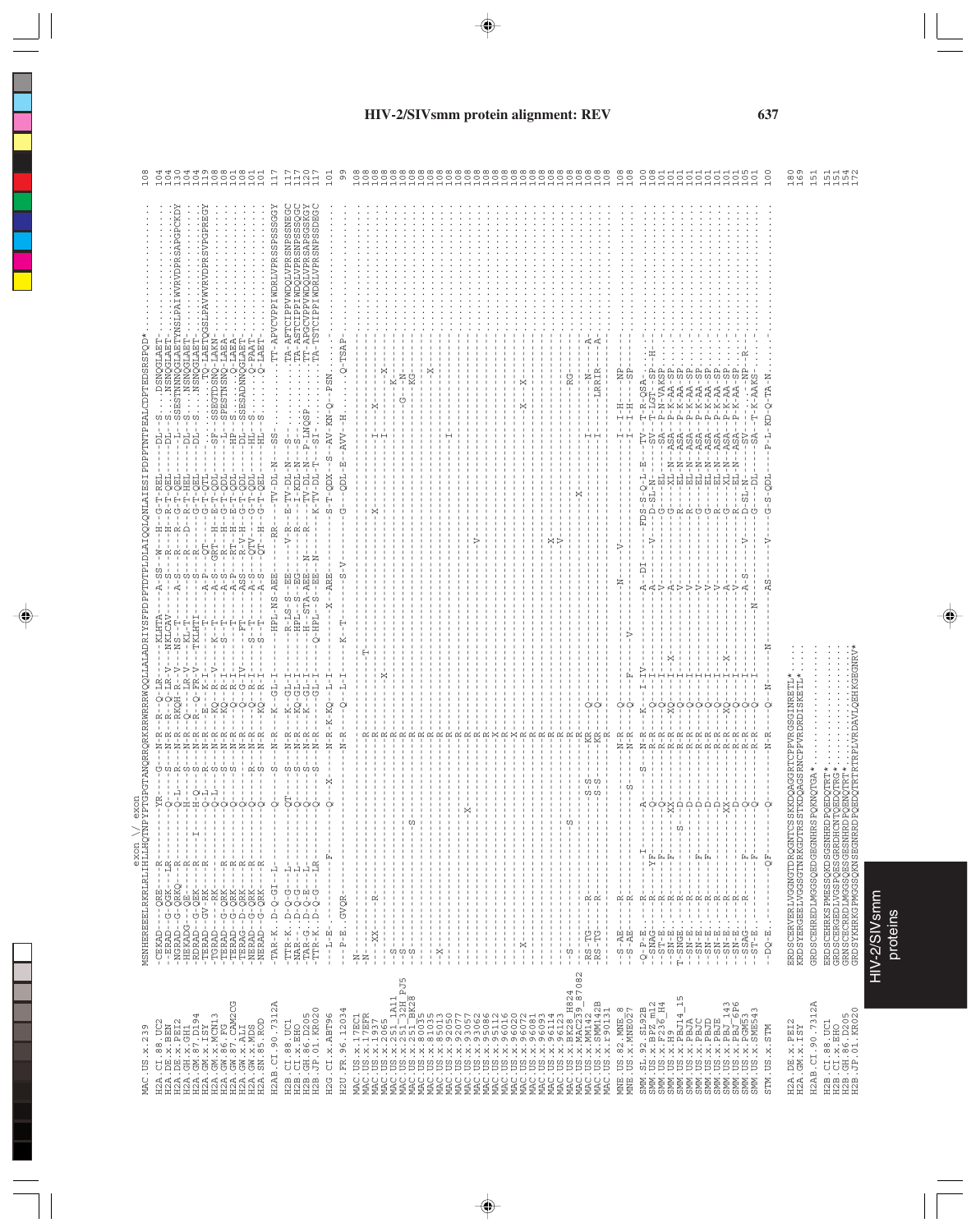|         | ë                                                                                                     |                                                                                                                                                                                                                                                                                                                                                           | 117                      | in                                                                             |                                                 |        | 113                                                                 | $\underset{1.13}{\pm}$                                                                                                                                                                                                                                                                                  |                                                                                                                                                                                                           | $\ddot{\sim}$                                                    |                                                                                                                                                                                                                                                                                                                                                                                                                                                          |                                |                                                                                                 |                                                    |                       |                                                                                                                                            |                                  |                                                                 | $\overline{c}$                                                    |                                                                                                                |                                                                                                                                                                                                             |         |                                    |                               |                |                                                                                                       |                                                                                                                      |                                                                                                                                                                                                                    |                                               |  |  |  |  |                                                           |                                                | エエエエエエエ<br>- マンスコンコンコン<br>- マンスコンスプリン                                                         |                                                                                               |                                                                                                                                                                                                                                                                                                                                                                                                                                                                                                                                                                                                                                                                                                                                                                       |                                                                                                                                                                                                                                                                                                                                                                                                                                                                                    |                                                                                                                                                                                                                                                                                                                                                                                                                                                                                        |                                                |                                                |                                 |
|---------|-------------------------------------------------------------------------------------------------------|-----------------------------------------------------------------------------------------------------------------------------------------------------------------------------------------------------------------------------------------------------------------------------------------------------------------------------------------------------------|--------------------------|--------------------------------------------------------------------------------|-------------------------------------------------|--------|---------------------------------------------------------------------|---------------------------------------------------------------------------------------------------------------------------------------------------------------------------------------------------------------------------------------------------------------------------------------------------------|-----------------------------------------------------------------------------------------------------------------------------------------------------------------------------------------------------------|------------------------------------------------------------------|----------------------------------------------------------------------------------------------------------------------------------------------------------------------------------------------------------------------------------------------------------------------------------------------------------------------------------------------------------------------------------------------------------------------------------------------------------|--------------------------------|-------------------------------------------------------------------------------------------------|----------------------------------------------------|-----------------------|--------------------------------------------------------------------------------------------------------------------------------------------|----------------------------------|-----------------------------------------------------------------|-------------------------------------------------------------------|----------------------------------------------------------------------------------------------------------------|-------------------------------------------------------------------------------------------------------------------------------------------------------------------------------------------------------------|---------|------------------------------------|-------------------------------|----------------|-------------------------------------------------------------------------------------------------------|----------------------------------------------------------------------------------------------------------------------|--------------------------------------------------------------------------------------------------------------------------------------------------------------------------------------------------------------------|-----------------------------------------------|--|--|--|--|-----------------------------------------------------------|------------------------------------------------|-----------------------------------------------------------------------------------------------|-----------------------------------------------------------------------------------------------|-----------------------------------------------------------------------------------------------------------------------------------------------------------------------------------------------------------------------------------------------------------------------------------------------------------------------------------------------------------------------------------------------------------------------------------------------------------------------------------------------------------------------------------------------------------------------------------------------------------------------------------------------------------------------------------------------------------------------------------------------------------------------|------------------------------------------------------------------------------------------------------------------------------------------------------------------------------------------------------------------------------------------------------------------------------------------------------------------------------------------------------------------------------------------------------------------------------------------------------------------------------------|----------------------------------------------------------------------------------------------------------------------------------------------------------------------------------------------------------------------------------------------------------------------------------------------------------------------------------------------------------------------------------------------------------------------------------------------------------------------------------------|------------------------------------------------|------------------------------------------------|---------------------------------|
|         | FYGVPAWRNATIPLEC.ATKNRDTWGTTOCCLPDNGDYSEVALNVTESFDAWNNTVTEQAIEDVWQLFETSIKPCVKLSPLCITMRCNKSETDRWGLTKSI | NPVTGNN'<br>-VA-N                                                                                                                                                                                                                                                                                                                                         | $\cdots$ - RV<br>$-NA-N$ | SAIPGS<br>$\ddot{v}_{A-N}$                                                     | $: \mathfrak{g} \rightarrow$<br>ß               | Ķ      | CLINIC<br>$VA - K$<br>ß<br>C)                                       | $V - -N$<br>z                                                                                                                                                                                                                                                                                           | z<br>Ķ,                                                                                                                                                                                                   | NIST-DTI<br>×<br>ß                                               | BL-NPCT<br>SIL-NPCT<br>¥<br>Š<br>≃                                                                                                                                                                                                                                                                                                                                                                                                                       | SSTESS<br>Š<br>ェ               | Ņ<br>CO.                                                                                        | $\ldots$ NS<br>$VA-S$<br>m                         | EX.<br>va<br>m        | .WSSA<br>$-N-S$<br>Š                                                                                                                       | $\ldots$ NTTEC<br>$VA-N-$<br>. O | $V - N - SNL$ .<br>$VA - N - S - T$<br>≃<br>z                   | -A<br>z                                                           | GTA<br>ż<br>$\mathbb{S}$ – $\mathbb{T}$ –<br>$\overline{A}$<br>CO                                              | CO                                                                                                                                                                                                          |         | C)<br>$\overline{R}$               |                               |                | ωω<br>$\times$                                                                                        | CΩ<br>×<br>ェ                                                                                                         | $\mathbb{C}\Omega$<br>**<br>×<br>보                                                                                                                                                                                 | RAAT.<br>z<br>×<br>Ą<br>z                     |  |  |  |  |                                                           | GNA.<br>$\overline{A}$                         | GXP.<br>$-XX$<br>$-1\overline{4}$<br>z<br>z                                                   | RGA.<br>E<br>$-4$                                                                             | <b>GTPAP</b><br>GTPAP<br>F                                                                                                                                                                                                                                                                                                                                                                                                                                                                                                                                                                                                                                                                                                                                            | GTKNE<br><b>ZZZZZZ</b>                                                                                                                                                                                                                                                                                                                                                                                                                                                             | GRA.<br>ΑA                                                                                                                                                                                                                                                                                                                                                                                                                                                                             | GRAET<br>GRA.<br>К<br>z                        | RGA.<br>$\vec{A}$<br>z                         | GKTV.                           |
|         |                                                                                                       |                                                                                                                                                                                                                                                                                                                                                           |                          |                                                                                |                                                 |        | $\triangleright$                                                    | Þ                                                                                                                                                                                                                                                                                                       |                                                                                                                                                                                                           |                                                                  |                                                                                                                                                                                                                                                                                                                                                                                                                                                          |                                | ⋗                                                                                               | ♪                                                  | ġ                     | $-TK$                                                                                                                                      | $:\; \mathbb{R}$                 | Š<br>₿<br>΄¦<br>ό                                               | ら                                                                 | ♭                                                                                                              |                                                                                                                                                                                                             |         |                                    |                               |                |                                                                                                       |                                                                                                                      |                                                                                                                                                                                                                    |                                               |  |  |  |  |                                                           |                                                |                                                                                               |                                                                                               |                                                                                                                                                                                                                                                                                                                                                                                                                                                                                                                                                                                                                                                                                                                                                                       |                                                                                                                                                                                                                                                                                                                                                                                                                                                                                    |                                                                                                                                                                                                                                                                                                                                                                                                                                                                                        |                                                |                                                |                                 |
|         |                                                                                                       | ؋<br>$- A -$<br>$Q - IP$<br>$\mathop{\cap}\limits^{\scriptscriptstyle +} \mathop{\cap}\limits^{\scriptscriptstyle +}$                                                                                                                                                                                                                                     |                          |                                                                                | $\cdot \cap$<br>Æ                               | $\Box$ | $\frac{1}{\Omega} \frac{1}{\Omega} \frac{1}{\Omega}$<br>RARARA<br>Á | Н<br>古古古<br>$\stackrel{+}{\triangle}\stackrel{+}{\triangle}\stackrel{+}{\triangle}$                                                                                                                                                                                                                     |                                                                                                                                                                                                           | $I - T$<br>$\overline{a}$<br>$\frac{1}{\alpha} \frac{1}{\alpha}$ | <b>₽</b><br>Æ<br>$\mathbf{a}$<br>999999999<br>$\stackrel{\scriptscriptstyle +}{\scriptscriptstyle \simeq}$                                                                                                                                                                                                                                                                                                                                               | Æ<br>$\sigma$<br>Á             | К<br>$\sigma$<br>Ä                                                                              | $\frac{1}{\mathcal{O}}$<br>≏                       | K,<br>ISV-            | Ţ<br>$\overline{\Delta}$                                                                                                                   | Æ                                | $\Box$<br>$\Box$<br>Ą<br>К<br>로<br>$\frac{1}{\Box}$<br>$\Delta$ | $\Box$<br>К<br>Á                                                  | К                                                                                                              |                                                                                                                                                                                                             | $\Box$  | [1]                                | $\Box$                        |                | 固固<br>$\Box$                                                                                          | 凹                                                                                                                    | 囯<br>Á Á                                                                                                                                                                                                           |                                               |  |  |  |  |                                                           | <b>△</b><br>⊄⊄<br>≏                            | $\Box$<br>Ħ<br>н<br>T.<br>Ė<br>$\Box$                                                         | $\mathbb{L}-\mathbb{V}-\mathbb{I}$<br>Ä                                                       | 휴휴<br>$\mathbf I$<br>$\,$<br>$\begin{array}{c} 1 \\ 1 \\ 4 \end{array}$                                                                                                                                                                                                                                                                                                                                                                                                                                                                                                                                                                                                                                                                                               | Н                                                                                                                                                                                                                                                                                                                                                                                                                                                                                  | A,<br>부<br>$L - V$<br>ÀÀÀÀ                                                                                                                                                                                                                                                                                                                                                                                                                                                             | К<br>K,<br>부<br>⊳<br>⋗                         | $L - V$<br>Ż                                   |                                 |
|         |                                                                                                       | ω                                                                                                                                                                                                                                                                                                                                                         | U.                       |                                                                                |                                                 |        | q                                                                   | ທ ທ<br>$-V-K$                                                                                                                                                                                                                                                                                           |                                                                                                                                                                                                           | თ თ<br>÷Κ                                                        | C)<br>ΞK                                                                                                                                                                                                                                                                                                                                                                                                                                                 | $-K$                           | Ω                                                                                               | CO.                                                |                       | $\mathbbmss{E}$<br>¥                                                                                                                       |                                  | ¥                                                               | SV                                                                |                                                                                                                |                                                                                                                                                                                                             |         |                                    |                               |                |                                                                                                       | $V - R$                                                                                                              | $\approx$<br>$\triangleright$                                                                                                                                                                                      | O                                             |  |  |  |  |                                                           |                                                | ≃<br>$\alpha$<br>⋗                                                                            | $\approx$<br>×                                                                                | $\overline{\phantom{0}}$<br>⊳                                                                                                                                                                                                                                                                                                                                                                                                                                                                                                                                                                                                                                                                                                                                         |                                                                                                                                                                                                                                                                                                                                                                                                                                                                                    | $R$ $R$ $R$<br>⊻⊻                                                                                                                                                                                                                                                                                                                                                                                                                                                                      |                                                | $\alpha$                                       |                                 |
| $\star$ | MGCLGNQLLLAILLLSVYGIYCTLYVT                                                                           | $\mathbf{I}$<br>$\ddot{\circ}$<br>$\begin{split} \texttt{EPGR}\texttt{--}\texttt{--}\texttt{AV}\texttt{--}\texttt{-}\texttt{-}\texttt{ACL}\texttt{--}\texttt{-}\texttt{K} \\ \texttt{EPGR}\texttt{--}\texttt{-}\texttt{F} \texttt{V} \texttt{V}\texttt{-}\texttt{-}\texttt{T}\texttt{-}\texttt{ACL} \texttt{V}\texttt{-}\texttt{-}\texttt{S} \end{split}$ | $\,$ I                   |                                                                                | $\cdots$<br>$\cdots$<br>$\cdots$<br>S-AD-TSX5-- | EPGR-  | $\frac{1}{4}$                                                       | $\begin{array}{l} -\,\mathrm{NGG}\mathrm{R}\,{-}\,{-}\,{-}\,V\,{-}\,{-}\,{-}\,{-}\,\mathrm{R}\,{-}\,\mathrm{TC}\mathrm{L}\,{-}\,{-}\\ -\,\mathrm{G}\,\mathrm{G}\mathrm{K}\,\mathrm{I}\,{-}\,{-}\,V\,{-}\,\mathrm{F}\,{-}\,{-}\,\mathrm{T}\,{-}\,\mathrm{R}\,\mathrm{C}\mathrm{L}\,{-}\,{-} \end{array}$ |                                                                                                                                                                                                           |                                                                  | $\begin{array}{r} - .80811 - 1 - V - P - T - P - \Omega \Box 1 - .1 \times 1 - .1 \times 1 - .1 \times 1 - .1 \times 1 - .1 \times 1 - .1 \times 1 - .1 \times 1 - .1 \times 1 - .1 \times 1 - .1 \times 1 - .1 \times 1 - .1 \times 1 - .1 \times 1 - .1 \times 1 - .1 \times 1 - .1 \times 1 - .1 \times 1 - .1 \times 1 - .1 \times 1 - .1 \times 1 - .1 \times 1 - .1 \times 1 - .1 \times 1 - .1 \times 1 - .1 \times 1 - .1 \times 1 - .1 \times $ |                                | - M - - - - - - - - - - A - ACLIV - - - - - - 0<br>EM - GR - - - FV - S - - A - CCLIV - - - V Q | $-1$ . $K$<br>$-GK - L - FV - S - - A - A - L - -$ | AHTS-H-F-LL------FLU- | $\begin{array}{lll} \texttt{AHVN} = \texttt{Y} - \texttt{VTL} - \texttt{I} - \texttt{I} - \texttt{YMGK} \ . \ . \ \texttt{NF} \end{array}$ |                                  | ÷,<br>AHINKY-FA-L--I-FMGEDF-<br>-AYFSSR-P--1--1-SIB-FV-K        | $-1$ $K-$<br>$-1 - TX - 1 - T - - F -$<br>$\mathbf{I}$<br>$-AY -$ | $\ddot{\circ}$<br>$\mathbf{I}$<br>$-1 - 1 - 1 - 1 - 1$<br>$\,$ $\,$<br>$\frac{1}{1}$<br>$\mathbf{I}$<br>$-A -$ | ı<br>J<br>$\begin{array}{c} \n\alpha + \beta \\ \vdots \\ \vdots \\ \vdots\n\end{array}$<br>J.<br>٠<br>t<br>$\mathbf I$<br>$\frac{1}{1}$<br>t<br>$\frac{1}{1}$<br>J<br>J.<br>J.<br>$\overline{\phantom{a}}$ | $\cdot$ | $\ddot{\cdot}$<br>٠<br>$\mathsf I$ | ़<br>:<br>٠                   | $\ddot{\cdot}$ | $\dot{\circ}$<br>਼<br>$---CSKCLW - I - I$<br>Ţ<br>$\mathbf{I}$<br>$\mathfrak l$<br>ł<br>$\frac{1}{1}$ | $\,$ I<br>$\ddot{\circ}$<br>$\mathsf I$<br>$\sf I$<br>$\frac{1}{1}$<br>$\mathbf{I}$<br>$\frac{1}{1}$<br>$\mathbf{I}$ | $\ddot{\cdot}$<br>$\mathbf{I}$<br>$\mathsf I$<br>$\frac{1}{4}$<br>$\,$ $\,$<br>$\frac{1}{4}$                                                                                                                       | $- A - P - LH - - - - P - - - L - LW - A - C$ |  |  |  |  | <b>+++++++++++++++++++++</b><br>$\frac{1}{2}$<br>$\vdots$ | ਼<br>$\frac{1}{4}$<br>$\overline{\phantom{a}}$ | t<br>$\frac{1}{2}$<br>$- - LS - X - AS - -$<br>$\frac{1}{1}$<br>$\frac{1}{1}$<br>ı<br>ţ.<br>п | $-1$<br>$0.9$<br>$-7.7$<br>$-1$<br>$- -1A - -1C - -1 - -1 - -$<br>$\mathbf{I}$<br>$\,$ I<br>- | Ť<br>$-1$ $-1$<br>$- -2A$<br>$\begin{array}{c} \rule{0.2cm}{0.15mm} \rule{0.2cm}{0.15mm} \rule{0.2cm}{0.15mm} \rule{0.2cm}{0.15mm} \rule{0.2cm}{0.15mm} \rule{0.2cm}{0.15mm} \rule{0.2cm}{0.15mm} \rule{0.2cm}{0.15mm} \rule{0.2cm}{0.15mm} \rule{0.2cm}{0.15mm} \rule{0.2cm}{0.15mm} \rule{0.2cm}{0.15mm} \rule{0.2cm}{0.15mm} \rule{0.2cm}{0.15mm} \rule{0.2cm}{0.15mm} \rule{$<br>$\begin{array}{c} \rule{0.2cm}{0.15mm} \rule{0.2cm}{0.15mm} \rule{0.2cm}{0.15mm} \rule{0.2cm}{0.15mm} \rule{0.2cm}{0.15mm} \rule{0.2cm}{0.15mm} \rule{0.2cm}{0.15mm} \rule{0.2cm}{0.15mm} \rule{0.2cm}{0.15mm} \rule{0.2cm}{0.15mm} \rule{0.2cm}{0.15mm} \rule{0.2cm}{0.15mm} \rule{0.2cm}{0.15mm} \rule{0.2cm}{0.15mm} \rule{0.2cm}{0.15mm} \rule{$<br>J.<br>J<br>$\frac{1}{4}$ | Ť<br>$\frac{1}{4}$<br>$\ddot{\circ}$<br>$\overline{\phantom{a}}$<br>$-4$<br>$\begin{array}{c} \rule{0.2cm}{0.15mm} \rule{0.2cm}{0.15mm} \rule{0.2cm}{0.15mm} \rule{0.2cm}{0.15mm} \rule{0.2cm}{0.15mm} \rule{0.2cm}{0.15mm} \rule{0.2cm}{0.15mm} \rule{0.2cm}{0.15mm} \rule{0.2cm}{0.15mm} \rule{0.2cm}{0.15mm} \rule{0.2cm}{0.15mm} \rule{0.2cm}{0.15mm} \rule{0.2cm}{0.15mm} \rule{0.2cm}{0.15mm} \rule{0.2cm}{0.15mm} \rule{$<br>$\mathbf{I}$<br>$\frac{1}{1}$<br>$\frac{1}{4}$ | $\frac{1}{1}$<br>$\ddot{\cdot}$<br>$\begin{aligned} \mathbf{1} & = \mathbf{1} - \mathbf{1} - \mathbf{1} - \mathbf{1} - \mathbf{1} - \mathbf{1} - \mathbf{1} - \mathbf{1} - \mathbf{1} - \mathbf{1} - \mathbf{1} - \mathbf{1} - \mathbf{1} - \mathbf{1} - \mathbf{1} - \mathbf{1} - \mathbf{1} - \mathbf{1} - \mathbf{1} - \mathbf{1} - \mathbf{1} - \mathbf{1} - \mathbf{1} - \mathbf{1} - \mathbf{1} - \mathbf{1} - \mathbf{1} - \mathbf{1} - \mathbf{1} - \mathbf{$<br>$\frac{1}{4}$ | $\frac{1}{4}$<br>਼<br>਼<br>$\blacksquare$<br>٠ | ़<br>:<br>$\geq$<br>$-L$ - $V$ - $ALK$ -<br>J. | Ó,<br>$-1$ -ACLIT<br>$-2 - P -$ |
|         | σ<br>. x. 23<br>MAC.US                                                                                | .88.02<br>H <sub>2</sub> A.CI                                                                                                                                                                                                                                                                                                                             | H2A.DE.X.BEN             | H2A. FR. x. 96206<br>H2A. FR. x. 96226<br>H2A. FR. x. 96330<br>H2A. GH. x. GH1 |                                                 |        | 4<br>H2A.GM.87.D194<br>H2A.GM.90.CBL24<br>H2A.GM.x.CBL23            |                                                                                                                                                                                                                                                                                                         | $\begin{array}{l} \tt HZA. \tt GLN \ . \tt X. \tt IZZ' \ . \tt HZA. \tt GLN \ . \ 86 . \  \tt FQ \ . \ \tt HZA. \ \tt GW \ . \ 87 . \ \tt CAMZ \ \tt HZA. \ \tt GW \ . \  \tt X. \ \tt ALI \ \end{array}$ |                                                                  |                                                                                                                                                                                                                                                                                                                                                                                                                                                          | H2A.GW.X.CAM1<br>H2A.SN.85.ROD | H2A.SN.x.ST                                                                                     | H2AB.CI.90.7312A                                   | H2B.CI.88.UC1         | H2B.CI.x.EHO<br>H2B.FR.x.96200<br>H2B.FR.x.97227<br>H2B.GH.86.D205                                                                         |                                  | $\circ$<br>H2B.JP.01.KR02                                       | H2G.CI.x.ABT96                                                    | H2U.FR.96.12034                                                                                                | $\infty$<br>MAC.US.x.251 BK2<br>MAC.US.x.270W<br>MAC.US.x.418                                                                                                                                               |         | H82                                | MAC.US.x.BK28<br>MAC.US.x.BR5 | MAC.US.x.BR5   | $\mathbf{\underline{\mathsf{m}}}$<br>MAC.US.x.SMM142<br>MAC.US.x.MM142                                | MNE. US. 82. MNE                                                                                                     | $\begin{array}{lll} \texttt{E} \cdot \texttt{US} \cdot \texttt{x} \cdot \texttt{MME} & \texttt{8} \\ \texttt{E} \cdot \texttt{US} \cdot \texttt{x} \cdot \texttt{MME} & \texttt{027} \\ \end{array}$<br><b>MNE</b> |                                               |  |  |  |  |                                                           |                                                |                                                                                               |                                                                                               |                                                                                                                                                                                                                                                                                                                                                                                                                                                                                                                                                                                                                                                                                                                                                                       |                                                                                                                                                                                                                                                                                                                                                                                                                                                                                    | SMM.US.x.PT573<br>SMM.US.x.PT583                                                                                                                                                                                                                                                                                                                                                                                                                                                       |                                                | SMM. US. x. SME543<br>SMM. US. x. SMP209       | STM.US.X.STM                    |

## HIV-2/SIVsmm protein alignment: ENV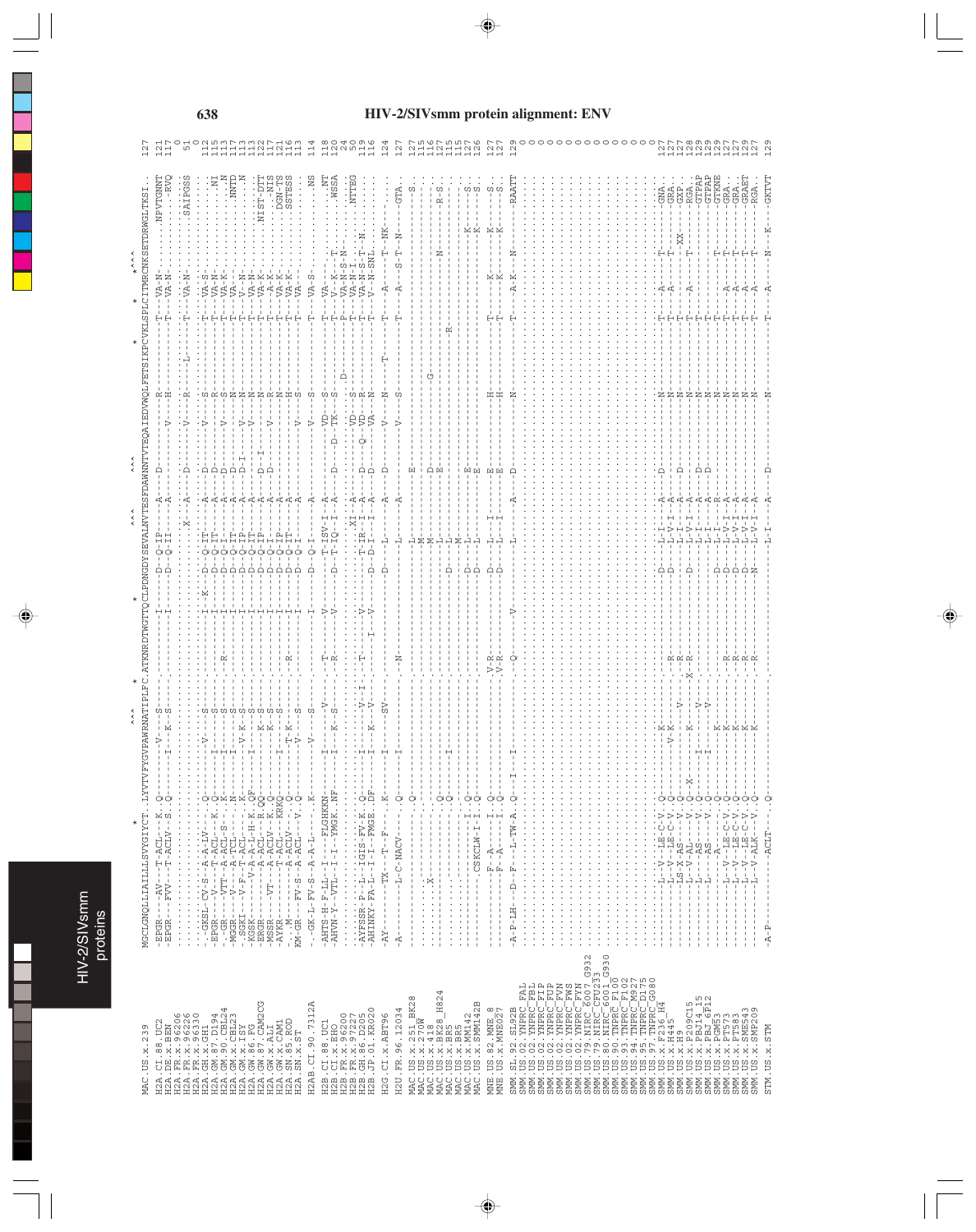| MAC.US.x.239                                                                                                                                                                                                                                                               | GNESRCYMNHCNTSVIQESCDKHYWDAIRFRYCAPPGYALLRCN<br>SCKFNMTGLKRDKKKEYNETWYSADLVCEQGNN<br><b>GLEOEOMI</b><br>CIAODNC"<br>VDMVNETS<br>$\lambda$ $\lambda$ $\lambda$<br>TTTASTTSTTASAK.                                                                                                                                                                                                                                                                                                                                                                                                                                                                                                                                                                                                                                                                                                                                                                                                                                                                                                                                     |                                                  |
|----------------------------------------------------------------------------------------------------------------------------------------------------------------------------------------------------------------------------------------------------------------------------|----------------------------------------------------------------------------------------------------------------------------------------------------------------------------------------------------------------------------------------------------------------------------------------------------------------------------------------------------------------------------------------------------------------------------------------------------------------------------------------------------------------------------------------------------------------------------------------------------------------------------------------------------------------------------------------------------------------------------------------------------------------------------------------------------------------------------------------------------------------------------------------------------------------------------------------------------------------------------------------------------------------------------------------------------------------------------------------------------------------------|--------------------------------------------------|
|                                                                                                                                                                                                                                                                            |                                                                                                                                                                                                                                                                                                                                                                                                                                                                                                                                                                                                                                                                                                                                                                                                                                                                                                                                                                                                                                                                                                                      |                                                  |
| H2A.CI.88.UC2                                                                                                                                                                                                                                                              |                                                                                                                                                                                                                                                                                                                                                                                                                                                                                                                                                                                                                                                                                                                                                                                                                                                                                                                                                                                                                                                                                                                      |                                                  |
| H2A.DE.X.BEN                                                                                                                                                                                                                                                               | .AGT<br>$- B - MO - E$<br>š<br>NATAKPTAARP--NPSYTTII--S-<br>GNT--PNPR--SSTTSRPPTSAASII---                                                                                                                                                                                                                                                                                                                                                                                                                                                                                                                                                                                                                                                                                                                                                                                                                                                                                                                                                                                                                            |                                                  |
| HZA, FR. x. 96206<br>HZA, FR. x. 96226<br>HZA, FR. x. 96330<br>HZA, GH. x. GH1                                                                                                                                                                                             | -SNDTAG<br>벽<br>GD-DIMO-N                                                                                                                                                                                                                                                                                                                                                                                                                                                                                                                                                                                                                                                                                                                                                                                                                                                                                                                                                                                                                                                                                            |                                                  |
|                                                                                                                                                                                                                                                                            | $-\mathbf{T}-\mathbf{T}$ –<br>--DNKTGDE<br>$GD - D - VE$                                                                                                                                                                                                                                                                                                                                                                                                                                                                                                                                                                                                                                                                                                                                                                                                                                                                                                                                                                                                                                                             |                                                  |
|                                                                                                                                                                                                                                                                            | NETNI<br>$-$ SNRTE<br>o<br>-<br>GE-E-V                                                                                                                                                                                                                                                                                                                                                                                                                                                                                                                                                                                                                                                                                                                                                                                                                                                                                                                                                                                                                                                                               |                                                  |
|                                                                                                                                                                                                                                                                            | $-SN-TK$<br>Y                                                                                                                                                                                                                                                                                                                                                                                                                                                                                                                                                                                                                                                                                                                                                                                                                                                                                                                                                                                                                                                                                                        | $\frac{0}{2}$ $\frac{0}{2}$                      |
|                                                                                                                                                                                                                                                                            | $-DDA$<br>PSYS-                                                                                                                                                                                                                                                                                                                                                                                                                                                                                                                                                                                                                                                                                                                                                                                                                                                                                                                                                                                                                                                                                                      |                                                  |
|                                                                                                                                                                                                                                                                            | $\ddot{5}$<br>--DKT-G<br>$- R$                                                                                                                                                                                                                                                                                                                                                                                                                                                                                                                                                                                                                                                                                                                                                                                                                                                                                                                                                                                                                                                                                       |                                                  |
|                                                                                                                                                                                                                                                                            | $\alpha$ .<br>$\begin{bmatrix} 1 & 1 & 1 & 1 & 1 \\ 1 & 0 & 1 & 1 & 1 \\ 0 & 0 & 0 & 0 & 0 \\ 0 & 0 & 0 & 0 & 0 \\ 0 & 0 & 0 & 0 & 0 \\ 0 & 0 & 0 & 0 & 0 \\ 0 & 0 & 0 & 0 & 0 \\ 0 & 0 & 0 & 0 & 0 \\ 0 & 0 & 0 & 0 & 0 \\ 0 & 0 & 0 & 0 & 0 \\ 0 & 0 & 0 & 0 & 0 \\ 0 & 0 & 0 & 0 & 0 \\ 0 & 0 & 0 & 0 & 0 \\ 0 & 0 & 0 & 0 & 0 \\ 0 & $<br>$\begin{array}{r} -GX - E\, \text{I} \, \text{V} \, \text{N} - \bar{Q} \\ -GK - E\, \text{V} \, \text{V} \, E - E \\ -GD - E - - - - - E \\ -GD - E - - - - E \\ -E - E \end{array}$<br>$\begin{array}{ll} (-1.512,0.524,0.524,0.524,0.524,0.524,0.524,0.524,0.524,0.524,0.524,0.524,0.524,0.524,0.524,0.524,0.524,0.524,0.524,0.524,0.524,0.524,0.524,0.524,0.524,0.524,0.524,0.524,0.524,0.524,0.524,0.524,0.524,0.524,0.524,0.$                                                                                                                                                                                                                                                                                                                                     |                                                  |
|                                                                                                                                                                                                                                                                            | $-15$<br>$\ldots$ TDT                                                                                                                                                                                                                                                                                                                                                                                                                                                                                                                                                                                                                                                                                                                                                                                                                                                                                                                                                                                                                                                                                                |                                                  |
|                                                                                                                                                                                                                                                                            | DRK<br>$-9 - 8$<br>ပ္ပ<br>$\alpha$<br>ò<br>RE-D-VE<br>C)                                                                                                                                                                                                                                                                                                                                                                                                                                                                                                                                                                                                                                                                                                                                                                                                                                                                                                                                                                                                                                                             |                                                  |
|                                                                                                                                                                                                                                                                            | $S-SQ-K$<br>-DNNT<br>$-T - A$<br>$-5 - 1$<br>国国<br>s<br>i<br>$\circ$<br>$KE - E$                                                                                                                                                                                                                                                                                                                                                                                                                                                                                                                                                                                                                                                                                                                                                                                                                                                                                                                                                                                                                                     |                                                  |
| H2A, (3M, 87, 1)<br>H2A, (3M, 90, CBL24<br>H2A, (3M, x, CBL23<br>H2A, (3M, 8, 16<br>H2A, (3M, 87, CAM2CG<br>H2A, (3W, 87, CAM2CG                                                                                                                                           | 胃上口<br>--DNSTDQ<br>$-E-KIVK-H$<br>S<br>RTN.                                                                                                                                                                                                                                                                                                                                                                                                                                                                                                                                                                                                                                                                                                                                                                                                                                                                                                                                                                                                                                                                          |                                                  |
| H2A. GW. x. ALI                                                                                                                                                                                                                                                            | $L - dd -$<br>$GD - E$                                                                                                                                                                                                                                                                                                                                                                                                                                                                                                                                                                                                                                                                                                                                                                                                                                                                                                                                                                                                                                                                                               |                                                  |
|                                                                                                                                                                                                                                                                            | Ċ٥<br>정하면<br>KPNG-S<br>$\mathbf{a}$                                                                                                                                                                                                                                                                                                                                                                                                                                                                                                                                                                                                                                                                                                                                                                                                                                                                                                                                                                                                                                                                                  |                                                  |
|                                                                                                                                                                                                                                                                            |                                                                                                                                                                                                                                                                                                                                                                                                                                                                                                                                                                                                                                                                                                                                                                                                                                                                                                                                                                                                                                                                                                                      |                                                  |
| H2A.GW.X.CAM1<br>H2A.SN.85.ROD<br>H2A.SN.X.ST                                                                                                                                                                                                                              | KE.K.<br><b>TONS</b><br>○□□□<br>O                                                                                                                                                                                                                                                                                                                                                                                                                                                                                                                                                                                                                                                                                                                                                                                                                                                                                                                                                                                                                                                                                    |                                                  |
|                                                                                                                                                                                                                                                                            |                                                                                                                                                                                                                                                                                                                                                                                                                                                                                                                                                                                                                                                                                                                                                                                                                                                                                                                                                                                                                                                                                                                      |                                                  |
| H2AB.CI.90.7312A                                                                                                                                                                                                                                                           | DGRD<br>$SN - AS$<br>O<br>$E-VD$<br>$TTA--PPS-TNNTTTTTEPTTGGPEL--T-F$                                                                                                                                                                                                                                                                                                                                                                                                                                                                                                                                                                                                                                                                                                                                                                                                                                                                                                                                                                                                                                                |                                                  |
| H2B.CI.88.UC1                                                                                                                                                                                                                                                              | <b>STSTI</b><br>E-NGN<br>$X - \Omega V T N - 15$<br>$\texttt{G}^T\texttt{N}--\texttt{K}^T\texttt{T}-\texttt{T}^T\texttt{T}^T\texttt{T}-\texttt{PS} \texttt{I} \texttt{I}^T\texttt{I}^T-\texttt{D}-$                                                                                                                                                                                                                                                                                                                                                                                                                                                                                                                                                                                                                                                                                                                                                                                                                                                                                                                  |                                                  |
|                                                                                                                                                                                                                                                                            | CO <sub>1</sub><br>모<br>남                                                                                                                                                                                                                                                                                                                                                                                                                                                                                                                                                                                                                                                                                                                                                                                                                                                                                                                                                                                                                                                                                            |                                                  |
|                                                                                                                                                                                                                                                                            |                                                                                                                                                                                                                                                                                                                                                                                                                                                                                                                                                                                                                                                                                                                                                                                                                                                                                                                                                                                                                                                                                                                      |                                                  |
|                                                                                                                                                                                                                                                                            | CO.<br>$A-T-T-CD$<br>$  E$ $ T$ NRKE<br>GE-KIMN-<br><b>KNNS</b>                                                                                                                                                                                                                                                                                                                                                                                                                                                                                                                                                                                                                                                                                                                                                                                                                                                                                                                                                                                                                                                      |                                                  |
| HZB.CI.X.BHO<br>HZB.FR.X.96200<br>HZB.FR.X.97227<br>HZB.GH.86.D205<br>HZB.JP.01.KR020                                                                                                                                                                                      | CO.<br>'-NK<br>Ţ<br>STO<br>현현혔법법<br>            <u> </u><br>$-M-DIV$                                                                                                                                                                                                                                                                                                                                                                                                                                                                                                                                                                                                                                                                                                                                                                                                                                                                                                                                                                                                                                                 |                                                  |
|                                                                                                                                                                                                                                                                            | E.<br>CO.<br>н<br>$E - NNTR$<br>$L - Q$<br>GE-EIMC<br>$KN-S$                                                                                                                                                                                                                                                                                                                                                                                                                                                                                                                                                                                                                                                                                                                                                                                                                                                                                                                                                                                                                                                         |                                                  |
|                                                                                                                                                                                                                                                                            | $-$ FM $-$<br>ά,                                                                                                                                                                                                                                                                                                                                                                                                                                                                                                                                                                                                                                                                                                                                                                                                                                                                                                                                                                                                                                                                                                     |                                                  |
|                                                                                                                                                                                                                                                                            |                                                                                                                                                                                                                                                                                                                                                                                                                                                                                                                                                                                                                                                                                                                                                                                                                                                                                                                                                                                                                                                                                                                      |                                                  |
| H2G.CI.x.ABT96                                                                                                                                                                                                                                                             | $S - KS$<br>$-0X$<br>Ġ.<br>$S-VG$<br>SO<br>-TWZ-<br>- - S - - - JRA TVPTTYNVT AEL - - S - -                                                                                                                                                                                                                                                                                                                                                                                                                                                                                                                                                                                                                                                                                                                                                                                                                                                                                                                                                                                                                          | यं                                               |
| H2U.FR.96.12034                                                                                                                                                                                                                                                            | SES<br>Ξ<br>-RNNS                                                                                                                                                                                                                                                                                                                                                                                                                                                                                                                                                                                                                                                                                                                                                                                                                                                                                                                                                                                                                                                                                                    | 240                                              |
|                                                                                                                                                                                                                                                                            | $\ldots$ $A - T - PAMQES - K$ , $\ldots$ $\ldots$ $VI - T - E$                                                                                                                                                                                                                                                                                                                                                                                                                                                                                                                                                                                                                                                                                                                                                                                                                                                                                                                                                                                                                                                       |                                                  |
| $\infty$                                                                                                                                                                                                                                                                   | C)                                                                                                                                                                                                                                                                                                                                                                                                                                                                                                                                                                                                                                                                                                                                                                                                                                                                                                                                                                                                                                                                                                                   |                                                  |
| MAC. US. x. 251_BK2                                                                                                                                                                                                                                                        |                                                                                                                                                                                                                                                                                                                                                                                                                                                                                                                                                                                                                                                                                                                                                                                                                                                                                                                                                                                                                                                                                                                      |                                                  |
| MAC.US.x.270W                                                                                                                                                                                                                                                              |                                                                                                                                                                                                                                                                                                                                                                                                                                                                                                                                                                                                                                                                                                                                                                                                                                                                                                                                                                                                                                                                                                                      |                                                  |
|                                                                                                                                                                                                                                                                            |                                                                                                                                                                                                                                                                                                                                                                                                                                                                                                                                                                                                                                                                                                                                                                                                                                                                                                                                                                                                                                                                                                                      |                                                  |
|                                                                                                                                                                                                                                                                            | m                                                                                                                                                                                                                                                                                                                                                                                                                                                                                                                                                                                                                                                                                                                                                                                                                                                                                                                                                                                                                                                                                                                    |                                                  |
| MAC.US.x.418<br>MAC.US.x.BK28 H824<br>MAC.US.x.BK5                                                                                                                                                                                                                         |                                                                                                                                                                                                                                                                                                                                                                                                                                                                                                                                                                                                                                                                                                                                                                                                                                                                                                                                                                                                                                                                                                                      |                                                  |
|                                                                                                                                                                                                                                                                            |                                                                                                                                                                                                                                                                                                                                                                                                                                                                                                                                                                                                                                                                                                                                                                                                                                                                                                                                                                                                                                                                                                                      |                                                  |
| MAC.US.x.BR5                                                                                                                                                                                                                                                               |                                                                                                                                                                                                                                                                                                                                                                                                                                                                                                                                                                                                                                                                                                                                                                                                                                                                                                                                                                                                                                                                                                                      |                                                  |
|                                                                                                                                                                                                                                                                            |                                                                                                                                                                                                                                                                                                                                                                                                                                                                                                                                                                                                                                                                                                                                                                                                                                                                                                                                                                                                                                                                                                                      |                                                  |
| MAC.US.x.MM142                                                                                                                                                                                                                                                             | $\cap$<br>ω ω                                                                                                                                                                                                                                                                                                                                                                                                                                                                                                                                                                                                                                                                                                                                                                                                                                                                                                                                                                                                                                                                                                        |                                                  |
| MAC.US.x.SMM142B                                                                                                                                                                                                                                                           | C<br>$\Omega$                                                                                                                                                                                                                                                                                                                                                                                                                                                                                                                                                                                                                                                                                                                                                                                                                                                                                                                                                                                                                                                                                                        |                                                  |
|                                                                                                                                                                                                                                                                            |                                                                                                                                                                                                                                                                                                                                                                                                                                                                                                                                                                                                                                                                                                                                                                                                                                                                                                                                                                                                                                                                                                                      |                                                  |
|                                                                                                                                                                                                                                                                            | <b>F</b><br>m                                                                                                                                                                                                                                                                                                                                                                                                                                                                                                                                                                                                                                                                                                                                                                                                                                                                                                                                                                                                                                                                                                        |                                                  |
| $\begin{array}{l} \tt MME.UG.S.32.MME 8 \\ \tt MME.UG.A.ME0Z7 \end{array}$                                                                                                                                                                                                 | $\cdots \cdots - TAP - ALPPTK - E \cdots AIKN - - - N -$ $\cdots \cdots - -AP - TK - TTT - \cdots BIEN - - - N -$                                                                                                                                                                                                                                                                                                                                                                                                                                                                                                                                                                                                                                                                                                                                                                                                                                                                                                                                                                                                    |                                                  |
|                                                                                                                                                                                                                                                                            |                                                                                                                                                                                                                                                                                                                                                                                                                                                                                                                                                                                                                                                                                                                                                                                                                                                                                                                                                                                                                                                                                                                      |                                                  |
| SMM.SL.92.SL92B                                                                                                                                                                                                                                                            | TKNIN<br>M-d--IFRECOSSASPECT4--BSSL                                                                                                                                                                                                                                                                                                                                                                                                                                                                                                                                                                                                                                                                                                                                                                                                                                                                                                                                                                                                                                                                                  |                                                  |
|                                                                                                                                                                                                                                                                            |                                                                                                                                                                                                                                                                                                                                                                                                                                                                                                                                                                                                                                                                                                                                                                                                                                                                                                                                                                                                                                                                                                                      |                                                  |
|                                                                                                                                                                                                                                                                            |                                                                                                                                                                                                                                                                                                                                                                                                                                                                                                                                                                                                                                                                                                                                                                                                                                                                                                                                                                                                                                                                                                                      |                                                  |
|                                                                                                                                                                                                                                                                            |                                                                                                                                                                                                                                                                                                                                                                                                                                                                                                                                                                                                                                                                                                                                                                                                                                                                                                                                                                                                                                                                                                                      |                                                  |
| $\begin{small} & 0.02 & 0.02 & 0.03 & 0.04 & 0.05 & 0.04 & 0.04 & 0.04 & 0.04 & 0.04 & 0.04 & 0.04 & 0.04 & 0.04 & 0.04 & 0.04 & 0.04 & 0.04 & 0.04 & 0.04 & 0.04 & 0.04 & 0.04 & 0.04 & 0.04 & 0.04 & 0.04 & 0.04 & 0.04 & 0.04 & 0.04 & 0.04 & 0.04 & 0.04 & 0.04 & 0.0$ |                                                                                                                                                                                                                                                                                                                                                                                                                                                                                                                                                                                                                                                                                                                                                                                                                                                                                                                                                                                                                                                                                                                      |                                                  |
|                                                                                                                                                                                                                                                                            |                                                                                                                                                                                                                                                                                                                                                                                                                                                                                                                                                                                                                                                                                                                                                                                                                                                                                                                                                                                                                                                                                                                      |                                                  |
|                                                                                                                                                                                                                                                                            |                                                                                                                                                                                                                                                                                                                                                                                                                                                                                                                                                                                                                                                                                                                                                                                                                                                                                                                                                                                                                                                                                                                      |                                                  |
|                                                                                                                                                                                                                                                                            |                                                                                                                                                                                                                                                                                                                                                                                                                                                                                                                                                                                                                                                                                                                                                                                                                                                                                                                                                                                                                                                                                                                      |                                                  |
|                                                                                                                                                                                                                                                                            |                                                                                                                                                                                                                                                                                                                                                                                                                                                                                                                                                                                                                                                                                                                                                                                                                                                                                                                                                                                                                                                                                                                      |                                                  |
|                                                                                                                                                                                                                                                                            |                                                                                                                                                                                                                                                                                                                                                                                                                                                                                                                                                                                                                                                                                                                                                                                                                                                                                                                                                                                                                                                                                                                      |                                                  |
|                                                                                                                                                                                                                                                                            |                                                                                                                                                                                                                                                                                                                                                                                                                                                                                                                                                                                                                                                                                                                                                                                                                                                                                                                                                                                                                                                                                                                      |                                                  |
|                                                                                                                                                                                                                                                                            |                                                                                                                                                                                                                                                                                                                                                                                                                                                                                                                                                                                                                                                                                                                                                                                                                                                                                                                                                                                                                                                                                                                      |                                                  |
| G932                                                                                                                                                                                                                                                                       |                                                                                                                                                                                                                                                                                                                                                                                                                                                                                                                                                                                                                                                                                                                                                                                                                                                                                                                                                                                                                                                                                                                      |                                                  |
|                                                                                                                                                                                                                                                                            |                                                                                                                                                                                                                                                                                                                                                                                                                                                                                                                                                                                                                                                                                                                                                                                                                                                                                                                                                                                                                                                                                                                      |                                                  |
| G930                                                                                                                                                                                                                                                                       |                                                                                                                                                                                                                                                                                                                                                                                                                                                                                                                                                                                                                                                                                                                                                                                                                                                                                                                                                                                                                                                                                                                      |                                                  |
|                                                                                                                                                                                                                                                                            |                                                                                                                                                                                                                                                                                                                                                                                                                                                                                                                                                                                                                                                                                                                                                                                                                                                                                                                                                                                                                                                                                                                      |                                                  |
|                                                                                                                                                                                                                                                                            |                                                                                                                                                                                                                                                                                                                                                                                                                                                                                                                                                                                                                                                                                                                                                                                                                                                                                                                                                                                                                                                                                                                      |                                                  |
|                                                                                                                                                                                                                                                                            |                                                                                                                                                                                                                                                                                                                                                                                                                                                                                                                                                                                                                                                                                                                                                                                                                                                                                                                                                                                                                                                                                                                      |                                                  |
|                                                                                                                                                                                                                                                                            |                                                                                                                                                                                                                                                                                                                                                                                                                                                                                                                                                                                                                                                                                                                                                                                                                                                                                                                                                                                                                                                                                                                      |                                                  |
|                                                                                                                                                                                                                                                                            |                                                                                                                                                                                                                                                                                                                                                                                                                                                                                                                                                                                                                                                                                                                                                                                                                                                                                                                                                                                                                                                                                                                      |                                                  |
|                                                                                                                                                                                                                                                                            |                                                                                                                                                                                                                                                                                                                                                                                                                                                                                                                                                                                                                                                                                                                                                                                                                                                                                                                                                                                                                                                                                                                      |                                                  |
|                                                                                                                                                                                                                                                                            |                                                                                                                                                                                                                                                                                                                                                                                                                                                                                                                                                                                                                                                                                                                                                                                                                                                                                                                                                                                                                                                                                                                      |                                                  |
|                                                                                                                                                                                                                                                                            |                                                                                                                                                                                                                                                                                                                                                                                                                                                                                                                                                                                                                                                                                                                                                                                                                                                                                                                                                                                                                                                                                                                      |                                                  |
|                                                                                                                                                                                                                                                                            |                                                                                                                                                                                                                                                                                                                                                                                                                                                                                                                                                                                                                                                                                                                                                                                                                                                                                                                                                                                                                                                                                                                      |                                                  |
| SMM. US. x. H445                                                                                                                                                                                                                                                           | ÷<br>$\frac{1}{2}$<br>KNN                                                                                                                                                                                                                                                                                                                                                                                                                                                                                                                                                                                                                                                                                                                                                                                                                                                                                                                                                                                                                                                                                            |                                                  |
|                                                                                                                                                                                                                                                                            |                                                                                                                                                                                                                                                                                                                                                                                                                                                                                                                                                                                                                                                                                                                                                                                                                                                                                                                                                                                                                                                                                                                      |                                                  |
| SMM.US.x.H9                                                                                                                                                                                                                                                                | $ETD-1$<br>q<br><b>RSN</b><br>$AP - T TQ - --- P P S P$ $I I A KV - - D S D$                                                                                                                                                                                                                                                                                                                                                                                                                                                                                                                                                                                                                                                                                                                                                                                                                                                                                                                                                                                                                                         |                                                  |
|                                                                                                                                                                                                                                                                            | $\frac{\text{NS} - \text{GN}}{\text{SA} - \text{NS}}$<br>RR-                                                                                                                                                                                                                                                                                                                                                                                                                                                                                                                                                                                                                                                                                                                                                                                                                                                                                                                                                                                                                                                         |                                                  |
|                                                                                                                                                                                                                                                                            | ပှံ<br>RNNS-A                                                                                                                                                                                                                                                                                                                                                                                                                                                                                                                                                                                                                                                                                                                                                                                                                                                                                                                                                                                                                                                                                                        |                                                  |
| SMM.US.x.P209C15<br>SMM.US.x.PBJ14 15<br>SMM.US.x.PBJ_6P12                                                                                                                                                                                                                 | $\begin{bmatrix} 1 & 1 & 1 \\ 1 & 1 & 1 \\ 1 & 1 & 1 \\ 1 & 1 & 1 \\ 1 & 1 & 1 \\ 1 & 1 & 1 \\ 1 & 1 & 1 \\ 1 & 1 & 1 \\ 1 & 1 & 1 \\ 1 & 1 & 1 \\ 1 & 1 & 1 \\ 1 & 1 & 1 \\ 1 & 1 & 1 \\ 1 & 1 & 1 \\ 1 & 1 & 1 \\ 1 & 1 & 1 \\ 1 & 1 & 1 \\ 1 & 1 & 1 \\ 1 & 1 & 1 \\ 1 & 1 & 1 \\ 1 & 1 & 1 \\ 1 & 1 & 1 & 1 \\ 1 & 1 & 1 & 1 \\ $<br>$NS -$<br><b>KKKKKKK</b><br>α<br>$\sum_{i=1}^{n}$<br>$\begin{array}{ll} \dots \mathbb{B} & \dashrightarrow \mathbb{T}^{-1} \mathbb{P} \mathbb{A} \mathbb{G}^{-1} \stackrel{\frown}{\longrightarrow} \dots \stackrel{\frown}{\longrightarrow} \dots \stackrel{\frown}{\longrightarrow} \dots \stackrel{\frown}{\longrightarrow} \dots \stackrel{\frown}{\longrightarrow} \dots \stackrel{\frown}{\longrightarrow} \dots \stackrel{\frown}{\longrightarrow} \dots \stackrel{\frown}{\longrightarrow} \dots \stackrel{\frown}{\longrightarrow} \dots \stackrel{\frown}{\longrightarrow} \dots \stackrel{\frown}{\longrightarrow} \dots \stackrel{\frown}{\longrightarrow} \dots \stackrel{\frown}{\longrightarrow} \dots \stackrel{\frown}{\longrightarrow} \dots \stackrel{\$ | フフフOOユフフ<br>4 4 4 5 5 5 4 4<br>3 4 4 5 5 5 5 4 5 |
|                                                                                                                                                                                                                                                                            | $-R$<br>i<br>A                                                                                                                                                                                                                                                                                                                                                                                                                                                                                                                                                                                                                                                                                                                                                                                                                                                                                                                                                                                                                                                                                                       |                                                  |
|                                                                                                                                                                                                                                                                            | H<br>$\geq$                                                                                                                                                                                                                                                                                                                                                                                                                                                                                                                                                                                                                                                                                                                                                                                                                                                                                                                                                                                                                                                                                                          |                                                  |
| SMM. US. x. PGM53                                                                                                                                                                                                                                                          |                                                                                                                                                                                                                                                                                                                                                                                                                                                                                                                                                                                                                                                                                                                                                                                                                                                                                                                                                                                                                                                                                                                      |                                                  |
| SMM. US. x. PT573                                                                                                                                                                                                                                                          | J,<br>$\frac{5}{1}$<br>NS-<br>STTS:<br>SA-<br>$\frac{1}{1}$<br>ひ<br>KDNS-A                                                                                                                                                                                                                                                                                                                                                                                                                                                                                                                                                                                                                                                                                                                                                                                                                                                                                                                                                                                                                                           |                                                  |
| SMM. US. x. PT583                                                                                                                                                                                                                                                          | PA-.<br>ロー<br>KNNS-<br>$-1.7T \cdot AXS-T-TTTTTTTVTZXVI-\\$<br>È.                                                                                                                                                                                                                                                                                                                                                                                                                                                                                                                                                                                                                                                                                                                                                                                                                                                                                                                                                                                                                                                    |                                                  |
|                                                                                                                                                                                                                                                                            | $\alpha\alpha\alpha$                                                                                                                                                                                                                                                                                                                                                                                                                                                                                                                                                                                                                                                                                                                                                                                                                                                                                                                                                                                                                                                                                                 |                                                  |
| SMM.US.x.SME543                                                                                                                                                                                                                                                            | Ο<br>$\begin{array}{lll} \texttt{T} & \texttt{T} & \texttt{X} & \texttt{X} \\ \texttt{T} & \texttt{T} & \texttt{Y} & \texttt{X} & \texttt{X} \\ \texttt{T} & \texttt{T} & \texttt{T} & \texttt{X} & \texttt{X} \\ \texttt{T} & \texttt{Y} & \texttt{T} & \texttt{T} & \texttt{X} \\ \texttt{X} & \texttt{Y} & \texttt{T} & \texttt{Y} & \texttt{X} \\ \texttt{X} & \texttt{Y} & \texttt{T} & \texttt{Y} & \texttt{X} \\ \texttt{X} & \texttt{Y} & \texttt{T} & \$                                                                                                                                                                                                                                                                                                                                                                                                                                                                                                                                                                                                                                                    |                                                  |
| SMM. US. x. SMP209                                                                                                                                                                                                                                                         | $SA-N$<br>$\mathbf{a}$                                                                                                                                                                                                                                                                                                                                                                                                                                                                                                                                                                                                                                                                                                                                                                                                                                                                                                                                                                                                                                                                                               |                                                  |
|                                                                                                                                                                                                                                                                            |                                                                                                                                                                                                                                                                                                                                                                                                                                                                                                                                                                                                                                                                                                                                                                                                                                                                                                                                                                                                                                                                                                                      |                                                  |
| STM.US.x.STM                                                                                                                                                                                                                                                               | NVTGI<br>$E-SLVG$<br>vsn                                                                                                                                                                                                                                                                                                                                                                                                                                                                                                                                                                                                                                                                                                                                                                                                                                                                                                                                                                                                                                                                                             |                                                  |
|                                                                                                                                                                                                                                                                            |                                                                                                                                                                                                                                                                                                                                                                                                                                                                                                                                                                                                                                                                                                                                                                                                                                                                                                                                                                                                                                                                                                                      |                                                  |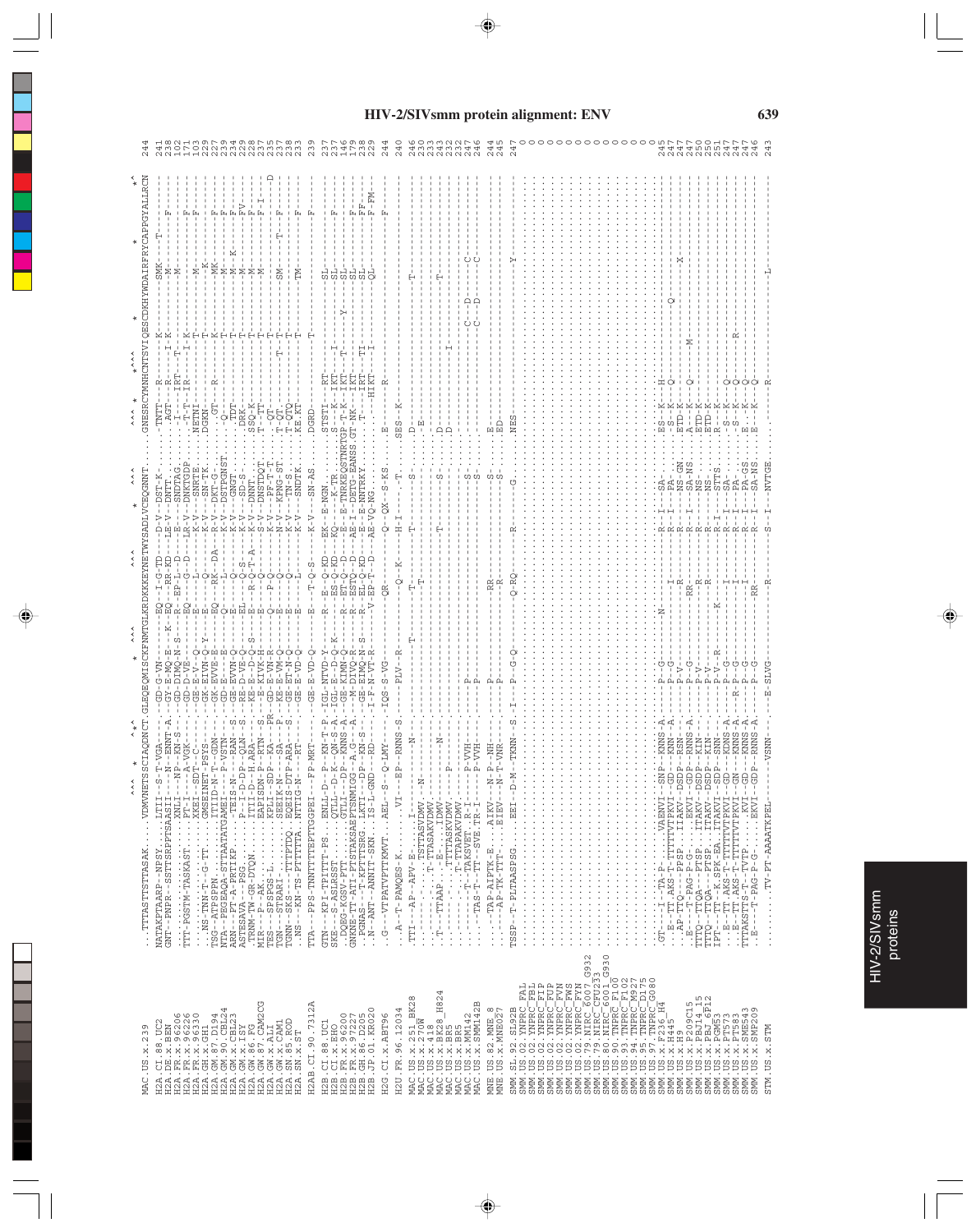| ł, |
|----|
|    |
| í  |
|    |
|    |

|                                                                                                                                                                                                                                                                                                                                                                                                                         | ×<br>$\star$<br>ベススへん                                                                                                                                                                                                                                                                                                                                                                                                                   | loop<br>V3<br>くくく<br>$\lambda$                                                                                                                                                                                                                                                                                                                                                                                                                                                                                                                                                                                                      |                                                                                                                                                                                                                                                                                                                                                                                                           |                                                                                                      |
|-------------------------------------------------------------------------------------------------------------------------------------------------------------------------------------------------------------------------------------------------------------------------------------------------------------------------------------------------------------------------------------------------------------------------|-----------------------------------------------------------------------------------------------------------------------------------------------------------------------------------------------------------------------------------------------------------------------------------------------------------------------------------------------------------------------------------------------------------------------------------------|-------------------------------------------------------------------------------------------------------------------------------------------------------------------------------------------------------------------------------------------------------------------------------------------------------------------------------------------------------------------------------------------------------------------------------------------------------------------------------------------------------------------------------------------------------------------------------------------------------------------------------------|-----------------------------------------------------------------------------------------------------------------------------------------------------------------------------------------------------------------------------------------------------------------------------------------------------------------------------------------------------------------------------------------------------------|------------------------------------------------------------------------------------------------------|
| .8.239<br>MAC.US                                                                                                                                                                                                                                                                                                                                                                                                        | WFGFNGTRAENRTY IYWHGRDNRTI ISLMKYYNLTMKCRRPGNKTVLPVTIMSGLVFHS<br>DTNYSGFMPKCSKVVVSSCTRMMETQTST                                                                                                                                                                                                                                                                                                                                          |                                                                                                                                                                                                                                                                                                                                                                                                                                                                                                                                                                                                                                     | .QP.INDRPKQAWCWFGGKWKDAIKEVKQTIVKHPRYTG.TNN                                                                                                                                                                                                                                                                                                                                                               | 372                                                                                                  |
| H2A.CI.88.UC2                                                                                                                                                                                                                                                                                                                                                                                                           | Ξ<br>$-AA$ -<br>$A-N-P-$                                                                                                                                                                                                                                                                                                                                                                                                                | $-HR$<br>후류<br>$\triangleright$<br>KK                                                                                                                                                                                                                                                                                                                                                                                                                                                                                                                                                                                               | $7 + 7$<br>$+ 7$<br>$+ 7$<br>Κ<br>$\mathbf I$<br>$149$<br>$-1 - 0$                                                                                                                                                                                                                                                                                                                                        |                                                                                                      |
| H2A. DE. x. BEN                                                                                                                                                                                                                                                                                                                                                                                                         | ×<br>$\mathsf I$<br>$\mathbf{I}$<br>$\mathbf{I}$<br>$\,$ I<br>$-AA-$<br>÷<br>$\,$ I<br>á<br>$\mathbf{I}$                                                                                                                                                                                                                                                                                                                                | 루                                                                                                                                                                                                                                                                                                                                                                                                                                                                                                                                                                                                                                   | K-.<br>T<br>$-1 - 1$<br>$E - LA -$<br>÷<br>Ŕ<br>T                                                                                                                                                                                                                                                                                                                                                         |                                                                                                      |
|                                                                                                                                                                                                                                                                                                                                                                                                                         | J.<br>t<br>$\sf I$<br>$- -P - T - - -$<br>ł<br>Ţ<br>ı<br>ı<br>$\mathbf{I}$                                                                                                                                                                                                                                                                                                                                                              | Ļ<br>$\mathbf I$                                                                                                                                                                                                                                                                                                                                                                                                                                                                                                                                                                                                                    | KHK-.<br>$\frac{1}{4}$<br>$---LA$<br>$\frac{1}{4}$                                                                                                                                                                                                                                                                                                                                                        |                                                                                                      |
|                                                                                                                                                                                                                                                                                                                                                                                                                         | $- -A - T - - -E - -$<br>Ĵ<br>혼혼년<br>- 무료<br>- 여보번번<br>Ţ<br>t<br>1<br>f,                                                                                                                                                                                                                                                                                                                                                                | H                                                                                                                                                                                                                                                                                                                                                                                                                                                                                                                                                                                                                                   | $E-LA$<br>$\mathbb{I}$<br>÷<br>Ť                                                                                                                                                                                                                                                                                                                                                                          |                                                                                                      |
|                                                                                                                                                                                                                                                                                                                                                                                                                         | ĸ<br>$\begin{array}{c} \hline \end{array}$<br>$- - - - - - - - - - - - -$<br>1<br>ï<br>t<br>ļ<br>$\frac{1}{1}$<br>$\frac{1}{1}$                                                                                                                                                                                                                                                                                                         | $-RR$<br>부<br>$\mathbf{I}$                                                                                                                                                                                                                                                                                                                                                                                                                                                                                                                                                                                                          | ÷<br>ŦΤ                                                                                                                                                                                                                                                                                                                                                                                                   |                                                                                                      |
|                                                                                                                                                                                                                                                                                                                                                                                                                         | İ<br>$-AA-$<br>$\frac{1}{\left\vert \mathbf{L}\right\vert }$<br>Ţ<br>Î                                                                                                                                                                                                                                                                                                                                                                  | $\mathbf{I}$<br>$\mathbf{I}$<br>부<br>부<br>$\mathbf{I}$<br>$\mathbf{I}$<br>$\begin{array}{r@{\hspace{1em}}l@{\hspace{1em}}l@{\hspace{1em}}l@{\hspace{1em}}l@{\hspace{1em}}l@{\hspace{1em}}l@{\hspace{1em}}l@{\hspace{1em}}l@{\hspace{1em}}l@{\hspace{1em}}l@{\hspace{1em}}l@{\hspace{1em}}l@{\hspace{1em}}l@{\hspace{1em}}l@{\hspace{1em}}l@{\hspace{1em}}l@{\hspace{1em}}l@{\hspace{1em}}l@{\hspace{1em}}l@{\hspace{1em}}l@{\hspace{1em}}l@{\hspace{1em}}l@{\hspace{1em}}l@{\hspace{1em$<br>٠                                                                                                                                       | $\begin{array}{lllllllll} &\textbf{K-1} &\textbf{A-1} &\textbf{B-1} &\textbf{B-1} &\textbf{B-1} &\textbf{B-1} &\textbf{B-1} &\textbf{B-1} &\textbf{B-1} &\textbf{B-1} &\textbf{B-1} &\textbf{B-1} &\textbf{B-1} &\textbf{B-1} &\textbf{B-1} &\textbf{B-1} &\textbf{B-1} &\textbf{B-1} &\textbf{B-1} &\textbf{B-1} &\textbf{B-1} &\textbf{B-1} &\textbf{B-1} &\$<br>$-14$<br>$-14$<br>$-14$<br>÷<br>÷<br>÷ |                                                                                                      |
|                                                                                                                                                                                                                                                                                                                                                                                                                         | Ŀ,<br>Ì<br>$\begin{array}{c} \begin{array}{c} \text{1} \\ \text{2} \\ \text{3} \\ \text{4} \end{array} \end{array}$<br>$-AA$ T<br>$- -A - N$<br>$\frac{1}{1}$                                                                                                                                                                                                                                                                           | $\mathbf{I}$<br>$\begin{array}{c c c c c} \hline \multicolumn{3}{c }{\vdots} & \multicolumn{3}{c }{\vdots} & \multicolumn{3}{c }{\vdots} \\ \hline \multicolumn{3}{c }{\vdots} & \multicolumn{3}{c }{\vdots} & \multicolumn{3}{c }{\vdots} \\ \hline \multicolumn{3}{c }{\vdots} & \multicolumn{3}{c }{\vdots} & \multicolumn{3}{c }{\vdots} \\ \hline \multicolumn{3}{c }{\vdots} & \multicolumn{3}{c }{\vdots} & \multicolumn{3}{c }{\vdots} \\ \hline \multicolumn{3}{c }{$<br>부<br>÷.<br>$\overline{\phantom{a}}$                                                                                                               | $-LA$<br>囜<br>$\mathsf I$<br>÷                                                                                                                                                                                                                                                                                                                                                                            |                                                                                                      |
|                                                                                                                                                                                                                                                                                                                                                                                                                         | -----------<br>$---A-T$<br>j<br>$N - H - I$<br>$\frac{1}{1}$                                                                                                                                                                                                                                                                                                                                                                            | $\blacksquare$<br>$\mathbf{I}$<br>부<br>$\mathbf{L}$<br>뚜                                                                                                                                                                                                                                                                                                                                                                                                                                                                                                                                                                            | 부<br>$-R$ –                                                                                                                                                                                                                                                                                                                                                                                               |                                                                                                      |
|                                                                                                                                                                                                                                                                                                                                                                                                                         | FN-<br>×<br>×<br>$\frac{1}{1}$<br>$\frac{1}{4}$<br>$-$ -AAT<br>$---A-T$<br>j.<br>$\frac{1}{1}$<br>$----P-1$<br>$- - K - -$<br>j                                                                                                                                                                                                                                                                                                         | ÷<br>$\mathbb{I}$<br>$\mathbf{I}$<br>부<br>Π.<br>$\mathbf{L}$<br>$-H-K$<br>$X - S$<br>$\mathbf{I}$                                                                                                                                                                                                                                                                                                                                                                                                                                                                                                                                   | ΞK<br>囯<br>л.<br>÷                                                                                                                                                                                                                                                                                                                                                                                        |                                                                                                      |
|                                                                                                                                                                                                                                                                                                                                                                                                                         | 出出<br>$-PAT$<br>$\frac{1}{4}$<br>$\mathbb{I}$<br>$\mapsto$                                                                                                                                                                                                                                                                                                                                                                              | $1 - 1$<br>부<br>$-H-K$ -                                                                                                                                                                                                                                                                                                                                                                                                                                                                                                                                                                                                            | ÷                                                                                                                                                                                                                                                                                                                                                                                                         |                                                                                                      |
|                                                                                                                                                                                                                                                                                                                                                                                                                         | $\frac{1}{2}$<br>C)<br>÷<br>$-12ATT$<br>$\mathsf I$                                                                                                                                                                                                                                                                                                                                                                                     | 부<br>$\begin{array}{c} \n\Gamma - 1 \\ \n\Gamma - 1 \\ \n\Gamma - 1 \end{array}$<br>$-{\rm VH}-$                                                                                                                                                                                                                                                                                                                                                                                                                                                                                                                                    | ÷                                                                                                                                                                                                                                                                                                                                                                                                         |                                                                                                      |
| $[\begin{array}{l} \bf 1231, \bf 1721, \bf 182, \bf 362, \bf 062, \bf 081, \bf 123, \bf 173, \bf 183, \bf 206, \bf 071, \bf 173, \bf 183, \bf 081, \bf 371, \bf 183, \bf 091, \bf 301, \bf 091, \bf 091, \bf 091, \bf 091, \bf 091, \bf 091, \bf 091, \bf 091, \bf 091, \bf 091, \bf 091, \bf 091, \$                                                                                                                   | $\mathsf I$<br>$-{\bf A}-{\bf T}$<br>$\mathbf{I}$                                                                                                                                                                                                                                                                                                                                                                                       | $\begin{array}{l} \begin{array}{l} \scriptstyle{1,1}\\[-10pt] \scriptstyle{1,1}\\[-10pt] \scriptstyle{1,1}\\[-10pt] \scriptstyle{1,1}\\[-10pt] \scriptstyle{1,1}\\[-10pt] \scriptstyle{1,1}\\[-10pt] \scriptstyle{1,1}\\[-10pt] \scriptstyle{1,1}\\[-10pt] \scriptstyle{1,1}\\[-10pt] \scriptstyle{1,1}\\[-10pt] \scriptstyle{1,1}\\[-10pt] \scriptstyle{1,1}\\[-10pt] \scriptstyle{1,1}\\[-10pt] \scriptstyle{1,1}\\[-10pt] \scriptstyle{1,1}\\[-10pt] \scriptstyle{1,1}\\[-10$<br>$\mathbf{I}$<br>$\frac{1}{1}$<br>KQIML-<br>$\blacksquare$<br>$\begin{array}{c}\n\text{SLH}-\text{K} \\ \text{-}\text{VH}-\text{K}\n\end{array}$ | .<br>노<br>서 부 자<br>$\blacksquare$                                                                                                                                                                                                                                                                                                                                                                         | O W O のエアらアろ 8 ア 9 M U 8 H<br>ア 9 M のうち D D W D D D D D D D D D D<br>M M N N N M M M M M M M M M M M |
|                                                                                                                                                                                                                                                                                                                                                                                                                         | Ŀ,<br>$ PAT$<br>J.<br>$\mathbf I$<br>I<br>J.<br>$\mathsf I$<br>$\mathbf I$                                                                                                                                                                                                                                                                                                                                                              | Ļ<br>T                                                                                                                                                                                                                                                                                                                                                                                                                                                                                                                                                                                                                              |                                                                                                                                                                                                                                                                                                                                                                                                           |                                                                                                      |
| H2AB.CI.90.7312A                                                                                                                                                                                                                                                                                                                                                                                                        | K<br>ω<br>Σ<br>J.<br>$\mathbf{I}$<br>$\mathbf{I}$<br>$\frac{1}{2}$<br>I,<br>٠<br>$\mathbf I$<br>I,                                                                                                                                                                                                                                                                                                                                      | $\mathbf I$<br>$\mathsf I$<br>$V - I$<br>$IH - K$                                                                                                                                                                                                                                                                                                                                                                                                                                                                                                                                                                                   | $\Box$<br>$\rm K$ -<br>$-LI$<br>RE-MQ<br>$K - E - J$<br>$\mathbbm{R}$<br>$\frac{1}{4}$<br>×                                                                                                                                                                                                                                                                                                               | $\frac{6}{5}$                                                                                        |
|                                                                                                                                                                                                                                                                                                                                                                                                                         | ω<br>Σ<br>I<br>$\frac{1}{1}$<br>Ħ<br>J.<br>J.<br>I.<br>ı<br>ı                                                                                                                                                                                                                                                                                                                                                                           | á<br>$\vdash$                                                                                                                                                                                                                                                                                                                                                                                                                                                                                                                                                                                                                       | ÷<br>$\simeq$<br>$\alpha$                                                                                                                                                                                                                                                                                                                                                                                 | 36 V                                                                                                 |
|                                                                                                                                                                                                                                                                                                                                                                                                                         | ω⊣<br>KKK<br>$\mathsf I$<br>$-$ - $-\chi_{\rm L}$ .<br><br>- $-$ - $-$<br>$\frac{1}{4}$<br>$\mathbf{I}$<br>$N -$<br>$\mathbf{I}$<br>$-K-$                                                                                                                                                                                                                                                                                               | $\mathbb{I}$<br>$\Gamma = 1$<br>$\,$ $\,$<br>Σ<br>$\blacksquare$<br>$\begin{array}{r} -\,H\,-\,N\,\\ -\,H\,-\,K\,\\ -\,S\,IH\,-\,K\,\\ -\,IR\,-\,\\ -\,IR\,-\,\\ \end{array}$                                                                                                                                                                                                                                                                                                                                                                                                                                                       | $\frac{1}{2}$<br>$K = 1$<br>÷<br>$\circ$<br>÷<br>부모터                                                                                                                                                                                                                                                                                                                                                      | O                                                                                                    |
|                                                                                                                                                                                                                                                                                                                                                                                                                         | $\blacksquare$<br>$\,$ $\,$<br>$-8 - 5 -$<br>$\,$ I<br>$---AA---$<br>Ĵ<br>j<br>$-1$<br>$\frac{1}{4}$<br>J,<br>$\frac{5}{1}$                                                                                                                                                                                                                                                                                                             | $\mathbf{I}$<br>$\mathbb{I}$<br>$\blacksquare$<br>$\blacksquare$<br>$\mathbb{L}$<br>$\overline{\phantom{a}}$<br>$\triangleright$<br>⊳                                                                                                                                                                                                                                                                                                                                                                                                                                                                                               | $\stackrel{1}{\Delta}$<br>H<br>÷<br>÷<br>$- R$<br>보니<br>÷<br>T                                                                                                                                                                                                                                                                                                                                            |                                                                                                      |
| $\begin{array}{l} \rm{H2B\cdot Cl.\ 88\cdot UCl} \\ \rm{H2B\cdot Cl.\ x.\  \, BEO} \\ \rm{H2B\cdot FR.\ x.\  \, $96200} \\ \rm{H2B\cdot GR.\  \, $26200} \\ \rm{H2B\cdot GH.\  \, $6.12205} \\ \rm{H2B\cdot GHz.\  \, $46.12205} \\ \rm{H2B\cdot J2.\  \, $J2.\  \, $01.1 \times R020} \end{array}$                                                                                                                     | Н<br>×<br>囸<br>$-5 -$<br>$\frac{1}{1}$<br>$N -$<br>$N -$<br>Ţ<br>$\frac{1}{1}$                                                                                                                                                                                                                                                                                                                                                          | $\mathsf{I}$<br>$\mathsf I$<br>$\mathbf{I}$<br>:-I-----<br>7-IRTV<br>7-I-V---<br>7-IRTV-<br>7-IRTV-<br>⊳<br>`-K<br>CΩ                                                                                                                                                                                                                                                                                                                                                                                                                                                                                                               | N M M M<br>$K-GAK$<br>$\,$ $\,$<br>因因因因以<br>н<br>Û.<br>$K-N$<br><b>1 R R R R</b><br>÷<br>FKHKKO                                                                                                                                                                                                                                                                                                           | $\circ$                                                                                              |
|                                                                                                                                                                                                                                                                                                                                                                                                                         | ×<br>$\overline{\phantom{a}}$<br>₽<br>KS<br>Í<br>t<br>J<br>J.<br>ï<br>t<br>J.<br>J.<br>$\mathbf I$<br>$\overline{N}$<br>Ţ<br>J.<br>J<br>$\mathbf{1}$<br>C)                                                                                                                                                                                                                                                                              | HH                                                                                                                                                                                                                                                                                                                                                                                                                                                                                                                                                                                                                                  | $\Box$<br>$\circ$<br>ż                                                                                                                                                                                                                                                                                                                                                                                    | u w                                                                                                  |
| H2G.CI.x.ABT96                                                                                                                                                                                                                                                                                                                                                                                                          | $\mathbf{I}$<br>$\mathbf I$<br>$\mathbf I$<br>$-1$<br>$\mathbf{I}$<br>$-4 - N$<br>t<br>$\overline{\phantom{a}}$<br>$\mathbf I$                                                                                                                                                                                                                                                                                                          | X                                                                                                                                                                                                                                                                                                                                                                                                                                                                                                                                                                                                                                   | $\Box$<br>$-K-$<br>C)<br>$\tilde{\gamma}$<br>凹<br>$E-MQ$<br>α<br>凹                                                                                                                                                                                                                                                                                                                                        | 37                                                                                                   |
| H2U.FR.96.12034                                                                                                                                                                                                                                                                                                                                                                                                         | $-58-$<br>÷<br> <br>$-1$<br>t<br>J.<br>$\mathfrak l$                                                                                                                                                                                                                                                                                                                                                                                    |                                                                                                                                                                                                                                                                                                                                                                                                                                                                                                                                                                                                                                     | $\pm$<br>囯<br>ひ<br>$\square$<br>ă                                                                                                                                                                                                                                                                                                                                                                         | $\overline{36}$                                                                                      |
|                                                                                                                                                                                                                                                                                                                                                                                                                         | ÷<br>Ì                                                                                                                                                                                                                                                                                                                                                                                                                                  | A.                                                                                                                                                                                                                                                                                                                                                                                                                                                                                                                                                                                                                                  | ĀN<br>$\circ$                                                                                                                                                                                                                                                                                                                                                                                             |                                                                                                      |
| $\begin{array}{l} \tt MAC~\tt US~.~x~.~251\_BK28\\ \tt MAC~\tt US~.~x~.~270W\\ \tt MAC~\tt US~.~x~.~BCB\\ \tt MAC~\tt US~.~x~.~BCS\\ \tt MAC~\tt US~.~x~.~BES \end{array}$                                                                                                                                                                                                                                              | J.<br>J.<br>$\mathsf I$<br>$\,$<br>Ť<br>$\mathbf I$<br>$\begin{array}{c} \rule{0.2cm}{0.15mm} \rule{0.2cm}{0.15mm} \rule{0.2cm}{0.15mm} \rule{0.2cm}{0.15mm} \rule{0.2cm}{0.15mm} \rule{0.2cm}{0.15mm} \rule{0.2cm}{0.15mm} \rule{0.2cm}{0.15mm} \rule{0.2cm}{0.15mm} \rule{0.2cm}{0.15mm} \rule{0.2cm}{0.15mm} \rule{0.2cm}{0.15mm} \rule{0.2cm}{0.15mm} \rule{0.2cm}{0.15mm} \rule{0.2cm}{0.15mm} \rule{$<br>J.<br>٠<br>$\mathfrak l$ |                                                                                                                                                                                                                                                                                                                                                                                                                                                                                                                                                                                                                                     |                                                                                                                                                                                                                                                                                                                                                                                                           | 756<br>756                                                                                           |
|                                                                                                                                                                                                                                                                                                                                                                                                                         | $\,$ I<br>$\mathbf{I}$<br>$\overline{\phantom{a}}$<br>÷<br>$\mathbf{I}$<br>$\,$ I<br>$\mathsf I$<br>$\mathbf{I}$<br>$\,$ I<br>1                                                                                                                                                                                                                                                                                                         |                                                                                                                                                                                                                                                                                                                                                                                                                                                                                                                                                                                                                                     | 凹<br>≃                                                                                                                                                                                                                                                                                                                                                                                                    |                                                                                                      |
|                                                                                                                                                                                                                                                                                                                                                                                                                         | <b>M------</b><br>٠<br>$\mathsf I$                                                                                                                                                                                                                                                                                                                                                                                                      |                                                                                                                                                                                                                                                                                                                                                                                                                                                                                                                                                                                                                                     | Σ<br>囸<br>$\mathbf{I}$                                                                                                                                                                                                                                                                                                                                                                                    | 57                                                                                                   |
|                                                                                                                                                                                                                                                                                                                                                                                                                         | ×<br>$\frac{1}{4}$<br>$\mathbf{I}$                                                                                                                                                                                                                                                                                                                                                                                                      | R                                                                                                                                                                                                                                                                                                                                                                                                                                                                                                                                                                                                                                   | $\sum_{i=1}^{n}$                                                                                                                                                                                                                                                                                                                                                                                          |                                                                                                      |
| MAC.US.x.BR5                                                                                                                                                                                                                                                                                                                                                                                                            | $\mathbf{I}$                                                                                                                                                                                                                                                                                                                                                                                                                            |                                                                                                                                                                                                                                                                                                                                                                                                                                                                                                                                                                                                                                     | <b>KKKK</b>                                                                                                                                                                                                                                                                                                                                                                                               | OOFF<br>MMMM                                                                                         |
| MAC.US.x.MM142                                                                                                                                                                                                                                                                                                                                                                                                          | Ξ<br>R<br>ĵ<br>$N -$<br>$\,$ I                                                                                                                                                                                                                                                                                                                                                                                                          | $\frac{1}{2}$<br>$\overline{V}$<br>in in 1<br>$\triangle$ $\triangle$                                                                                                                                                                                                                                                                                                                                                                                                                                                                                                                                                               | 凹凹<br>÷<br>$\begin{array}{c}\n 2 \\  - \\  + \\  + \\  + \n \end{array}$<br>国国                                                                                                                                                                                                                                                                                                                            |                                                                                                      |
| $\mathbf{\underline{m}}$<br>MAC.US.x.SMM142                                                                                                                                                                                                                                                                                                                                                                             | ᄇ<br>$\overline{\phantom{a}}$<br>$\mathbf{I}$<br>$-1$                                                                                                                                                                                                                                                                                                                                                                                   |                                                                                                                                                                                                                                                                                                                                                                                                                                                                                                                                                                                                                                     |                                                                                                                                                                                                                                                                                                                                                                                                           |                                                                                                      |
| $\begin{array}{l} \hspace{-2.5mm}\textbf{MNE} \hspace{-2.5mm} \textbf{8} \\ \textbf{MNE} \hspace{-2.5mm} \textbf{. US} \hspace{-2.5mm} \textbf{. X} \hspace{-2.5mm} \textbf{.} \hspace{-2.5mm} \textbf{MNE} \hspace{-2.5mm} \textbf{8} \\ \textbf{.} \hspace{-2.5mm} \textbf{.} \hspace{-2.5mm} \textbf{.} \hspace{-2.5mm} \textbf{.} \hspace{-2.5mm} \textbf{.} \hspace{-2.5mm} \textbf{.} \hspace{-2.5mm} \textbf{.}$ | K<br>CΩ<br>$\begin{array}{ccc} \n 1 & 1 & 1 \\  1 & 1 & 1 \\  1 & 1 & 1\n \end{array}$<br>$-1$<br>1                                                                                                                                                                                                                                                                                                                                     |                                                                                                                                                                                                                                                                                                                                                                                                                                                                                                                                                                                                                                     | 凹凹<br>$\mathsf I$<br>$\begin{array}{c}\n 2 \\  4 \\  4\n \end{array}$<br>$\stackrel{-}{\mathbb R}$                                                                                                                                                                                                                                                                                                        | 37.<br>37.                                                                                           |
|                                                                                                                                                                                                                                                                                                                                                                                                                         | ž<br>×<br>C)<br>$-1$<br>$\mathbf I$<br>$-K-$                                                                                                                                                                                                                                                                                                                                                                                            |                                                                                                                                                                                                                                                                                                                                                                                                                                                                                                                                                                                                                                     | 回                                                                                                                                                                                                                                                                                                                                                                                                         |                                                                                                      |
| SMM. SL. 92. SL92B                                                                                                                                                                                                                                                                                                                                                                                                      | 39<br>$-1 - A - N -$<br>$\mathbf{I}$<br>$\overline{\phantom{a}}$                                                                                                                                                                                                                                                                                                                                                                        |                                                                                                                                                                                                                                                                                                                                                                                                                                                                                                                                                                                                                                     | E-MO<br>α<br>E.                                                                                                                                                                                                                                                                                                                                                                                           | 37                                                                                                   |
|                                                                                                                                                                                                                                                                                                                                                                                                                         |                                                                                                                                                                                                                                                                                                                                                                                                                                         |                                                                                                                                                                                                                                                                                                                                                                                                                                                                                                                                                                                                                                     |                                                                                                                                                                                                                                                                                                                                                                                                           |                                                                                                      |
|                                                                                                                                                                                                                                                                                                                                                                                                                         |                                                                                                                                                                                                                                                                                                                                                                                                                                         |                                                                                                                                                                                                                                                                                                                                                                                                                                                                                                                                                                                                                                     |                                                                                                                                                                                                                                                                                                                                                                                                           |                                                                                                      |
| $\begin{tabular}{l c c c c c} \hline \textbf{SNNR1} & \textbf{135} & \textbf{136} & \textbf{136} & \textbf{136} & \textbf{136} & \textbf{136} & \textbf{136} & \textbf{136} & \textbf{136} & \textbf{136} & \textbf{136} & \textbf{136} & \textbf{136} & \textbf{136} & \textbf{136} & \textbf{136} & \textbf{136} & \textbf{136} & \textbf{136} & \textbf{136} & \textbf{136} &$                                       |                                                                                                                                                                                                                                                                                                                                                                                                                                         |                                                                                                                                                                                                                                                                                                                                                                                                                                                                                                                                                                                                                                     |                                                                                                                                                                                                                                                                                                                                                                                                           |                                                                                                      |
|                                                                                                                                                                                                                                                                                                                                                                                                                         |                                                                                                                                                                                                                                                                                                                                                                                                                                         |                                                                                                                                                                                                                                                                                                                                                                                                                                                                                                                                                                                                                                     |                                                                                                                                                                                                                                                                                                                                                                                                           |                                                                                                      |
|                                                                                                                                                                                                                                                                                                                                                                                                                         |                                                                                                                                                                                                                                                                                                                                                                                                                                         |                                                                                                                                                                                                                                                                                                                                                                                                                                                                                                                                                                                                                                     |                                                                                                                                                                                                                                                                                                                                                                                                           |                                                                                                      |
|                                                                                                                                                                                                                                                                                                                                                                                                                         |                                                                                                                                                                                                                                                                                                                                                                                                                                         |                                                                                                                                                                                                                                                                                                                                                                                                                                                                                                                                                                                                                                     |                                                                                                                                                                                                                                                                                                                                                                                                           |                                                                                                      |
|                                                                                                                                                                                                                                                                                                                                                                                                                         |                                                                                                                                                                                                                                                                                                                                                                                                                                         |                                                                                                                                                                                                                                                                                                                                                                                                                                                                                                                                                                                                                                     |                                                                                                                                                                                                                                                                                                                                                                                                           |                                                                                                      |
|                                                                                                                                                                                                                                                                                                                                                                                                                         |                                                                                                                                                                                                                                                                                                                                                                                                                                         |                                                                                                                                                                                                                                                                                                                                                                                                                                                                                                                                                                                                                                     |                                                                                                                                                                                                                                                                                                                                                                                                           |                                                                                                      |
|                                                                                                                                                                                                                                                                                                                                                                                                                         |                                                                                                                                                                                                                                                                                                                                                                                                                                         |                                                                                                                                                                                                                                                                                                                                                                                                                                                                                                                                                                                                                                     |                                                                                                                                                                                                                                                                                                                                                                                                           |                                                                                                      |
|                                                                                                                                                                                                                                                                                                                                                                                                                         |                                                                                                                                                                                                                                                                                                                                                                                                                                         |                                                                                                                                                                                                                                                                                                                                                                                                                                                                                                                                                                                                                                     |                                                                                                                                                                                                                                                                                                                                                                                                           |                                                                                                      |
|                                                                                                                                                                                                                                                                                                                                                                                                                         |                                                                                                                                                                                                                                                                                                                                                                                                                                         |                                                                                                                                                                                                                                                                                                                                                                                                                                                                                                                                                                                                                                     |                                                                                                                                                                                                                                                                                                                                                                                                           |                                                                                                      |
|                                                                                                                                                                                                                                                                                                                                                                                                                         |                                                                                                                                                                                                                                                                                                                                                                                                                                         |                                                                                                                                                                                                                                                                                                                                                                                                                                                                                                                                                                                                                                     |                                                                                                                                                                                                                                                                                                                                                                                                           | 00000                                                                                                |
|                                                                                                                                                                                                                                                                                                                                                                                                                         |                                                                                                                                                                                                                                                                                                                                                                                                                                         |                                                                                                                                                                                                                                                                                                                                                                                                                                                                                                                                                                                                                                     |                                                                                                                                                                                                                                                                                                                                                                                                           |                                                                                                      |
|                                                                                                                                                                                                                                                                                                                                                                                                                         |                                                                                                                                                                                                                                                                                                                                                                                                                                         |                                                                                                                                                                                                                                                                                                                                                                                                                                                                                                                                                                                                                                     |                                                                                                                                                                                                                                                                                                                                                                                                           |                                                                                                      |
|                                                                                                                                                                                                                                                                                                                                                                                                                         | $\frac{1}{2}$                                                                                                                                                                                                                                                                                                                                                                                                                           | $\mathbf{I}$<br>・回<br>$\cdot$ 1<br>∙ ≃                                                                                                                                                                                                                                                                                                                                                                                                                                                                                                                                                                                              | ÷Τ<br>$+50$<br>$\blacksquare$                                                                                                                                                                                                                                                                                                                                                                             |                                                                                                      |
|                                                                                                                                                                                                                                                                                                                                                                                                                         | $- -A -$<br>$\frac{1}{1}$<br>$\frac{1}{2}$                                                                                                                                                                                                                                                                                                                                                                                              | $\blacksquare$<br>턱                                                                                                                                                                                                                                                                                                                                                                                                                                                                                                                                                                                                                 |                                                                                                                                                                                                                                                                                                                                                                                                           |                                                                                                      |
| SMM. US. x. H9                                                                                                                                                                                                                                                                                                                                                                                                          | : מַטְ מַטְ מַטְ מַטְ<br>אֲבֶרֶ יִךְ יִךְ אֲלָלִי.<br>אֲבָרָ יִרְ<br>$-1 - P - N - I$<br>$\frac{1}{1}$                                                                                                                                                                                                                                                                                                                                  | $\mathbf{I}$<br>$\mathbf{I}$<br>$\approx$                                                                                                                                                                                                                                                                                                                                                                                                                                                                                                                                                                                           | $-K-$                                                                                                                                                                                                                                                                                                                                                                                                     |                                                                                                      |
|                                                                                                                                                                                                                                                                                                                                                                                                                         | $\frac{1}{1}$                                                                                                                                                                                                                                                                                                                                                                                                                           | ٠<br>1                                                                                                                                                                                                                                                                                                                                                                                                                                                                                                                                                                                                                              | $\left(\begin{array}{c} 1 \\ -\frac{1}{2} \\ 1 \end{array}\right)$<br>루                                                                                                                                                                                                                                                                                                                                   |                                                                                                      |
|                                                                                                                                                                                                                                                                                                                                                                                                                         | $- -A - N - T$<br>$\frac{1}{1}$                                                                                                                                                                                                                                                                                                                                                                                                         | ٠<br>$\mathbb{I}$                                                                                                                                                                                                                                                                                                                                                                                                                                                                                                                                                                                                                   | $\mathbf{L}$<br>л.                                                                                                                                                                                                                                                                                                                                                                                        |                                                                                                      |
| SMM.US.x.P209C15<br>SMM.US.x.PBJ14_15<br>SMM.US.x.PBJ_6P12                                                                                                                                                                                                                                                                                                                                                              | $- -A - N - T$<br>$\frac{1}{1}$<br>0000                                                                                                                                                                                                                                                                                                                                                                                                 | $\mathbf{I}$<br>$\mathbf{I}$<br>$\propto \propto$                                                                                                                                                                                                                                                                                                                                                                                                                                                                                                                                                                                   |                                                                                                                                                                                                                                                                                                                                                                                                           |                                                                                                      |
| SMM.US.x.PGM53                                                                                                                                                                                                                                                                                                                                                                                                          | Ω<br>$-4 - N$<br>$\mathbf{I}$                                                                                                                                                                                                                                                                                                                                                                                                           | $\mathbf{I}$<br>$\mathbf{I}$<br>$\frac{TR}{IR-1}$                                                                                                                                                                                                                                                                                                                                                                                                                                                                                                                                                                                   |                                                                                                                                                                                                                                                                                                                                                                                                           |                                                                                                      |
| SMM.US.x.PT573<br>SMM.US.x.PT583<br>SMM.US.x.SME543<br>SMM.US.x.SME543                                                                                                                                                                                                                                                                                                                                                  | $-4 -$<br>٠<br>ω ω ω ω                                                                                                                                                                                                                                                                                                                                                                                                                  | $\mathbf{I}$<br>Ļ<br>×                                                                                                                                                                                                                                                                                                                                                                                                                                                                                                                                                                                                              | <b>ДХДХХЮДДДД</b><br>0000000000<br><b>XAAAXXAXAAA</b><br>$\,$ 1<br>$\mathbf{L}$<br>因义因因因因因于因因因                                                                                                                                                                                                                                                                                                            | מטעשטטטטטטטט<br>גרברברברברברבר<br>גרפסטטטטט                                                          |
|                                                                                                                                                                                                                                                                                                                                                                                                                         | $284 - 28$<br>$- - A - -$                                                                                                                                                                                                                                                                                                                                                                                                               |                                                                                                                                                                                                                                                                                                                                                                                                                                                                                                                                                                                                                                     | $\mathbf{I}$                                                                                                                                                                                                                                                                                                                                                                                              |                                                                                                      |
|                                                                                                                                                                                                                                                                                                                                                                                                                         | $---A---A$<br>$\overline{1}$                                                                                                                                                                                                                                                                                                                                                                                                            |                                                                                                                                                                                                                                                                                                                                                                                                                                                                                                                                                                                                                                     | - 11<br>$R$ $R$<br>l.                                                                                                                                                                                                                                                                                                                                                                                     |                                                                                                      |
|                                                                                                                                                                                                                                                                                                                                                                                                                         | $-4 - 2$<br>J.<br>٠                                                                                                                                                                                                                                                                                                                                                                                                                     |                                                                                                                                                                                                                                                                                                                                                                                                                                                                                                                                                                                                                                     |                                                                                                                                                                                                                                                                                                                                                                                                           |                                                                                                      |
| STM.US.x.STM                                                                                                                                                                                                                                                                                                                                                                                                            | $T - A - N$<br>$\mathbf{I}$                                                                                                                                                                                                                                                                                                                                                                                                             |                                                                                                                                                                                                                                                                                                                                                                                                                                                                                                                                                                                                                                     | 囟<br>亩<br><b>E</b>                                                                                                                                                                                                                                                                                                                                                                                        | 37.                                                                                                  |
|                                                                                                                                                                                                                                                                                                                                                                                                                         |                                                                                                                                                                                                                                                                                                                                                                                                                                         |                                                                                                                                                                                                                                                                                                                                                                                                                                                                                                                                                                                                                                     |                                                                                                                                                                                                                                                                                                                                                                                                           |                                                                                                      |

| HIV-2/SIVsmm protein alignment: ENV |
|-------------------------------------|

640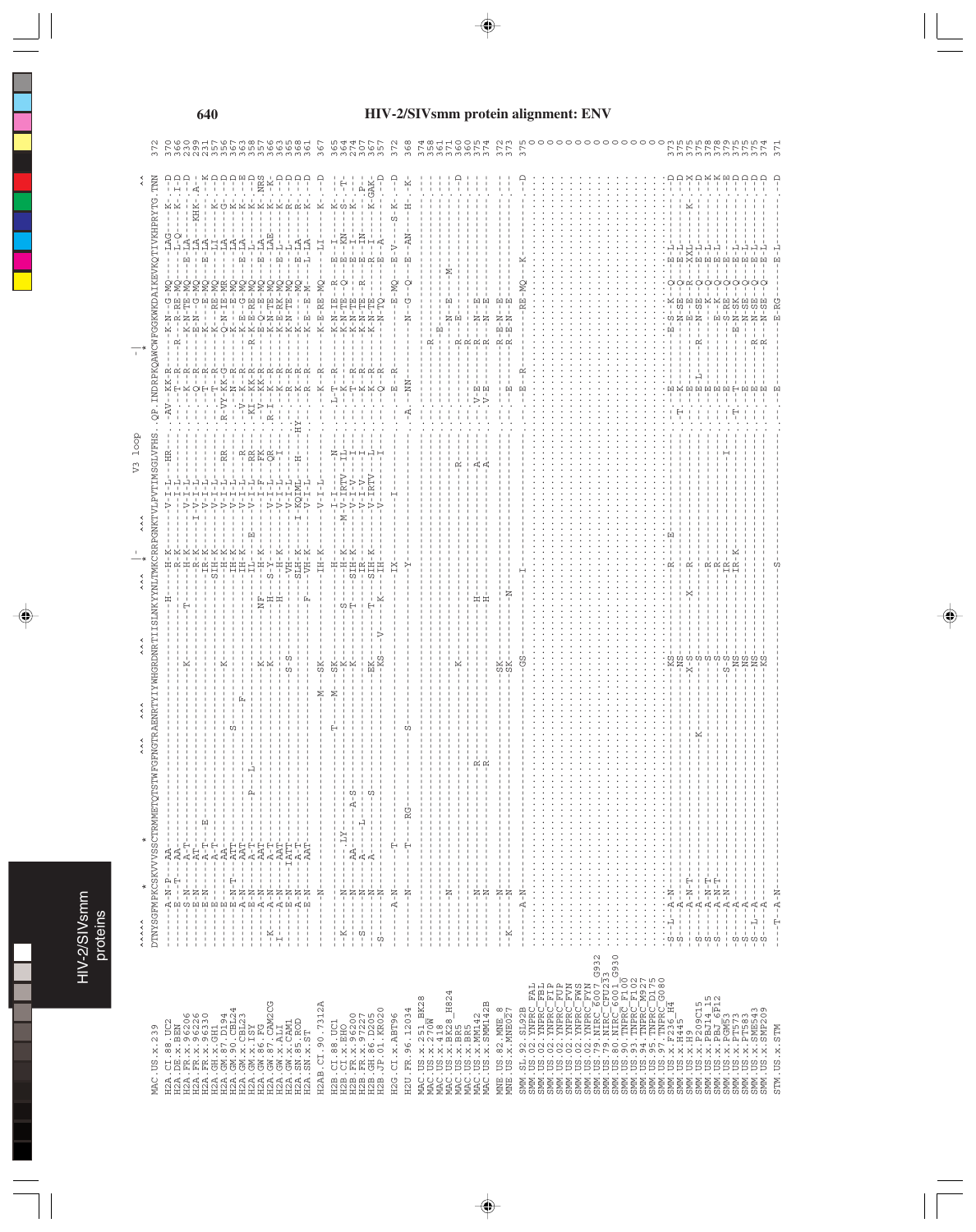|                                                                                                                  | ×<br>$\lambda$<br>≺                                                                                                                                                                                                                                                                                                                                                                                                                                                                                                                                                                                                                                                           |                                                    |                                                        |                            |                                                                                                                               |                                                   |
|------------------------------------------------------------------------------------------------------------------|-------------------------------------------------------------------------------------------------------------------------------------------------------------------------------------------------------------------------------------------------------------------------------------------------------------------------------------------------------------------------------------------------------------------------------------------------------------------------------------------------------------------------------------------------------------------------------------------------------------------------------------------------------------------------------|----------------------------------------------------|--------------------------------------------------------|----------------------------|-------------------------------------------------------------------------------------------------------------------------------|---------------------------------------------------|
| ጣ<br>4AC.US.x.23                                                                                                 | LYCKMNWFLNWVEDRNTAN<br>TD. KINLTAP. GGG. DPEVTFMWTNCRGEF                                                                                                                                                                                                                                                                                                                                                                                                                                                                                                                                                                                                                      |                                                    | QKPKEQHKRNYVPCHIRQIINTWHKVGKNVYLPPREGDLTCNSTVTSLIANIDW |                            | .IDGNQTNITMSAEVAELYRL                                                                                                         |                                                   |
| 8.UC2<br>$\infty$<br>2A.CI                                                                                       | $\mathbb{E}$<br>ļ.                                                                                                                                                                                                                                                                                                                                                                                                                                                                                                                                                                                                                                                            |                                                    |                                                        |                            |                                                                                                                               |                                                   |
|                                                                                                                  | $- - - - - - - - - - - -$                                                                                                                                                                                                                                                                                                                                                                                                                                                                                                                                                                                                                                                     |                                                    |                                                        | t<br>凹                     | <b>KNRTH</b>                                                                                                                  |                                                   |
|                                                                                                                  | $\frac{1}{4}$<br>$-2AY -$                                                                                                                                                                                                                                                                                                                                                                                                                                                                                                                                                                                                                                                     | $RN - A$<br>NKTGT                                  |                                                        |                            | .NEST                                                                                                                         | 4                                                 |
|                                                                                                                  | 区<br>J                                                                                                                                                                                                                                                                                                                                                                                                                                                                                                                                                                                                                                                                        | $-4$<br>$N-TKP$                                    |                                                        |                            | ř<br>STE                                                                                                                      |                                                   |
|                                                                                                                  | Ŀц<br>ļ.                                                                                                                                                                                                                                                                                                                                                                                                                                                                                                                                                                                                                                                                      | -TNQ                                               |                                                        | [1]                        |                                                                                                                               | 344                                               |
|                                                                                                                  | j.                                                                                                                                                                                                                                                                                                                                                                                                                                                                                                                                                                                                                                                                            | $-1 - 1$<br>5<br>N-PNOT                            |                                                        | $\circ$                    | XS                                                                                                                            | 470                                               |
|                                                                                                                  |                                                                                                                                                                                                                                                                                                                                                                                                                                                                                                                                                                                                                                                                               | f,<br>옆<br>NKTNQT                                  |                                                        | ш                          |                                                                                                                               | 469                                               |
|                                                                                                                  | Щ                                                                                                                                                                                                                                                                                                                                                                                                                                                                                                                                                                                                                                                                             | $\mathbf{N}-\mathbf{T}\mathbf{N}\mathbf{T}$        |                                                        | $\frac{1}{2}$<br><b>Ed</b> | KN-                                                                                                                           | 48                                                |
|                                                                                                                  |                                                                                                                                                                                                                                                                                                                                                                                                                                                                                                                                                                                                                                                                               | <b>NKT</b>                                         |                                                        |                            | <b>G-N--NA.</b>                                                                                                               |                                                   |
|                                                                                                                  |                                                                                                                                                                                                                                                                                                                                                                                                                                                                                                                                                                                                                                                                               | NKTGO                                              | 囸                                                      | 뛰<br>ပ္ပ                   | GD-R                                                                                                                          |                                                   |
|                                                                                                                  | $S$ - - - - -                                                                                                                                                                                                                                                                                                                                                                                                                                                                                                                                                                                                                                                                 | К<br>$N-TGQ$                                       | Ŗ                                                      | <b>[1]</b> [1]             | $A-D-$                                                                                                                        |                                                   |
|                                                                                                                  | 国                                                                                                                                                                                                                                                                                                                                                                                                                                                                                                                                                                                                                                                                             | К<br>NKPNT                                         |                                                        | œ                          | $\overline{a}$<br>R-NQT<br>回                                                                                                  | $\frac{8}{4}$                                     |
|                                                                                                                  | —<br>∓                                                                                                                                                                                                                                                                                                                                                                                                                                                                                                                                                                                                                                                                        |                                                    |                                                        |                            |                                                                                                                               |                                                   |
|                                                                                                                  | $\mathsf I$<br>ĵ                                                                                                                                                                                                                                                                                                                                                                                                                                                                                                                                                                                                                                                              | К<br>픙<br>NKTGO                                    |                                                        | 61                         |                                                                                                                               |                                                   |
|                                                                                                                  | ſц,<br>$\frac{1}{2}$                                                                                                                                                                                                                                                                                                                                                                                                                                                                                                                                                                                                                                                          | NKTGE                                              |                                                        | 凹                          | $TDM$ $N-TE$                                                                                                                  |                                                   |
|                                                                                                                  | -NKT<br>t<br>ł                                                                                                                                                                                                                                                                                                                                                                                                                                                                                                                                                                                                                                                                | К                                                  |                                                        | C)<br>[1]                  | $\overline{M}$                                                                                                                |                                                   |
|                                                                                                                  | z<br>j                                                                                                                                                                                                                                                                                                                                                                                                                                                                                                                                                                                                                                                                        | $\ddot{5}$<br>N-TNQI                               |                                                        | O                          | $\overline{AB}$ .<br>ひ                                                                                                        |                                                   |
|                                                                                                                  |                                                                                                                                                                                                                                                                                                                                                                                                                                                                                                                                                                                                                                                                               |                                                    |                                                        |                            |                                                                                                                               |                                                   |
| H2AB.CI.90.7312A                                                                                                 | $\mathbf{I}$<br>$---AY$<br>$R \cdot M - T F - K - . - T - S$                                                                                                                                                                                                                                                                                                                                                                                                                                                                                                                                                                                                                  | HO<br>$N-TGQT$                                     |                                                        |                            | .DVGN-R                                                                                                                       | $\frac{\infty}{4}$                                |
|                                                                                                                  | ł<br>$\,$<br>$---RH---$<br>Ť                                                                                                                                                                                                                                                                                                                                                                                                                                                                                                                                                                                                                                                  | ΘK<br>$N-TGTT$                                     | Н                                                      | Ω                          | てり<br>-VYYDGNDTK                                                                                                              | $\frac{8}{4}$                                     |
|                                                                                                                  | Ĵ<br>$-$ -RY<br>$\frac{1}{4}$                                                                                                                                                                                                                                                                                                                                                                                                                                                                                                                                                                                                                                                 | $- - A S$<br>$N-TGL$                               |                                                        | C)                         | - K - L                                                                                                                       |                                                   |
|                                                                                                                  | $---AAY$                                                                                                                                                                                                                                                                                                                                                                                                                                                                                                                                                                                                                                                                      | GKTNKI                                             |                                                        | ω                          | $A-GD - A$<br>$D-NA$ .                                                                                                        | $\infty$                                          |
|                                                                                                                  | $\frac{1}{1}$<br>ł                                                                                                                                                                                                                                                                                                                                                                                                                                                                                                                                                                                                                                                            | ۹<br>۱<br>$YN-AG$                                  | z                                                      | - T - T                    | ω ω ω<br>-NDTA                                                                                                                |                                                   |
| H2B.CI.88.UC1<br>H2B.CI.x.BHO<br>H2B.FR.x.96200<br>H2B.GH.86.D205<br>H2B.GH.86.D205<br>H2B.JP.01.KR020           | $---RY$                                                                                                                                                                                                                                                                                                                                                                                                                                                                                                                                                                                                                                                                       | q<br>NKTNT                                         |                                                        | U)                         | C)<br>$-MS$<br>$-A-$                                                                                                          | $\frac{8}{4}$                                     |
|                                                                                                                  | Ħ<br>$\begin{array}{l} \mathbb{L} \mathbb{L} \mathbb{L} \mathbb{L} \mathbb{L} \mathbb{L} \mathbb{L} \mathbb{L} \mathbb{L} \mathbb{L} \mathbb{L} \mathbb{L} \mathbb{L} \mathbb{L} \mathbb{L} \mathbb{L} \mathbb{L} \mathbb{L} \mathbb{L} \mathbb{L} \mathbb{L} \mathbb{L} \mathbb{L} \mathbb{L} \mathbb{L} \mathbb{L} \mathbb{L} \mathbb{L} \mathbb{L} \mathbb{L} \mathbb{L} \mathbb{L} \mathbb{L} \mathbb{L} \mathbb{L} \mathbb$                                                                                                                                                                                                                                              |                                                    |                                                        |                            | SV<br>$-$ NST                                                                                                                 |                                                   |
| $\circ$                                                                                                          | $\begin{array}{lll} -\mathbf{E} & \mathbf{R} - \mathbf{R} - \mathbf{V} \mathbf{G} - \cdot \mathbf{S} \mathbf{A} - \mathbf{S} - \\ \mathbf{I} \mathbf{S} & \mathbf{Q} - \mathbf{R} - \mathbf{R} & \mathbf{S}\mathbf{H} \mathbf{R} \mathbf{R} \mathbf{S} \mathbf{S} - \\ -\mathbf{A} & \mathbf{M} - \mathbf{S} - \mathbf{V} \mathbf{S}\mathbf{B} \mathbf{H} \mathbf{R} \mathbf{R} - \mathbf{S} - \\ -\mathbf{A} & \mathbf{M} - \math$                                                                                                                                                                                                                                           | $N-TGT$                                            |                                                        |                            | U.<br>$TNN - R$                                                                                                               |                                                   |
| H2G.CI.x.ABT96                                                                                                   | $- - K - - - -$<br>$\frac{1}{4}$<br>$-\mathbf{K} \cdot \mathbf{X} - \mathbf{T} \mathbf{F} - \mathbf{T} - \mathbf{F} - \mathbf{S}$                                                                                                                                                                                                                                                                                                                                                                                                                                                                                                                                             | $Q - RQR$<br>$-11M -$                              |                                                        |                            | NRSN-H<br>因                                                                                                                   | o                                                 |
|                                                                                                                  |                                                                                                                                                                                                                                                                                                                                                                                                                                                                                                                                                                                                                                                                               |                                                    |                                                        |                            |                                                                                                                               |                                                   |
| H2U.FR.96.12034                                                                                                  | $\frac{1}{1}$<br>$- - K - -$<br>$TS - 2 - - 2E - 2 - - - 5$                                                                                                                                                                                                                                                                                                                                                                                                                                                                                                                                                                                                                   | $TSR - R$<br>N-SMEG                                |                                                        |                            | $. -NK$<br>멲                                                                                                                  | $\frac{4}{3}$                                     |
|                                                                                                                  |                                                                                                                                                                                                                                                                                                                                                                                                                                                                                                                                                                                                                                                                               |                                                    |                                                        |                            |                                                                                                                               |                                                   |
| MAC. US. . x . 251_BK28<br>MAC. US. . x . 270W<br>MAC. US. . x . 418<br>MAC. US. . x . BR5<br>MAC. US. . x . BR5 |                                                                                                                                                                                                                                                                                                                                                                                                                                                                                                                                                                                                                                                                               | $R - - - - R - R$<br>LLA                           |                                                        |                            | C                                                                                                                             |                                                   |
|                                                                                                                  |                                                                                                                                                                                                                                                                                                                                                                                                                                                                                                                                                                                                                                                                               | $- - Q - R$<br>텃                                   |                                                        |                            |                                                                                                                               |                                                   |
|                                                                                                                  |                                                                                                                                                                                                                                                                                                                                                                                                                                                                                                                                                                                                                                                                               | R                                                  |                                                        |                            |                                                                                                                               | $\frac{4}{8}$                                     |
|                                                                                                                  |                                                                                                                                                                                                                                                                                                                                                                                                                                                                                                                                                                                                                                                                               | Ċ<br>RS<br>$-VT$                                   |                                                        |                            |                                                                                                                               |                                                   |
|                                                                                                                  |                                                                                                                                                                                                                                                                                                                                                                                                                                                                                                                                                                                                                                                                               | $-9RP$                                             |                                                        |                            |                                                                                                                               |                                                   |
|                                                                                                                  |                                                                                                                                                                                                                                                                                                                                                                                                                                                                                                                                                                                                                                                                               |                                                    |                                                        |                            |                                                                                                                               |                                                   |
|                                                                                                                  |                                                                                                                                                                                                                                                                                                                                                                                                                                                                                                                                                                                                                                                                               | $\begin{array}{c} \vdots \\ \vdots \\ \end{array}$ |                                                        |                            |                                                                                                                               |                                                   |
| IAC.US.x.MM142                                                                                                   | C)                                                                                                                                                                                                                                                                                                                                                                                                                                                                                                                                                                                                                                                                            | <b>SLITT</b>                                       |                                                        |                            | C)<br>⊢<br>주                                                                                                                  |                                                   |
| $\mathbf{\underline{m}}$<br>AAC.US.x.SMM142                                                                      |                                                                                                                                                                                                                                                                                                                                                                                                                                                                                                                                                                                                                                                                               | R<br>SLITI                                         |                                                        |                            | m<br>z                                                                                                                        |                                                   |
|                                                                                                                  |                                                                                                                                                                                                                                                                                                                                                                                                                                                                                                                                                                                                                                                                               | $\mathbb{R}$<br>O<br>-LTG                          |                                                        |                            |                                                                                                                               | 49 <sup>6</sup>                                   |
| $\begin{array}{l} \texttt{MNE. US. 82. MNE} \\ \texttt{MNE. US. x. MNE027} \end{array}$                          |                                                                                                                                                                                                                                                                                                                                                                                                                                                                                                                                                                                                                                                                               | O<br>E<br>$-LTG$                                   |                                                        |                            |                                                                                                                               | 4                                                 |
|                                                                                                                  |                                                                                                                                                                                                                                                                                                                                                                                                                                                                                                                                                                                                                                                                               |                                                    |                                                        |                            |                                                                                                                               |                                                   |
|                                                                                                                  |                                                                                                                                                                                                                                                                                                                                                                                                                                                                                                                                                                                                                                                                               | – TK<br>SSPRW                                      |                                                        |                            |                                                                                                                               | Ğ,                                                |
|                                                                                                                  |                                                                                                                                                                                                                                                                                                                                                                                                                                                                                                                                                                                                                                                                               |                                                    |                                                        |                            |                                                                                                                               |                                                   |
|                                                                                                                  |                                                                                                                                                                                                                                                                                                                                                                                                                                                                                                                                                                                                                                                                               |                                                    |                                                        |                            |                                                                                                                               |                                                   |
|                                                                                                                  |                                                                                                                                                                                                                                                                                                                                                                                                                                                                                                                                                                                                                                                                               |                                                    |                                                        |                            |                                                                                                                               |                                                   |
|                                                                                                                  |                                                                                                                                                                                                                                                                                                                                                                                                                                                                                                                                                                                                                                                                               |                                                    |                                                        |                            |                                                                                                                               |                                                   |
|                                                                                                                  |                                                                                                                                                                                                                                                                                                                                                                                                                                                                                                                                                                                                                                                                               |                                                    |                                                        |                            |                                                                                                                               |                                                   |
|                                                                                                                  |                                                                                                                                                                                                                                                                                                                                                                                                                                                                                                                                                                                                                                                                               |                                                    |                                                        |                            |                                                                                                                               |                                                   |
|                                                                                                                  |                                                                                                                                                                                                                                                                                                                                                                                                                                                                                                                                                                                                                                                                               |                                                    |                                                        |                            |                                                                                                                               |                                                   |
|                                                                                                                  |                                                                                                                                                                                                                                                                                                                                                                                                                                                                                                                                                                                                                                                                               |                                                    |                                                        |                            |                                                                                                                               |                                                   |
|                                                                                                                  |                                                                                                                                                                                                                                                                                                                                                                                                                                                                                                                                                                                                                                                                               |                                                    |                                                        |                            |                                                                                                                               |                                                   |
|                                                                                                                  |                                                                                                                                                                                                                                                                                                                                                                                                                                                                                                                                                                                                                                                                               |                                                    |                                                        |                            |                                                                                                                               |                                                   |
|                                                                                                                  |                                                                                                                                                                                                                                                                                                                                                                                                                                                                                                                                                                                                                                                                               |                                                    |                                                        |                            |                                                                                                                               |                                                   |
|                                                                                                                  |                                                                                                                                                                                                                                                                                                                                                                                                                                                                                                                                                                                                                                                                               |                                                    |                                                        |                            |                                                                                                                               |                                                   |
|                                                                                                                  |                                                                                                                                                                                                                                                                                                                                                                                                                                                                                                                                                                                                                                                                               |                                                    |                                                        |                            |                                                                                                                               |                                                   |
|                                                                                                                  |                                                                                                                                                                                                                                                                                                                                                                                                                                                                                                                                                                                                                                                                               |                                                    |                                                        |                            |                                                                                                                               |                                                   |
|                                                                                                                  |                                                                                                                                                                                                                                                                                                                                                                                                                                                                                                                                                                                                                                                                               |                                                    |                                                        |                            |                                                                                                                               |                                                   |
|                                                                                                                  |                                                                                                                                                                                                                                                                                                                                                                                                                                                                                                                                                                                                                                                                               |                                                    |                                                        |                            |                                                                                                                               |                                                   |
|                                                                                                                  |                                                                                                                                                                                                                                                                                                                                                                                                                                                                                                                                                                                                                                                                               |                                                    |                                                        |                            |                                                                                                                               |                                                   |
|                                                                                                                  |                                                                                                                                                                                                                                                                                                                                                                                                                                                                                                                                                                                                                                                                               |                                                    |                                                        |                            |                                                                                                                               |                                                   |
|                                                                                                                  |                                                                                                                                                                                                                                                                                                                                                                                                                                                                                                                                                                                                                                                                               |                                                    |                                                        |                            |                                                                                                                               |                                                   |
|                                                                                                                  |                                                                                                                                                                                                                                                                                                                                                                                                                                                                                                                                                                                                                                                                               | <b>DQKGG</b>                                       |                                                        |                            | $-KS$ –                                                                                                                       | 4                                                 |
|                                                                                                                  |                                                                                                                                                                                                                                                                                                                                                                                                                                                                                                                                                                                                                                                                               | -DRNSNRW.KQ--KT-                                   |                                                        |                            | $-NN-E$                                                                                                                       |                                                   |
| SMM. US. x.H9                                                                                                    | $\begin{bmatrix} 1 & 0 & 0 \\ 0 & 1 & 0 \\ 0 & 0 & 0 \\ 0 & 0 & 0 \\ 0 & 0 & 0 \\ 0 & 0 & 0 \\ 0 & 0 & 0 & 0 \\ 0 & 0 & 0 & 0 \\ 0 & 0 & 0 & 0 \\ 0 & 0 & 0 & 0 & 0 \\ 0 & 0 & 0 & 0 & 0 \\ 0 & 0 & 0 & 0 & 0 \\ 0 & 0 & 0 & 0 & 0 & 0 \\ 0 & 0 & 0 & 0 & 0 & 0 \\ 0 & 0 & 0 & 0 & 0 & 0 & 0 \\ 0 & 0 & 0 & 0 & 0 & 0 & 0 \\ $                                                                                                                                                                                                                                                                                                                                                | XIKNGS.RW.TS-NQ--RYQK                              |                                                        |                            | $-1$ $-1$                                                                                                                     |                                                   |
| SMM.US.x.P209C15<br>SMM.US.x.PBJ14 15<br>SMM.US.x.PBJ6P12                                                        | $\begin{array}{c} -1 \\ -1 \end{array}$<br>$----2$                                                                                                                                                                                                                                                                                                                                                                                                                                                                                                                                                                                                                            | -DQNSSRW.EQ--KS-KQ-                                |                                                        |                            | $\begin{array}{c}\n\mathbf{T}\mathbf{M}\mathbf{N}-\mathbf{E}\cdot\\ \mathbf{N}\cdot\mathbf{K}\cdot\mathbf{E}\cdot\end{array}$ |                                                   |
|                                                                                                                  | $\,$<br>$\frac{1}{1}$                                                                                                                                                                                                                                                                                                                                                                                                                                                                                                                                                                                                                                                         | B<br>$- R($<br>$S - NO$                            |                                                        |                            |                                                                                                                               |                                                   |
|                                                                                                                  |                                                                                                                                                                                                                                                                                                                                                                                                                                                                                                                                                                                                                                                                               | $- - R$<br>$-15 - NO$<br>IQNGSRWT<br>IQNGS.RW.T    |                                                        |                            |                                                                                                                               |                                                   |
| SMM.US.x.PGM53                                                                                                   |                                                                                                                                                                                                                                                                                                                                                                                                                                                                                                                                                                                                                                                                               | <b>IMTQ-TKADE</b><br>ທ<br>ບ<br>ตุ                  |                                                        | 区区区区区口                     |                                                                                                                               | n 4 r r r r r r<br>O 9 0 0 0 0 0<br>O 9 0 0 1 4 0 |
|                                                                                                                  |                                                                                                                                                                                                                                                                                                                                                                                                                                                                                                                                                                                                                                                                               |                                                    |                                                        |                            |                                                                                                                               |                                                   |
| SMM.US.X.PT573<br>SMM.US.X.PT583<br>SMM.US.X.SME543<br>SMM.US.X.SMP209                                           | $-1 - 1 - 2R - 1 = 0$<br>$\begin{array}{c} \n\lambda \rightarrow \mathbf{K} \rightarrow \mathbf{K} \rightarrow \mathbf{K} \rightarrow \mathbf{K} \rightarrow \mathbf{K} \rightarrow \mathbf{K} \rightarrow \mathbf{K} \rightarrow \mathbf{K} \rightarrow \mathbf{K} \rightarrow \mathbf{K} \rightarrow \mathbf{K} \rightarrow \mathbf{K} \rightarrow \mathbf{K} \rightarrow \mathbf{K} \rightarrow \mathbf{K} \rightarrow \mathbf{K} \rightarrow \mathbf{K} \rightarrow \mathbf{K} \rightarrow \mathbf{K} \rightarrow \mathbf{K} \rightarrow \mathbf{K} \rightarrow \mathbf{K} \rightarrow \mathbf{K} \rightarrow \mathbf{K} \rightarrow \mathbf{K} \rightarrow \mathbf{K} \$ | - - ES<br>DQNSNRW.KQ                               |                                                        |                            | 퍼<br>- NN - E                                                                                                                 |                                                   |
|                                                                                                                  |                                                                                                                                                                                                                                                                                                                                                                                                                                                                                                                                                                                                                                                                               | ଼<br>--KPG-<br>DQNSNRW.KQ                          |                                                        | [1]                        | $-NN - E$                                                                                                                     | 500                                               |
|                                                                                                                  |                                                                                                                                                                                                                                                                                                                                                                                                                                                                                                                                                                                                                                                                               | $-$ KP.<br>g<br><b>DONSNRW</b>                     |                                                        | 囯                          | $-NN-E$                                                                                                                       | $\tilde{50}$                                      |
|                                                                                                                  | $-. A--.$                                                                                                                                                                                                                                                                                                                                                                                                                                                                                                                                                                                                                                                                     | -KP<br>DONSN.RWKC                                  |                                                        |                            | $-MN -$                                                                                                                       |                                                   |
| STM.US.x.STM                                                                                                     | $---RIV---$<br>$\overline{A}$                                                                                                                                                                                                                                                                                                                                                                                                                                                                                                                                                                                                                                                 | -N-S-SEMRDW.NKNK                                   |                                                        |                            | ENN-E                                                                                                                         |                                                   |
|                                                                                                                  |                                                                                                                                                                                                                                                                                                                                                                                                                                                                                                                                                                                                                                                                               |                                                    |                                                        |                            |                                                                                                                               |                                                   |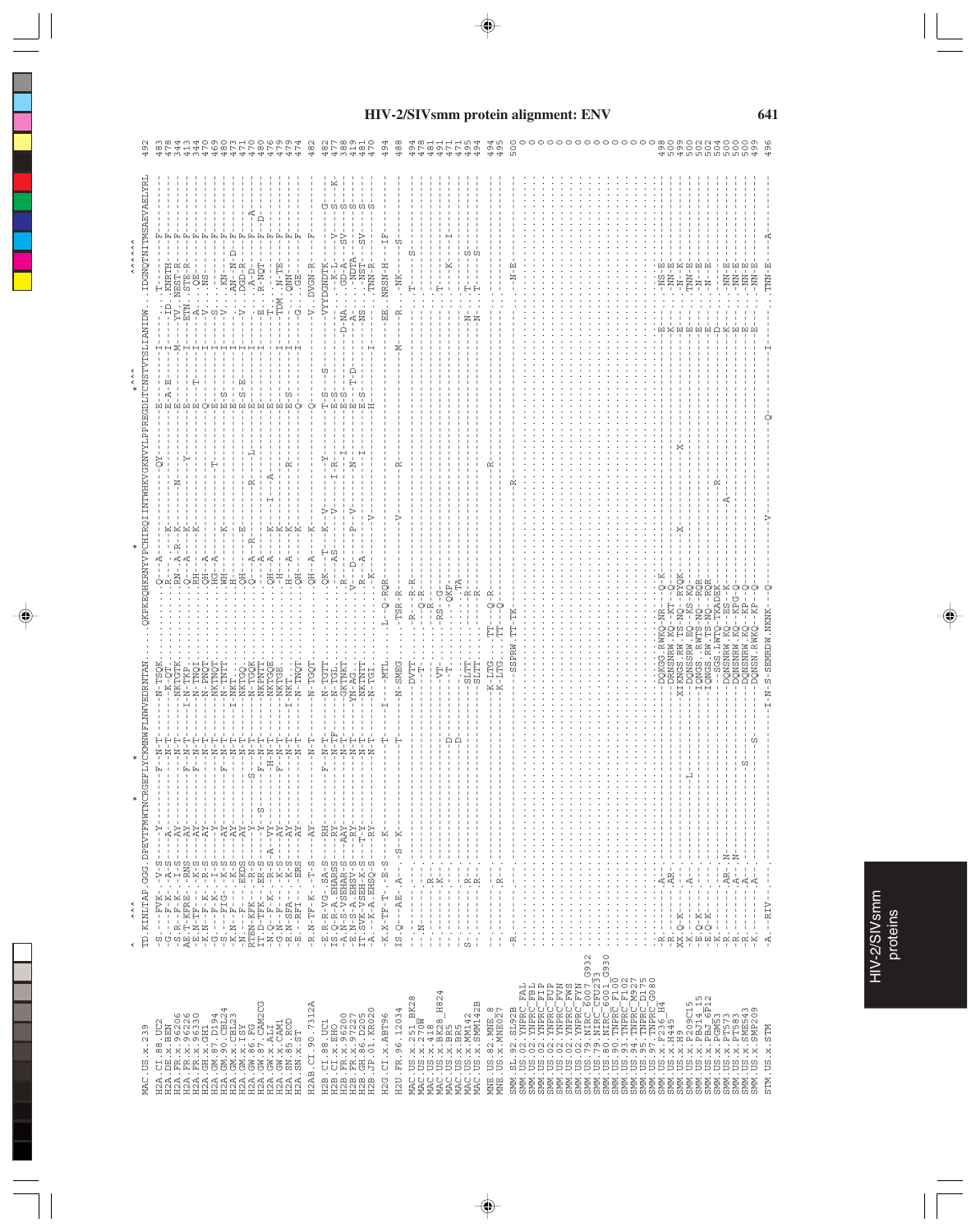HIV-2/SIVsmm<br>proteins

| MAC.US.X.239                                                                                                                                                                                                                                                                                                                                | <b>SRNKR</b><br>சி<br>TGGT<br>ELGDYKLVEITPIGLAPTDVKRY                                                                                                                                                                                                                                                                                                                                                                                                                                                                                                                                                                                                | FVLGFLATAGSAMGAASLLTLTAQSRTLLAGIVQQQQLLLDVVKRQQBLLRLTVWGTKQTATAQTRVTAI EKYLKDQAQLMAMGCAFRQVCHTTVFW |
|---------------------------------------------------------------------------------------------------------------------------------------------------------------------------------------------------------------------------------------------------------------------------------------------------------------------------------------------|------------------------------------------------------------------------------------------------------------------------------------------------------------------------------------------------------------------------------------------------------------------------------------------------------------------------------------------------------------------------------------------------------------------------------------------------------------------------------------------------------------------------------------------------------------------------------------------------------------------------------------------------------|----------------------------------------------------------------------------------------------------|
| .88.02<br>H <sub>2</sub> A.CI                                                                                                                                                                                                                                                                                                               | සි<br>$\mathbb{I}$<br>$-5E$<br>$\mathsf I$<br>I.<br>٠<br>$\mathsf I$<br>$\mathbf{I}$<br>L.                                                                                                                                                                                                                                                                                                                                                                                                                                                                                                                                                           |                                                                                                    |
| H2A.DE.X.BEN                                                                                                                                                                                                                                                                                                                                | α<br>57<br>nin<br>T∣<br>ţ<br>ĤĤ<br>TT<br>f,<br>ı<br>I<br>J.                                                                                                                                                                                                                                                                                                                                                                                                                                                                                                                                                                                          | ΞS                                                                                                 |
|                                                                                                                                                                                                                                                                                                                                             | ------------<br>$\frac{1}{1}$                                                                                                                                                                                                                                                                                                                                                                                                                                                                                                                                                                                                                        |                                                                                                    |
|                                                                                                                                                                                                                                                                                                                                             |                                                                                                                                                                                                                                                                                                                                                                                                                                                                                                                                                                                                                                                      |                                                                                                    |
|                                                                                                                                                                                                                                                                                                                                             | C)<br>Ė,<br>SÄ<br>SA<br>I<br>I<br>$\mathbf{I}$<br>٠                                                                                                                                                                                                                                                                                                                                                                                                                                                                                                                                                                                                  | Σ                                                                                                  |
|                                                                                                                                                                                                                                                                                                                                             | τŋ<br>SAP.<br>$-1 - 1 - 1 - 1 - 1$<br>J.<br>л.                                                                                                                                                                                                                                                                                                                                                                                                                                                                                                                                                                                                       | Σ                                                                                                  |
|                                                                                                                                                                                                                                                                                                                                             | ωω<br>.gB.<br>ţ                                                                                                                                                                                                                                                                                                                                                                                                                                                                                                                                                                                                                                      | α<br>Σ                                                                                             |
|                                                                                                                                                                                                                                                                                                                                             | CO.<br>STP.<br>SAP.<br>$\begin{array}{l} -\frac{1}{2} \frac{1}{2} \frac{1}{2} \frac{1}{2} \frac{1}{2} \frac{1}{2} \frac{1}{2} \frac{1}{2} \frac{1}{2} \frac{1}{2} \frac{1}{2} \frac{1}{2} \frac{1}{2} \frac{1}{2} \frac{1}{2} \frac{1}{2} \frac{1}{2} \frac{1}{2} \frac{1}{2} \frac{1}{2} \frac{1}{2} \frac{1}{2} \frac{1}{2} \frac{1}{2} \frac{1}{2} \frac{1}{2} \frac{1}{2} \frac{1}{2} \frac{1}{2} \frac{1}{2} \frac$<br>Ť                                                                                                                                                                                                                        | Σ                                                                                                  |
|                                                                                                                                                                                                                                                                                                                                             | $\frac{1}{1}$                                                                                                                                                                                                                                                                                                                                                                                                                                                                                                                                                                                                                                        | $\frac{R}{I}$<br>К<br>$\alpha$                                                                     |
| $\begin{array}{l} \bf H2A\cdot\bf R3.1\cdot\bf R4.2\cdot\bf 96206\\ \bf H2A\cdot\bf R4.2\cdot\bf R5.3\cdot\bf 96226\\ \bf H2A\cdot\bf R1.2\cdot\bf 124.3\cdot\bf 124.4\cdot\bf 124.5\cdot\bf 124.6\cdot\bf 124.7\cdot\bf 124.7\cdot\bf 124.7\cdot\bf 124.8\cdot\bf 124.7\cdot\bf 124.8\cdot\bf 124.9\cdot\bf 124.9\cdot\bf 124.9\cdot\bf 1$ | m<br>PAH.<br>$\begin{array}{l} 2 \cdot \cdot \cdot - 2 \cdot \cdot \cdot - 2 \cdot \cdot \cdot \\ - 2 \cdot \cdot \cdot \cdot \cdot \\ - 2 \cdot \cdot \cdot \cdot \cdot \\ - 2 \cdot \cdot \cdot \cdot \cdot \\ - 2 \cdot \cdot \cdot \cdot \cdot \\ - 2 \cdot \cdot \cdot \cdot \cdot \\ - 2 \cdot \cdot \cdot \cdot \cdot \\ - 2 \cdot \cdot \cdot \cdot \cdot \\ - 2 \cdot \cdot \cdot \cdot \cdot \\ - 2 \cdot \cdot \cdot \cdot \cdot \\ - 2 \cdot \cdot \cdot \cdot \cdot \\ - 2 \cdot \cdot \cdot \cdot \cdot \\ - 2 \cdot \cdot \cdot \cdot \cdot \\ - 2 \cdot \cdot \cdot \cdot \cdot \\ - 2 \$<br>ŧ<br>$\frac{1}{1}$<br>I<br>$\mathbf{I}$ | К                                                                                                  |
|                                                                                                                                                                                                                                                                                                                                             | ω<br>$-4$<br>STP.<br>1<br>л.                                                                                                                                                                                                                                                                                                                                                                                                                                                                                                                                                                                                                         | w<br>$\approx$<br>К<br>ΣĻ                                                                          |
| H2A.GW.X.CAM1<br>H2A.SN.85.ROD<br>H2A.SN.X.ST                                                                                                                                                                                                                                                                                               | S<br>SAH.<br>$\begin{array}{l} -d-1 - \Delta -1 = -\\ -d-1 = -\\ -d-1 = -\\ -d-1 = -\\ -d-1 = -\\ -d-1 = -\\ -d-1 = -\\ -d-1 = -\\ -d-1 = -\\ -d-1 = -\\ -d-1 = -\\ -d-1 = -\\ -d-1 = -\\ -d-1 = -\\ -d-1 = -\\ -d-1 = -\\ -d-1 = -\\ -d-1 = -\\ -d-1 = -\\ -d-1 = -\\ -d-1 = -\\ -d-1 = -\\ -d-1 = -\\ -d-1 = -\\ -d-1 = -\\ -d-1 = -\\ -d-1 = -\\ -d-1 = -\\ -d-1 = -\\ -d-1 =$<br>ţ                                                                                                                                                                                                                                                               | CO.<br>$-1$<br>Æ                                                                                   |
|                                                                                                                                                                                                                                                                                                                                             | C)<br>SAH.<br>ł.                                                                                                                                                                                                                                                                                                                                                                                                                                                                                                                                                                                                                                     | O<br>К                                                                                             |
|                                                                                                                                                                                                                                                                                                                                             | CO.<br>SAP.<br>$\,$<br>$\,$ $\,$                                                                                                                                                                                                                                                                                                                                                                                                                                                                                                                                                                                                                     | ż                                                                                                  |
| H2AB. CI.90.7312A                                                                                                                                                                                                                                                                                                                           | <b>SSTP</b><br>$-5E-$<br>$\mathbb{L}_1$<br>$\frac{1}{4}$<br>$-$ - $-$ - $\hbox{--}$ - $-$ - $-$ -<br>J.                                                                                                                                                                                                                                                                                                                                                                                                                                                                                                                                              |                                                                                                    |
| H2B. CI. 88. UC1                                                                                                                                                                                                                                                                                                                            | Σ-<br>5ST<br>t                                                                                                                                                                                                                                                                                                                                                                                                                                                                                                                                                                                                                                       |                                                                                                    |
|                                                                                                                                                                                                                                                                                                                                             | ທ ທ<br><b>TAS</b><br>1                                                                                                                                                                                                                                                                                                                                                                                                                                                                                                                                                                                                                               |                                                                                                    |
|                                                                                                                                                                                                                                                                                                                                             | CO.<br>н<br>Σ<br>SEK.<br>ı<br>$\frac{1}{1}$                                                                                                                                                                                                                                                                                                                                                                                                                                                                                                                                                                                                          |                                                                                                    |
|                                                                                                                                                                                                                                                                                                                                             | ω ω<br>е<br>5<br>? – – – – – – – – – 2<br>? – – – – – – – – – 2<br><b>First contract of the contract of the contract of the contract of the contract of the contract of the contract of the contract of the contract of the contract of the contract of the contract of the contract of the contrac</b><br>$\frac{1}{1}$                                                                                                                                                                                                                                                                                                                             | <b>00 00 00 00</b><br>å                                                                            |
| H2B.CI.X.BHO<br>H2B.FR.X.96200<br>H2B.FR.X.97227<br>H2B.GH.86.D205<br>H2B.JP.01.KR020                                                                                                                                                                                                                                                       | Σ<br>SVK.<br>Ŀ,<br>$\frac{1}{4}$                                                                                                                                                                                                                                                                                                                                                                                                                                                                                                                                                                                                                     | К<br>R                                                                                             |
| $\circ$                                                                                                                                                                                                                                                                                                                                     | $-5 - -$<br>Ŀ,<br>$\,$<br>$\begin{array}{c} \hline \end{array}$<br>-1                                                                                                                                                                                                                                                                                                                                                                                                                                                                                                                                                                                |                                                                                                    |
| H2G.CI.x.ABT96                                                                                                                                                                                                                                                                                                                              | C)<br>Σ<br>SSVT.PI<br>$- - N - -$<br>$\mathbf{I}$<br><b>F-------</b><br>$\frac{1}{1}$<br>1                                                                                                                                                                                                                                                                                                                                                                                                                                                                                                                                                           | CO.<br>Ŕ<br>Σ                                                                                      |
| H2U.FR.96.12034                                                                                                                                                                                                                                                                                                                             | SSVT.<br>$\,$ I                                                                                                                                                                                                                                                                                                                                                                                                                                                                                                                                                                                                                                      | CO                                                                                                 |
|                                                                                                                                                                                                                                                                                                                                             |                                                                                                                                                                                                                                                                                                                                                                                                                                                                                                                                                                                                                                                      |                                                                                                    |
| MAC.US.x.251_BK28<br>MAC.US.x.270W<br>MAC.US.x.170W<br>MAC.US.x.BK28_H824<br>MAC.US.x.BK5                                                                                                                                                                                                                                                   | I<br>J<br>$\frac{1}{1}$<br>ł                                                                                                                                                                                                                                                                                                                                                                                                                                                                                                                                                                                                                         |                                                                                                    |
|                                                                                                                                                                                                                                                                                                                                             | $\frac{1}{1}$                                                                                                                                                                                                                                                                                                                                                                                                                                                                                                                                                                                                                                        |                                                                                                    |
|                                                                                                                                                                                                                                                                                                                                             | $\,$<br>$\mathbf{I}$                                                                                                                                                                                                                                                                                                                                                                                                                                                                                                                                                                                                                                 |                                                                                                    |
|                                                                                                                                                                                                                                                                                                                                             | ı<br>$\frac{1}{1}$                                                                                                                                                                                                                                                                                                                                                                                                                                                                                                                                                                                                                                   |                                                                                                    |
| MAC.US.x.BR5                                                                                                                                                                                                                                                                                                                                | $-1 - 5 - 1$<br>$\,$                                                                                                                                                                                                                                                                                                                                                                                                                                                                                                                                                                                                                                 |                                                                                                    |
| MAC.US.x.MM142                                                                                                                                                                                                                                                                                                                              | $\frac{1}{1}$<br>$\frac{1}{1}$                                                                                                                                                                                                                                                                                                                                                                                                                                                                                                                                                                                                                       | ᄑ<br>ທ ທ                                                                                           |
| MAC.US.x.SMM142B                                                                                                                                                                                                                                                                                                                            | $- - - - - - - - - - - -$                                                                                                                                                                                                                                                                                                                                                                                                                                                                                                                                                                                                                            |                                                                                                    |
| $\begin{array}{ll} & \dots \circ \circ \dots \text{MNE} & 8 \\ \text{MNE } \text{US } \cdot \text{x } \dots \text{MNE} & 027 \\ \text{s} & \dots \end{array}$                                                                                                                                                                               | $-1 - N -$<br>$-1 - N - -$<br>$\frac{1}{1}$<br>$\,$                                                                                                                                                                                                                                                                                                                                                                                                                                                                                                                                                                                                  |                                                                                                    |
|                                                                                                                                                                                                                                                                                                                                             |                                                                                                                                                                                                                                                                                                                                                                                                                                                                                                                                                                                                                                                      |                                                                                                    |
| SMM. SL. 92. SL92B                                                                                                                                                                                                                                                                                                                          | - - - H - - - M - - - - - - - - - -<br>$\frac{1}{1}$                                                                                                                                                                                                                                                                                                                                                                                                                                                                                                                                                                                                 |                                                                                                    |
|                                                                                                                                                                                                                                                                                                                                             |                                                                                                                                                                                                                                                                                                                                                                                                                                                                                                                                                                                                                                                      |                                                                                                    |
|                                                                                                                                                                                                                                                                                                                                             |                                                                                                                                                                                                                                                                                                                                                                                                                                                                                                                                                                                                                                                      |                                                                                                    |
|                                                                                                                                                                                                                                                                                                                                             |                                                                                                                                                                                                                                                                                                                                                                                                                                                                                                                                                                                                                                                      |                                                                                                    |
|                                                                                                                                                                                                                                                                                                                                             |                                                                                                                                                                                                                                                                                                                                                                                                                                                                                                                                                                                                                                                      |                                                                                                    |
|                                                                                                                                                                                                                                                                                                                                             |                                                                                                                                                                                                                                                                                                                                                                                                                                                                                                                                                                                                                                                      | ÷                                                                                                  |
|                                                                                                                                                                                                                                                                                                                                             |                                                                                                                                                                                                                                                                                                                                                                                                                                                                                                                                                                                                                                                      |                                                                                                    |
|                                                                                                                                                                                                                                                                                                                                             |                                                                                                                                                                                                                                                                                                                                                                                                                                                                                                                                                                                                                                                      |                                                                                                    |
|                                                                                                                                                                                                                                                                                                                                             |                                                                                                                                                                                                                                                                                                                                                                                                                                                                                                                                                                                                                                                      |                                                                                                    |
|                                                                                                                                                                                                                                                                                                                                             |                                                                                                                                                                                                                                                                                                                                                                                                                                                                                                                                                                                                                                                      |                                                                                                    |
|                                                                                                                                                                                                                                                                                                                                             |                                                                                                                                                                                                                                                                                                                                                                                                                                                                                                                                                                                                                                                      |                                                                                                    |
|                                                                                                                                                                                                                                                                                                                                             |                                                                                                                                                                                                                                                                                                                                                                                                                                                                                                                                                                                                                                                      |                                                                                                    |
|                                                                                                                                                                                                                                                                                                                                             |                                                                                                                                                                                                                                                                                                                                                                                                                                                                                                                                                                                                                                                      |                                                                                                    |
|                                                                                                                                                                                                                                                                                                                                             | .                                                                                                                                                                                                                                                                                                                                                                                                                                                                                                                                                                                                                                                    | $-K-$                                                                                              |
|                                                                                                                                                                                                                                                                                                                                             | $\vdots$                                                                                                                                                                                                                                                                                                                                                                                                                                                                                                                                                                                                                                             |                                                                                                    |
|                                                                                                                                                                                                                                                                                                                                             |                                                                                                                                                                                                                                                                                                                                                                                                                                                                                                                                                                                                                                                      |                                                                                                    |
| SMM.US.x.H9                                                                                                                                                                                                                                                                                                                                 | CO.<br>$\frac{1}{4}$<br>$\,$<br>Í                                                                                                                                                                                                                                                                                                                                                                                                                                                                                                                                                                                                                    | $-XX$                                                                                              |
|                                                                                                                                                                                                                                                                                                                                             | $-5 - R -$<br>$\frac{1}{1}$                                                                                                                                                                                                                                                                                                                                                                                                                                                                                                                                                                                                                          |                                                                                                    |
|                                                                                                                                                                                                                                                                                                                                             | Ť<br>----------AF-<br>J<br>t                                                                                                                                                                                                                                                                                                                                                                                                                                                                                                                                                                                                                         | $\mathbf{A}^-$                                                                                     |
| SMM.US.x.P209C15<br>SMM.US.x.PBJ14 15<br>SMM.US.x.PBJ_6P12                                                                                                                                                                                                                                                                                  | $-5 - 75$<br>$V - 5 - 5$<br>$\begin{array}{cccc}\nA & A & A & A \\ F & F & F & F \\ F & F & F & F\n\end{array}$<br>J,<br>S<br>Í<br>Í                                                                                                                                                                                                                                                                                                                                                                                                                                                                                                                 | K.                                                                                                 |
| SMM. US. x. PGM53                                                                                                                                                                                                                                                                                                                           | $V - RS - S - - S - - S - 1$<br>$\overline{1}$                                                                                                                                                                                                                                                                                                                                                                                                                                                                                                                                                                                                       |                                                                                                    |
| SMM.US.x.PT573<br>SMM.US.x.PT583                                                                                                                                                                                                                                                                                                            | $\mathsf I$                                                                                                                                                                                                                                                                                                                                                                                                                                                                                                                                                                                                                                          | $\frac{R}{I}$<br>보                                                                                 |
|                                                                                                                                                                                                                                                                                                                                             | $\tilde{A}$                                                                                                                                                                                                                                                                                                                                                                                                                                                                                                                                                                                                                                          |                                                                                                    |
| SMM.US.x.SME543<br>SMM.US.x.SMP209                                                                                                                                                                                                                                                                                                          |                                                                                                                                                                                                                                                                                                                                                                                                                                                                                                                                                                                                                                                      |                                                                                                    |
| STM.US.X.STM                                                                                                                                                                                                                                                                                                                                | $-1 - N -$                                                                                                                                                                                                                                                                                                                                                                                                                                                                                                                                                                                                                                           |                                                                                                    |
|                                                                                                                                                                                                                                                                                                                                             |                                                                                                                                                                                                                                                                                                                                                                                                                                                                                                                                                                                                                                                      |                                                                                                    |

ת הספעופים המספטמספט הפוטמטים המשמט ה המספטמסטמט מה ה<br>נא הסבטמטמספט הספטמט בין הסבטמט הוא הספטמטמט מאו שהמשפט הוא המשמעות המשמעה המספטמט המשמעה המשמעות המ<br>ה הספטמטמספטמטמט ה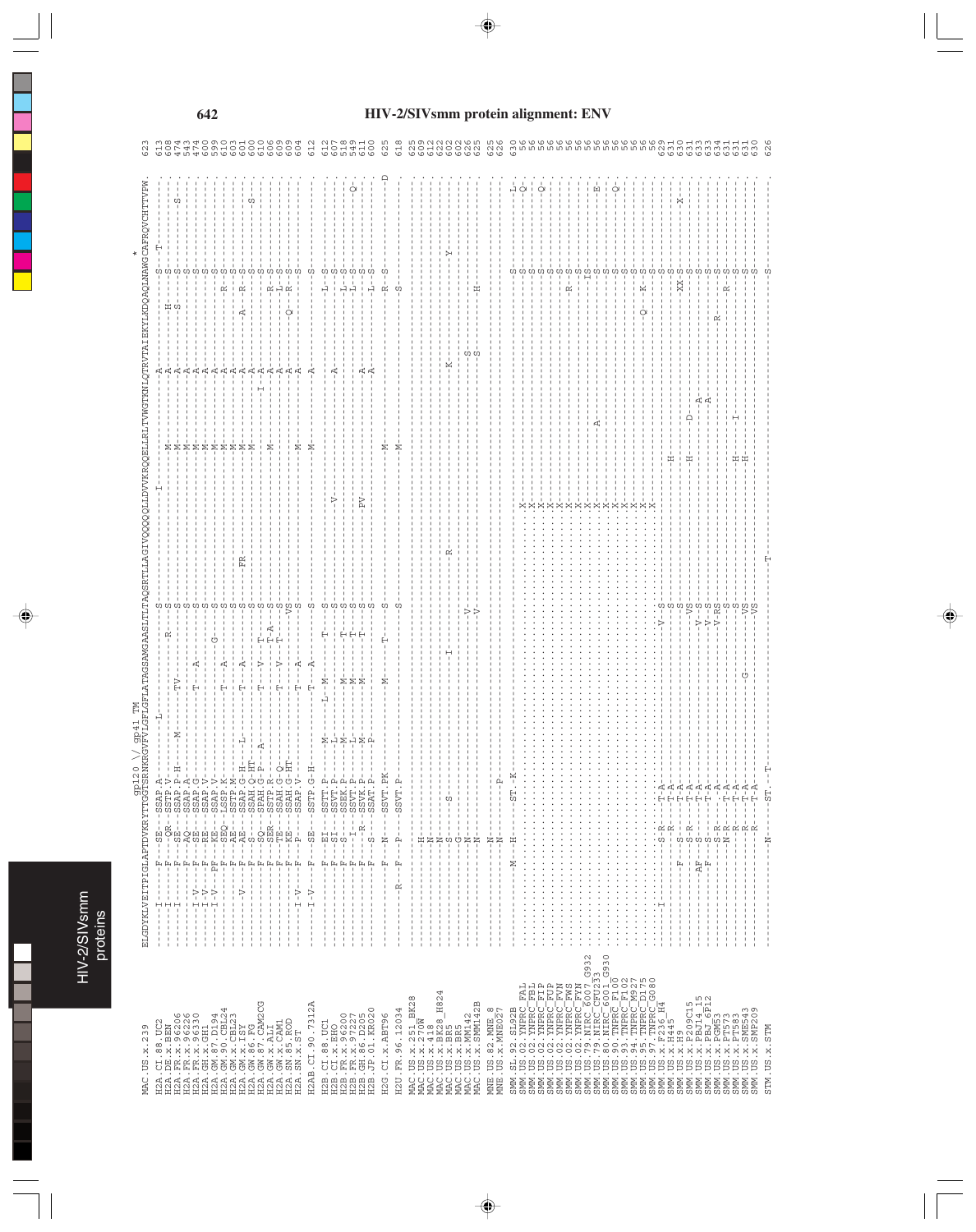| αα<br>×<br>O<br>↷<br>$Q - - KR - N - - DZ$<br>$Q$ --- $Q$ -R--D2<br>$- - KQ - N - DZ$<br>$- - KQ - H - DF$<br>$-1 - Q - -KQ - N - -D$<br>PNASLTPKWNNETWQEWERKVDFLE<br>$---NQ - R - D$<br>Ť<br>$\frac{1}{1}$<br>f,<br>f,<br>$---E12E1 - -C12E1 - -$<br>$---KQ - RX - -$<br>÷<br>-- - xa-- - x-----<br>?-- xa-- - x-----<br>$-22 - RY - -$<br>$- -X -Y - -C - -$<br>$- - KQ - RX - -$<br>$-$ -QRIRN $-$<br>$-$ -KQIRD $-$<br>$- - KQ I N - -$<br>÷<br>f,<br>í<br>- - Y - - - - -<br>$- - X - - -$<br>J<br>$\frac{1}{1}$<br>ł<br>$- - KQ - N - - -$<br>í<br>$- -NQ - N - - -$<br>$- - KQ - N - - -$<br>$-1$ - $-1$ - $-1$<br>ŀ<br>$-5 -$<br>$\mathbf I$<br>$-$ KQ $-$ AY<br>$KQ - RY$<br>$- -E - -RY$<br>$-XQ - RY$<br>$-$ - KR $-$ HY<br>$E - NY$<br>ł<br>--E -- K -- E --<br>$-8 - -8 - -8$<br>$\,$<br>$KQ - RY$<br>$-$ KQ $-$ N $-$<br>$-1$<br>$- - 2 - - -$<br>$\frac{1}{1}$<br>$---B---$<br>ţ.<br>$\frac{1}{1}$<br>$\frac{1}{1}$<br>$\frac{1}{1}$<br>ł<br>t<br>t<br>$\frac{1}{1}$<br>$\frac{1}{1}$<br>J.<br>$\overline{\phantom{a}}$<br>$\mathbf{I}$<br>Ì<br>$\frac{1}{2}$<br>やーー<br>ı<br>$\frac{1}{1}$<br>$\begin{array}{c} \rule{0.2cm}{0.15mm} \rule{0.2cm}{0.15mm} \rule{0.2cm}{0.15mm} \rule{0.2cm}{0.15mm} \rule{0.2cm}{0.15mm} \rule{0.2cm}{0.15mm} \rule{0.2cm}{0.15mm} \rule{0.2cm}{0.15mm} \rule{0.2cm}{0.15mm} \rule{0.2cm}{0.15mm} \rule{0.2cm}{0.15mm} \rule{0.2cm}{0.15mm} \rule{0.2cm}{0.15mm} \rule{0.2cm}{0.15mm} \rule{0.2cm}{0.15mm} \rule{$<br>$\mathbf{I}$<br>$\,$ $\,$<br>$\frac{1}{1}$<br>$\frac{1}{1}$<br>ţ<br>t<br>$\,$ I<br>J.<br>$\,$ I<br>$\mathbf{I}$<br>٠<br>$\mathbf{I}$<br>$\mathbf{I}$<br>J.<br>$\,$ I<br>$\mathbf{I}$<br>J.<br>$\mathbf{I}$<br>$\mathbf{I}$<br>٠<br>-<br>J.<br>٠<br>f,<br>f,<br>f,<br>$\overline{C}$<br>$\circ$<br>$\circ$<br>f,<br>$\frac{1}{1}$<br>$\mathfrak l$<br>$\overline{\phantom{a}}$<br>J,<br>$\,$<br>$\frac{1}{1}$<br>$\frac{1}{1}$<br>$\frac{1}{1}$<br>$\frac{1}{1}$<br>$\,$ I<br>t<br>$-$ MX - -<br>$\frac{1}{1}$<br>$\mathbf{I}$<br>$\frac{1}{1}$<br>J<br>÷<br>$\frac{1}{1}$<br>I.<br>Í<br>t<br>t<br>t<br>$\frac{1}{4}$<br>$\,$ I<br>J<br>î.<br>$\overline{\phantom{a}}$<br>$\mathbf{I}$<br>$\mathbf{I}$<br>$\mathbf{I}$<br>$\lambda$<br>$-M-S-D-S$<br>$N - DT - -D - -N$<br>$N - -1 - S - 5 - N$<br>$-1 - 5$<br>$-1$ - $-1$<br>$M - G - G - -$<br>$M - D - N - N - N - N - N$<br>$\begin{aligned} &\text{ALGA}-\text{KT}-\text{E}-\text{Q}---\text{M} \end{aligned}$<br>$\mathbf{I}$<br>$\mathbf{I}$<br>$N - C - T - \Lambda - - C - -$<br>$- -N - -N - -10 - -$<br>Σ-<br>$-1 - N - E - M$<br>$N - -1 - 1 - 2 - 1 - 1$<br>$- - -N$<br>$N - DT - -D - -N$<br>M-------<br>$-M-D-D$<br>$- - -$<br>--DTFM-R-D-M<br>$\mathbf I$<br>$- -R - D - K$<br>$- - -$<br>$-1$<br>$- - -N$<br>$\begin{split} \mathbf{y} &= -\mathbf{y} - \mathbf{y} - \mathbf{y} - \mathbf{y} - \mathbf{y} - \mathbf{y} - \mathbf{y} - \mathbf{y} - \mathbf{y} - \mathbf{y} - \mathbf{y} - \mathbf{y} - \mathbf{y} - \mathbf{y} - \mathbf{y} - \mathbf{y} - \mathbf{y} - \mathbf{y} - \mathbf{y} - \mathbf{y} - \mathbf{y} - \mathbf{y} - \mathbf{y} - \mathbf{y} - \mathbf{y} - \mathbf{y} - \mathbf{y} - \mathbf{y} - \mathbf{y} - \mathbf{$<br>$- - -N$<br>$- - - M$<br>N-<br>$M - G - N - N - N - -$<br>$\mathbf{M}--\mathbf{M}--\mathbf{M}--\mathbf{L}$<br>$\overline{\mathbb{N}}$<br>$M - D - D - -C - -C - -$<br>$- -K - D - D - M$<br>$N - -1$<br>$- - -N$<br>$M - -1$<br>$M$ – – –<br>$- - -N$<br>$-1-\Box -1$<br>$\,$ I<br>$\overline{\phantom{a}}$<br>$-1$<br>f,<br>J.<br>$-$ - $-$ ET $-$ V $-$ N $  -$<br>$---Z---X---T$ |
|---------------------------------------------------------------------------------------------------------------------------------------------------------------------------------------------------------------------------------------------------------------------------------------------------------------------------------------------------------------------------------------------------------------------------------------------------------------------------------------------------------------------------------------------------------------------------------------------------------------------------------------------------------------------------------------------------------------------------------------------------------------------------------------------------------------------------------------------------------------------------------------------------------------------------------------------------------------------------------------------------------------------------------------------------------------------------------------------------------------------------------------------------------------------------------------------------------------------------------------------------------------------------------------------------------------------------------------------------------------------------------------------------------------------------------------------------------------------------------------------------------------------------------------------------------------------------------------------------------------------------------------------------------------------------------------------------------------------------------------------------------------------------------------------------------------------------------------------------------------------------------------------------------------------------------------------------------------------------------------------------------------------------------------------------------------------------------------------------------------------------------------------------------------------------------------------------------------------------------------------------------------------------------------------------------------------------------------------------------------------------------------------------------------------------------------------------------------------------------------------------------------------------------------------------------------------------------------------------------------------------------------------------------------------------------------------------------------------------------------------------------------------------------------------------------------------------------------------------------------------------------------------------------------------------------------------------------------------------------------------------------------------------------------------------------------------------------------------------------------------------------------------------------------------------------------------------------------------------------------------------------------------------------------------------------------------------------------------------------------------------------------------------------------------------------------------------------------------------------------------------------------------------------------------------------------------------|
|                                                                                                                                                                                                                                                                                                                                                                                                                                                                                                                                                                                                                                                                                                                                                                                                                                                                                                                                                                                                                                                                                                                                                                                                                                                                                                                                                                                                                                                                                                                                                                                                                                                                                                                                                                                                                                                                                                                                                                                                                                                                                                                                                                                                                                                                                                                                                                                                                                                                                                                                                                                                                                                                                                                                                                                                                                                                                                                                                                                                                                                                                                                                                                                                                                                                                                                                                                                                                                                                                                                                                                           |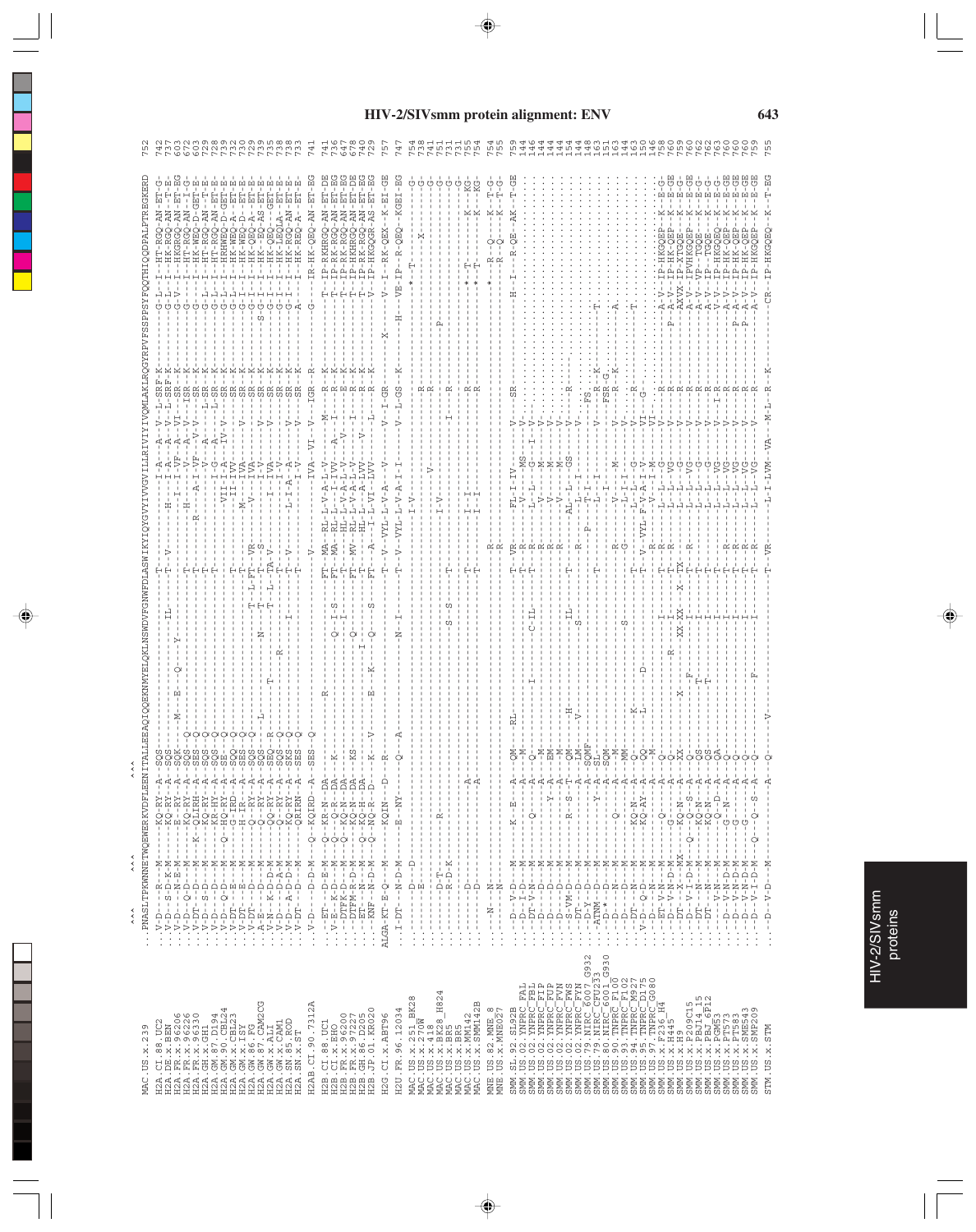Ξ

HIV-2/SIVsmm protein alignment: ENV

- - - - - - - - - - - - - - - - -

 $---DR - - **IN** - -$ 

STM.US.x.STM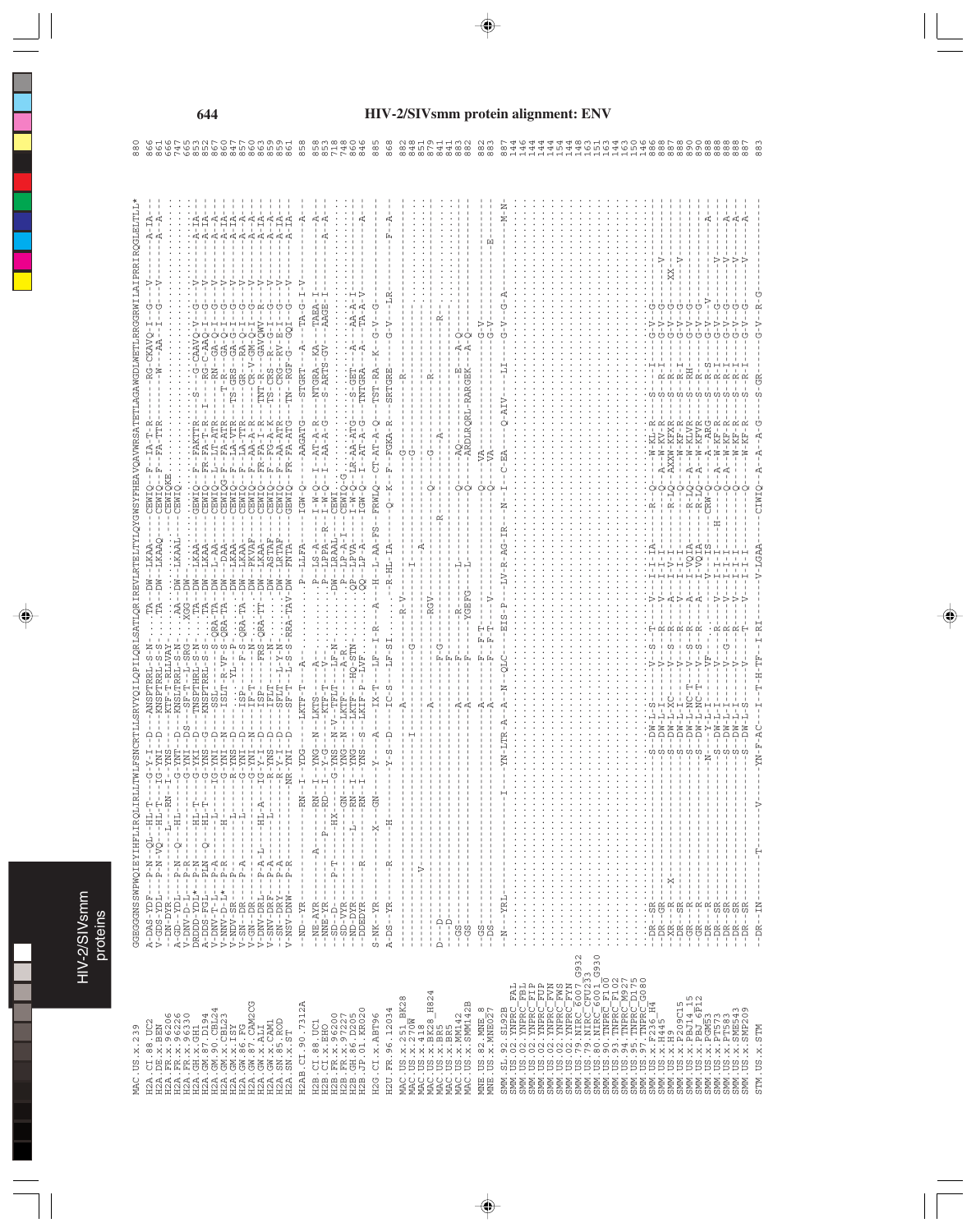|                                                     |                                                                                                                           |                                                                                                                                                      |                    |                                                                                                        |                 |                                                                                                                                                                                                                                                                                                                                                                                                                                      |   | $\frac{1}{2}$                         |                                      |    |                      | $\circ$ |                        |                    |                                                                                                                      |             |                                  |                                    |                    |                      |                                   |                                                                   |                                                                           |                             |                                  |                                                                                                                                                                                                                                                                                                                                                                                                                       |                                                                                                                |                     |                                                                                                                                                                                                                                                          |                      |                                                                                                      |                               |             |                                                                   |                              |                                                                                                                                                |                                                      |                                                        |                                         |
|-----------------------------------------------------|---------------------------------------------------------------------------------------------------------------------------|------------------------------------------------------------------------------------------------------------------------------------------------------|--------------------|--------------------------------------------------------------------------------------------------------|-----------------|--------------------------------------------------------------------------------------------------------------------------------------------------------------------------------------------------------------------------------------------------------------------------------------------------------------------------------------------------------------------------------------------------------------------------------------|---|---------------------------------------|--------------------------------------|----|----------------------|---------|------------------------|--------------------|----------------------------------------------------------------------------------------------------------------------|-------------|----------------------------------|------------------------------------|--------------------|----------------------|-----------------------------------|-------------------------------------------------------------------|---------------------------------------------------------------------------|-----------------------------|----------------------------------|-----------------------------------------------------------------------------------------------------------------------------------------------------------------------------------------------------------------------------------------------------------------------------------------------------------------------------------------------------------------------------------------------------------------------|----------------------------------------------------------------------------------------------------------------|---------------------|----------------------------------------------------------------------------------------------------------------------------------------------------------------------------------------------------------------------------------------------------------|----------------------|------------------------------------------------------------------------------------------------------|-------------------------------|-------------|-------------------------------------------------------------------|------------------------------|------------------------------------------------------------------------------------------------------------------------------------------------|------------------------------------------------------|--------------------------------------------------------|-----------------------------------------|
|                                                     |                                                                                                                           |                                                                                                                                                      |                    |                                                                                                        |                 |                                                                                                                                                                                                                                                                                                                                                                                                                                      |   |                                       |                                      |    |                      |         |                        |                    |                                                                                                                      |             |                                  |                                    |                    |                      |                                   |                                                                   |                                                                           |                             |                                  |                                                                                                                                                                                                                                                                                                                                                                                                                       |                                                                                                                |                     |                                                                                                                                                                                                                                                          |                      |                                                                                                      |                               |             |                                                                   |                              |                                                                                                                                                |                                                      |                                                        |                                         |
|                                                     |                                                                                                                           |                                                                                                                                                      |                    |                                                                                                        |                 |                                                                                                                                                                                                                                                                                                                                                                                                                                      |   |                                       |                                      |    | $\alpha\alpha\alpha$ |         |                        |                    |                                                                                                                      |             |                                  |                                    |                    |                      |                                   |                                                                   |                                                                           |                             |                                  |                                                                                                                                                                                                                                                                                                                                                                                                                       |                                                                                                                |                     |                                                                                                                                                                                                                                                          |                      |                                                                                                      |                               |             |                                                                   |                              |                                                                                                                                                |                                                      |                                                        |                                         |
|                                                     |                                                                                                                           |                                                                                                                                                      |                    |                                                                                                        |                 |                                                                                                                                                                                                                                                                                                                                                                                                                                      |   |                                       |                                      |    |                      |         |                        |                    |                                                                                                                      |             |                                  |                                    |                    |                      |                                   |                                                                   |                                                                           |                             |                                  |                                                                                                                                                                                                                                                                                                                                                                                                                       |                                                                                                                |                     |                                                                                                                                                                                                                                                          |                      |                                                                                                      |                               |             |                                                                   |                              |                                                                                                                                                |                                                      |                                                        |                                         |
|                                                     |                                                                                                                           |                                                                                                                                                      |                    |                                                                                                        |                 |                                                                                                                                                                                                                                                                                                                                                                                                                                      |   |                                       |                                      |    |                      |         |                        |                    |                                                                                                                      |             |                                  |                                    |                    |                      |                                   |                                                                   |                                                                           |                             |                                  |                                                                                                                                                                                                                                                                                                                                                                                                                       |                                                                                                                |                     |                                                                                                                                                                                                                                                          |                      | aaaaaaaa                                                                                             |                               |             |                                                                   |                              |                                                                                                                                                |                                                      |                                                        |                                         |
|                                                     |                                                                                                                           |                                                                                                                                                      |                    |                                                                                                        | GK-             | ひ                                                                                                                                                                                                                                                                                                                                                                                                                                    | ひ | <b>GXEI</b><br>$\frac{1}{\mathbf{C}}$ | ά                                    | ひど |                      |         | $\frac{1}{\mathbf{C}}$ |                    |                                                                                                                      |             |                                  |                                    |                    |                      |                                   |                                                                   |                                                                           |                             |                                  |                                                                                                                                                                                                                                                                                                                                                                                                                       |                                                                                                                |                     |                                                                                                                                                                                                                                                          |                      |                                                                                                      |                               |             |                                                                   |                              |                                                                                                                                                |                                                      |                                                        |                                         |
|                                                     |                                                                                                                           |                                                                                                                                                      |                    |                                                                                                        |                 |                                                                                                                                                                                                                                                                                                                                                                                                                                      |   |                                       | $\mathbb{A} \models$<br>$\mathbf{a}$ |    |                      |         |                        |                    |                                                                                                                      |             |                                  |                                    |                    |                      |                                   |                                                                   |                                                                           |                             |                                  |                                                                                                                                                                                                                                                                                                                                                                                                                       |                                                                                                                |                     |                                                                                                                                                                                                                                                          |                      |                                                                                                      |                               |             |                                                                   |                              |                                                                                                                                                |                                                      |                                                        |                                         |
|                                                     |                                                                                                                           |                                                                                                                                                      |                    |                                                                                                        |                 |                                                                                                                                                                                                                                                                                                                                                                                                                                      |   |                                       |                                      |    |                      |         |                        |                    |                                                                                                                      |             |                                  |                                    |                    |                      |                                   |                                                                   |                                                                           |                             |                                  |                                                                                                                                                                                                                                                                                                                                                                                                                       |                                                                                                                |                     |                                                                                                                                                                                                                                                          |                      |                                                                                                      |                               |             |                                                                   |                              |                                                                                                                                                |                                                      |                                                        |                                         |
|                                                     |                                                                                                                           |                                                                                                                                                      |                    |                                                                                                        |                 |                                                                                                                                                                                                                                                                                                                                                                                                                                      |   |                                       |                                      |    |                      |         |                        |                    |                                                                                                                      |             |                                  |                                    |                    |                      |                                   |                                                                   |                                                                           |                             |                                  |                                                                                                                                                                                                                                                                                                                                                                                                                       |                                                                                                                |                     |                                                                                                                                                                                                                                                          |                      |                                                                                                      |                               |             | 国国<br>U<br>↻                                                      | ↻                            | U                                                                                                                                              |                                                      |                                                        |                                         |
|                                                     |                                                                                                                           |                                                                                                                                                      |                    |                                                                                                        |                 |                                                                                                                                                                                                                                                                                                                                                                                                                                      |   |                                       |                                      |    |                      |         |                        |                    |                                                                                                                      |             |                                  |                                    |                    |                      |                                   |                                                                   |                                                                           |                             |                                  |                                                                                                                                                                                                                                                                                                                                                                                                                       |                                                                                                                |                     |                                                                                                                                                                                                                                                          |                      |                                                                                                      |                               |             |                                                                   |                              | A A A A A A A                                                                                                                                  |                                                      |                                                        |                                         |
|                                                     |                                                                                                                           |                                                                                                                                                      |                    |                                                                                                        |                 |                                                                                                                                                                                                                                                                                                                                                                                                                                      |   |                                       |                                      |    |                      |         |                        |                    |                                                                                                                      |             |                                  |                                    |                    |                      |                                   |                                                                   |                                                                           |                             |                                  |                                                                                                                                                                                                                                                                                                                                                                                                                       |                                                                                                                |                     |                                                                                                                                                                                                                                                          |                      |                                                                                                      |                               |             |                                                                   |                              |                                                                                                                                                |                                                      |                                                        |                                         |
|                                                     |                                                                                                                           |                                                                                                                                                      |                    |                                                                                                        |                 |                                                                                                                                                                                                                                                                                                                                                                                                                                      |   |                                       |                                      |    |                      |         |                        |                    |                                                                                                                      |             |                                  |                                    |                    |                      |                                   |                                                                   |                                                                           |                             |                                  |                                                                                                                                                                                                                                                                                                                                                                                                                       |                                                                                                                |                     |                                                                                                                                                                                                                                                          |                      |                                                                                                      |                               |             |                                                                   |                              |                                                                                                                                                |                                                      |                                                        |                                         |
|                                                     |                                                                                                                           |                                                                                                                                                      |                    |                                                                                                        |                 |                                                                                                                                                                                                                                                                                                                                                                                                                                      |   |                                       |                                      |    |                      |         |                        |                    |                                                                                                                      |             |                                  |                                    |                    |                      |                                   |                                                                   |                                                                           |                             |                                  |                                                                                                                                                                                                                                                                                                                                                                                                                       |                                                                                                                | U)                  |                                                                                                                                                                                                                                                          |                      |                                                                                                      |                               |             |                                                                   |                              |                                                                                                                                                |                                                      |                                                        |                                         |
|                                                     |                                                                                                                           |                                                                                                                                                      |                    |                                                                                                        |                 |                                                                                                                                                                                                                                                                                                                                                                                                                                      |   |                                       |                                      |    |                      |         |                        |                    |                                                                                                                      |             |                                  |                                    |                    |                      | $-5 - 5 - 5$                      | $- -K - SEGC$                                                     | $-5 - 5 - 5$                                                              | $- -K - WEGI$               |                                  | ţ<br>$\mathsf I$                                                                                                                                                                                                                                                                                                                                                                                                      | İ<br>$\mathbf{I}$                                                                                              | J.                  | $-ME - I$<br>$--WEGI$                                                                                                                                                                                                                                    | $-10$ CM $-1$        | --- MEGL<br>--- MEGL                                                                                 |                               | $- - - - -$ | -WEGL<br><b>CDHN------</b><br>$\,$ I                              | ------ WEG                   | $--WEGI$<br>$-WW - T$                                                                                                                          | $- - WEGI$<br>-WEGI                                  |                                                        | $--WEGL$<br>$- -K - -EGI$               |
| MGGAISMRRSRPSGDLRQRLLRARGETYGRLLGE<br>R17Y mutation | $- -G - V - QCSAC$<br>---KKG-R-HWNVR<br>$- - - QTP - - -S - GHWHRL$<br>--AG-C-GHE-1                                       | -------DG---<br>KQRDAS                                                                                                                               |                    |                                                                                                        | --AG-C-ECYNAL   |                                                                                                                                                                                                                                                                                                                                                                                                                                      |   |                                       |                                      |    |                      |         |                        | SONUHU-UAU-HHU---H |                                                                                                                      |             | $- - F - - A - - - C - GRCCNKSE$ | 5-NU45-U------                     | --AGAC-DEDK--      | $---QTP---AS-GHWDKL$ | $\frac{1}{4}$<br>$-1 - 0 - 0 - 1$ | $-$ -RGPR-ESS---R                                                 | BS-S-KKQ-KQRRR--BK--QTQBGP-RK-SB-<br>--S-G-KK--BRQQG--BK---VPBRP------S-- |                             | --S--KKH-KR--K---A-----N----W-GI | ------------<br>$\begin{bmatrix} 1 & 1 & 1 \\ 1 & 1 & 1 \\ 1 & 1 & 1 \\ 1 & 1 & 1 \\ 1 & 1 & 1 \\ 1 & 1 & 1 \\ 1 & 1 & 1 \\ 1 & 1 & 1 \\ 1 & 1 & 1 \\ 1 & 1 & 1 \\ 1 & 1 & 1 \\ 1 & 1 & 1 \\ 1 & 1 & 1 \\ 1 & 1 & 1 \\ 1 & 1 & 1 & 1 \\ 1 & 1 & 1 & 1 \\ 1 & 1 & 1 & 1 \\ 1 & 1 & 1 & 1 \\ 1 & 1 & 1 & 1 \\ 1 & 1 & 1 & 1 \\ 1 & 1 & 1 & 1 \\ 1 & $<br>$\frac{1}{1}$<br>$\mathbf{I}$<br>$\frac{1}{1}$<br>$\mathbf{I}$ | $\begin{array}{c} \begin{array}{c} \uparrow \\ \downarrow \\ \downarrow \\ \downarrow \end{array} \end{array}$ |                     | $\mathbf{I}$<br>$\frac{1}{4}$<br>$\mathbf{I}$<br>f,<br>Ħ                                                                                                                                                                                                 | Ť                    | ţ<br>$\mathbf{I}$<br>$\begin{array}{c} 1 & 1 & 1 \\ 0 & 1 & 1 \\ 1 & 1 & 1 \\ 1 & 1 & 1 \end{array}$ | -------------                 |             | Ť                                                                 |                              | ţ<br>$\frac{1}{4}$                                                                                                                             | $\frac{1}{4}$<br>$\frac{1}{1}$<br>÷<br>$\frac{1}{4}$ |                                                        | ł                                       |
|                                                     | İ                                                                                                                         |                                                                                                                                                      |                    | $\mathbf{I}$                                                                                           | $\,$ l          |                                                                                                                                                                                                                                                                                                                                                                                                                                      |   |                                       |                                      |    |                      |         |                        |                    |                                                                                                                      | $- - - - -$ |                                  | f,                                 | ł<br>囯             | 囸                    | 囸                                 | 8-----TQE-P-<br>8--------RGPR<br>囸                                |                                                                           | --S-G-KK-APQQLG--K---Q----P |                                  | $\frac{1}{4}$<br>ł.<br>$\frac{1}{4}$<br>÷<br>$\frac{1}{4}$                                                                                                                                                                                                                                                                                                                                                            | $\frac{1}{2}$ – – – – – – – $K$ – – – – –                                                                      |                     | $\,$ $\,$<br>$\mathbf{I}$<br>$\mathbf{I}$<br>- 1<br>$\mathsf I$                                                                                                                                                                                          | 000<br>-- KK --      |                                                                                                      |                               |             |                                                                   |                              |                                                                                                                                                | $\frac{1}{\alpha}$                                   |                                                        |                                         |
|                                                     | $-PCQ - E$                                                                                                                | 円1<br>自主<br>$2 - 5LQ$                                                                                                                                |                    |                                                                                                        |                 |                                                                                                                                                                                                                                                                                                                                                                                                                                      |   |                                       |                                      |    |                      |         |                        |                    |                                                                                                                      |             |                                  |                                    |                    |                      |                                   | 뛰<br>Ŧ                                                            |                                                                           |                             |                                  | $\frac{1}{4}$<br>$- + - - \Xi \Xi - - - - - -$<br>÷                                                                                                                                                                                                                                                                                                                                                                   |                                                                                                                | $\frac{1}{4}$       | $\mathbf{I}$<br>$\overline{\phantom{a}}$<br>$\mathbf{I}$                                                                                                                                                                                                 |                      |                                                                                                      |                               |             |                                                                   |                              |                                                                                                                                                |                                                      |                                                        |                                         |
|                                                     | - - ASG - KKL - KQ - QG - - E - - -<br>I - S - G - K - P - - R - PGX - KK - -<br>--ASG-KKP-K--RG--E<br>$- -RSG - KTH - -$ | --ASG-KKL-KH-RG<br>$-ASG-KKC$                                                                                                                        | --ASG-KKH-KH-QR--E | - ASG - KK - - EH - ĜG - - E -<br>- ASG - KK - - - - - - RG - QE -<br>- ASG - KK - - - - - - DG - QE - |                 |                                                                                                                                                                                                                                                                                                                                                                                                                                      |   |                                       |                                      |    |                      |         |                        |                    | -- ASG- KK -- K -- QG--QB-<br>-- ASG- KK -- -- -- QG--Q=-<br>-- ASG- KK -- K -- RG-QB-<br>-- ASG- KT -- -- -- RG--B- |             | $-ASG - K - P - - SLQE - - E$    | -ASG--K----SLQG-QB                 | $-ASG-KKH---PRG-S$ | -ASG-KK--E--RG--     | - - 5 - G - KKQ - KQQRG - -       | $- -S - G - KKQ - KQQRG -$<br>$-G-KKQ-KQQPC$<br>$-ES-S-KKQ-KQRRE$ |                                                                           |                             |                                  | $--- - - R - - KSA - - - - - -$<br>$\mathsf I$<br>$\,$ I<br>ĵ.                                                                                                                                                                                                                                                                                                                                                        | - - - - - - - - - - K-A<br>- - - - - - - R - - - - - A -                                                       | $--KK--K-FR$        | $-1 - 25X - 2X - 2X - 1 - - - -$                                                                                                                                                                                                                         | $-12T - SKPA - KH -$ | - - - VT - KKQRXAG - N - XE - - - Q<br>$-$ - KKQYKRG-N--E                                            |                               |             |                                                                   | $- -VT - KKQR - RG - N - YE$ |                                                                                                                                                |                                                      |                                                        | --ASG-KKORKOH-E--E-<br>$--KKQY-RG-N--E$ |
|                                                     |                                                                                                                           |                                                                                                                                                      |                    |                                                                                                        |                 |                                                                                                                                                                                                                                                                                                                                                                                                                                      |   |                                       |                                      |    |                      |         |                        |                    |                                                                                                                      |             |                                  |                                    |                    |                      |                                   | $\frac{0}{1}$                                                     |                                                                           |                             |                                  | ÷.<br>$\mathsf I$<br>$\mathbf{I}$                                                                                                                                                                                                                                                                                                                                                                                     |                                                                                                                | $\frac{1}{1}$<br>J. |                                                                                                                                                                                                                                                          |                      |                                                                                                      |                               |             |                                                                   |                              |                                                                                                                                                |                                                      |                                                        | I.<br>$\frac{1}{1}$                     |
|                                                     |                                                                                                                           |                                                                                                                                                      |                    |                                                                                                        |                 |                                                                                                                                                                                                                                                                                                                                                                                                                                      |   |                                       |                                      |    |                      |         |                        |                    |                                                                                                                      |             |                                  |                                    |                    |                      | Ą<br>$\sim$                       | $\sim$                                                            |                                                                           |                             |                                  | $\begin{array}{ll} \tt MAC. \tt US. x. 17BC1 \\ \tt MAC. \tt US. x. 17BFR \\ \tt MAC. \tt US. x. 251\_1AL1 \\ \tt MAC. \tt US. x. 251\_2AL1\_BUS \\ \tt MAC. \tt US. x. 251\_2K2B\_BUS \\ \tt MAC. \tt US. x. BK2B\_H82B\_4 \end{array} \; .$                                                                                                                                                                         |                                                                                                                |                     |                                                                                                                                                                                                                                                          |                      |                                                                                                      | Б<br>$\overline{\phantom{a}}$ |             |                                                                   |                              |                                                                                                                                                |                                                      |                                                        |                                         |
| . x. 23                                             | 8.UC2<br>91.HOM                                                                                                           | $\sim$                                                                                                                                               |                    |                                                                                                        |                 |                                                                                                                                                                                                                                                                                                                                                                                                                                      |   |                                       |                                      |    |                      |         |                        |                    |                                                                                                                      |             |                                  |                                    | 5.ROD              |                      |                                   |                                                                   |                                                                           |                             |                                  |                                                                                                                                                                                                                                                                                                                                                                                                                       |                                                                                                                |                     |                                                                                                                                                                                                                                                          |                      |                                                                                                      |                               |             |                                                                   |                              |                                                                                                                                                |                                                      |                                                        |                                         |
| MAC.US                                              | H2A. CI. x. IC763124<br>H2A. DE. 92. NEP<br>H2A.CI.8<br>H2A.DE.                                                           | $\begin{array}{l} \mathrm{H2A\cdot DE\cdot x\cdot BEN} \\ \mathrm{H2A\cdot DE\cdot x\cdot PEI2} \\ \mathrm{H2A\cdot GH\cdot x\cdot GH1} \end{array}$ | H2A. GM. 87. D194  | H2A.GM.x.ISY<br>H2A.GW.87.CAM2CG                                                                       | H2A. GW. x. ALI | $[\begin{array}{l} [\mathbf{2}\overline{1}\overline{2}1\overline{3}1\overline{4}1\overline{3}1\overline{4}1\overline{3}1\overline{4}1\overline{4}1\overline{4}1\overline{4}1\overline{4}1\overline{4}1\overline{4}1\overline{4}1\overline{4}1\overline{4}1\overline{4}1\overline{4}1\overline{4}1\overline{4}1\overline{4}1\overline{4}1\overline{4}1\overline{4}1\overline{4}1\overline{4}1\overline{4}1\overline{4}1\overline{4}1$ |   |                                       |                                      |    |                      |         |                        |                    |                                                                                                                      |             |                                  | H2A. PT. x. MP1<br>H2A. PT. x. MP2 | H2A.SN.8           | H2A.SN.X.ST          | H2AB.CI.90.731                    | H2B.CI.88.UC1<br>H2B.CI.x.EHO<br>H2B.CI.x.IC762993                | H2B.GH.86.D205                                                            | H2G.CI.x.ABT96              | H2U.FR.96.12034                  |                                                                                                                                                                                                                                                                                                                                                                                                                       |                                                                                                                | MAC.US.x.MM142      | $\begin{array}{ll} & \dots \circ \circ \text{ } \dots \text{ } \text{~MNE} \quad \text{8} \\ \text{MNE } \text{~US } \dots \text{x } \text{~MNE} \, \text{0} \, \overline{\text{2}} \, \text{7} \\ & \text{C} \, \text{MMS } \quad \text{C} \end{array}$ |                      | SMM.SL.92.SL92B<br>SMM.US.x.F236 H4<br>SMM.US.x.H9                                                   |                               |             | SMM.US.X.PBJ14<br>SMM.US.X.PBJA<br>SMM.US.X.PBJC<br>SMM.US.X.PBJC | SMM. US. x. PBJE             | $\frac{\texttt{SMM}}{\texttt{SMM}}.\texttt{US}.\texttt{x}.\texttt{PBJ}\_143\\ \texttt{SMM}.\texttt{US}.\texttt{x}.\texttt{PBJ}\_6\texttt{P12}$ |                                                      | SMM.US.X.PBJ_6P6<br>SMM.US.X.PBJ_6P9<br>SMM.US.X.PGM53 | SMM.US.x.SME543<br>STM.US.x.STM         |